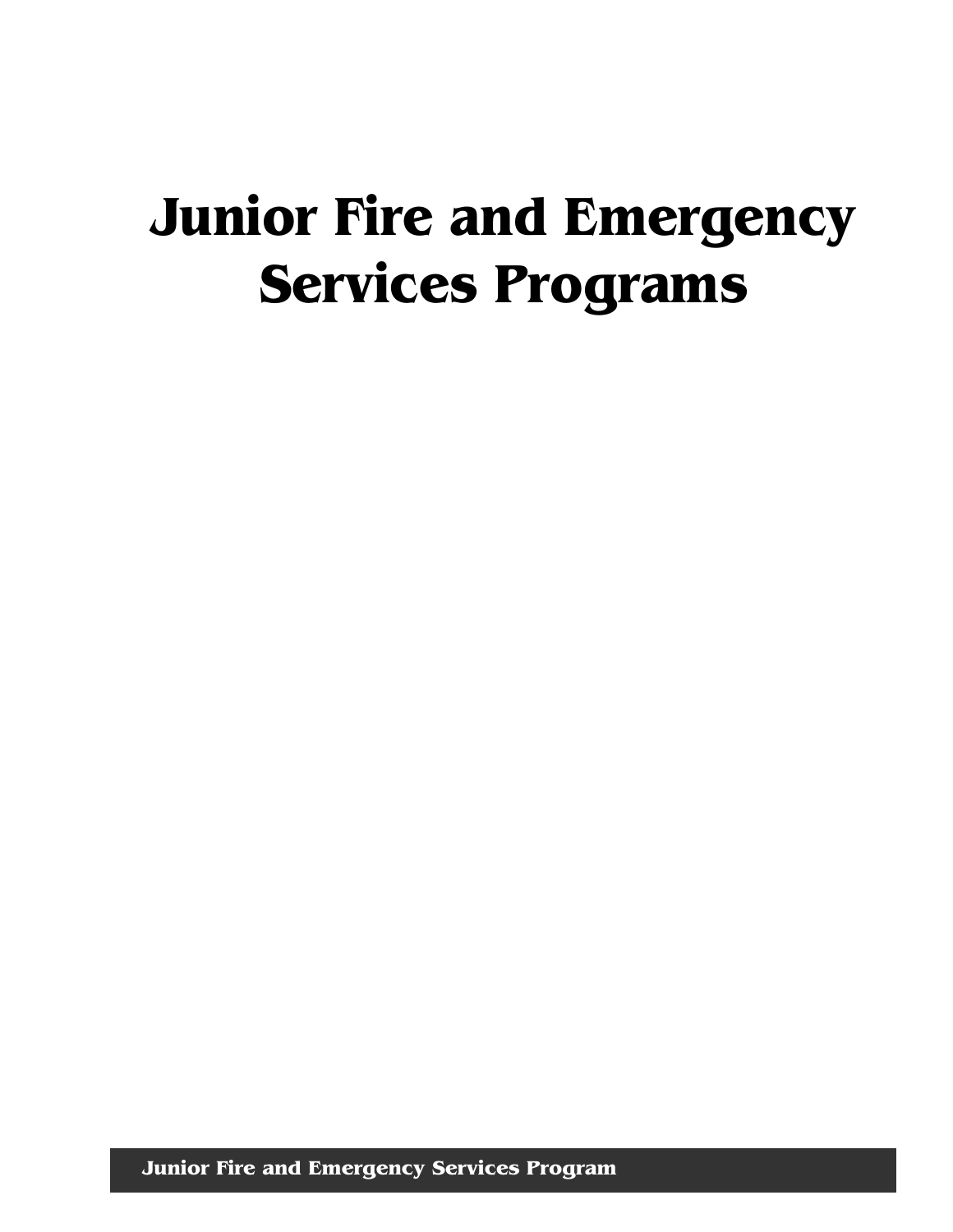#### **Please Read Carefully**

The information contained in this publication is intended for educational purposes only. VFIS specifically disclaims any liability for any act or omission by any person in connection with the use or implementation of any information contained in this publication.

VFIS does not make any representation or warranty, expressed or implied, with respect to the results obtained by the use, adherence or implementation of any material contained in this manual. The implementation of the content is not a guarantee that you will achieve a certain desired result.



© VFIS, 1998

All rights reserved. No part of this work covered by the copyright hereon may be reproduced or used in any form by any means––graphic, electronic, or mechanical, including photocopying, recording, taping, or information storage and retrieval systems––without the written permission of VFIS.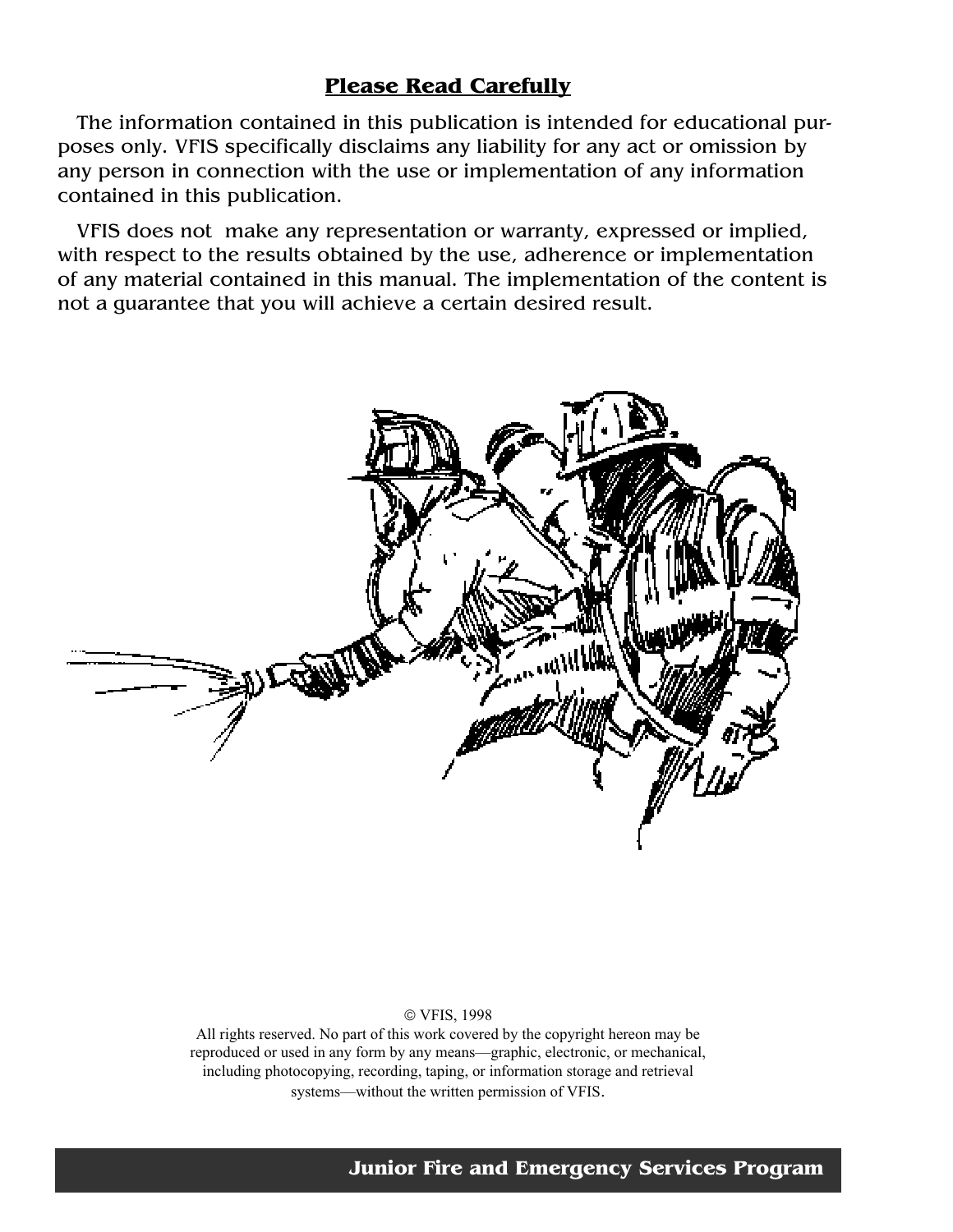# **Contents**

| 2. Important Issues and Concerns23                |
|---------------------------------------------------|
|                                                   |
|                                                   |
|                                                   |
|                                                   |
| I. State-by-State Analysis of Child Labor Laws 62 |
|                                                   |
|                                                   |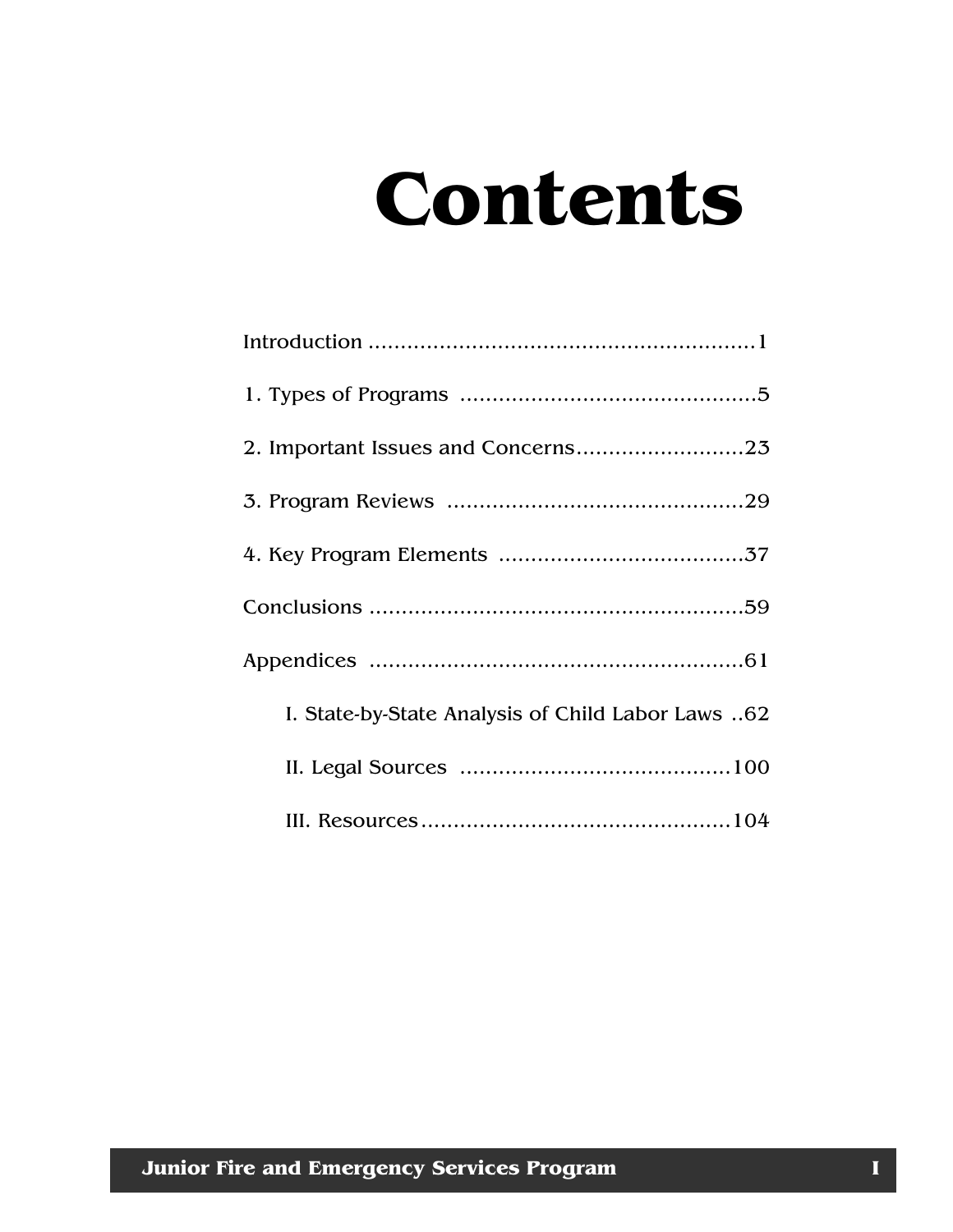We would like to acknowledge and thank the following Junior Emergency Service Program organizations for their contributions to this publication. Without their assistance and input this project could not have been completed.

Thanks to:

Adams Fire Explorer Post # 137 Adams, New York

Anchorage Fire Department Explorer Post # 264 Anchorage, Alaska

Angel Lake Fire Explorer Post # 24 Seattle, Washington

Boynton Beach Fire Rescue Explorer Post # 2397 Boca Raton, Florida

Brighton Junior Fire Department Brighton, Michigan

Busnell Basin Fire Explorer Post # 291 Pittsford, New York

Centerport Fire Department Cadet Program Centerport, New York

County Fire District #11 Fire Cadet Program Battle Ground, Washington

Cranbury First Aid Squad Cadet Corps Cranbury, New York

Elberfeld Volunteer Fire Department Cadet Firefighter Program Elberfeld, Indiana

Emergency Service Squad Explorer Post # 85 Westborough, Massachusetts

Explorer Post # 905 Seminole, Florida

Explorer Troop # 911 Dannemor, New York

Fern Creek Fire Department Explorer Post # 710 Louisville, Kentucky

Fire Rescue Explorer Post # 209 Peachtree City, Georgia

Gamewell Fire Department Student Firefighters Lenoir, North Carolina

Greece Lake Shore Fire Department Explorer Post # 708

Harmony Township Volunteer Fire Department Explorer Post # 706 Ambridge, Pennsylvania

Hilton Fire Department Explorer Post # 911 Hilton, New York

Marion Junior Fire Company Marion, Pennsylvania

Montgomery County, Maryland High School Cadet Program

North Greece Fire Department Explorer Post # 702 Rochester, New York

Nye County Office of Emergency Services Junior Program Tonopah, Nevada

Pleasant Valley Volunteer Fire Department Explorer Post # 14 Fort Mill, South Carolina

Raceland Fire Department Explorer Post # 204 Raceland, Kentucky

Reservoir Fire Department Junior Division Explorer Post #721 Brandon, Mississippi

Sparky's Pals West Elmira, New York

Springdale Fire Department Explorer Post # 211 Springdale, Ohio

Shrewsbury Fire Department Explorer Post # 85 Shrewsbury, Massachusetts

West Reading Fire Company Junior Brigade West Reading, Pennsylvania

Winsted Fire Department Explorer Post # 911 Winsted, Connecticut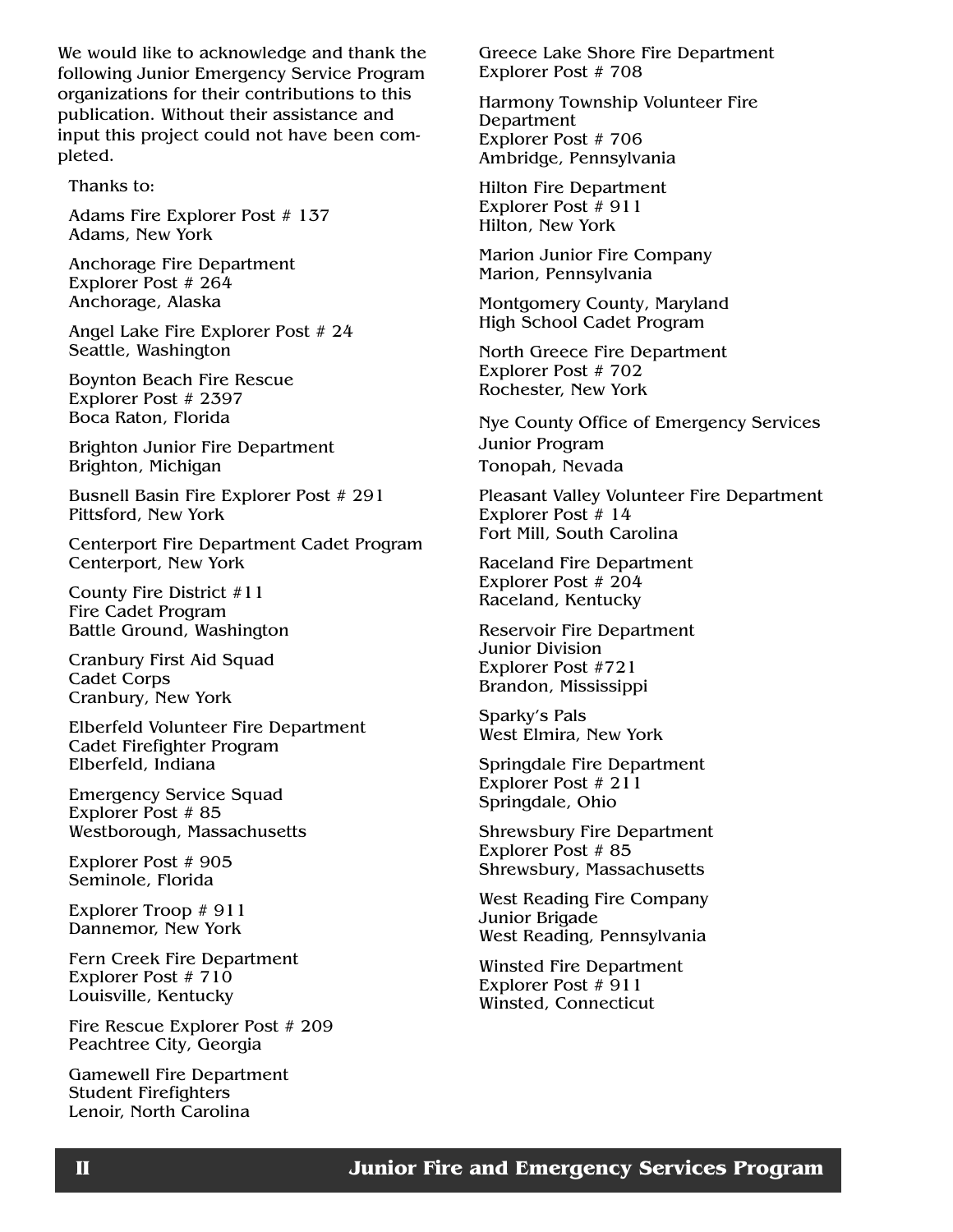### **Introduction**

In January 1994, a major earthquake struck the Los Angeles metropolitan area and killed more than 50 people. Lorenzo Trujillo, 20, was one of a group of Explorers from Hollywood responding to a collapsed parking garage. When he arrived, Trujillo heard cries from a man trapped under two layers of concrete. Trujillo stayed with him for eight hours, talking with the man in Spanish, keeping him calm until he could be rescued.

Emergency preparedness is one of a number of designated national themes for scouting and Explorer Posts. Across America, scout groups have staged their own mock disasters to practice rescue skills. A Texas scouting event included a mock airplane crash simulated by Explorers in conjunction with the Civil Air Patrol; scouts rescued "victims" and administered first aid. These programs help scouts learn to handle life-threatening situations and make sound decisions under pressure.\*

#### \*From "Emergency Scout Program: Emergency Preparedness," Boy's Life, May 1994.

Emergency service organizations across the United States – large and small departments; career, volunteer and combination departments; in large urban centers, booming suburban cities, pleasant small cities and quiet rural communities – are affiliated with youth programs that focus on fire protection and emergency medical services interests and activities. While no comprehensive accounting

of the number of these programs exists, a reasonable guess would place the count well into the hundreds.

The programs are as varied as the communities and emergency service organizations that support them, offering countless permutations, organizational structures, numbers and ages of members, styles of operation, focal points, and philosophies. Some are affiliated with the Exploring program supported by the Boy Scouts of America (which is open to young men and women, ages 14 through 20), but many are independent organizations developed locally to meet area-specific needs, interests, and circumstances. They serve numerous purposes, with a key objective being to develop a sense of community service among youthful members. By participating in a youth program, young people gain confidence, develop mechanical skills and aptitude, and gain a greater awareness of personal and fire safety.

A vital purpose, particularly among programs affiliated with volunteerdependent organizations, is to provide an ever-evolving supply of interested, involved, trained and experienced young people who might become adult emergency service providers when they outgrow the youth program. Many volunteer emergency service organizations, particularly those in areas where populations are stagnant or declining, sponsor youth programs for the express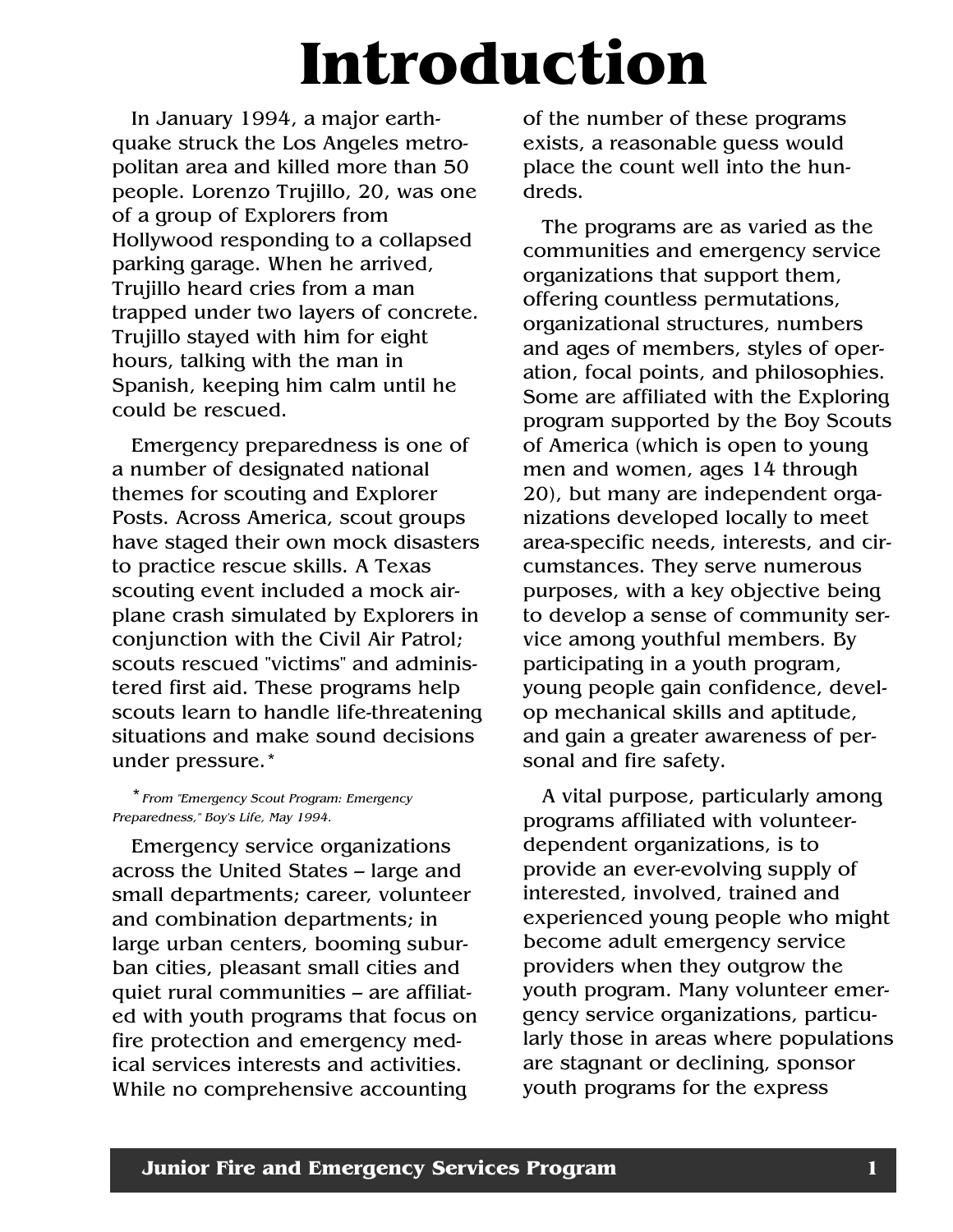purpose of enhancing recruitment among young citizens. In "The Future of the Fire Service," an article published in Firehouse magazine in April 1989, author Robert Williams observes that one youth unit, organized in 1987 and operated through the Perrysburg Township (Ohio) Volunteer Fire Department, was established specifically with that intent in mind. He quotes a member of the local township volunteer fire department saying, "In our area, we're just not getting volunteers anymore. We started a Fire Explorer Post in the hope of getting youngsters interested in becoming volunteers at a later age."

Evidently the plan works. The majority of fire department youth programs appear, from a quick review of membership data, to consistently contribute to the sponsoring fire departments' future membership rolls, in addition to the ongoing contributions made by the youth groups year in and year out.

Firefighting is an honored, albeit hazardous, occupation involving a wide variety of important responsibilities. For all kinds of emergencies, people call the fire department. They expect and consistently receive quick response and quick action. Those who are firefighters share a desire for community service and a dedication to fellow citizens, accept personal stress and danger, learn scores of different kinds of knowledge and skills, undergo the hardships and hazards of operating under emergency conditions, experience the joy of saving a life balanced with the frustration and

sorrow of being unable to do so, and see and experience tremendous ups and downs.

For many years, Volunteer Firemen's Insurance Services (VFIS) of York, Pennsylvania, has sponsored a contest among fire department youth programs, annually recognizing a program that exemplifies high levels of community involvement, effective organization and similar positive attributes. During the course of administering the awards program, VFIS has received hundreds of applications from fire department youth programs, many of them providing extraordinary detail about the group and its origins, purposes, activities, philosophies, and successes. Departments that do not have, but are interested in initiating these programs, often have asked VFIS for information about youth programs. In 1996, VFIS incorporated all Junior Emergency Service Organizations into their annual contest.

Because VFIS strives to support America's emergency services not only through insurance programs, but in meeting other varied needs as well, it has culled from its extensive files on fire department youth programs an overview of what such programs are, how they function and what seems to work. We hope this booklet will help departments that might be considering initiating a new youth program to decide whether a program is right for them, what kind of program will best meet their needs, how to organize a program and how to keep it on track through the years.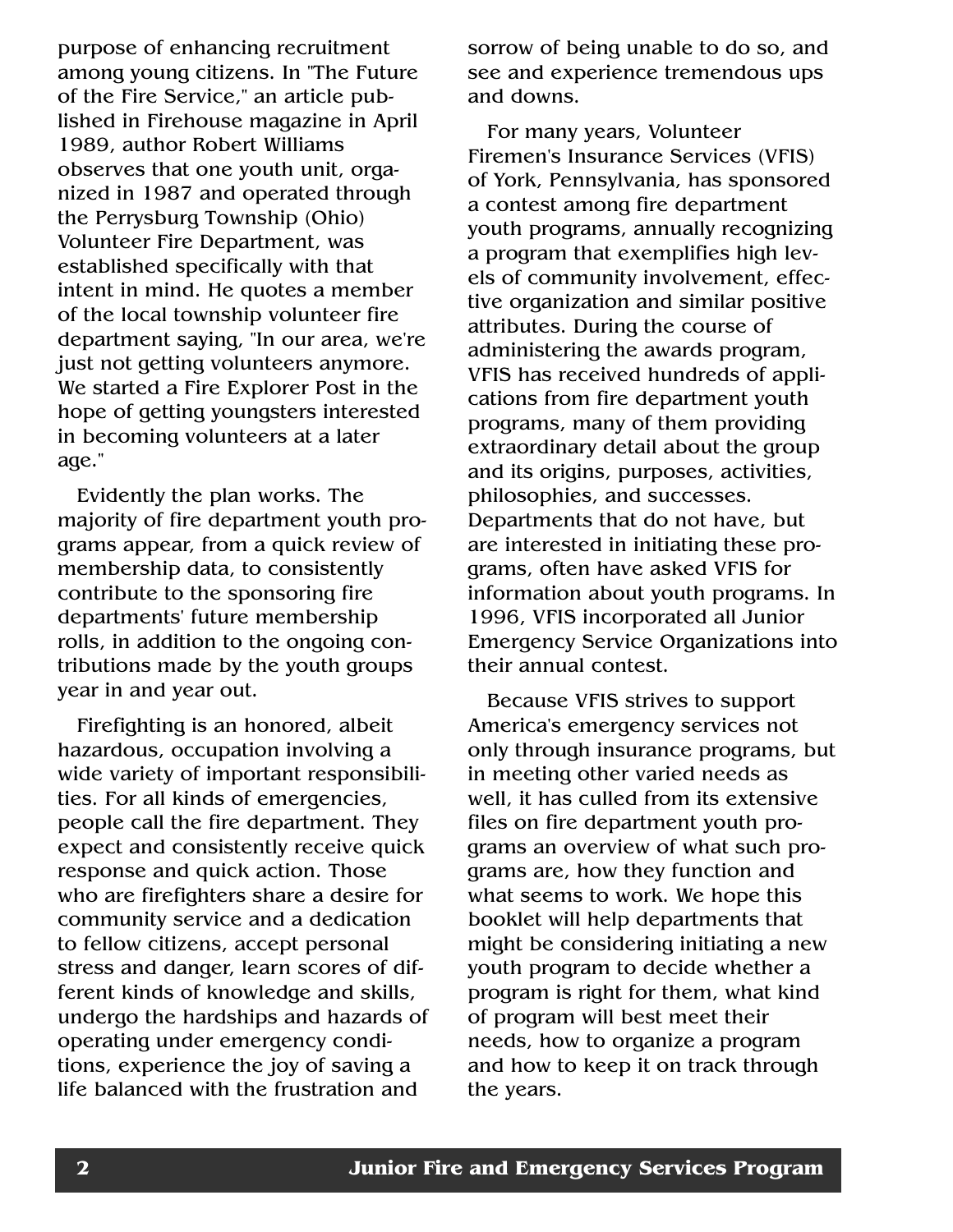In the pages that follow, we will review in detail the various approaches taken by youth programs affiliated with emergency service organizations across America. We will present descriptions of some programs that can serve as examples of particular types of programs, introduce some of the legal and liability issues applicable to such youth programs, and provide a review of resources and information available to departments seeking guidance in establishing a youth program.

While working to develop a program for your organization, the following guidelines may also be used for emergency service groups other than fire related.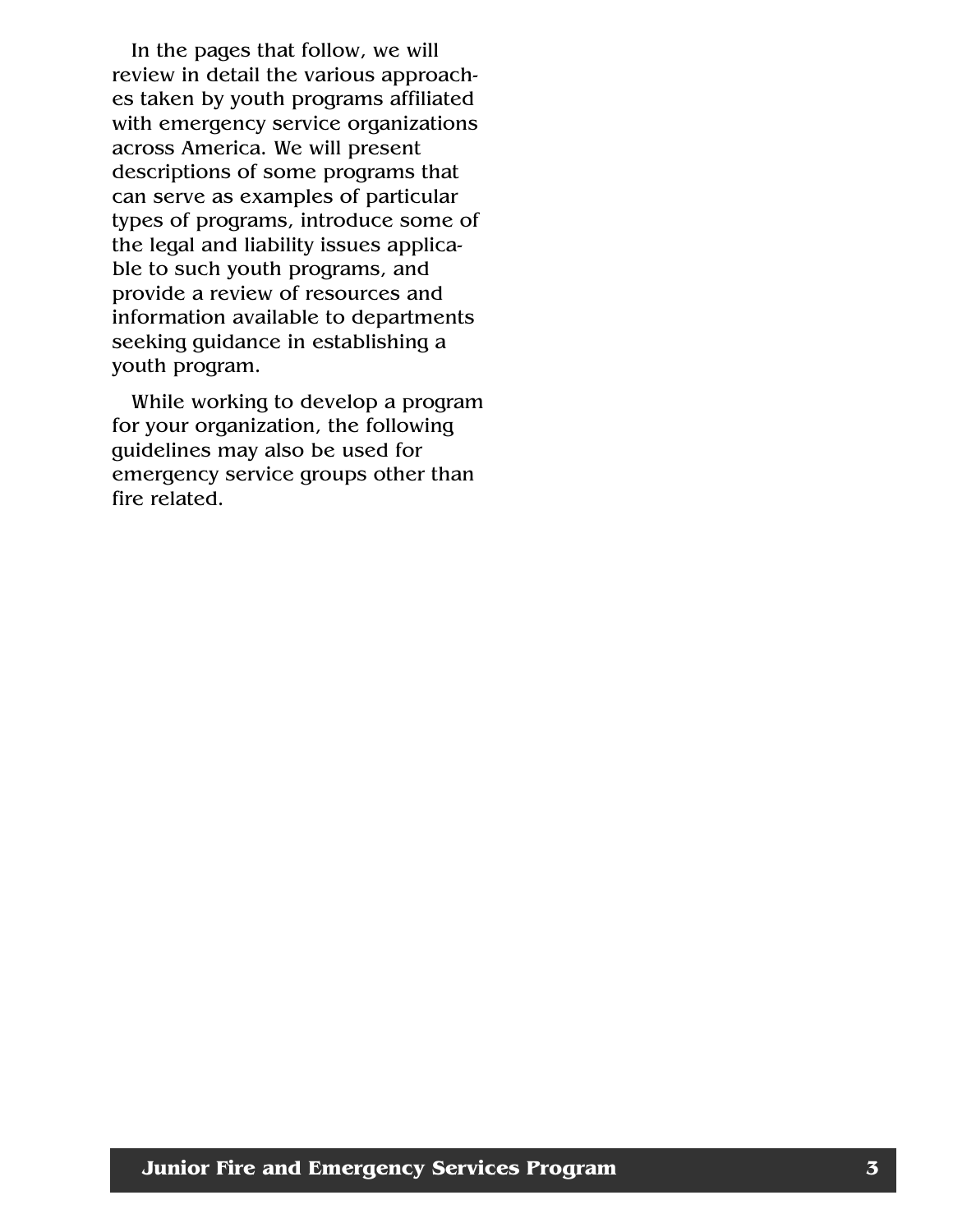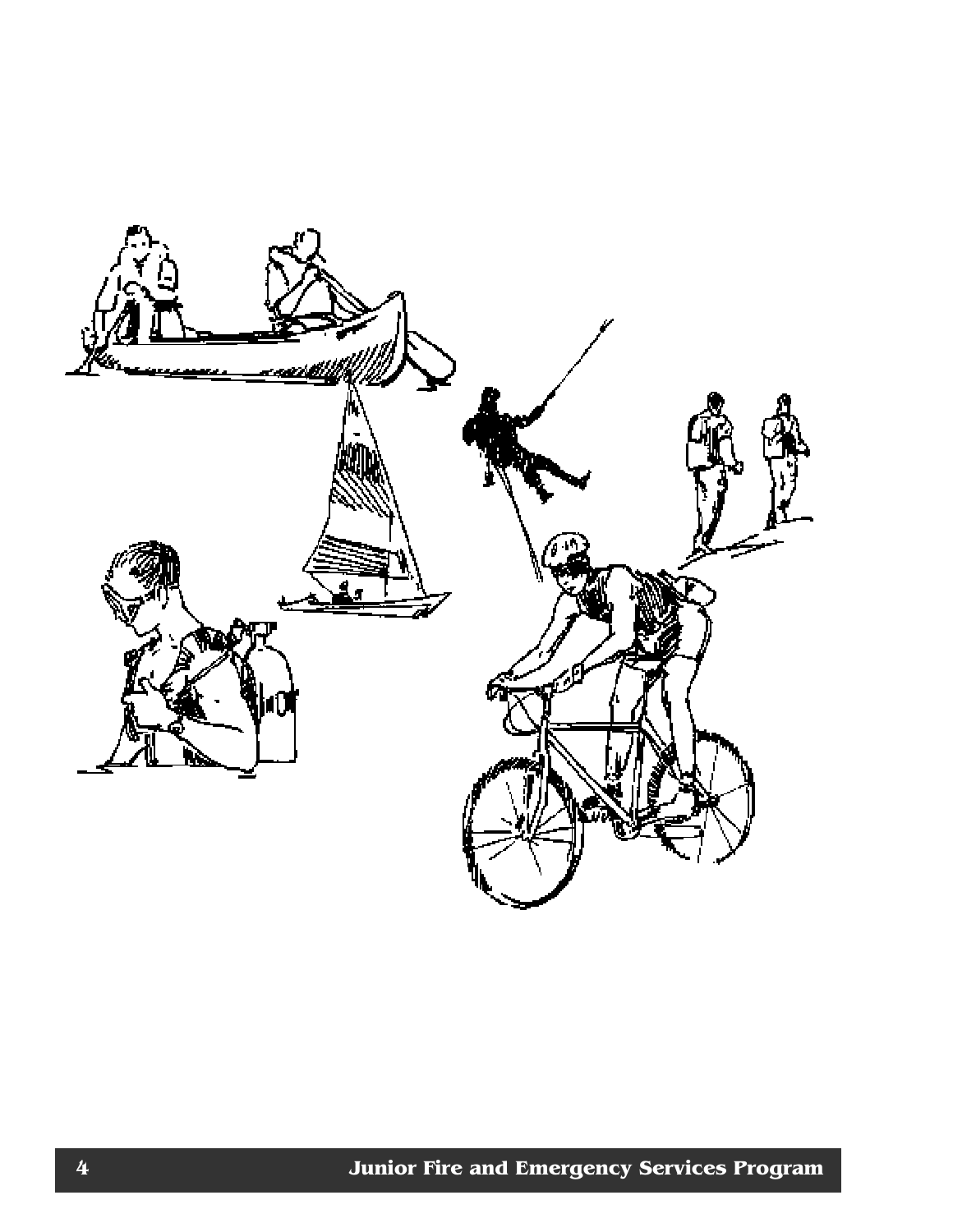# **Types of Programs**

Of the hundreds of fire department youth programs in place throughout the United States, there are nearly as many variations on the concept as there are individual programs. Programs call themselves by different names and vary widely in size and the ages of members in the groups. Some organizations have been in existence only a few years, while others date back decades.

Organizational structures vary, as do policies, procedures, and the degree to which members of the junior group can participate in fire department activities, including training, emergency incidents and other activities. Some programs have high expectations for the personal behavior and scholastic performance of members, while others demonstrate no such concerns.

Of course, similarities exist among the various programs, as well. For example, a wide range of funding sources and fundraising activities support most programs. In many cases, the youth groups support the sponsoring fire departments by helping with the department's fundraising activities and by providing other kinds of assistance. Some of the fire departments provide uniforms and equipment to the youth organization, although the nature and extent of uniforms and equipment vary widely in relation to the kinds of activities undertaken by the junior group.

This section reviews the differences and similarities among fire depart-

ment youth programs. In each of several categories, brief descriptions of the different approaches are provided.

#### **Names of programs**

The titles of programs fall into several general categories. Many are junior fire departments or junior fire companies, with such variations as junior firefighters or junior auxiliary. Fire cadets or emergency service cadets are found in several communities.

The most common program title refers to Explorer Posts, programs which are affiliated with the young adult programs of the Boy Scouts of America. The Explorer program provides a support structure and other assistance for the sponsoring organization.

#### **About the Boy Scouts' Exploring program**

Because so many of the youth programs affiliated with fire departments and described in this book are Explorer Posts chartered through the Boy Scouts of America, it seems beneficial to take a close look at what the Exploring program is, what it does, and how it functions.

Exploring is the young adult division of the Boy Scouts of America. Exploring is just what the name implies - young people exploring possible career fields or recreational activities. There are Explorer Posts involved in hiking, cycling, data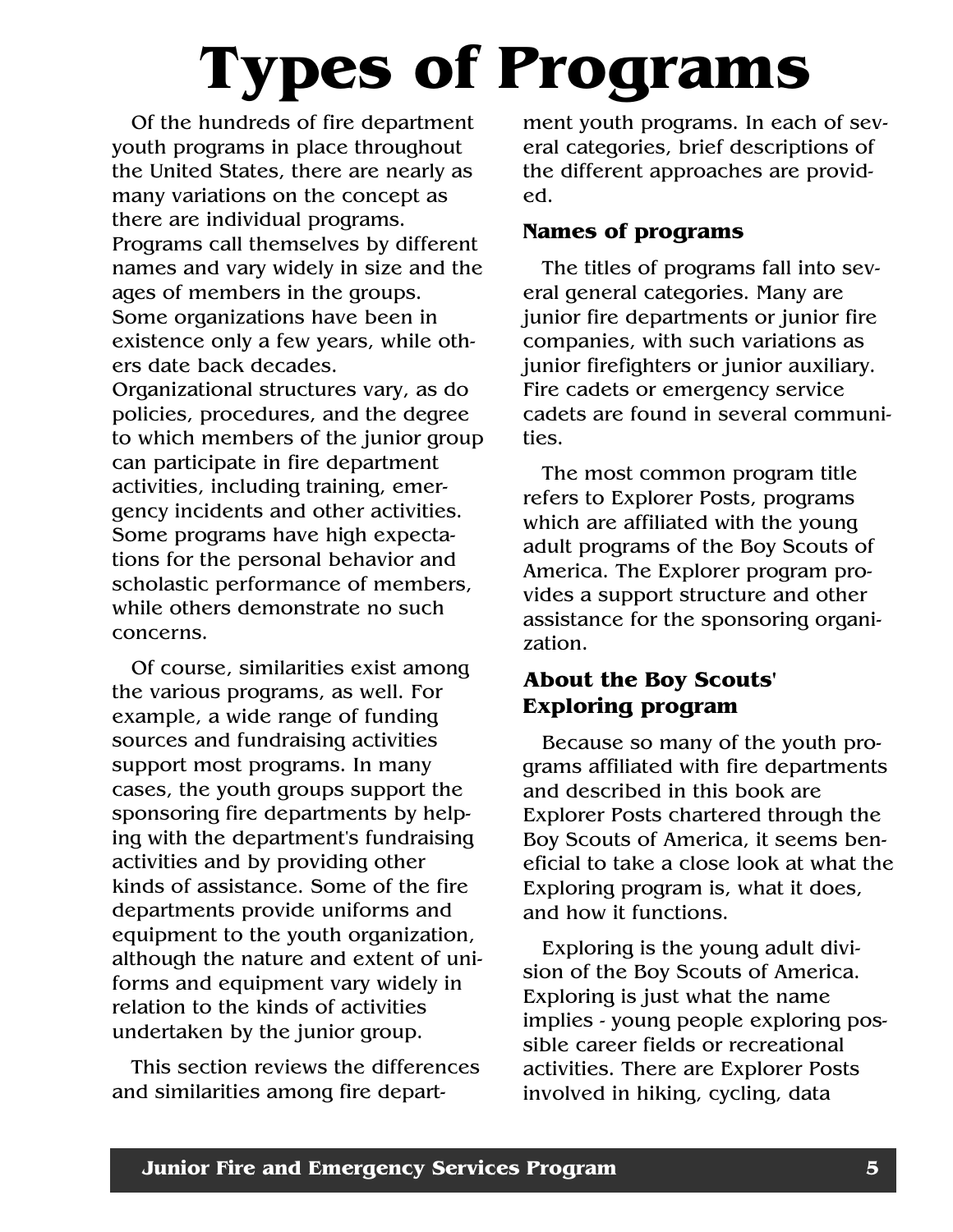processing, search and rescue, health careers, business, social service, law, law enforcement, gliders, Sea Scouts, firefighting, scuba diving, broadcasting, fashion and other areas. National Explorer events include Explorer Olympics, National Law Enforcement Conference, National Surfing Championships, National Sailing Championships, National Fly-In, National Invitational White-Water Canoe Race, National Sea Explorer Regatta and many similar adventures. Explorer programs help provide sophisticated, hands-on career exploration opportunities to those who are serious about their future, while also promoting social interaction and fun.

Explorers are organized into posts which are sponsored by businesses, industries, churches, schools, civic clubs, and community organizations. These chartered partners provide adult volunteer leaders, program resources, and meeting facilities. It takes five youth members and five adults to start an Explorer Post. Professional staff of regional Boy Scout councils oversee and support Exploring activities in their regions. A key element of Exploring is that the young people themselves run the organizations, with adults serving only in advisory capacity.\*

General emphasis in Exploring falls into these vital areas:

• **Career exploration** as a means for gaining better understanding and appreciation of the nation's social, economic and

governmental systems, while gaining insight and practical experience in careers;

- **A sense of public service**  through a process of developing skills needed and the desire to help others, respect for the basic rights of others, and empathy for others;
- **Leadership** development through an understanding of individual responsibility to provide leadership to the community, society and others, and enhancement of individual pride in Americans' rights and the nation's potential;
- **Social development** toward enhancement of stable personal values, skills in dealing with people, and a heightened sense of family responsibility;
- **Enhanced fitness,** both physical and mental; and
- **Outdoor activities** providing a degree of self-reliance based on courage, initiative, and resourcefulness, and an understanding and appreciation of the value of natural resources and the environment.

According to official documentation, "Exploring works by meeting the needs of young adults through a series of carefully chosen experiences that encourage personal growth and foster a sense of achievement." Some key elements of such a program include helping young people to develop themselves through a program that involves practical

<sup>\*</sup>(from "Firefighting: Exploring Tomorrow Today" brochure from the Exploring Division, Chief Seattle Council, Seattle, Washington)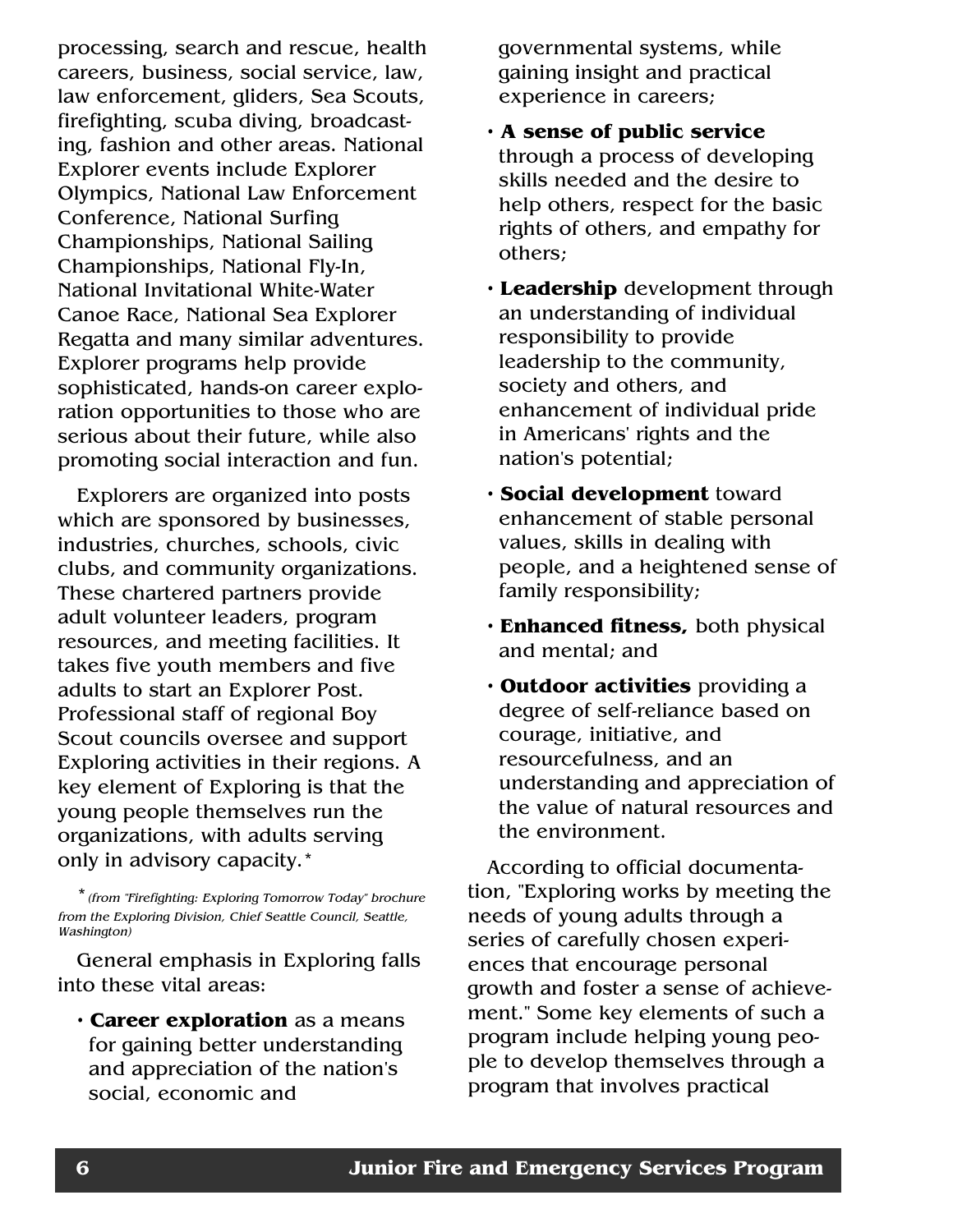experience in decisionmaking and ethical choices, group activities, recognition of achievement, functioning within a democratic process, and opportunity for exploring individual curiosity and adventure.

Extensive information and other support are available from the Boy Scouts of America regarding requirements and guidelines for programs.

A few particularly unusual programs were found among the junior fire department files. One, calling itself an auxiliary fire department, is an independent organization, not affiliated with any particular fire department. It provides its members with the opportunity to learn about fire protection and firefighting and offers its services to departments throughout the area. Another group is composed of younger children (fifth and sixth graders), who focus exclusively on preparing and delivering public fire safety education skits and puppet shows to even younger children throughout the local school district through schools, preschools and day care centers. One group is sponsored jointly by its local fire department and American Legion Post, giving it a unique position among the many organizations reviewed. A cadet program is jointly sponsored by the county fire department and county school system. Finally, one organization has an Explorer charter from the Boy Scouts of America, but is not called an Explorer Post.

#### **Number and ages of participants**

The membership rolls of the reviewed junior organizations range from one to 95 members; most have between 10 and 30 members. Some groups have upper limits on possible members and maintain waiting lists, a testimonial to the popularity of the programs.

The ages targeted by the various groups range from eight years to 21 years. The majority are aimed at highschool-age youngsters, 14 to 18.

#### **Longevity of programs**

Among those programs submitting information to VFIS for its award program in recent years, the largest number were established in the 1980s. Several originated in the 1960s or 1970s, and several were young programs, dating only to the early 1990s. On the other hand, two were established in the 1940s and one in the 1950s.

#### **Structure**

The organizations are structured to enable the young members to manage their own affairs. Most are governed by a constitution and bylaws; some also have written standard operating procedures, and formal policies and procedures. Meetings take place according to regular schedules, varying from weekly to alternate months; monthly meetings seem to be the most common. Most groups have specific attendance and tardiness rules, with penalties for excesses most commonly consisting of exclusion from activities.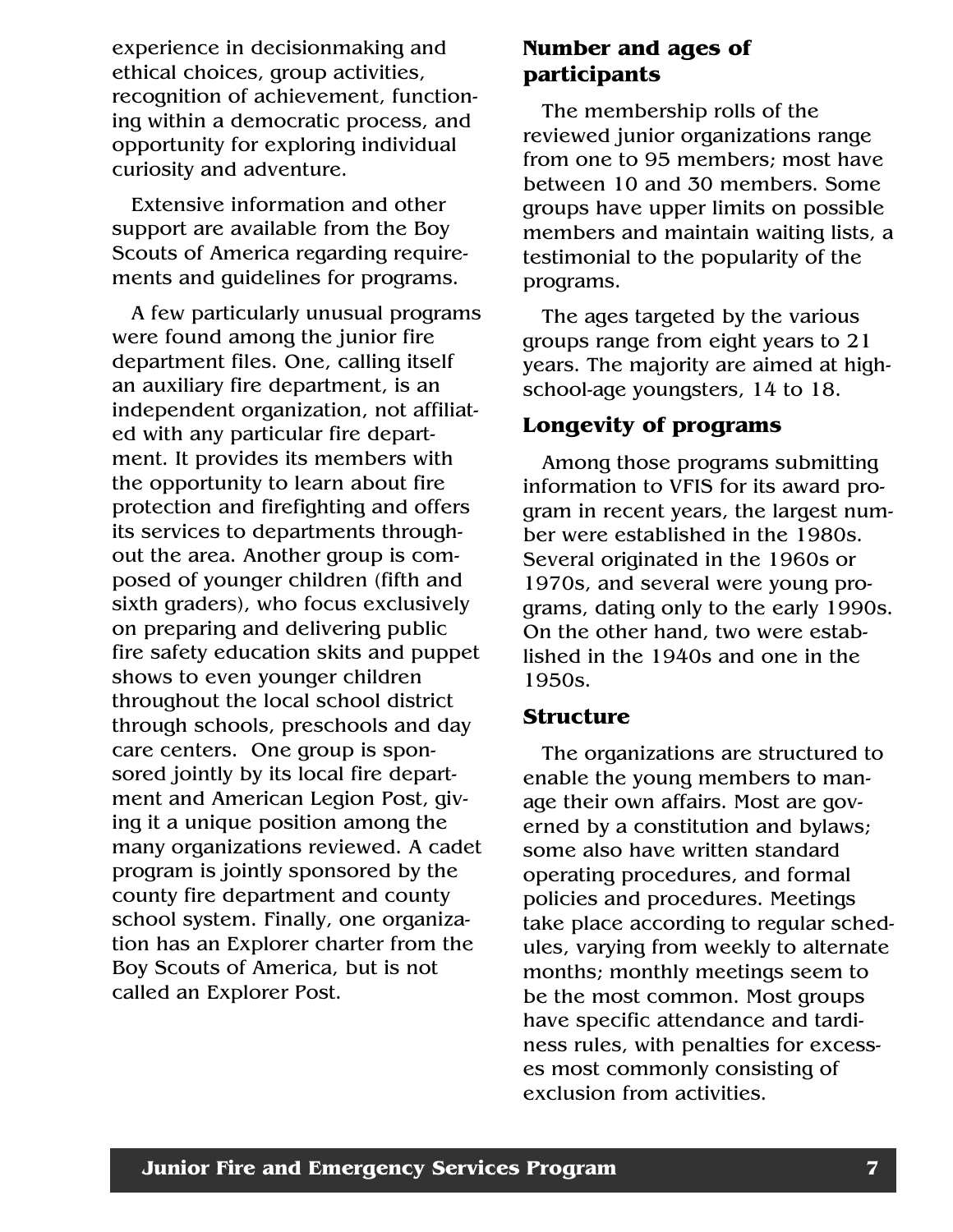Probationary periods for new members are common and vary from six months to a year.



organizational roles as secretary and treasurer. The groups reviewed were evenly split among those types.

#### **Funding**

A combination of fire department funding, membership dues, and outside fundraising provides financial support for the organizations. In those groups charging dues, the amounts range from \$2 per year to \$2 per month. Documentation from some groups states that members in arrears cannot participate in activities.

Many groups receive direct funding from the sponsoring fire department; in fact, some programs get all their funding from that route. As a variation on that theme, one group receives an annual grant from the local fire district commission. One sponsoring fire department contributes \$25 for each member who

Some organizations have two sets of officers: organizational (president, vice president, secretary, treasurer, etc., and tactical

(chief of juniors, other chief officer ranks, captains, lieutenants, etc.); others have only one type, either organizational or



hybrid organization consisting of both tactical officer ranks and such

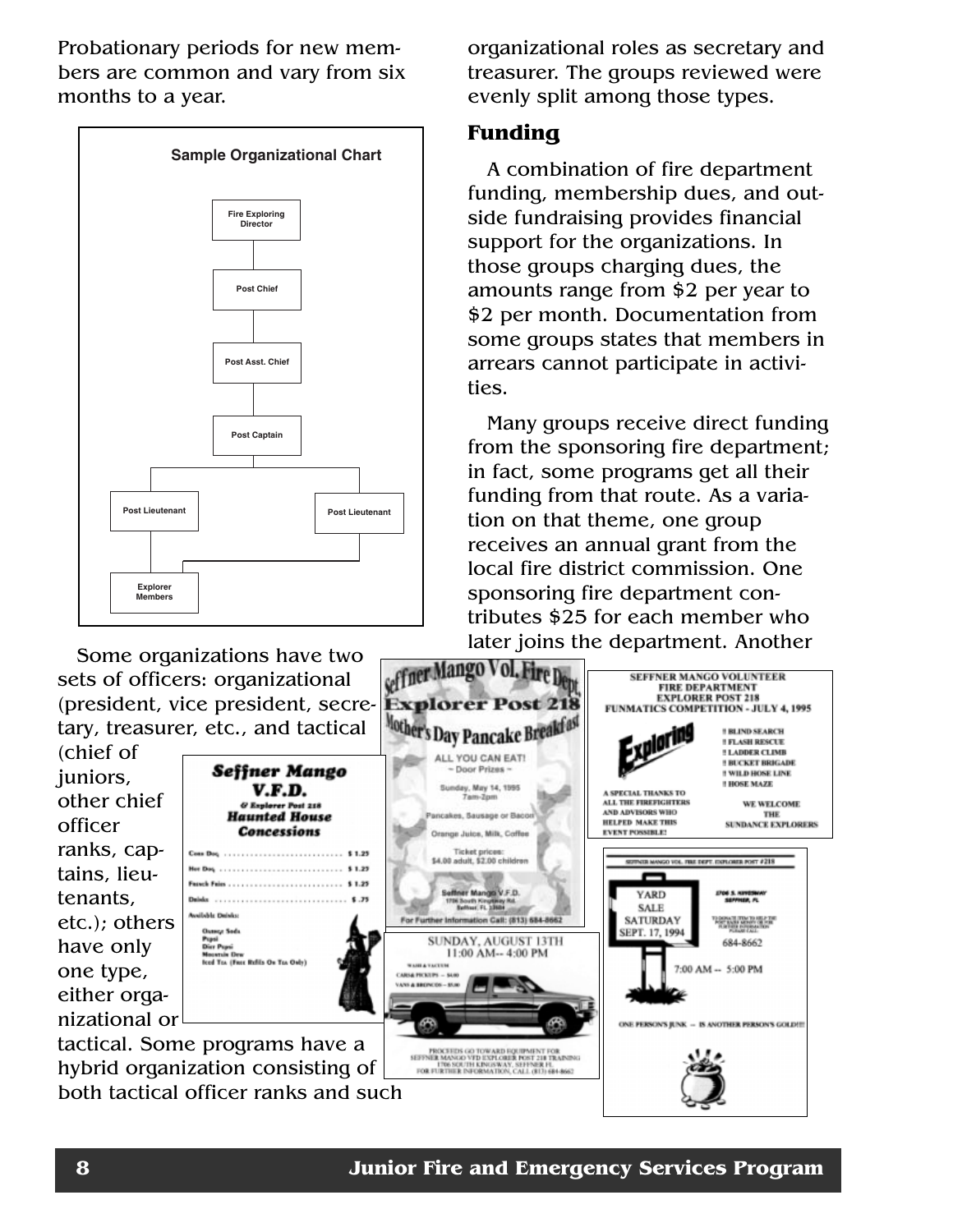program is funded by the county school system and is conducted through local high schools as a formal school program. Many junior programs solicit and accept direct donations of funds or equipment.

Most of the groups also conduct fundraising activities. Fundraising events include car washes, raffles and bingo, special fundraising fairs, cookouts, a fundraising night at a local comedy club, pancake breakfasts, spaghetti suppers, Halloween haunted houses, volleyball tournaments, and dances. Some groups sell candy bars, Christmas ornaments and wreaths, smoke detectors, windsocks and mugs with the local fire department's logo, entertainment coupon books and refreshments at the county fair. Some programs receive payment for community projects, including painting fire hydrants or even houses, delivering telephone directories, running a recycling center or a rent-a-kid service, filling swimming pools and cleaning chimneys, conducting CPR classes and providing emergency medical services for local sporting events, parking cars at community events, cleaning up after a local dog show and showing movies at the local community center.

#### **Social/recreational activities**

Many of the organizations described a strong focus on social and recreational activities aimed at providing young members with lighthearted involvement to balance the seriousness of the firefighting element of their organizations. These activities include trips to fire museums, large fire departments in the

area, airport fire departments, state fire academies and state fire marshals' offices. Some groups conduct an annual banquet or appreciation dinner. Campouts, dances, ski trips and similar programs were offered by some groups, as were parents' night programs.



#### **Uniforms and personal appearance**

Uniforms of some kind were important elements of almost every group's overview of itself. Many have separate work and dress uniforms; some also have special uniforms, for example, parade uniforms.

Dress uniforms generally consist of a dress shirt and trousers. Sometimes, officers' uniforms are slightly different. Some programs use fire department jackets and ties, while other organizations have insignia and badges, in addition to group patches and other identifiers. Work uniforms most often consist of jeans and a special T-shirt bearing group identification; sometimes a sweatshirt is included. One group uses a jumpsuit. Some uniforms are provided by the fire department or the youth group, while in other cases, the members must provide their own uniforms.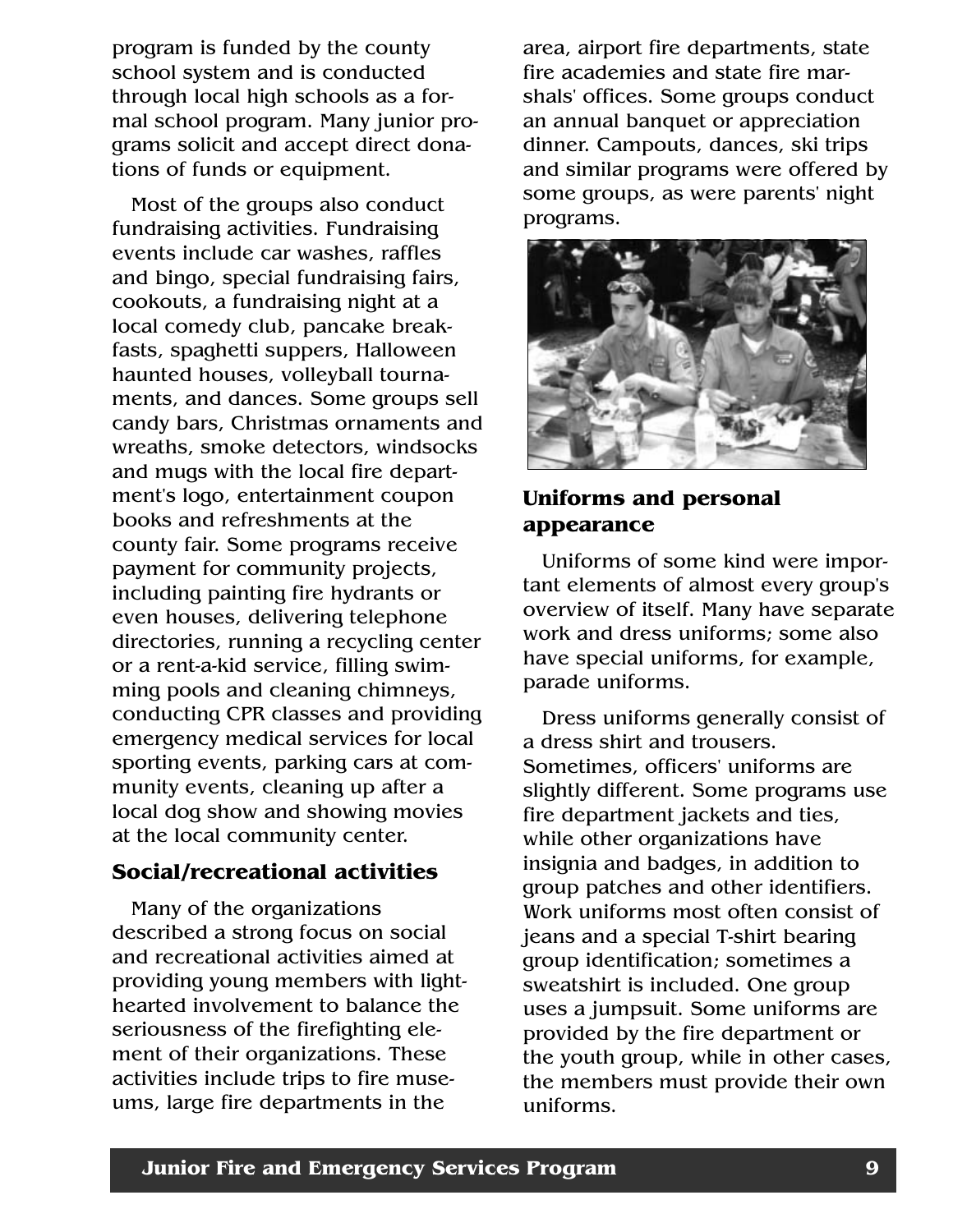Most of the groups restrict the wearing of the uniform to group functions, although one program specifies that members can wear their uniforms to school during Fire Prevention Week. In many cases, the uniform must be worn for group activities.



Limitations on behavior while in uniform are common and include prohibitions against public displays of affection, smoking or other use of tobacco, drinking of alcoholic beverages or use of illicit drugs and, the single most common restriction, offensive language or behavior.

General limits are set down in most cases on personal appearance as well. Most groups state that members must be neat, clean and generally well groomed. Hair length is sometimes limited. One program prohibits "unusual artificial colors," while another says hair must be worn in a "normal" style. One program says hair must conform to fire department regulations. When specified, length requirements range from above the collar to not more than three inches below the collar; some simply note that hair must not interfere with the proper wearing of the uniform or helmet fit. Yet another group says hair must not come below the eyebrows

in the front or protrude below the firefighting hood. One program prescribes that women's hair can be longer, but must be worn pinned up under the helmet when wearing the tactical uniform. Most groups prohibit beards; some say clean shaven, while others permit mustaches provided they are trimmed neatly. Some programs state only that facial hair must not interfere with proper self-contained breathing apparatus (SCBA) seal.

#### **Scholastic requirements personal behavior**

These two elements appear to be extremely important to most of the groups.



The majority of groups state that members must maintain a "C" average or better in school. On the other hand, a few require only passing grades, and one program says that only members with passing grades can be excused from school to respond on emergency calls. Several organizations state in their policies that activities of the group must not interfere with school programs or grades.

Some require that members must be enrolled in school or home schooling full-time if under 18, unless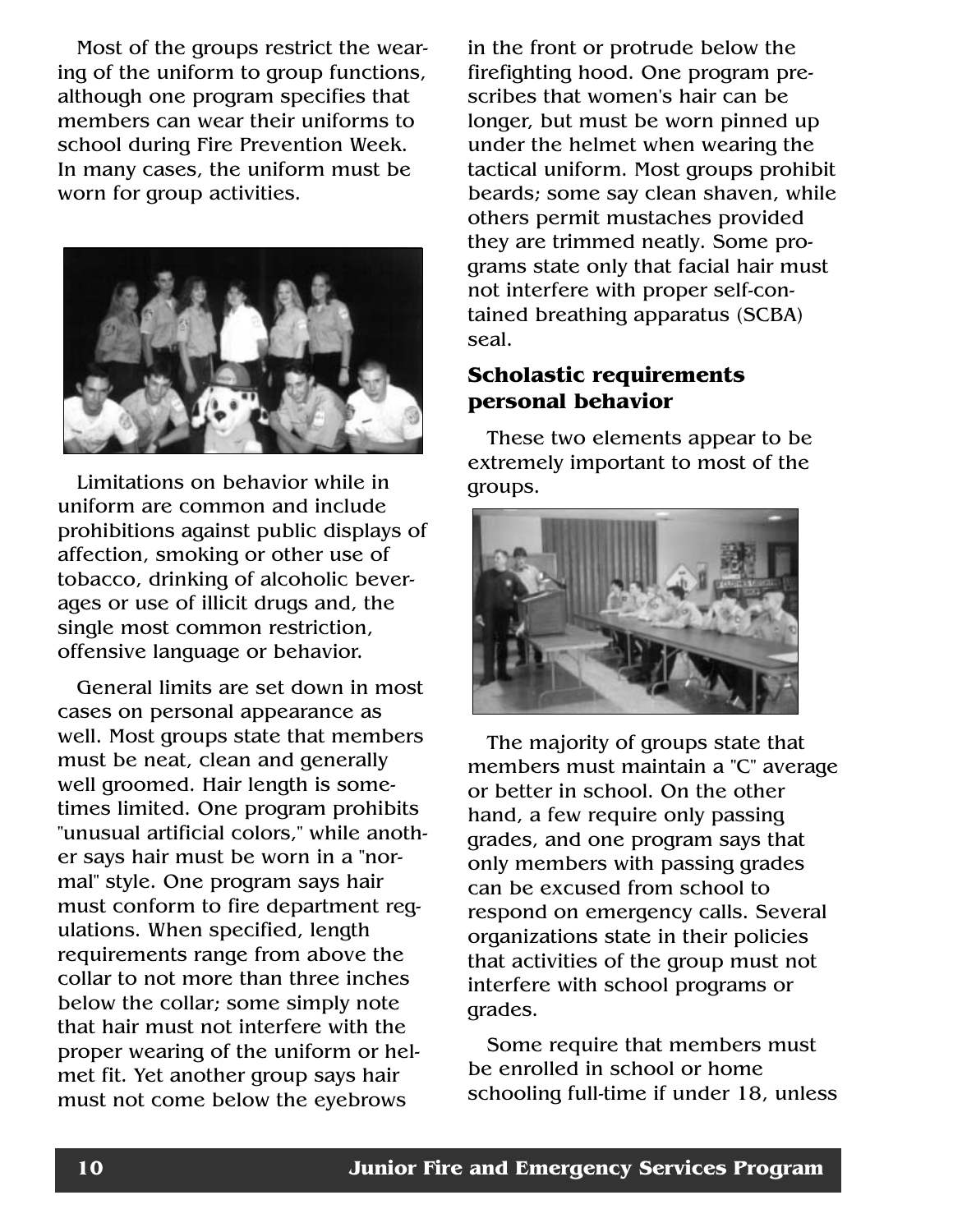already a graduate. Good attendance at school is required by some programs. School expulsion and "difficulty with the police" are, in some cases, grounds for dismissal from the group; several organizations prohibit members from participation in group activities if they are under school suspension or expulsion. Illustrating a different philosophy, another states that members cannot sleep over in the fire station on school nights "unless on probation [from school] for some reason."

Members of one group are encouraged to bring school assignments to the station to work on between alarms and other activities. One sponsors a regularly scheduled study hall program for members, while another youth group offers a scholarship program for members. The majority of organizations prohibit the bringing of fire department pagers to school (or, in a few cases, to church); several organizations state that members must not leave school to answer emergency calls. Many have curfews on school nights and other limits, for example, no response to calls during mid-term or final exam periods. One group states that, if a member is absent from school on a given day, he or she must not go to the firehouse that day.

Several of the organizations will not accept members with criminal records; a couple of groups limit that restriction to applicants with felony convictions. One group does a background check.

Once a member has been accepted, almost every group places limits

on his or her personal behavior, with the emphasis on restricting conduct that might be deemed unbecoming of a member of the group. Prohibitions vary from uncivil behavior to horseplay; no obscene, vulgar or crude language or behavior; no profanity while on duty or participating in group activities or on fire department premises; no use or influence of alcohol, tobacco or drugs while on duty, while participating in activities or while on fire department premises; and no use of compounds that impair ability to perform duties. One program states that any member accused or convicted of the possession, sale or distribution of a controlled substance is subject to discipline, including expulsion.

Some groups take the professional aspects of firefighting quite seriously. Several require that members behave in an orderly, professional manner. One program prohibits "acts deemed detrimental to the objectives of the group," while another says that "no insulting language to any member of the public or any conduct that would bring disgrace to or create disunity among the group" will be tolerated. Another organization prohibits gender-specific teasing and insults. Others will not accept physical violence or destruction of property. One program specifically prohibits discrimination, while another specifically prohibits gambling. One group insists that members must demonstrate outstanding moral character, which it says includes no arrest record except minor traffic violations. While most of the prohibitions designated by the various groups apply principally to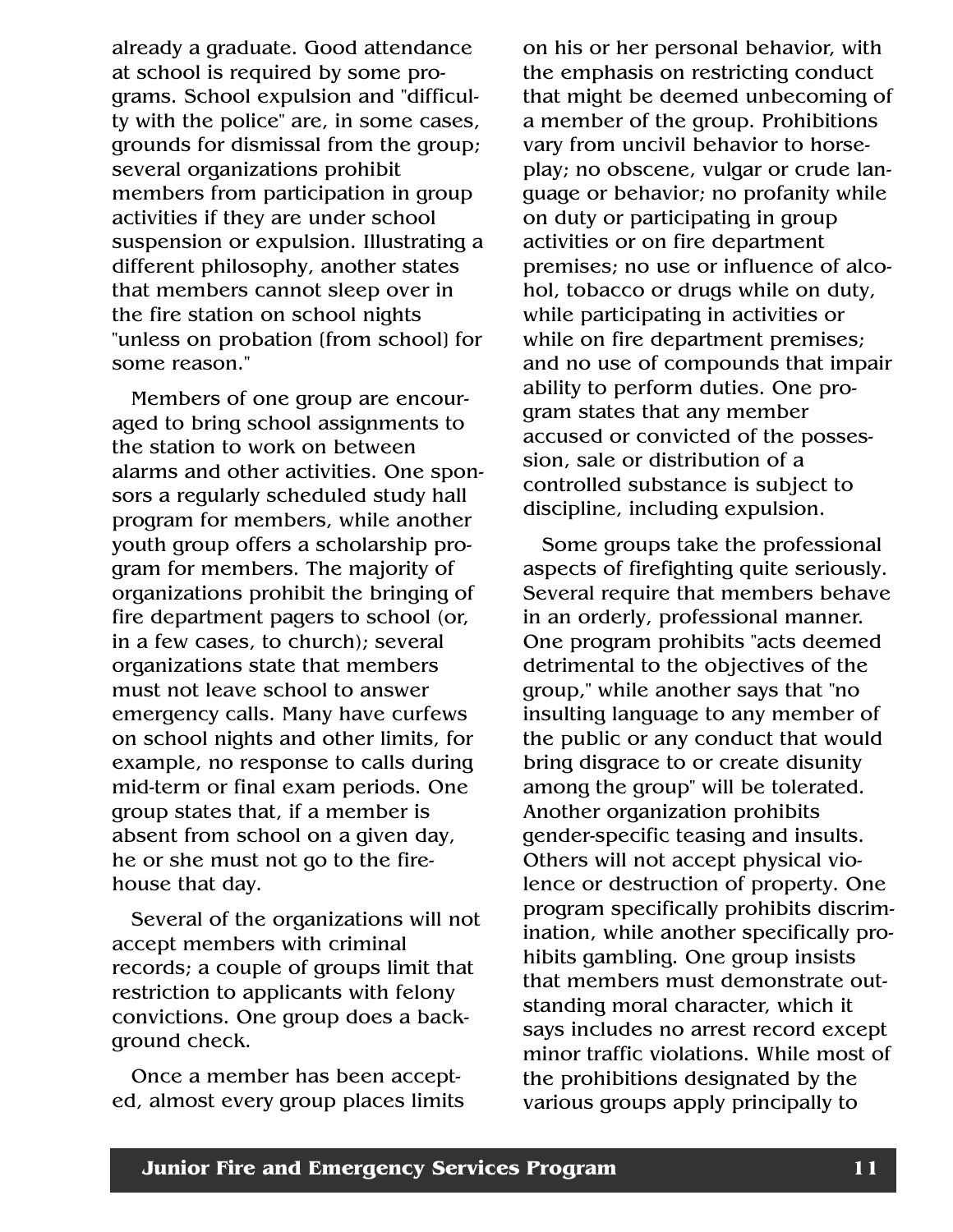members while participating in group activities or in group uniform, one insists that members shall not have or use illegal substances while participating in post functions or on personal time.

Several groups address dating among members of the group in their written guidelines. Some insist that any intragroup relationships must not be allowed to have impact within the group.

#### **Training**

Fire department youth organizations provide training to their members which is commensurate with the activities in which they participate. Those groups that become involved in emergency scene operations are trained to respond safely and appropriately under those conditions. Those that perform only non-emergency support functions receive less technical training, while those involved exclusively in fire prevention activities receive training principally in that area.



In many cases, members of the youth organization are permitted to observe or even participate in fire department drills and training sessions, within limits. The majority of

organizations permitting such crosstraining prohibit youth participation in large training fires, metal fires, or hazardous materials drills. Still, one group states that its members "receive the same training as firefighters," and others report that their young people participate in all areas of fire department training, from communications to hazardous materials.



A few programs indicate that youth members routinely train along with members of the adult fire department in order to perform effectively in combined evolutions on the emergency scene. In one program, through a two-year course of study, participants learn the essentials of firefighting and EMT-A requirements and receive Firefighter I certification by the state, as well as school credit for their training. Members of another group receive training for hazardous materials clean-up, disposal, protection and recordkeeping. Groups that participate in operational training are required to wear appropriate protective clothing and equipment while training.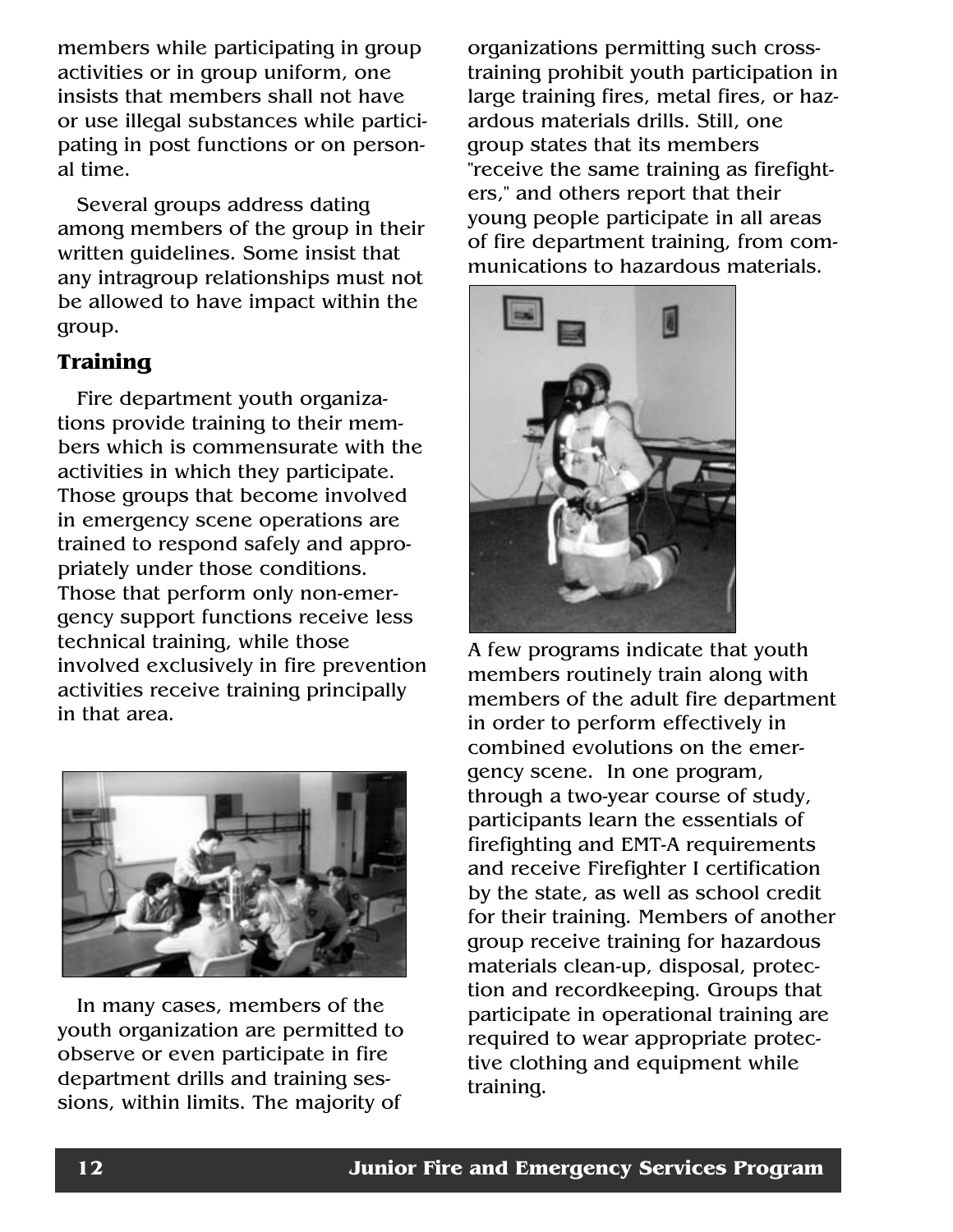A particularly common training element is in emergency medical services and cardiopulmonary resuscitation. One group reports that 90 percent of its members have passed medical first responder training. Other common training areas include ropes and knots, hydrant drops, hose handling, changing and using SCBA, ventilation and vehicle extrication. Various forms of rescue training are popular, including rappelling, heavy rescue, air-crash rescue, dive and ice rescue, and even high-angle rescue and first aid training. Non-technical and non-operational areas also receive attention, including fire behavior, fire department history, leadership, teamwork, and self-discipline.



Common training restrictions include prohibitions on the use by youth members of high ladders, i.e., those higher than 24 feet. Other programs have similar rules, but identify a different maximum height. One organization permits youth members to train in aboveground operations only if two qualified instructors are present, one aboveground and one below, on the incident scene. Some groups prohibit training or drills

during school hours or during midterm or final exam periods.

One group has established three phases of training, encompassing both background knowledge and fire operations skills:

#### **Level 1**

orientation, introduction, safety, apparatus, fire service, communications;

#### **Level 2**

tools and equipment, hoselines and appliances, hoselays, ladders, ropes and knots, first aid and rescue, water supply; and

#### **Level 3**

a practical exam on all training.

Another program presents a series of 50 different "mini" 'training sessions, each focusing on a specific piece of equipment and its operation; these sessions are conducted biweekly.

Several programs require, as a written regulation, that members clean up after all drills before anyone can leave the premises.

Evaluation is an important element of most training programs. Most of the programs include both written and skills testing, with a minimum grade required for participation in emergency operations. A few organizations report that they conduct separate oral and written exams for officer candidates.

The quality of training is ensured by many groups through requirements that the training meet certain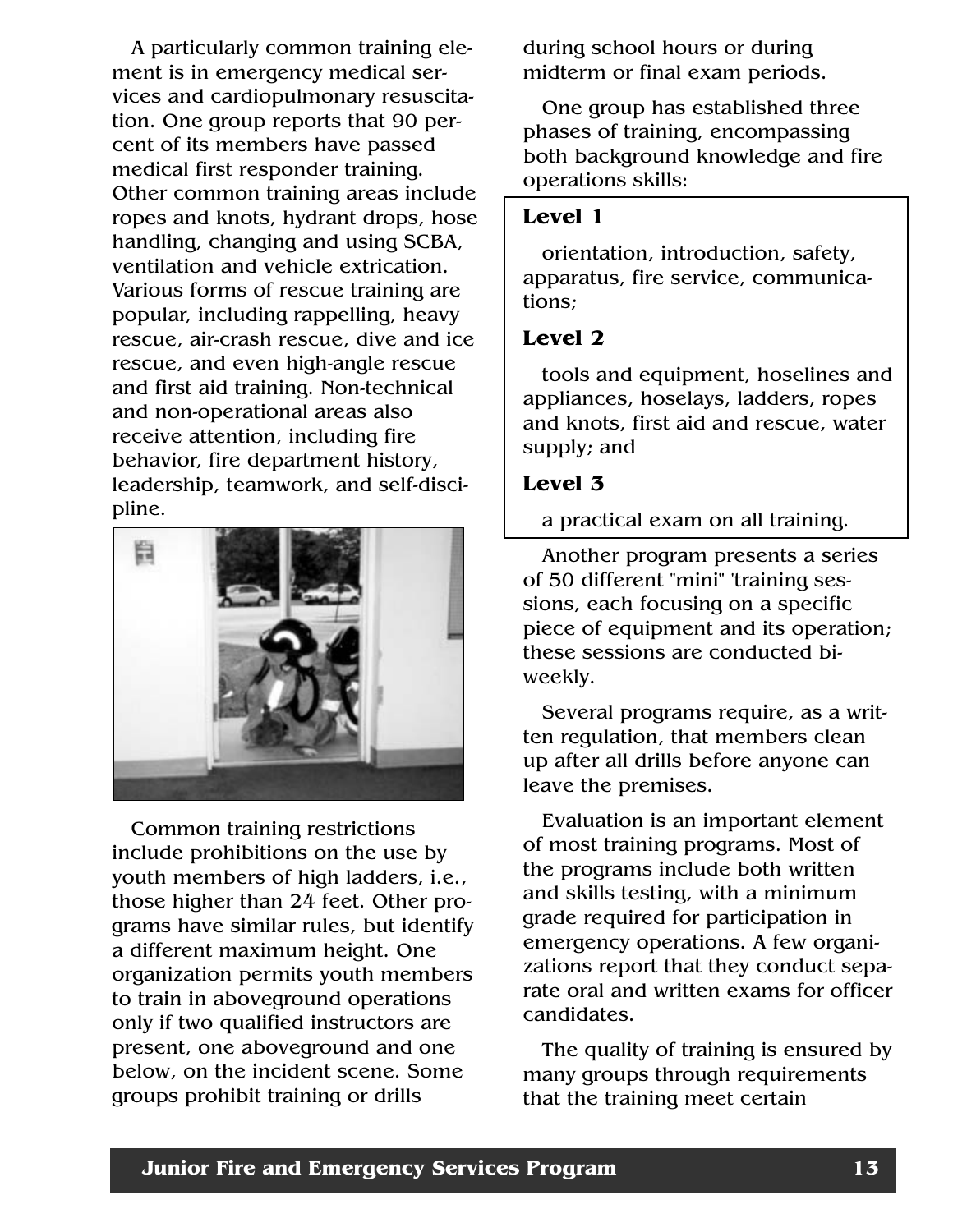standards, for example, the National Fire Protection Association (NFPA) Firefighter I level. Some groups require that all training be conducted by state certified fire instructors. In others, senior active members teach some classes as part of their leadership advancement training.



The frequency of training varies from group to group. Monthly classroom and hands-on training sessions are common. One group holds two training sessions each week during summer vacation and one weekly during the school year, and a few conduct weekly drills. One organization specifies that training sessions must be a minimum of 30 minutes in length. One group performs fire safety education programs requiring that members practice skills at least 30 minutes per month. Attendance at training sessions is stressed in the documentation (rules and regulations, standard operating procedures, etc.) guiding many of the programs. In some groups, a given percentage of drills must be attended, perhaps 60 percent to 75 percent; whereas missing two or three consecutive drills might be established as grounds for review and possible probation.

#### **Equipment**

Groups appear split evenly over whether they own their own equipment, and the nature of that equipment varies widely. Most youth members are issued full protective equipment and clothing if they participate in any way in emergency operations, even operational training. Some are assigned full turnout or bunker gear, SCBA and pagers; most groups receive only protective equipment. Much of the equipment is donated by the fire department, while some is donated by manufacturers. In other cases, they point out that protective equipment complies with NFPA Standard 1500.

However, some groups go beyond the basic protective clothing and equipment needs, purchasing or assembling their own equipment. That equipment might include emergency medical supplies, generators and portable lighting units, air supplies for SCBA, extrication equipment, pumps, smoke ejectors or similar ancillary services equipment. Groups involved in public fire safety education programs tend to have supplies applicable to those activities, such as, puppets, a portable stage or other show equipment.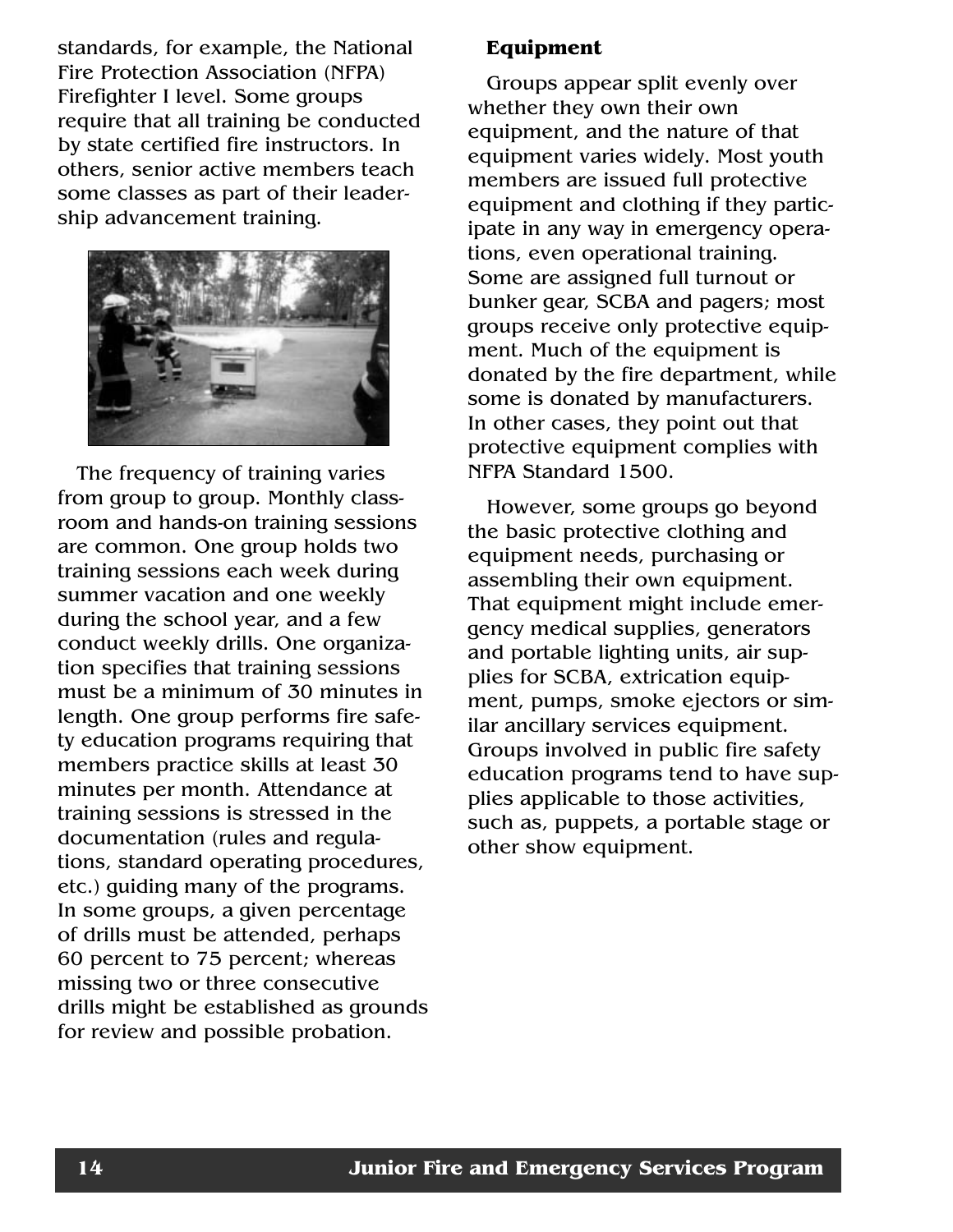

One group constructed a trailer to pull behind a garden tractor to hold its equipment. Others haul their equipment in step-vans. One program has several trailers which hold the different types of equipment needed for distinct applications, any of which can be hauled by a Jeep owned by the group. Another group owns boats which it uses for water-rescue operations. One group houses its extensive equipment in its own metal building which includes the group's headquarters, a library, meeting room, office, training area and showers. Another program used donations to buy a used rescue van which it uses for second-alarm response. Yet another organization uses a donated van to provide canteen, lighting and support services at incidents, while another has a fire department pumper which has been assigned to the post by the fire department.

#### **Official activities**

The most important involvement of fire department youth group participants occurs in program-related

activities and, in some cases, that involvement is substantial. One group, for example, says its members spend anywhere from 20 to 150 hours per month in program activities. However, there are some interesting caveats linked to the amount and, occasionally, the types of activities youth members can perform. For example, documentation on several of the organizations states that youth members shall not be used in place of fire department personnel or to augment on-duty fire suppression forces, while in some other cases, they do just that.



Among the most operationally active youth organizations, some are specifically designated to stand by in the fire station during calls and might be called to the scene to assist. Many of these youth members are permitted to respond to all alarms. Activities performed by youth members at emergency scenes include providing water supply support for fires, supporting firefighter rehabilitation, setting up and operating air supply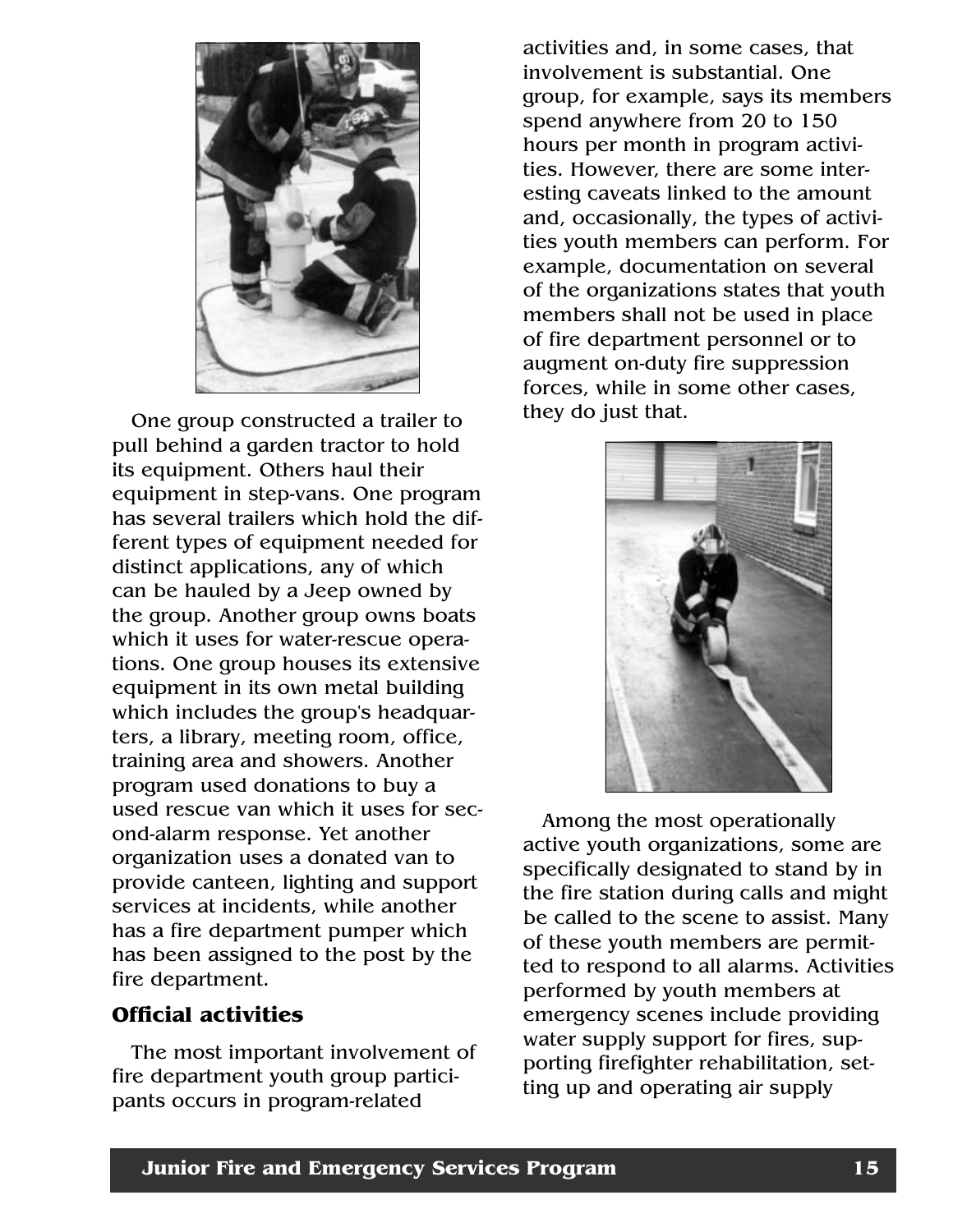stations, assisting the command post, operating exterior hand lines, helping to set up ground ladders, serving as first aid standbys, operating pumps, generators and lighting, fetching equipment for firefighters, providing refreshments, making hydrant connections and backing up firefighters, and helping with salvage, overhaul and ventilation.

Some youth members perform vehicle extrication and basic first responder responsibilities, including hands-on firefighting. A handful of groups appear to specialize in various rescue operations. Some are used to construct firelines and perimeters for wildland fires, while others provide crowd and traffic control at emergency scenes. One group boasted of having had the first 16-year-old in its state to complete the official course in basic interior firefighting.

A few departments exclude young members from emergency medical calls, while some specifically call for juniors to assist with rescues. A few exclude EMS calls involving such special hazards as violent patients, yet members of one youth group participate in a regional medical center flight service.

Youth members provide all-around support back at the firehouse. Washing and hanging hose, cleaning and restocking equipment and apparatus, placing equipment back in service, assisting in vehicle, building and grounds maintenance, and testing hose are included in the stated responsibilities of some groups.

In addition, many groups assist with such non-fire emergencies as floods, power outages, storm damage and clearing hydrants of snow. Some organizations install and remove snow stakes for hydrants. One junior group has assisted in the production of fire training and education films made by a major fire protection organization in the sponsoring department's jurisdiction. Several groups use their members as victims for fire department training exercises and drills or to otherwise assist in departmental training events. Some help with regional firefighter competitions and musters.

Groups perform a great deal of non-operational community service as well. One group says it provided more than 3000 hours in community service in one year. Projects vary from helping to install an ice skating rink liner at a community park each winter to helping the fire department with its fundraising. Many participate in parades. One performs highway litter collection, while several provide meals for needy families at Thanksgiving and toys for needy children at Christmas. Another group delivers gifts to hospital patients during the holidays. Youth participation in fire department Muscular Dystrophy Association boot and blood drives is common. One group staffs the United Way booth at a local supermarket during that organization's annual fund drive.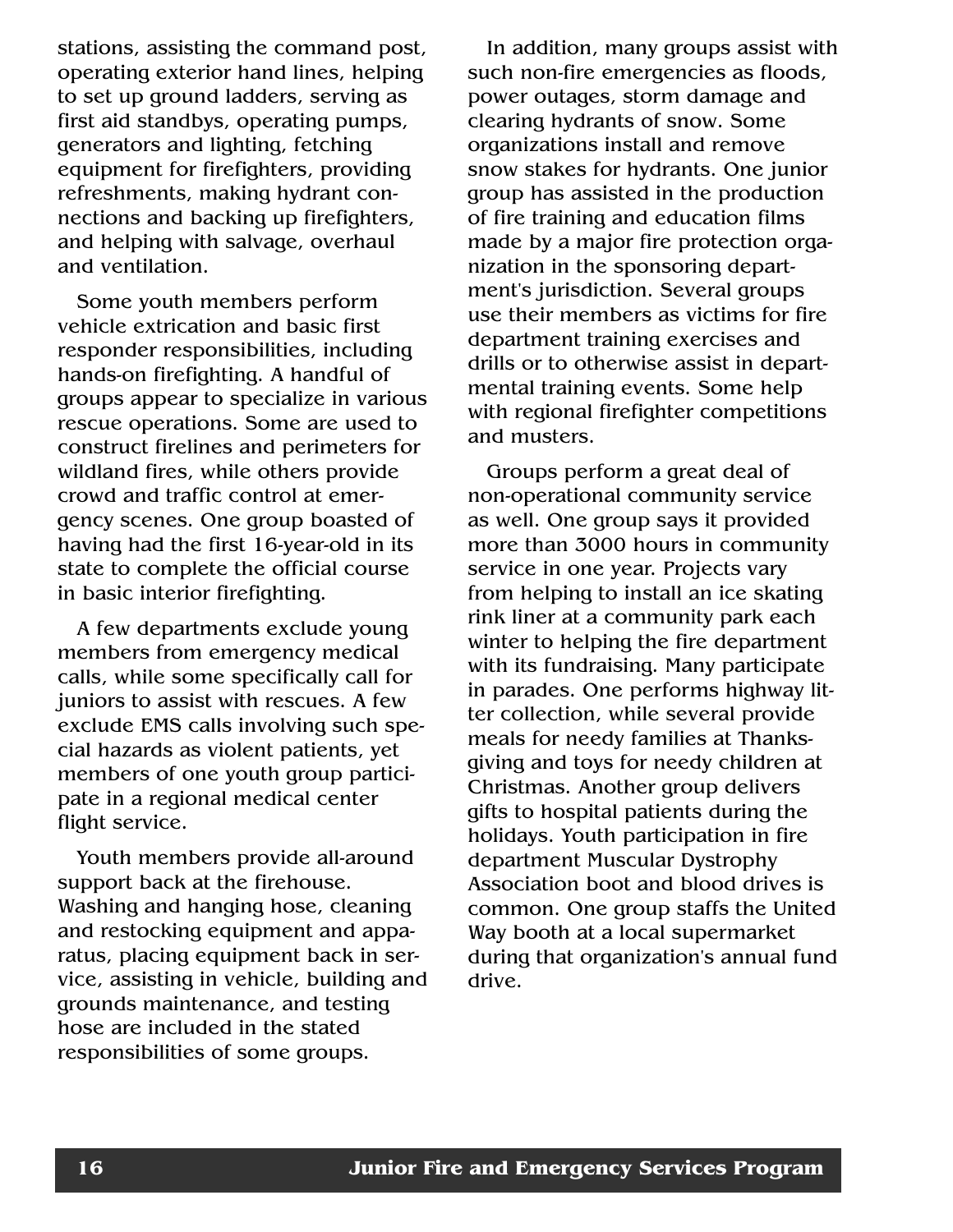

The involvement of junior fire department groups with public fire safety education appears to be a natural use of young people helping their communities and other young people. Members of some organizations built their own fire safety education house or fire safety trailer. One group participated in a community education program about residential fire sprinklers, while another group planned, raised funds for and built a fire safety fire truck at a local library. It consists of a two-seater fire truck mock-up with a video monitor mounted in the front, so children can sit in the truck and watch fire safety videos. A couple of groups assist with juvenile firesetter programs in their communities, and one organization built a 911 simulator telephone to teach young children how to report an emergency.

Participation in such events as earthquake preparedness fairs or emergency medical fairs is common. Several groups routinely help with fire department open house tours, while many participate in a variety of fire prevention, public fire and life safety education programs, CPR education and mall safety displays. Some programs install smoke detectors in

low-income homes. One group created its own driver education videotape; another developed and performs a live-action DWI scenario for local high school students.

#### **Ride-alongs, sleep-overs**

Many of the junior firefighter organizations include such hands-on experiences as ride-alongs and sleep-overs for their members. In virtually every instance, the youngsters must complete prescribed training and pass written, oral, and practical exams to be eligible for ride-alongs, which normally involve some variation of members riding with adult fire department officers on shift duty. Some groups restrict participation in such activities to members over 16. Most programs require that the participating members wear appropriate protective gear and a seat belt while riding in the vehicle, and some specify that the young member can function only as an observer. Most organizations require parental consent, which is typically obtained before a youngster even joins the group.

Other regulations governing ridealongs include requirements that they be arranged and scheduled in advance and are always at the discretion of the company officer in charge. No ride-alongs are permitted by many groups during school hours or after 10 p.m., and some programs limit ride-alongs to no more than two per month for any member, although others permit weekly participation.

Ride-alongs are considered sufficiently vital to such programs that one group, which is affiliated with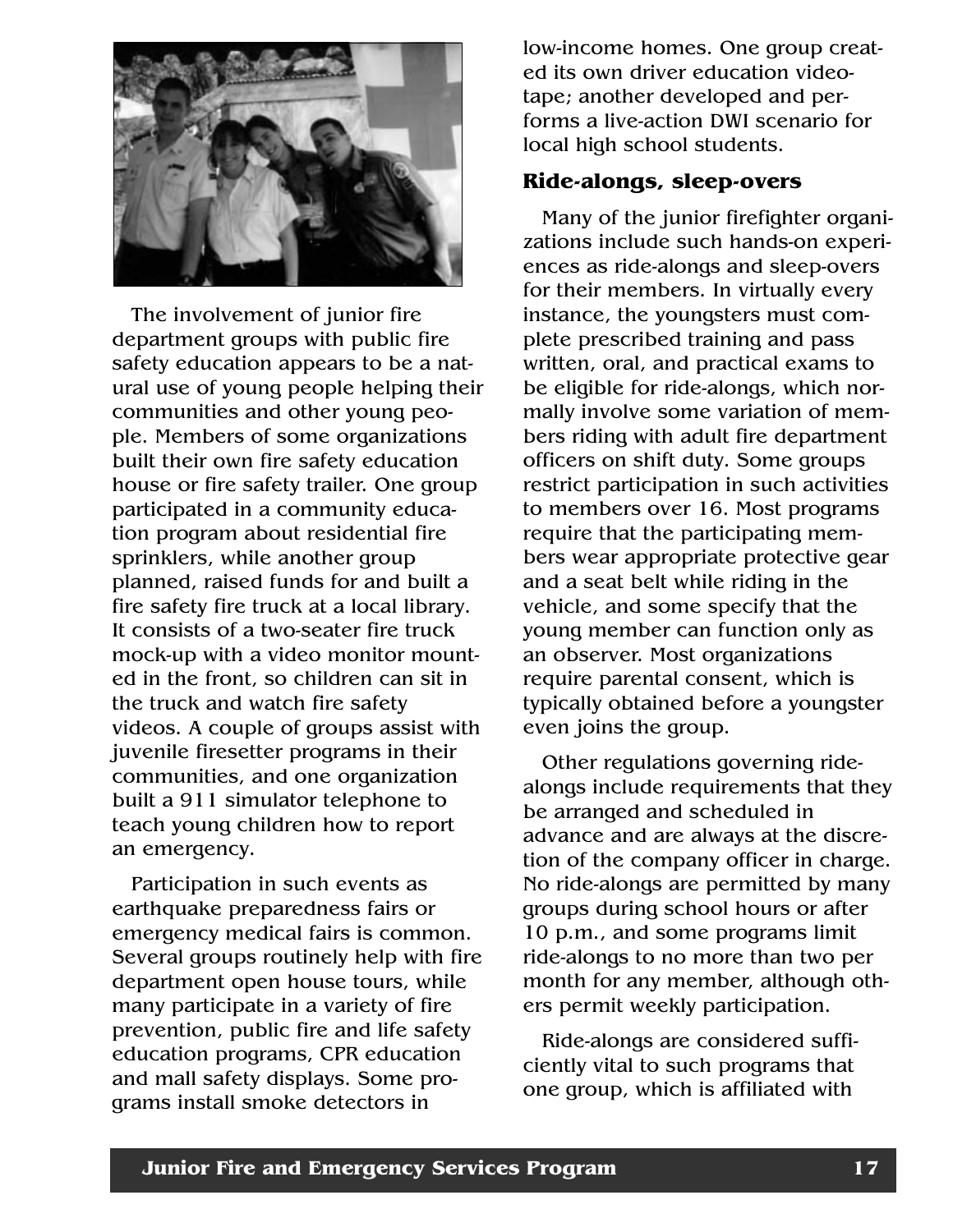multiple fire departments, worked with some of the participating departments to revise their policies regarding riders to allow the ride-alongs to occur.

In one group, members are prohibited from sleeping over at the fire station at any time, though many groups permit and encourage the activity. In most cases, sleep-overs are regulated. Young people must have the permission of the junior advisor and the senior chief in order to sleep over in one group, while in some programs, members must sign in on arrival at the fire station. One organization requires that there be at least two adults in the fire hall when any youth member spends the night.

Other restrictions state that the member must have been active in the program for at least six months to participate in sleeping over. Some organizations prohibit sleeping over on school nights. In addition, in most cases, some form of curfew requires that youth members be out of the fire station by a certain hour of the night, often 10 p.m. In fact, in many cases, youngsters are not permitted in the station at any time except for meetings, drills, and other formal activities, with limits of not arriving more than 30 minutes before or remaining more than 30 minutes after.

#### **Emergency response**

Among those youth organizations that permit members to respond to emergency incidents, most have a whole range of restrictions and requirements. One of the most common is that youngsters must wear full protective gear and obey all the instructions of the officer in charge. Members, in most cases, must complete probation and all required training in order to participate in emergency responses or operations.

Response to an emergency is strictly regulated in most groups. The youth members of many organizations must respond in a non-emergency mode: no warning lights, no sirens, no rapid response. Some groups prohibit youth members from riding on fire department apparatus, while others permit youth response only on approved apparatus. One group allows members 16 or older to drive fire department support vehicles if no one else is available to do so. Members of another can respond on first-alarm apparatus if there are not five firefighters available for a full crew. One group states that junior members are not to ride on or follow fire apparatus. In all cases where youth are permitted to ride in department vehicles, they must ride inside the cab, be seated, and wear safety belts. One department prohibits use of two-way or portable radios, sirens, horns, lights or bells by cadets.

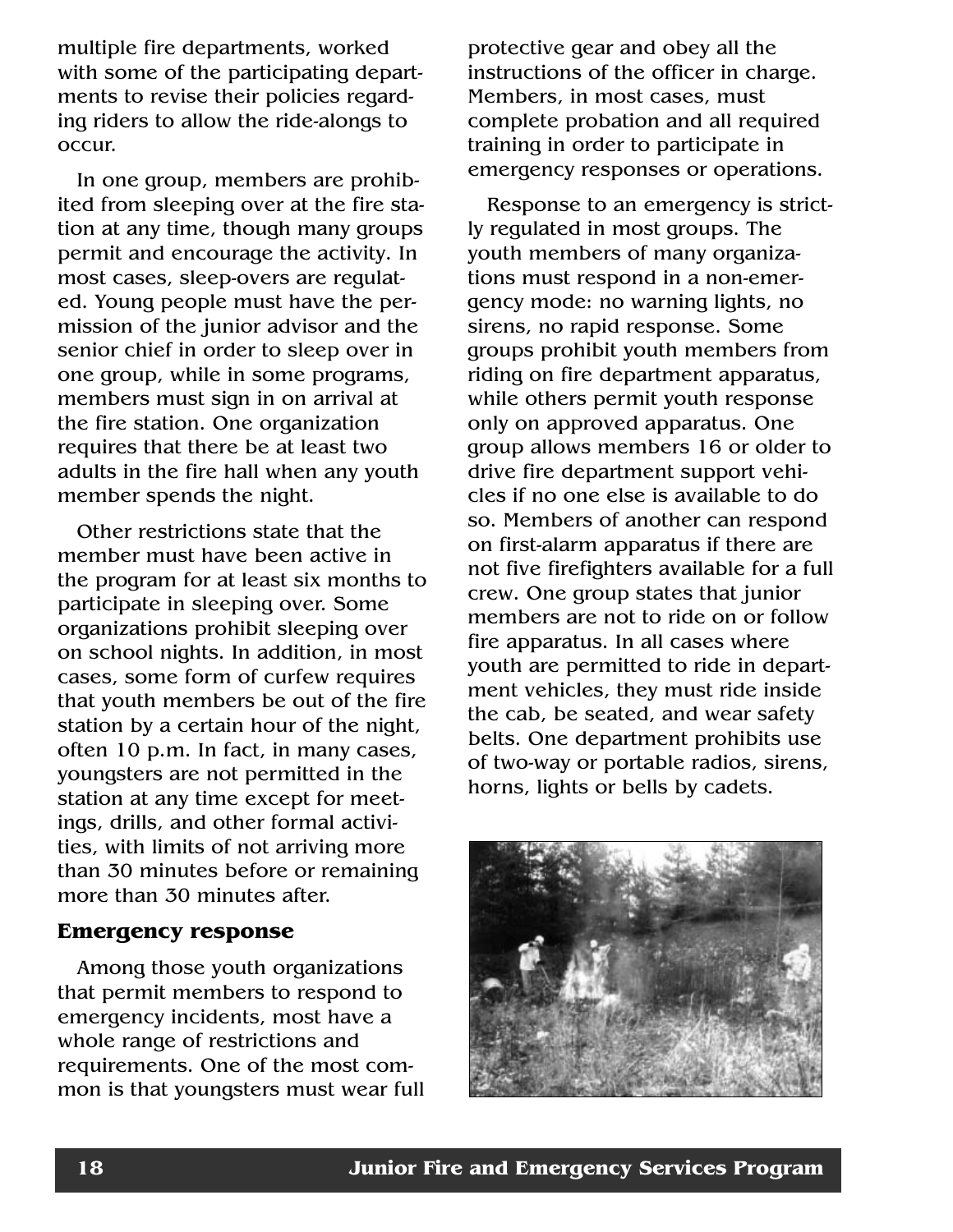Other limitations include permitting response only by those 15 years or older, allowing response only to brush fires, or permitting response to three-alarm calls or as requested. In some instances, the junior organization's own advisor must be present for youth members to respond, and the youngsters answer only to that advisor. Some departments permit junior participants to report to the station, not directly to the scene, and some waive that requirement if the incident is located on the way between the member's home and the fire station.



Some youth members have pagers to alert them to emergency calls, but often with restrictions on their use, for example, no pagers in school or in church. In one case, youth members are not only **permitted,** but are **expected,** to respond to all calls and remain on-duty until dismissed by the officer in charge. Some groups expect their members to respond to all box alarms and special calls requiring additional staffing or their

specific assistance. In some instances, the junior members are asked to respond to their duty stations for their gear and then proceed to the scene with two or three young people per vehicle. Some organizations insist that members dismissed from school for emergency calls report to the station and await orders. Other groups permit members to leave school for alarms only when specifically called, when appropriate transportation is provided, or only if a cadet has passing grades at school.

One group specified that youth members can have fire department license tags on personal vehicles, but not on parents' cars. Many groups require that youth members responding to emergency calls obey all traffic laws and drive at normal speeds, quickly but safely. Some indicate that an excessive number of traffic tickets will be grounds for probation, suspension, or dismissal. Other groups require that youth members observe a five- or 10-minute response delay. In one case, this is waived if the member can ride to the station with an adult firefighter.

Some common restrictions include prohibitions on any emergency response after 9 p.m. on school nights. Another group says not between 10 p.m. and 6 a.m. if school is scheduled for the following day.

In this area, more than any other, there are a great many contradictions among programs. While some groups suggest that youth members ride to emergency incidents together, another prohibits youth members from transporting other youth members or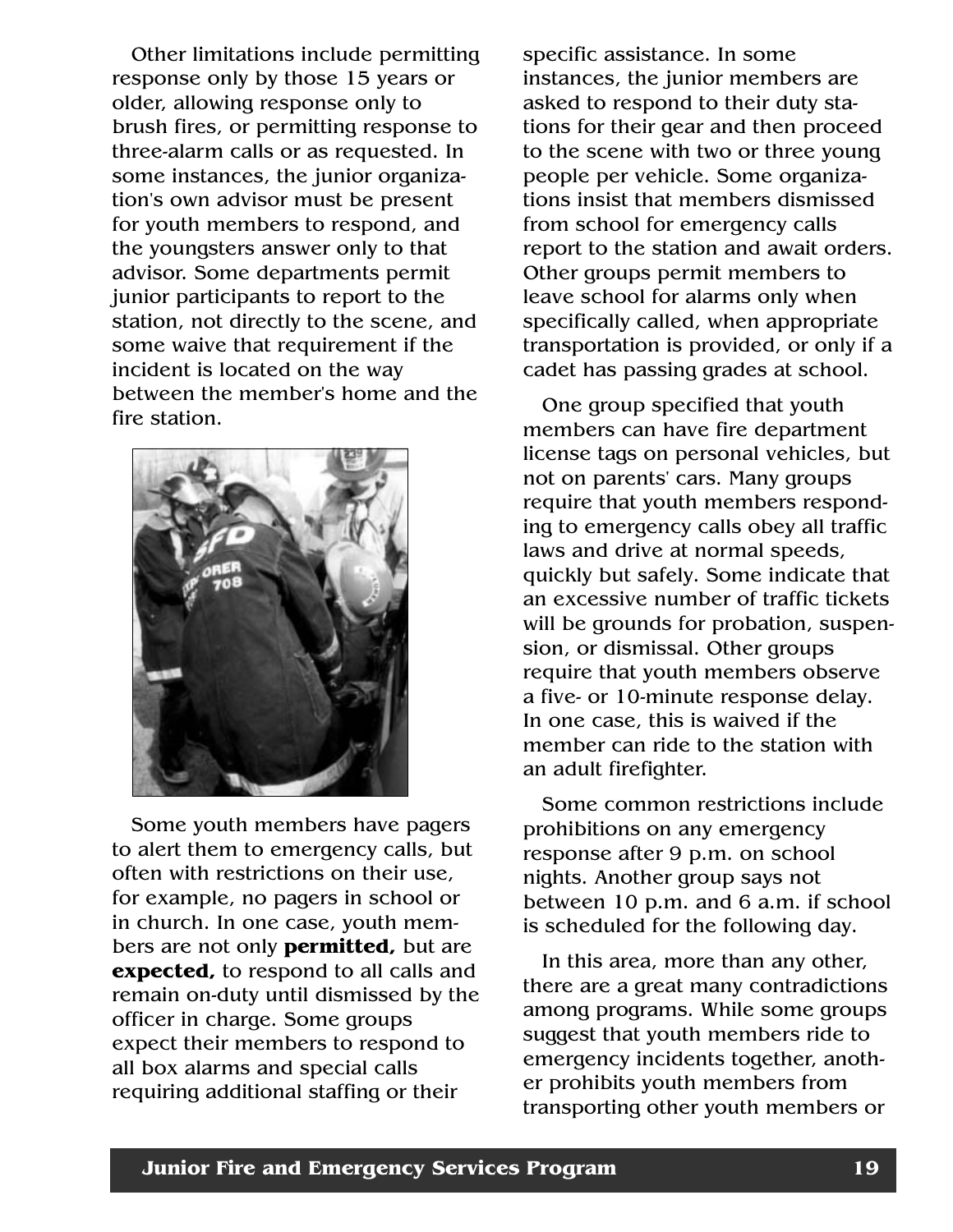adult firefighters to the scene. While some programs provide guidelines for youth leaving school for emergency responses, others prohibit the practice outright. Some groups permit but regulate, while others prohibit, responses outside the local fire district. Some encourage participation in emergency medical and motor vehicle accident calls, while other organizations specifically ban junior members from attending such incidents. Many groups detail rules for emergency response in personal vehicles, while others clearly are prohibited from doing so.

#### **Participation at emergency incidents**

Not surprisingly, descriptions and guidelines concerning participation by youth members at emergency incidents are as contradictory as those concerning emergency response. In virtually every instance, any group that permits members to attend emergency incidents at all requires that they wear full protective gear at all times on the emergency scene.

Beyond that, restrictions vary. One group states bluntly that junior members are not to enter the cab of any fire department apparatus or touch any engineering controls. One common approach is to specify that no direct participation by youth members will be permitted without specific instructions from the on-scene commander. Some groups prohibit members under age 18 from participating in firefighting operations, except during approved training sessions by certified instructors and at the chief's discretion and approval.

In some groups, junior members must never enter a burning structure; no interior operations whatsoever are permitted. Other programs state that cadets may enter a burning structure only after the fire is declared under control and for educational purposes only, wearing full protective gear and accompanied by a firefighter. One example of a common guideline is that youth members must not operate in hazardous situations, enter burning buildings, climb ladders for rescue or firefighting, enter condemned or burned-out buildings except accompanied by an active senior member, or handle or direct traffic on a public highway, although these are all activities specifically named for youth members to perform in other groups.



Members of many groups are limited to such outside duties as shuttling air bottles and other equipment, traffic control and first aid. They may enter the fire building only after the emergency is declared over and the scene is deemed generally safe by the incident commander. The use of ladders of more than 24 feet (or other specified height) often is prohibited for junior members. In addition, the use of particular types of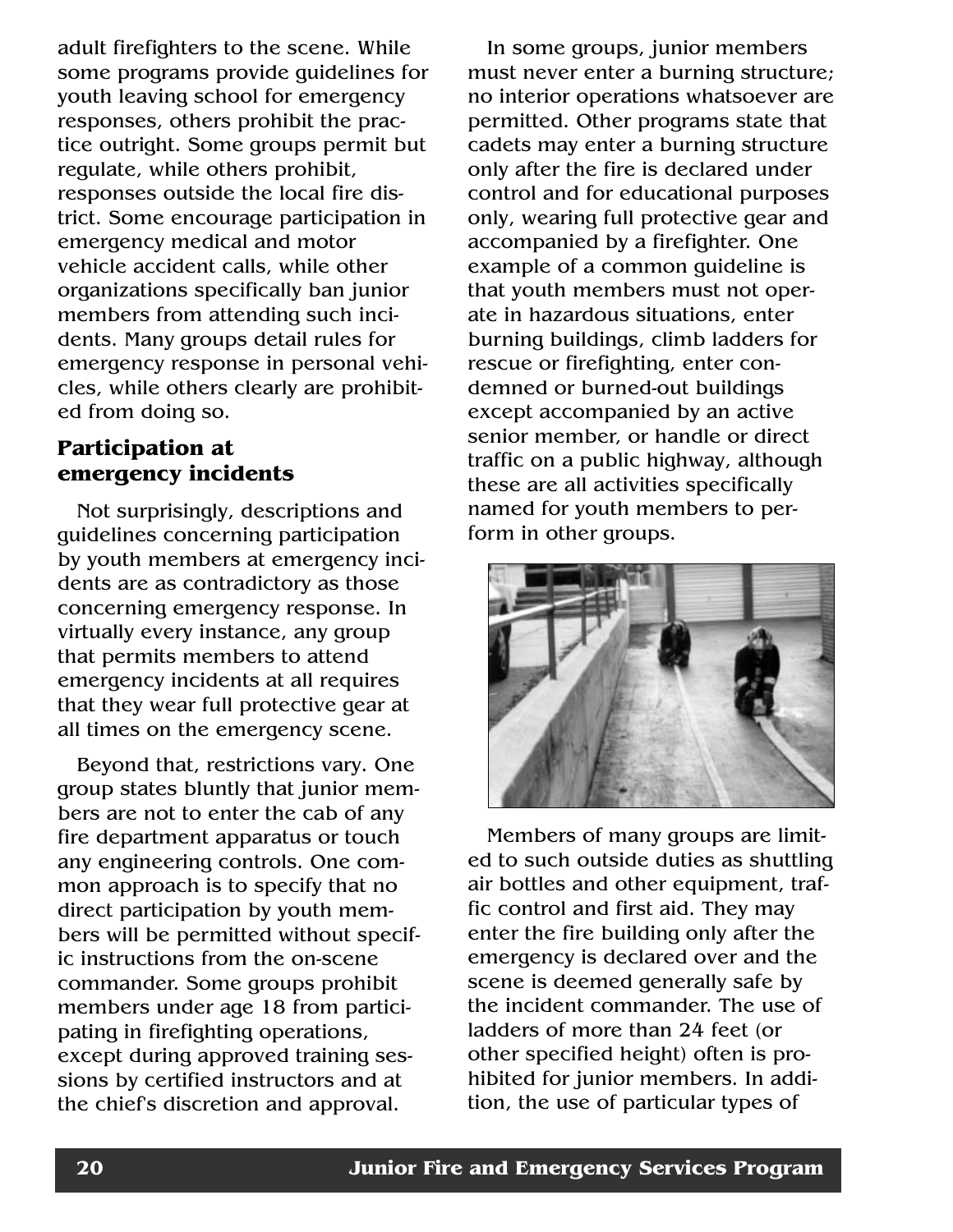hoselines often is regulated, for example, a prohibition on using hoselines of more than 100 psi except booster lines, using hoselines of more than 2 1/2 inches or using hoselines of more than 5 inches in diameter. In one group, members are permitted to lay hoselines, but cannot perform fire attack.

One group specifies that during alarms (or inspections) youth members are not permitted to enter establishments where minors normally are not permitted. Another program makes the general statement that all responsibilities assigned to cadet members must be carried out in a quick, orderly, and quiet manner. Another organization prohibits the sharing of information about the incident with bystanders.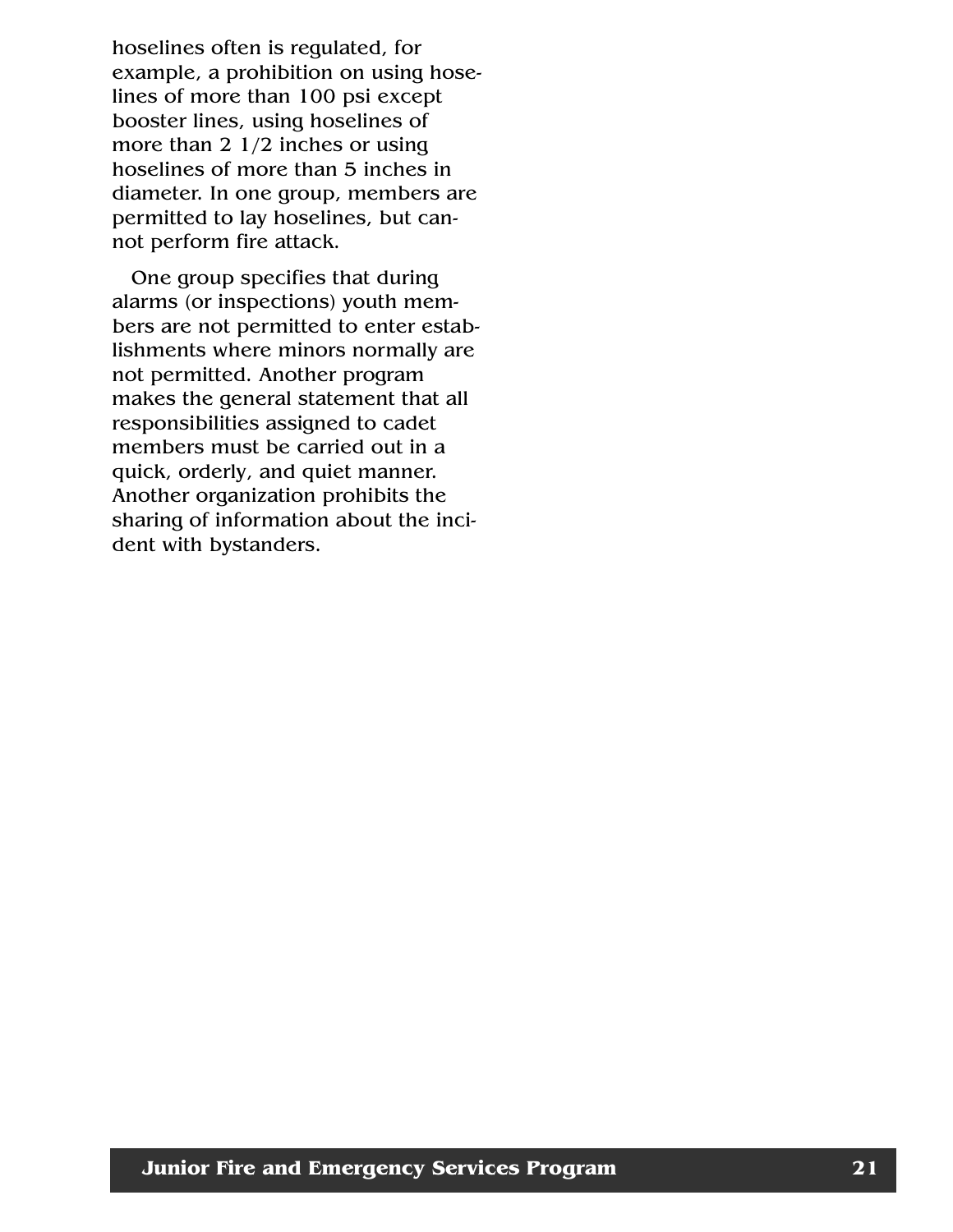**22 Junior Fire and Emergency Services Program**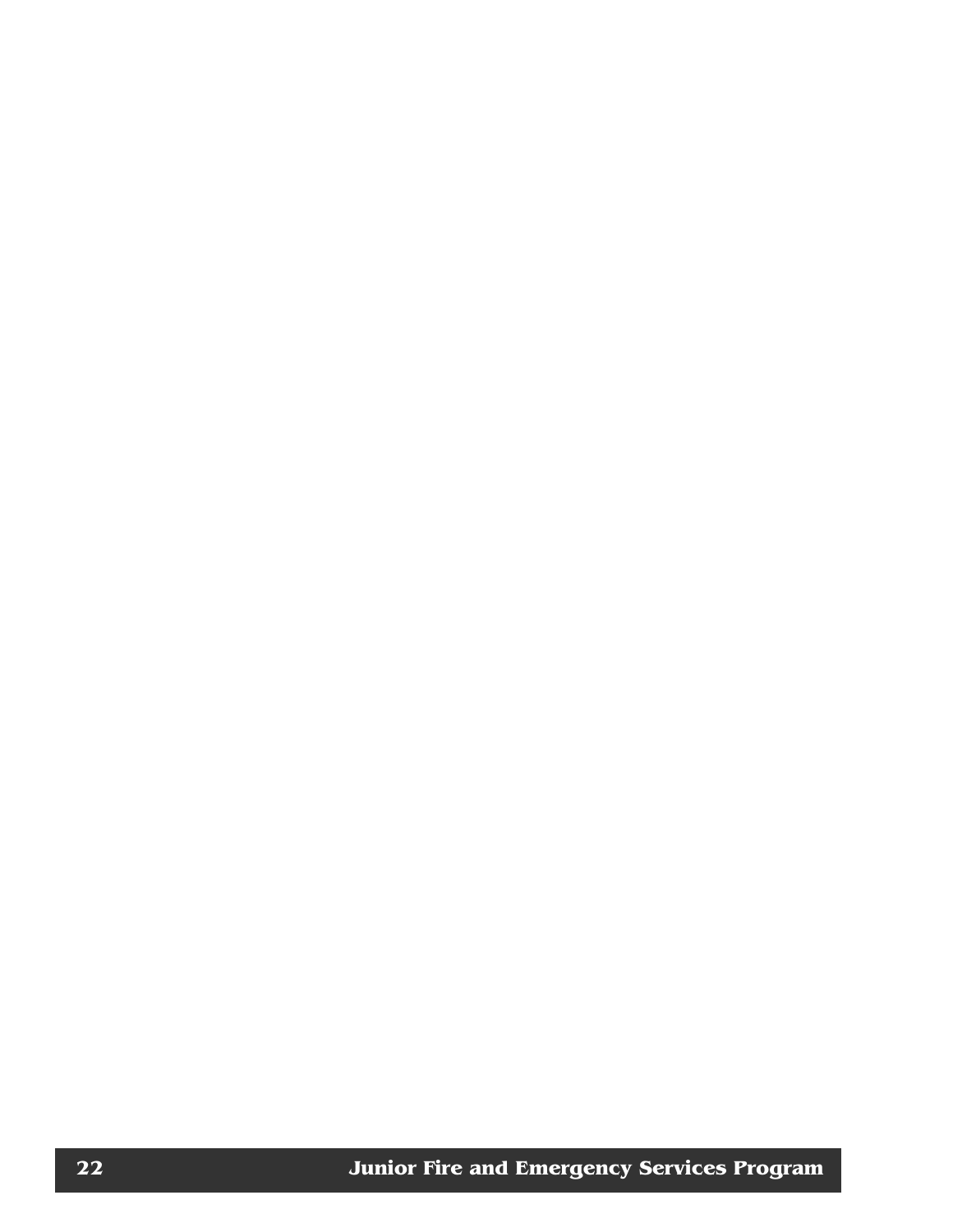## **Important Issues and Concerns**

At the foundation of any fire department youth program should lie clear acknowledgment of and policies concerning certain fundamental considerations. Safety, ethics, liability, insurance, child labor laws and similar issues must be considered at the outset, and provisions made for their appropriate application. Given that in some youth organizations, junior members perform actual fire attack, especially during the day when there are few senior firefighters available, and sometimes without adult supervision, these issues constitute a genuine and important concern.

Most of the programs reviewed in this publication devoted specific attention to some or all of these matters. This section reviews the issues and their significance and describes how some organizations have addressed them. In addition, a stateby-state review of child labor laws is included.

This information is provided for educational purposes and to serve as examples for thinking and planning. However, it is vital that any organization considering the feasibility of starting a youth program obtain legal counsel which reflects the specific conditions and circumstances present in that particular locale.

#### **Safety**

Sound policies must be in place to stipulate what youth members are permitted to do and prohibited from doing in and around the fire station, en route to and from emergencies, and on the emergency scene. These policies must be consistent with fire department regulations and state laws and, in the case of organizations which are Explorer Posts, must be consistent with guidelines from the Boy Scouts of America. These policies should be established through a comprehensive set of by laws before group activities are initiated.

#### **Commonly Established Safety Rules for Junior Fire Service Organizations Members:**

- Must be equipped with personal protective equipment appropriate to the activity being performed.
- Must not substitute for trained firefighters.
- Should be mobilized only as a unit, not used as individual on-call firefighters.
- If riding on fire apparatus or other fire department vehicles, must be seated and wear seat belts.
- Must not drive fire apparatus.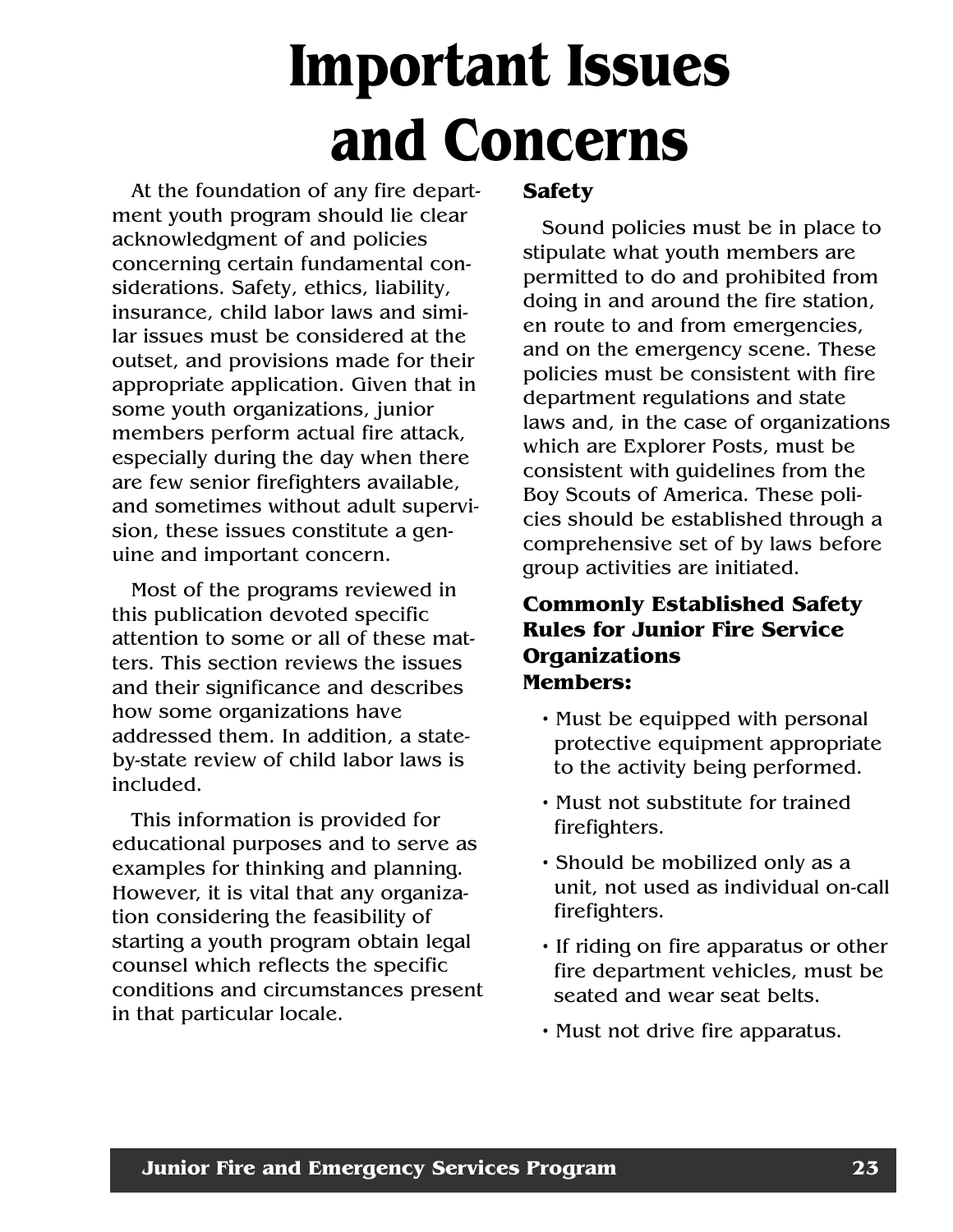- Must not climb aerial ladders or ground ladders of more than 35 feet.
- Must not enter or perform ventilation on a burning structure.
- Should not use dielectric tools or gloves on energized electrical equipment.
- Should not operate hydraulicpowered rescue tools or equipment.
- Must not operate acetylene cutting torches.
- Must not handle life nets.

Clearly, a review of the program activities and policies contained above illustrates that all of these safety guidelines are not applied in all locales. Careful consideration must be given locally to the constraints which program officials wish to apply to their programs. A desire to provide an exciting experience for young members and a need to involve the youth in assisting the fire department in its activities must be balanced against the safety and health needs of the youngsters involved.

#### **Ethics**

Among the key components of a fire department youth program is the value of the program in teaching young people how to interact with adults and with one another as adults. The hands-on experiences of interacting with peers and adult leaders give young people opportunities to learn and practice decision making and problem-solving skills, discuss values and formulate their own value

systems, reflect on and learn about themselves in relation to others, experiment with their identity as emerging adults, participate as a member of a group and cultivate a capacity to enjoy life.\*

\*(from Fire and Emergency Services Program Helps, jointly published by Boy Scouts of America, U.S. Fire Administration and International Fire Service Training Association, 1993)

Helping young people to develop their own sense of values and ethics is not an issue to take lightly, particularly given the sometimes unclear nature of modern society's cultural values and ethics. Any organized program in which youth participate is an opportunity for such learning. Young people observe and often model the behavior of adults in such circumstances, placing an obligation on adult group leaders which they must understand and respect.

As important as the physical health and safety issues is another set of safety concerns that might appear less obvious, but which, nonetheless, pose danger. Physical abuse, molestation, inappropriate fraternization, and acquaintance rape can occur in adultyouth interactions, and every effort must be made to establish guidelines to protect young people against those hazards in any adult-youth organization. Systems that offer protection against these potential problems should be built into the organization's documentation and they should be enforced strictly.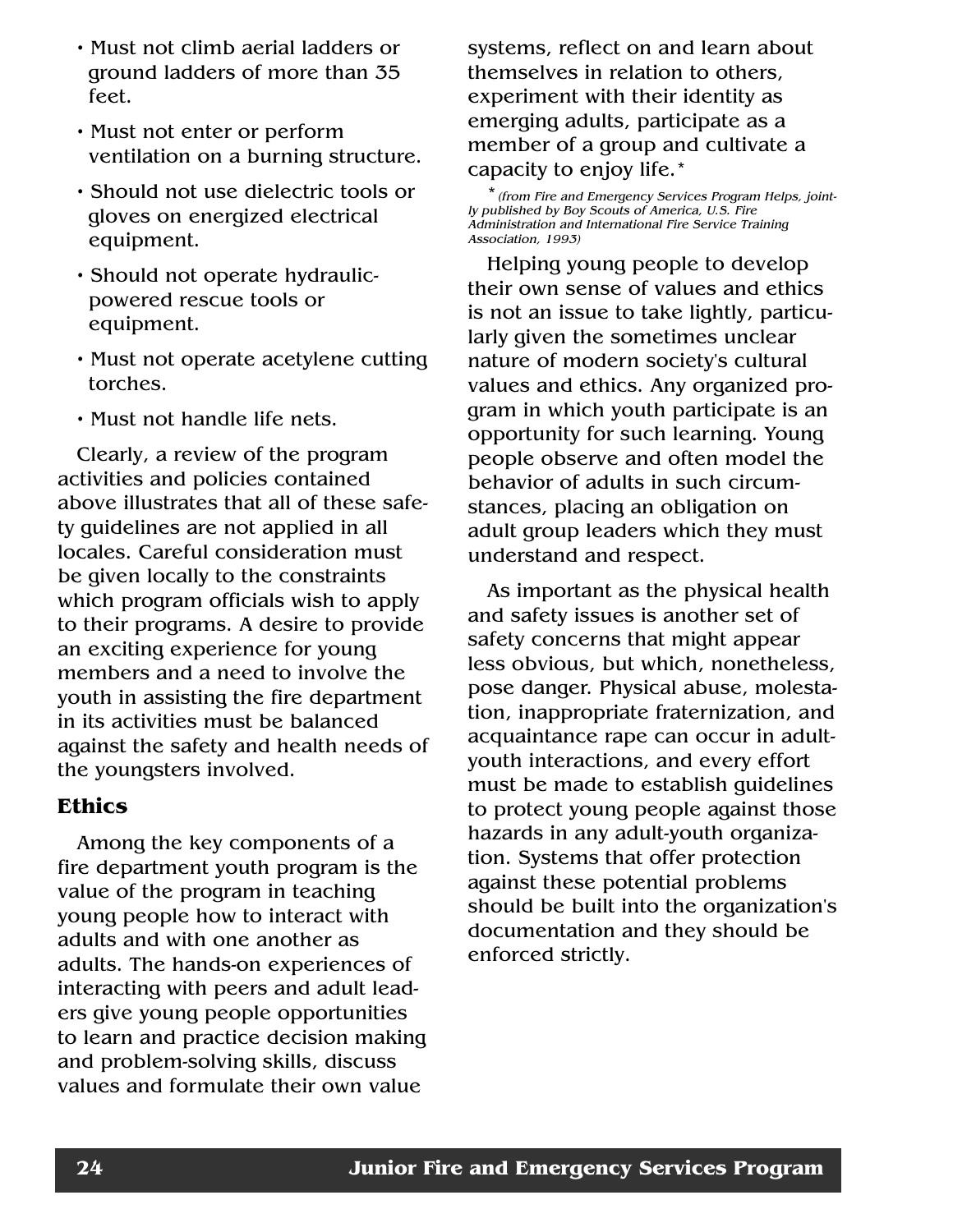

Examples of these systems include insisting that at least two adults always be present with the group or any members of it, with personal conferences conducted in a public area or in full view of others. Youth members should be guaranteed appropriate privacy for such activities as showering and changing clothes, with separate accommodations for young men and women. Insist on proper clothing for all activities (for example, do not allow skinny-dipping while on group recreational campouts). Keeping secrets and hazing should be prohibited; only constructive discipline should be applied. Finally, group officials must respond immediately, positively and appropriately, but without panic, to disclosures of abuse of any kind.\*

\*(from Fire and Emergency Services Program Helps, jointly published by Boy Scouts of America, U.S. Fire Administration and International Fire Service Training Association, 1993)

#### **Liability**

The question of legal liability for young people participating in any activity with a fire department is a serious one.

Firefighting is a noble but dangerous business and voluntarily involving a minor in such an endeavor,

however strict the policies, regulations and their enforcement, could be considered risky. All activities of the group, including social events taking place on fire department property, as well as group training and emergency incident activities, expose the department to potential liabilities.

Some of the organizations' materials reviewed in these pages have addressed the liability question directly, promulgating formal statements about liability issues for junior program members. Most, at least, include comprehensive safety guidelines which presumably are intended to protect the organization's sponsoring fire department, as well as the youth members.

In one set of guidelines, for example, an organization states, "Explorers who receive injuries in the performance of their duty resulting from carelessness, willful neglect, or other causes on the part of any person, firm, or corporation, shall not sign any release from liability without first obtaining permission from the post advisor." Another group has a similar statement.

The documents from yet another organization say, in what appears to be a nod to liability concerns, "An Explorer responding to an emergency does so on his or her own as a citizen."

Virtually every youth group requires signed parental permission and liability waivers. Some also require a physical examination to ensure the prospective member's physical fitness to perform the activities of the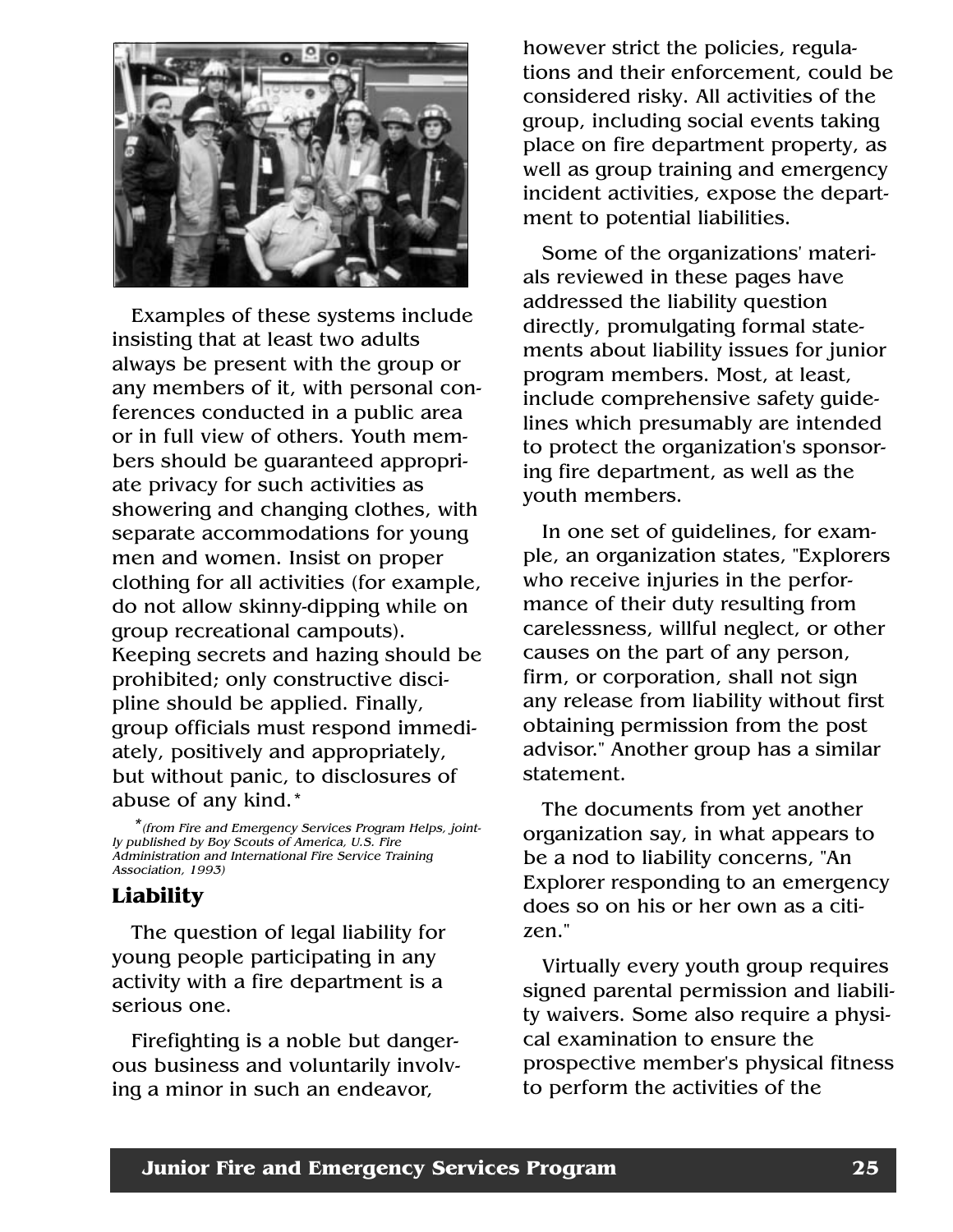organization. One program even requires that the medical release be notarized. Another group requires a parental financial responsibility form, along with the more common activity permission form. A few groups require parental permission forms only for participation in ride-alongs or certain training. One program requires a state work permit for minors (required for minors in that state whenever they secure paying jobs), which must be signed by the parent.

However, attorneys familiar with the fire service commonly question the real value of parental waivers in protecting fire departments from problems arising from youth programs. What is the parent's reasonable understanding of the hazards posed by the child's participation in the program? How enforceable will the waiver be if a problem arises?

In a presentation to a group of state and municipal training officers at the National Fire Academy in 1988, attorney Vincent Brannigan suggested that providing any training other than classroom sessions to any person under 18 years of age poses a serious risk. "If an underage trainee so much as trips over a fire hose without even being in the burn building," he said, "if he or she breaks an arm, you allowed that individual to be in a dangerous environment." Then, in response to surprise expressed by members of the audience and numerous questions about scout or cadet firefighters, Brannigan explained further:

"It's like statutory rape," he continued. "If they're underage, you're liable because minors can't be held fully accountable for their behavior. So, if you have such a program as Explorer scouts, don't do anything with them except in the classroom. Firefighting activities, rappelling, ride-alongs, even sliding down the fire pole," he said, "expose the fire department, as well as the individuals involved in the activities, to liability."

Dispelling the last hope of many members of the audience, he added, "A parental permission slip won't have the slightest effect if you're negligent. It's an outgrowth of child labor laws. Parents can't approve their children working in factories, nor can parents consent to statutory rape; there are laws that protect underage people, even from their parents."\*

\*(from Proceedings: 1988 National Conference, Training Resources and Data Exchange, National Fire Academy)

#### **Insurance**

Clearly, given the inherent hazards of the activities undertaken, insurance should be provided to cover potential problems that might arise through the fire department youth program. How this need is handled varies from organization to organization. In some instances, the sponsoring fire department pays the youth group's insurance fees; in others, a portion of the youth members' dues and fees goes toward providing insurance. Members of some youth programs are covered by fire department insurance, even by Workers' Compensation insurance, while participating in programs.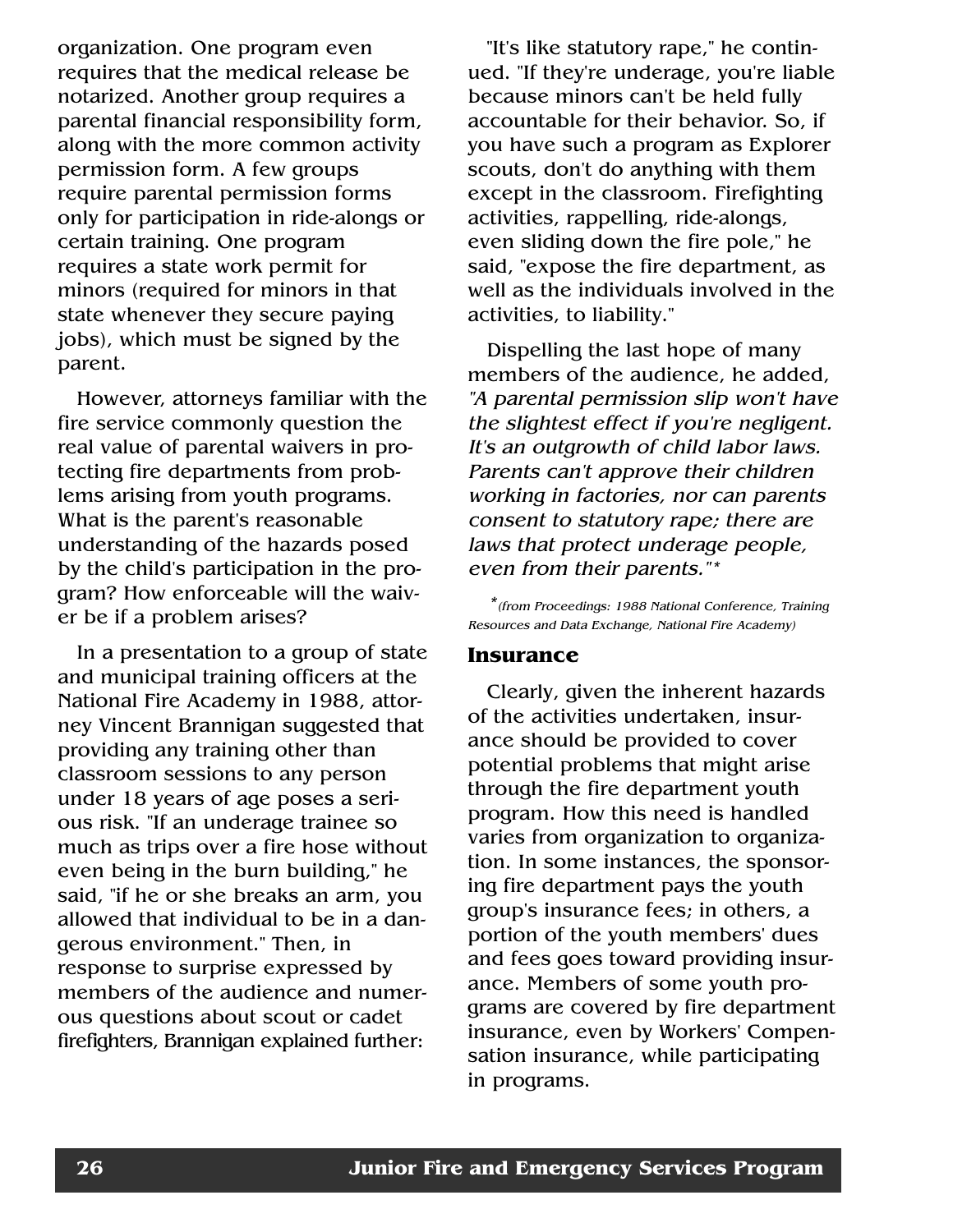General liability insurance is provided by or through the local Boy Scout Council for Explorer programs. This insurance provides protection for the council, adult advisors, the Explorer posts themselves, chartered organizations, and volunteers with respect to claims arising in the performance of their duties in Exploring. Coverage through this program is for more than \$15 million per occurrence for bodily injury and property damage, which is far beyond most insurance covering the individual through personal homeowner, auto, or other liability insurance. However, there is no insurance for intentional or criminal acts.

In advice that might be applied to other groups as well, the Boy Scouts' Explorer administration recommends that anyone driving an automobile in connection with Exploring activities should carry a minimum of \$50,000/100,000/\$50,000 of automobile liability insurance on his/her vehicle; buses and vans should carry \$100,000/300,000/\$l00,000.\*

\*(from Fire and Emergency Services Program Helps, jointly published by Boy Scouts of America, U.S. Fire Administration and International Fire Service Training Association, 1993)

#### **Child labor laws**

As noted by attorney Vincent Brannigan in the section on liability, the applicability of state child labor laws is of vital concern to anyone connected officially with a fire department youth program. Such laws vary from state to state, and only a legal review by a competent local professional can ensure compliance.

Only two of the programs reviewed in this book specifically reference

child labor laws in their materials. One specifically references limitations imposed by state child labor laws in describing its group's program activities. Another reports that it found it necessary to maneuver within strict state regulations and even to petition the state assembly seeking more lenient child labor laws.

Appendix I, authored by attorney Michael Vennum, gives a state-bystate breakdown of the child labor laws applicable to junior firefighter programs.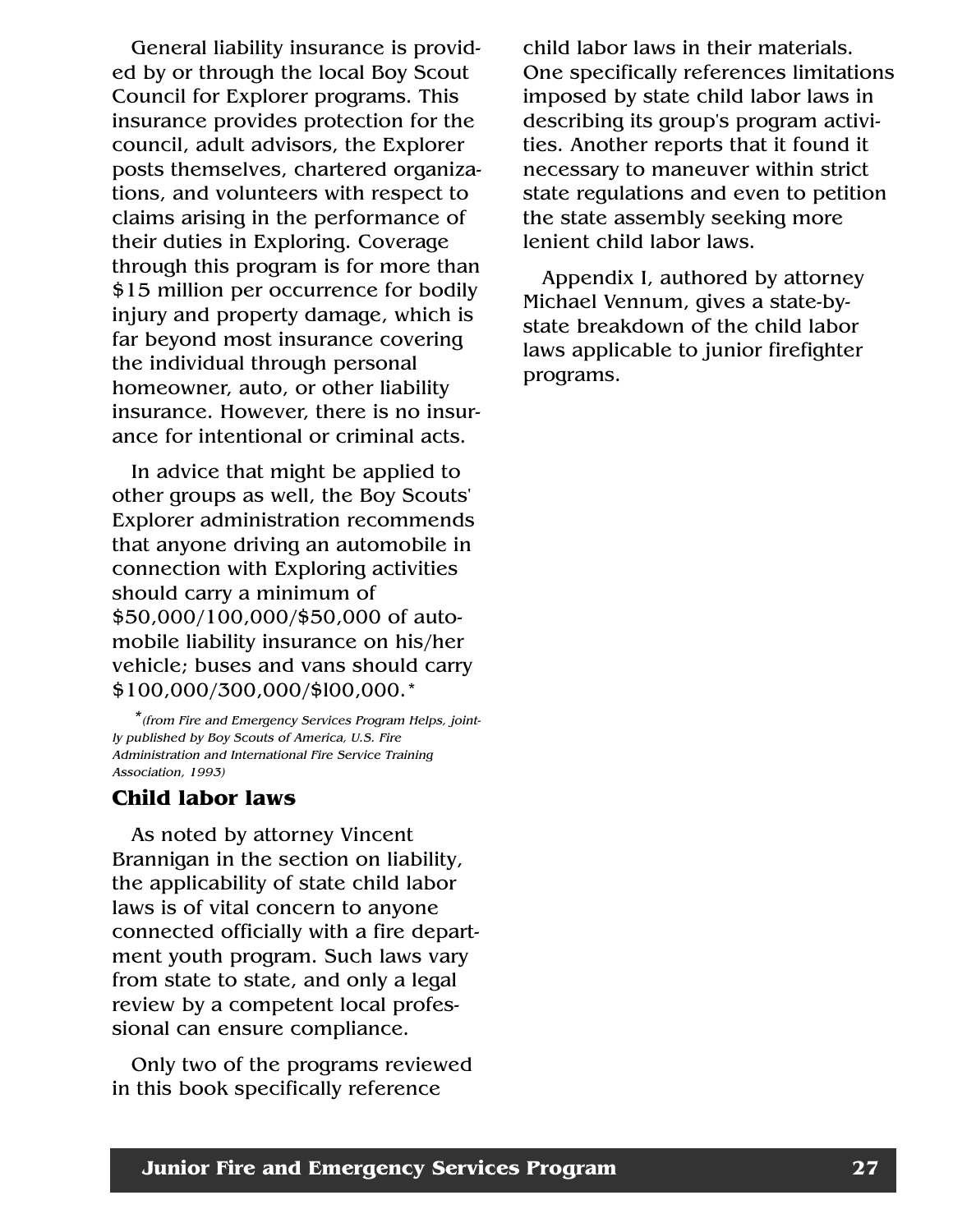**28 Junior Fire and Emergency Services Program**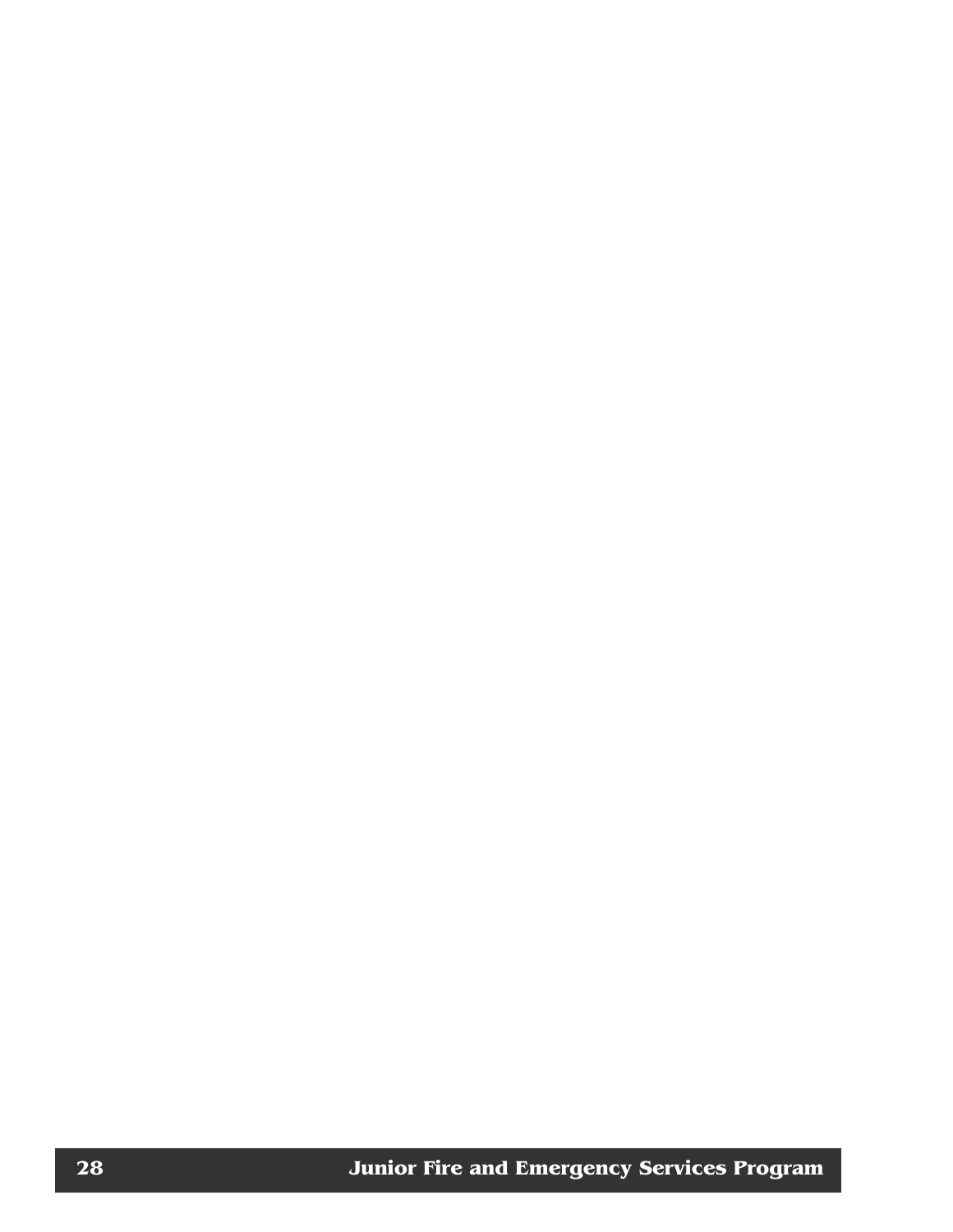### **Program Reviews**

In this section, comprehensive descriptions of a handful of specific local fire department youth organizations are provided. Programs were selected for inclusion here because of the thoroughness of their program materials, as submitted to VFIS in application for the annual awards for youth programs. Programs were selected also because of the charac-

teristics which each organization offered that distinguished them from the scores of other programs reported in the files.

The intent of these examples is to provide ideas regarding different approaches to youth programs affiliated with fire

departments. These programs reflect informative and useful elements that might prove beneficial to others. As always, every reader must remain mindful that circumstances vary significantly from one locale to another, meaning that a program, however successful in its original location, cannot necessarily be transplanted in its entirety to another location with an assumption of continued success. Every program must be planned and designed with local needs and situations in mind.

#### **High School Cadet Program Montgomery County, Maryland**

The High School Cadet program is unique because it is a cooperative project among the county school department, county fire and rescue commission, individual volunteer fire

and rescue organizations throughout the county, and the Department of Fire and Rescue. Its annual budget of nearly \$20,000 is funded through the county's public school system. A detailed memorandum of understanding clearly specifies the respective responsibilities of each agency in the venture.



According to information from Chief Jon Grover, director of the Department of Fire and Rescue, the program "promotes student retention [in high school] by offering alternative educational opportunities. It provides a basic foundation for post-secondary education in fire science, fire protection engineering, or advanced emergency medical services. The student earns academic credits required for high school graduation, while learning life and career skills. The program prepares the student for community service."

Established in 1974, the program averages between 20 and 30 members, with more than 500 having participated since its inception. Nearly 50 completing the program have become volunteer firefighters, while approximately half as many have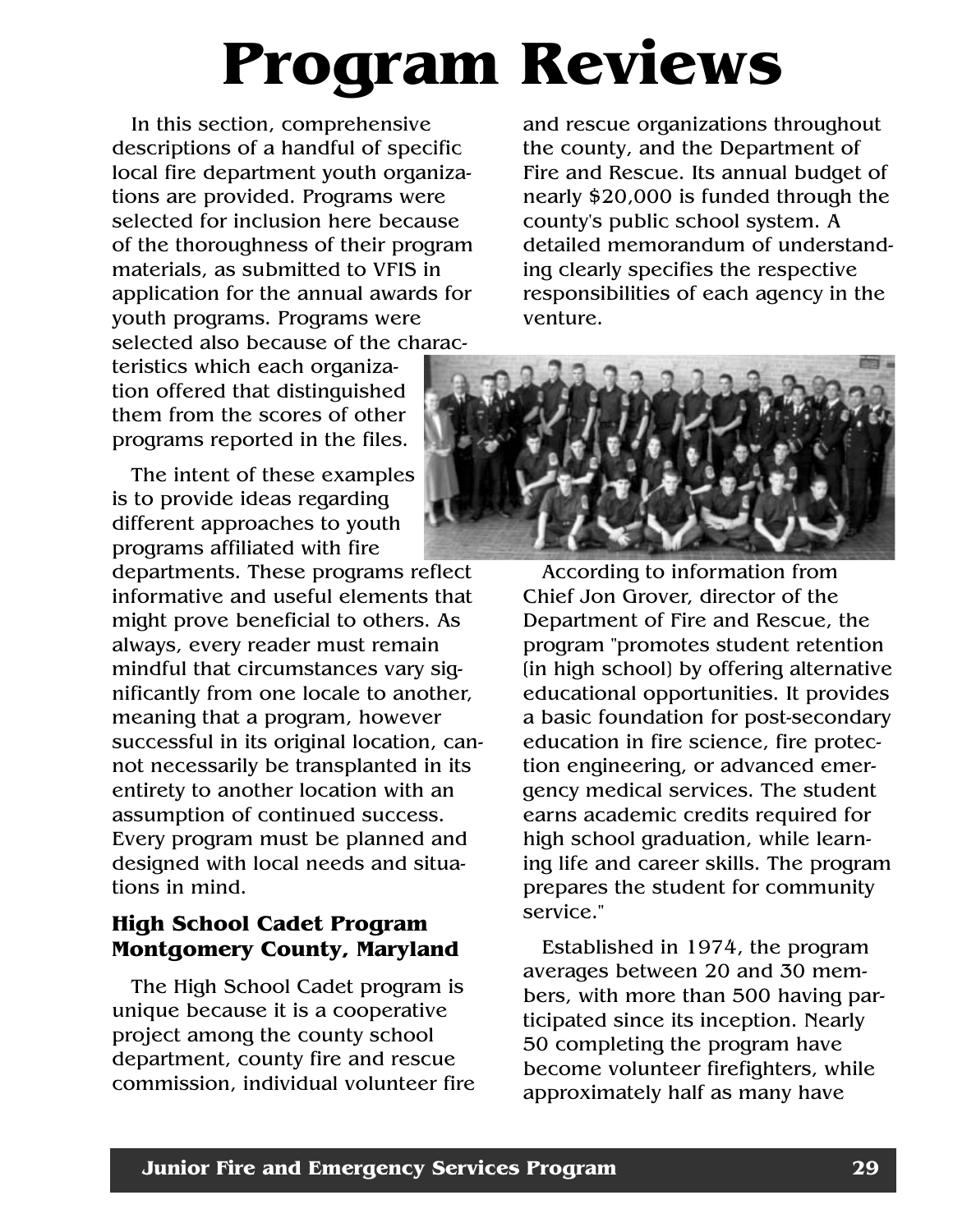become career firefighters. During the early 1990s, there was a roughly 60 percent conversion rate from the cadet program into the county's volunteer department ranks.

Students apply for the program through school guidance counselors and career information personnel. Both parental permission and a state Work Permit for Minors are required for participation. Members must be at least 16 years of age and successfully complete academic requirements, as well as the National Fire Protection Association's entrance physical exam (provided by the county at no cost to the youngster).

Students who successfully complete Essentials of Firefighting and Emergency Medical Technician-Ambulance (EMT-A) courses are awarded Firefighter II certification from the Maryland State Firefighters Professional Qualification Board, and Maryland Institute of Emergency Medical Services System certification. They also can earn credit toward high school science and physical education requirements. The training program includes both written and skills testing; participants must score at least 70 percent in all testing throughout the two-year course of study.





Program activities take place each school day afternoon at the county's Public Services Training Academy and/or at each participant's assigned internship station. Students participate in the daily routine and activities of a local fire department or rescue squad.

Participants are covered by Workers' Compensation insurance while involved in the program. A detailed, strict set of rules and regulations covers behavior, recordkeeping, tardiness, uniforms and property, academic requirements, disciplinary procedures, and other elements of the program.

#### **Sparky's Pals West Elmira, New York**

Sparky's Pals involves younger children than most and is oriented entirely toward developing and delivering public fire and life safety education programs to other area schoolchildren. According to program spokesperson Brenda Ballard, the program, with its theme of "children teaching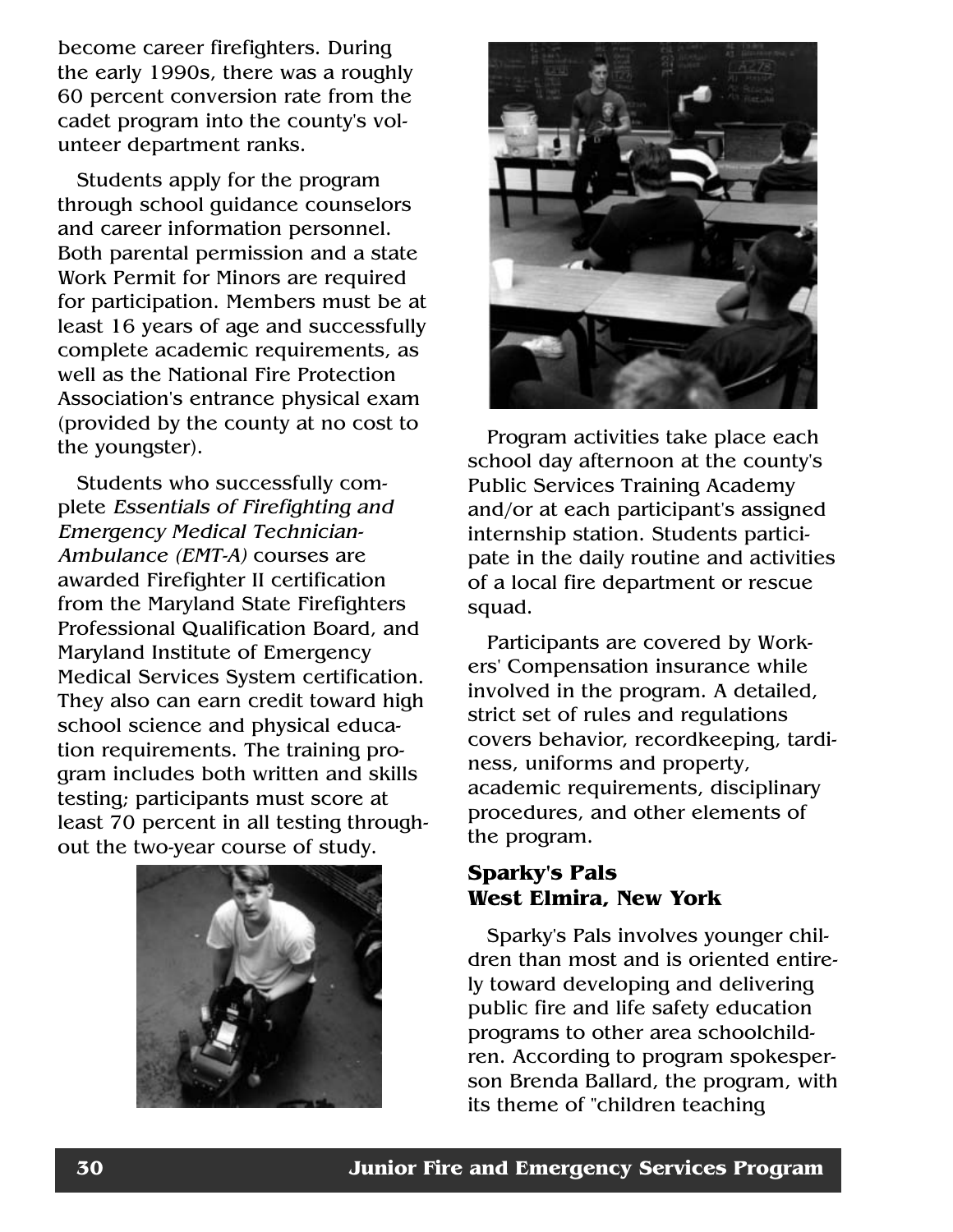children," was established in 1990 and normally has roughly 30 fifthand sixth-grade members. It is budgeted through the fire department.

Activities include performing skits and puppet shows featuring "Sesame Street" characters every month to preschool and kindergarten children. The group spends more than 250 hours and reaches an estimated 300 children each month with fire safety education activities. The program's goal is to have a Sparky's Pals program in place at each area school by the end of the 1990s. In the first three years of the program, West Elmira saw a 100 percent reduction in juvenile firesetter incidents in the age group (ages 3 to 6) targeted by the education programs. The members also benefit from the fire safety education they must learn to deliver the skits and shows. Members must practice for the shows at least three hours each month.

Members march in local parades and participate in other special local events, including Strong Kids/Safe Kids, Young Children's Day at an area mall, and helping the fire department with its fundraisers (for example, a pancake breakfast and spaghetti supper).

As an interesting note which serves principally to underscore the importance of careful preparation before beginning a youth program and as a reminder of the many considerations that can affect such an endeavor, it came to the attention of the authors of this report that the principals of the Sparky's Pals program have incurred a legal protest from the

National Fire Protection Association for using the name "Sparky," which NFPA has trademarked as the name of its fire prevention dog mascot. As we went to press, this issue had not been resolved.



#### **Emergency Service Squad, Explorer Post #85 Westborough, Massachusetts**

Explorer Post 85's program functions heavily in a support capacity to actual emergency operations, more so than any other program reporting to the VFIS office. Established in 1969, the group normally has between 20 and its maximum limit of 30 members; more than 20 have become firfighters since leaving the program. This group was named Best Fire Explorer Post in the United States by the International Association of Fire Chiefs in 1987. Its advisors have won awards from the area Boy Scout Council, and the post has won first place at area fire musters.

Activities include providing general support for fire departments, operating a can/bottle recycling center, conducting cardiopulmony resuscitation (CPR) training, and similar functions. Senior members can serve as advisory board members. This provides development and refinement of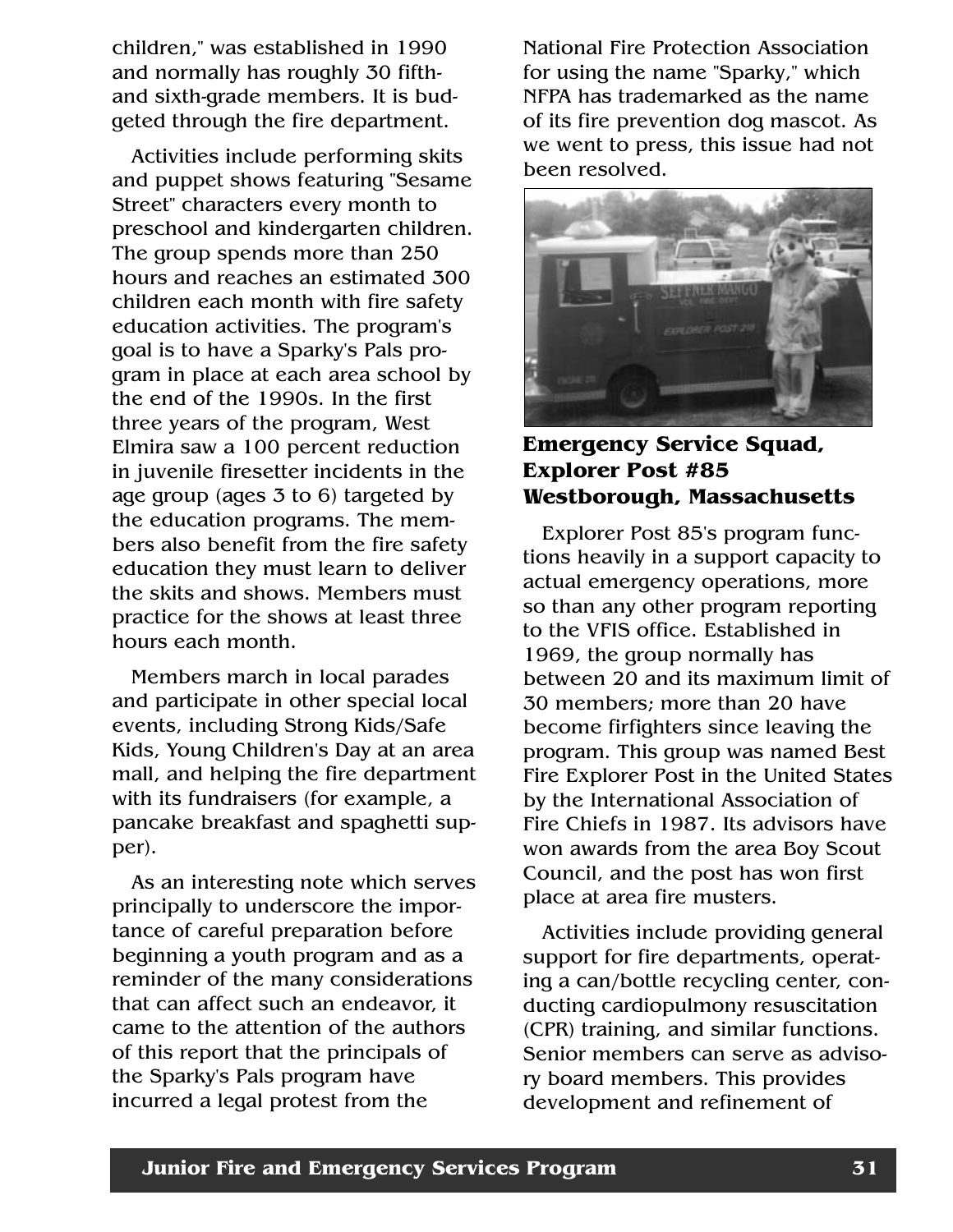leadership and administrative skills to prepare the person to ultimately become an adult advisor, if he or she desires.

Members respond to box alarms and special calls requiring additional staffing or their specific assistance, and provide mutual aid to surrounding communities. They have pagers supported by a "telephone tree" notification system to alert them to emergencies. Participants respond to emergency calls in full protective clothing with portable generators, lighting units, air supplies for self-contained breathing apparatus, and full medical equipment and capabilities, providing a variety of ancillary services. They also become involved in hazardous materials work, including clean-up, disposal, protection, and recordkeeping on incidents. Documentation on the program stresses that members do have adequate training and protective equipment for these activities. The post has its own cascade air supply system which it staffs. Some members are certified divers and perform water rescue; participants even perform high-angle rescue.



In addition, these Explorers assist homeowners during floods, storms, wind damage salvage, and any time they are requested. They provide lights for police roadblocks, generators to keep artificial lungs operating, pumps for pressure or just for basic supply when wells run dry, and help for the community in many other ways.

Each member is trained in CPR each year, and for first responder and medical assistance, every three years. Members are proficient in vehicle extrication, and the group has its own extrication equipment. They operate and occasionally train with area fire departments in fire prevention and suppression.



The group has obtained large amounts of emergency equipment and maintains it in a response van and on trailers to be hauled by its own utility vehicle. The response van is equipped with first aid supplies, extrication and rescue equipment and carries more than 700 watts of electrical power, a 75-gpm fire pump,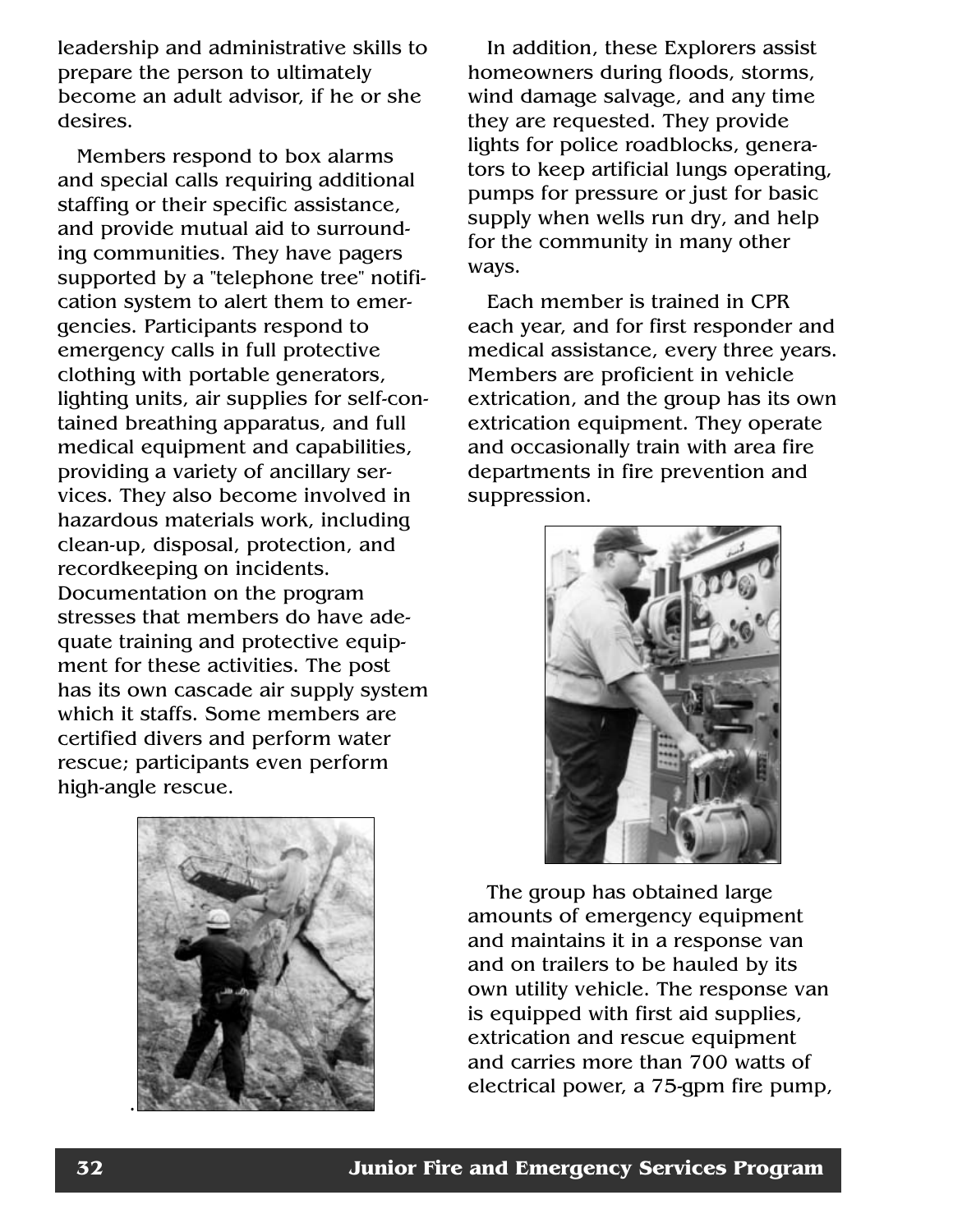200 gallons of water, foam, salvage covers, lights, cord reels, turnout gear, four two-way radios, nozzles, adapters and mass-casualty equipment. The post has a 7,500-watt generator, with more than 1,000 feet of electrical cord and an assortment of lighting equipment. The Jeep-type utility vehicle, with first aid supplies and trailer towing equipment, is used primarily to tow a nine-bottle cascade air system with its 5,000-psi air booster and a capacity of 150 to 175 air bottles.

A brush trailer has 900 feet of hoseline and gallons of water softeners; it is towed by the utility vehicle and is small enough to be taken deep into the forest for large-scale brush fire operations. The post also owns two boats: an inflatable version with a 25 hp outboard motor, and a fiberglass dory built by post members.

A steel building, erected by post members, serves as headquarters and has provisions for a library, meeting room, office, showers, and an upstairs training area.

In addition to American Red Cross CPR and advanced first aid and emergency care training, which far exceeds the requirement of the state's first responder law, members participate in a series of 50 different training sessions, referred to as "minis." Each focuses on a specific piece of equipment and its operation and sessions are conducted biweekly. In addition to instructors who are certified EMTs and fire training instructors, senior active members teach some classes as part of their leadership advancement. The group trains

with area fire departments in combined evolutions. Members hone and maintain their physical and mental fitness regularly through camping experiences where they work on their high-angle, water rescue, and other skills.

Of the Explorer Post, Chief Andrew LaFlamme of the Shrewsbury Fire Department says, "Their activities are performed with professionalism, pride and dedication."

Despite the extent of the program, it receives no government funds. Members pay dues of \$2 per month; other funding sources include private donations, internal fundraising (cookouts, sales, raffles, etc.) and donations from civic groups. In addition, the group operates a "rent-a-kid" program that helps citizens with all kinds of tasks, delivers telephone directories, runs a recycling center, provides first aid stations for local road races and similar events, and many other activities. The group also assisted the National Fire Protection Association in the production of three fire training and education films which were filmed using vacant structures scheduled for demolition. The post provided electricity and lighting, crowd control, first aid support, air supply, smoke ejectors for clearing smoke from the structures for filming, and were even asked to demonstrate the use of some equipment for the films.

## **Angle Lake Fire Explorer Post #24, Seattle, Washington**

Angle Lake's program functions similarly to the Massachusetts-based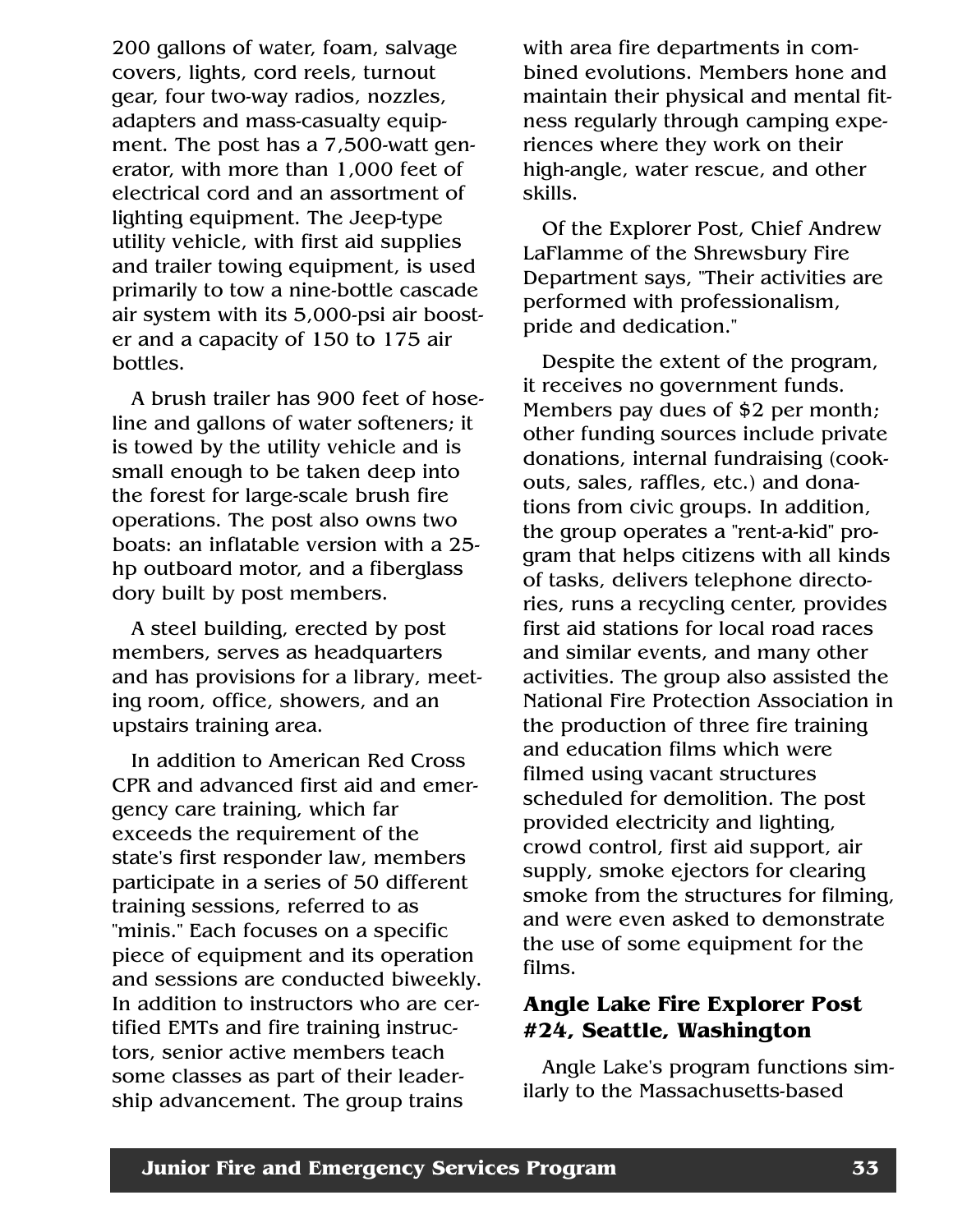program described above, but provides a second example of an operationally active program that is perhaps less dramatic (and perhaps thus less intimidating to those considering initiating a program) in the breadth of its activities. It, too, has won numerous Explorer awards.



The program was established in 1981. It normally has approximately 20 members; a dozen or so have gone on to become firefighters in departments throughout Washington, Idaho, and Alaska. Members pay nominal dues, and other funds are obtained through donations from community organizations, and by operating a Halloween haunted



house, car washes, and pancake breakfasts. Activities include weekly meetings and training sessions, participation at drill fires, fire prevention displays at malls and other community locations, public education in CPR and fire extinguishers, first-aid standbys at athletic and similar events, and an assortment of social activities. Using a donated van, the group provides a canteen, support, and lighting service at incidents throughout southern King County and Seattle. It also provides salvage and overhaul in support of the fire department at emergency incidents.

This Explorer post is structured with two divisions of officers: organizational (president, vice president, secretary, treasurer, sergeant-at-arms) and tactical (one captain and a lieutenant for every five Explorers).

### **Bushnell's Basin Fire Explorer Post #291, Pittsford, New York**

Explorer Post #291 is principally a non-emergency support organization, helping with various fire department functions, but with little or no involvement in emergency scene operations. Established in 1987, the post has approximately a dozen active members. An average of four each year go on to become adult firefighters; the fire department pays a standard donation of \$25 to the post for each Explorer who joins the fire department. Funding comes from a combination of member dues, funding requests from the Bushnell's Basin Fire Association, and fundraisers, including raffles, car washes, parking cars for community events, selling Christmas ornaments, and others.

Activities include participation in the local Operation EDITH (Exit Drills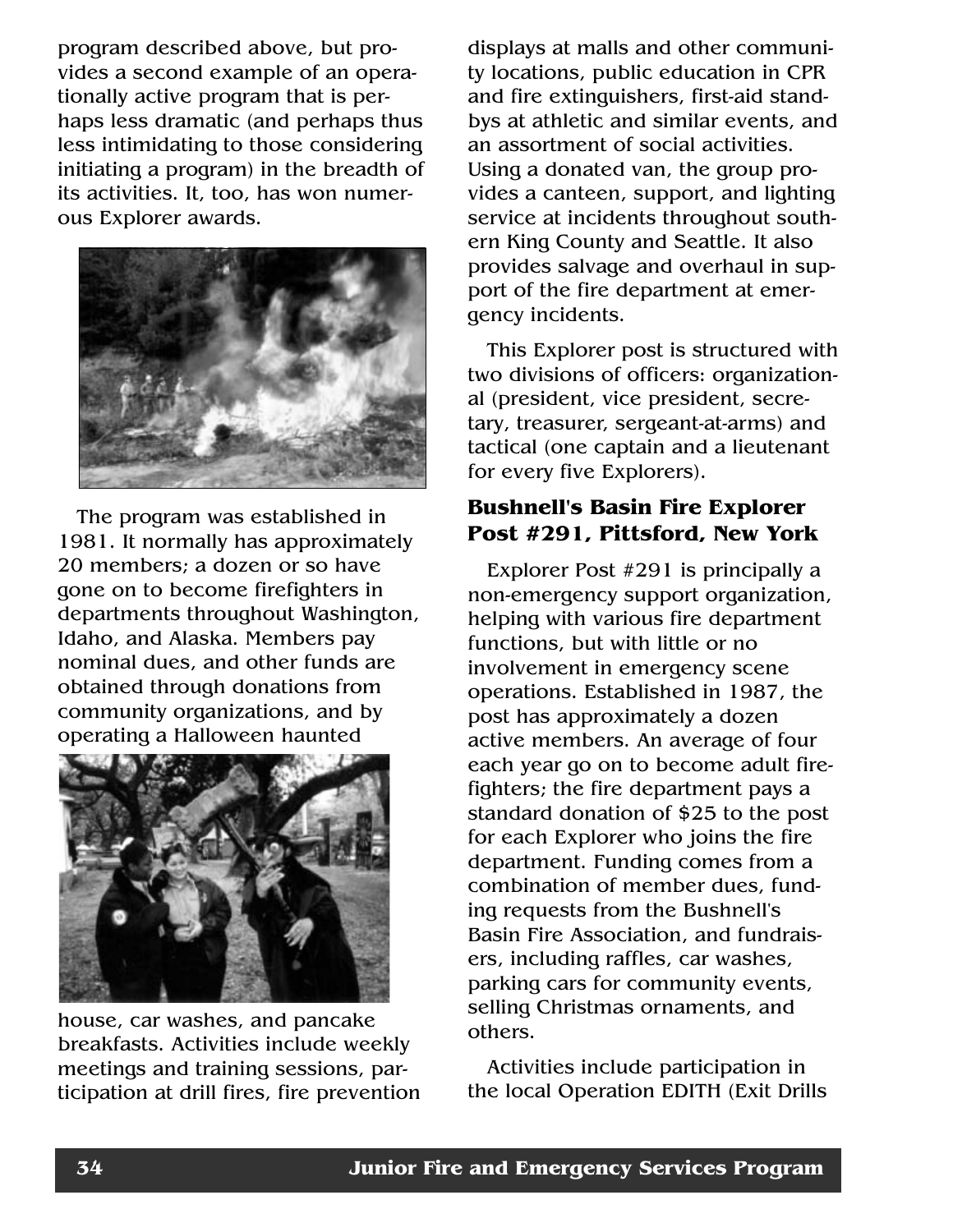In The Home) fire safety program; community awareness of fire prevention through operation of a mall booth; installing and removing hydrant stakes (for snow) throughout the fire district; washing and waxing fire apparatus (the post refurbished and is fully responsible for inventory and maintenance of a pumper); and assisting with annual hose pressure testing. The group also marches as a unit in all parades attended by the fire department and represents the fire department at regional and national musters.

Community activities include collecting, sorting and packing food for the needy; assisting the local United Way by staffing a booth at a local supermarket, distributing balloons and literature; creating a videotape for educating student drivers; and assisting the Monroe County Volunteer Firefighters Association with a public fire prevention seminar.

Members attend the 39-hour New York State Firefighting Essentials course each year and complete American Red Cross first aid and CPR training annually as well.

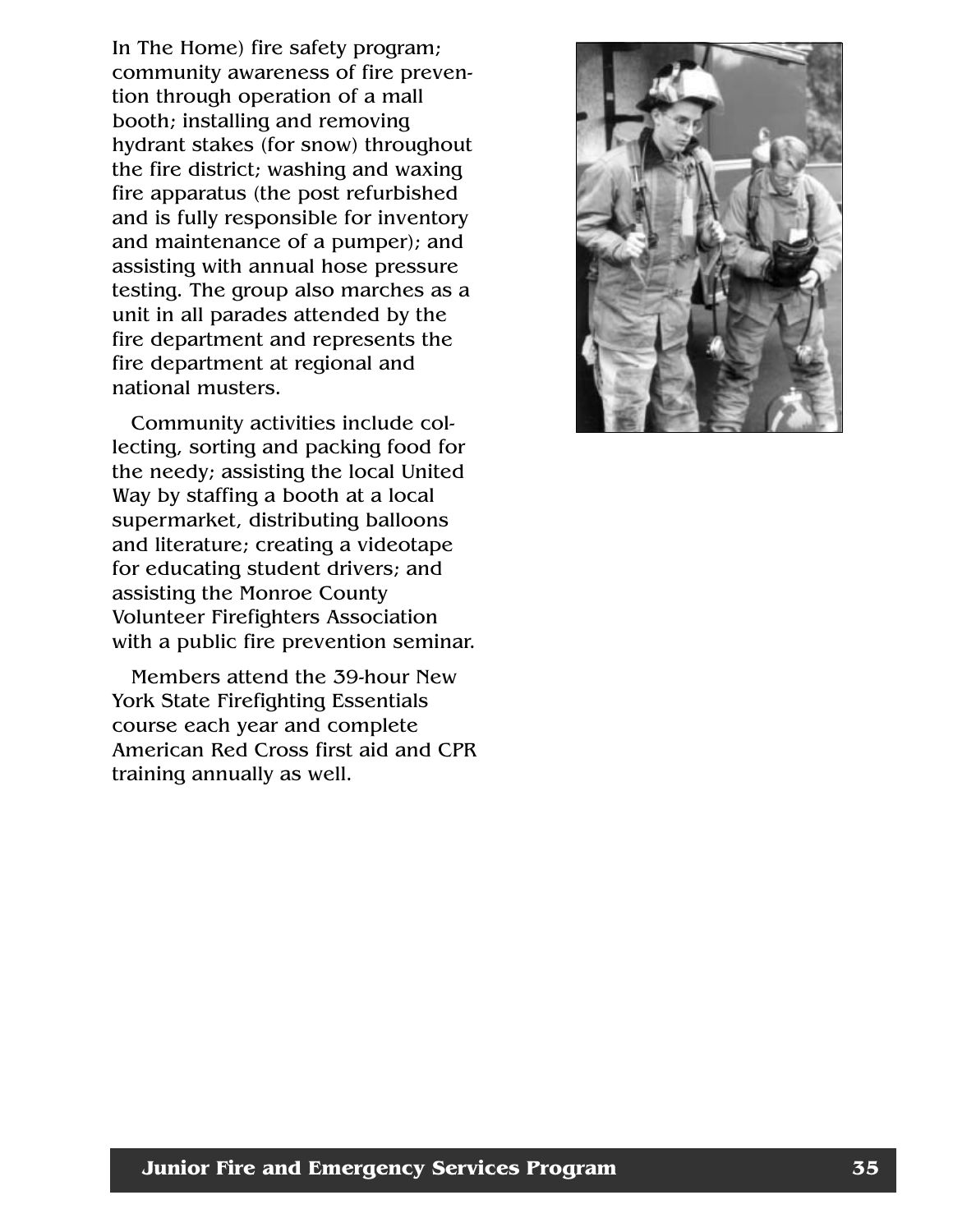**36 Junior Fire and Emergency Services Program**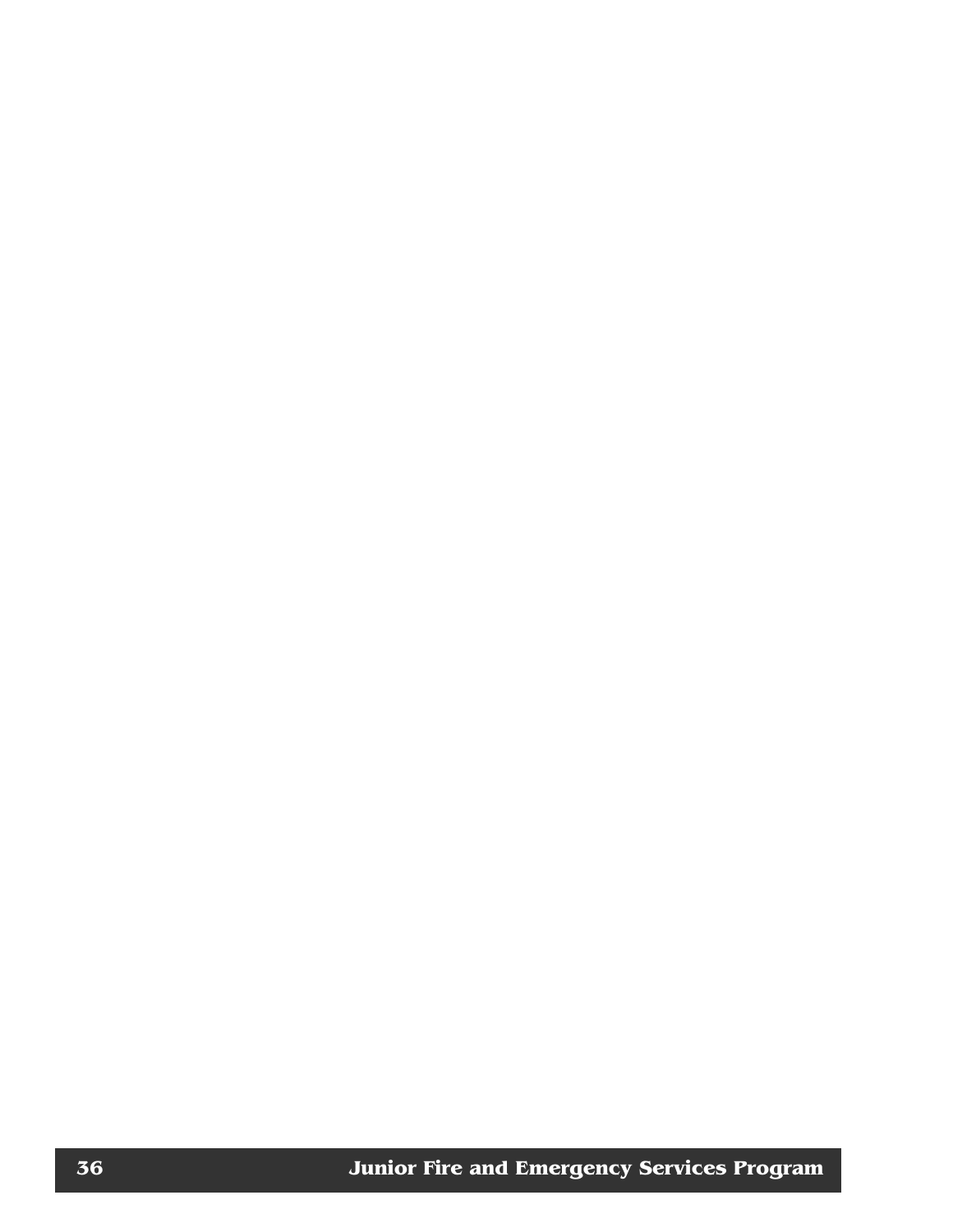# **Key Program Elements**

This section presents a review of those elements which comprise a well-planned fire department youth program. It was compiled by borrowing outstanding elements from the many different programs which were examined as part of the research for this book. Because it became clear through the research that certain elements were, or should be, common facets of any youth program, it seemed that a review of sample elements might be helpful to readers.

As stated in previous sections, these materials are provided for informational purposes and to serve as examples for those considering junior firefighter programs in their organizations. Each community must determine its own needs and interests and plan a customized program to meet those needs and interests.

Thanks to the organizations whose information we have included here. In each case, we have ensured that the name of the group whose materials are shown is identified so that credit can be given where it is due.

## **Getting started**

As with any new undertaking, the best, most concise advice to someone contemplating the start-up of a fire department youth program is common sense; start simply and grow slowly. The first step should be to contact the fire chief to determine whether the idea will be accepted by the department. It is likely that the chief will approve the idea and assign

a liaison who will work with the person who originated the idea.

A cadre of adult volunteer leaders will be needed, including an advisor, one or more associate advisors, and a committee of several more adults. The committee should develop program ideas that will interest and enrich youth members and that the local fire department can support. Planning should be done several months in advance and include a range of activities and interest-producing events; special events should be included as annual or periodic milestones.

The fire department usually provides the location for regular meetings and activities and helps to recruit members. The group will elect its own officers once it is established, and meetings should be run by the youth leaders, not the adults. Active participation and interest are the keys to success.

Recruiting new members for the organization will be an important effort. To the extent possible, take advantage of linkages with the local school system, churches, existing youth organizations, and neighborhood groups, and use the local media (newspapers, radio, and cable and broadcast television) to get information out about your group. Plan to distribute information more than once, perhaps every three weeks for three or four months, to reach the maximum possible number of potential members. One organization sends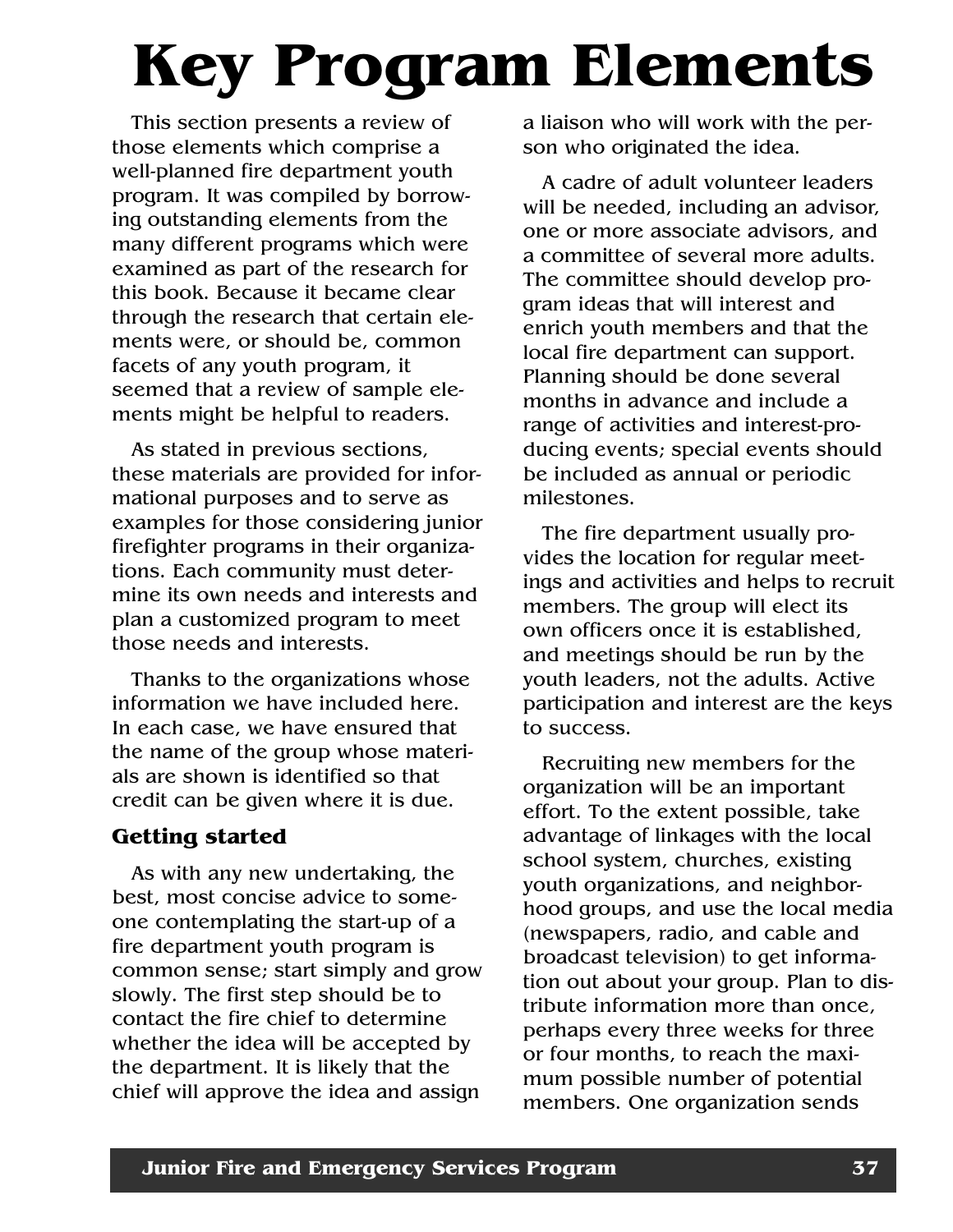Dear Prospective Youth Member: Volunteer organizations are a vital part of any community. They work to improve the quality of life, providing needed money and human resources outside of government services funded by tax dollars. The primary aim of these organizations is helping people. The volunteer spirit, people working together for their mutual benefit, is a distinctly American notion. From the early days of this country, people have joined together to improve their communities. This concept of volunteerism has become one of the cornerstones of our society.

The tradition of colonial and pioneer America is still in evidence today in the volunteer fire department. All across our country, this vital service is provided by citizens voluntarily in more than 30,000

communities. In fact, of the more than 1.2 million operational fire service personnel in the United States, more than one million are volunteers! And many people in today's fire and emergency services began their ser-

vice in youth programs just like ours. Other young men and women are donating their time, talents an<sup>d</sup> energies in this most noble of community organizations, the volunteer fire and rescue service. We encourage your active consideration of such service for your own education, growth and maturity, as such opportunities are indeed rare. Learning opportunities for self-development, personal satisfaction in a job well done, and community service are found in the Junior Fire company of the Vigilant Hose Company.

Membership is open to young persons ages 14 through 17 of goo<sup>d</sup> moral character who reside within our primary response area in Northern Frederick county (and within a two-mile radius of the fire station in Adams county). If you think you have what it takes and want to be part of a very special team, please complete the attached application and either drop it off at the fire station at 25 West Main Street or

mail it to the address above.

Sincerely,<br>The Officers and Members of the Vigilant Hose Company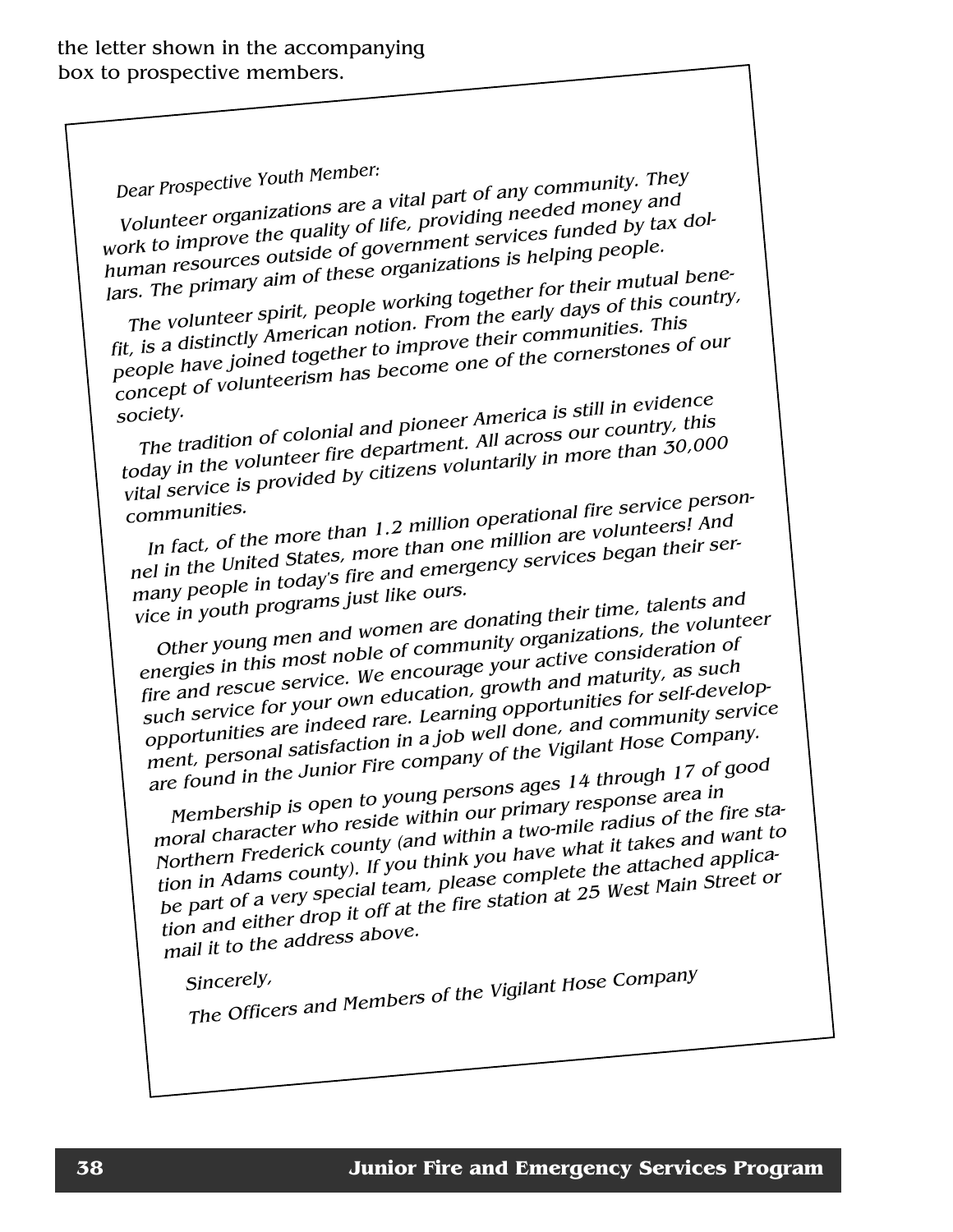## **Mission, purposes and goals**

To ensure success in any endeavor, one must know where one is headed. A fire department youth organization should have clearly defined intentions, stated in the form of a mission statement, goals, and purposes or objectives.

Explorer Post #905, affiliated with the Seminole (Florida) Fire Department, has the following mission statement as a vital part of its bylaws:

The mission of Fire Explorer Post #905 shall be to promote, through community service and education, fire and emergency medical service, fire safety and fire prevention; and to allow its members to develop fully individually through fire and emergency medical services training, and put that training into service for the betterment of the community and the fire service as a whole. The membership shall represent the chartering organization, fire and emergency medical services, Exploring and Post #905 with dignity, honor and loyalty.

In similar fashion, the Ellicott Volunteer Fire Department Junior Auxiliary in Calhan, Colorado, has set the following objectives:

The objectives of this organization shall be to bring interested young men and women together in actual benefit for property, leadership, moral character, selfdiscipline, education, and the betterment of the community

through community-minded service.

#### **Program activities**

Organizers should try to make meetings exciting even if, at first, only a few potential members show up by including activities, not just talk. Activities for junior organizations can vary widely according to whether the group will be involved in operational emergency incident service, and, if so, in what capacity, or if they will provide support principally outside the emergency scene, or even be involved primarily in public fire and life safety education. For the purposes of this document, we will consider a comprehensive, but middle-of-theroad, approach: a group that does not perform firefighting services, but does assist on the emergency scene and also provides public education services. The outline for this list comes primarily from the Pleasant Valley Volunteer Fire Department Junior Firefighter Explorer Post #14, which offers a broad-reaching program. A few details were included from other organizations to provide additional examples within certain categories.

## **What do Explorers do?**

Assisting the sponsoring fire department: many groups assist their sponsoring departments in a wide variety of ways, including washing and hanging hose and otherwise cleaning and organizing equipment after emergency calls; serving as "victims" for training sessions and drills; assisting with rehabilitation, retrieving equipment, resupplying SCBA, water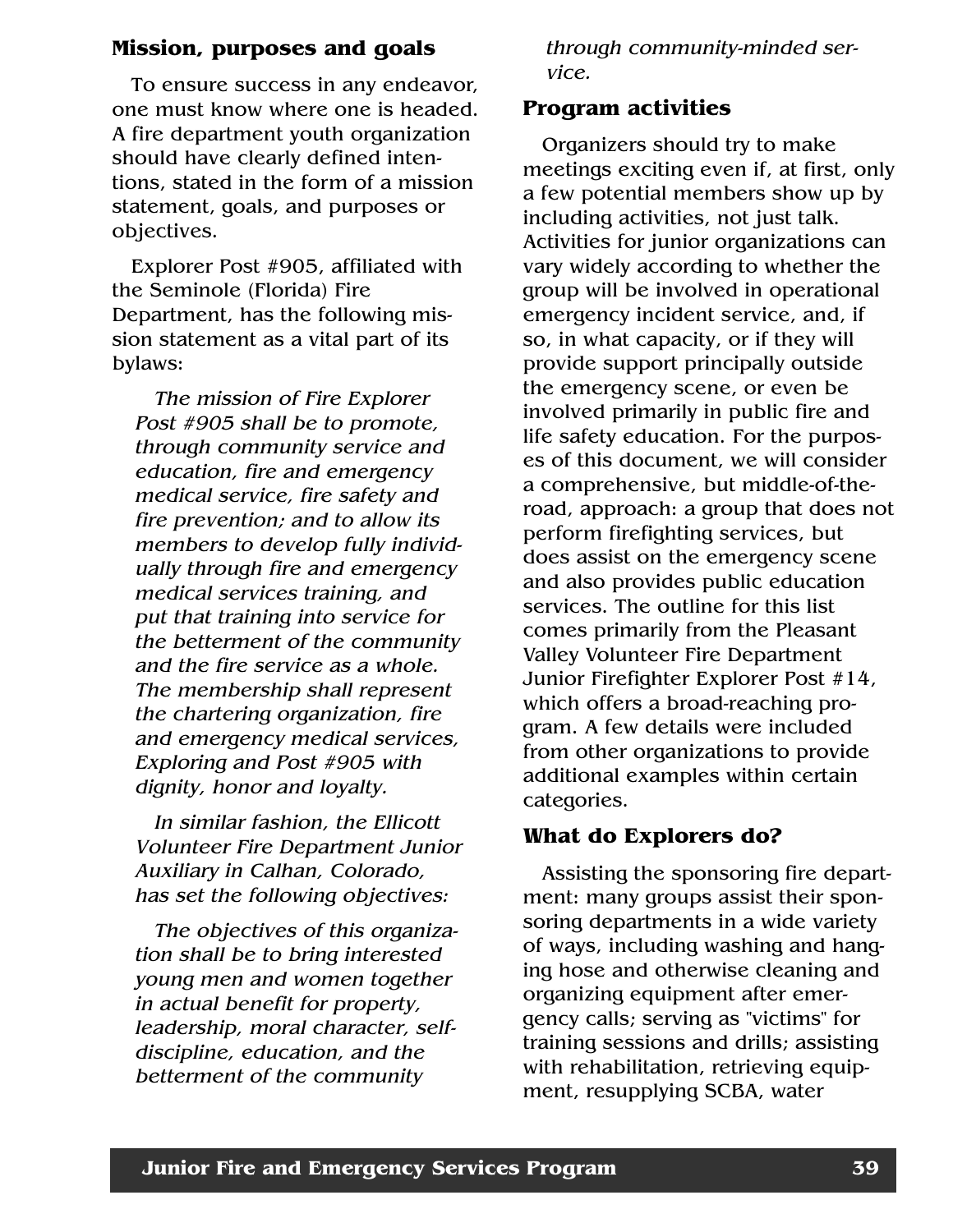supply, lighting, overhaul and salvage, and other support at emergency incidents; providing community assistance during such other emergencies as floods, power outages, hurricanes and severe winter storms; some help with yard and building maintenance around the fire station, while others paint fire hydrants or clear snow from them during winter.

**• Training:** Members have participated in "Scene Team" (emergency airlift helicopter landing zone) training, vehicle extrication training, first responder training, basic firefighting training, high-angle rope rescue training, confined space rescue training, emergency medical technician training and weekly local fire department training. Members' training totaled more than 500 hours in a recent year. Many groups receive training in all aspects of safety, communication, fire science, equipment and apparatus and operations, as well as first aid, CPR and EMT training, and special rescue training.

**• Fire prevention:** Members participated with volunteer fire departments in the community at the local school during Fire Prevention Week. They assisted with demonstrations, helped with showing equipment, handed out fliers and performed other tasks. Many groups provide fire and life safety education support, including operating fire safety demonstration trailers and other props and installing smoke detectors in low-income or elderly housing.

**• Fundraisers:** The post sponsored several car washes, bake sales, hamburger and hot dog sales, babysitting service and other events. Other groups have sold fire extinguishers, collected aluminum cans to benefit burned children and others, and sold food and beverages at fairs and sporting events; one group held a fundraising event at a local comedy club.



**• Community service:** The post sponsored 12 families, most with children, by providing food, toys, clothing and other items for the holidays. Members placed boxes at local grocery and other stores seeking collection of food and other items, posted signs for monetary contributions and solicited donations of some items. Several groups have assisted local fire, rescue and emergency medical service organizations in drinking-and-driving prevention programs for area high school students. Members of some groups have assisted with day camps for handicapped children, visited nursing homes, participated in community clean-up days, provided refreshment stations for local road races and similar events, presented Halloween parties and haunted houses for area children, and participated in various fire department fund drives, for example, the Muscular Dystrophy boot drives.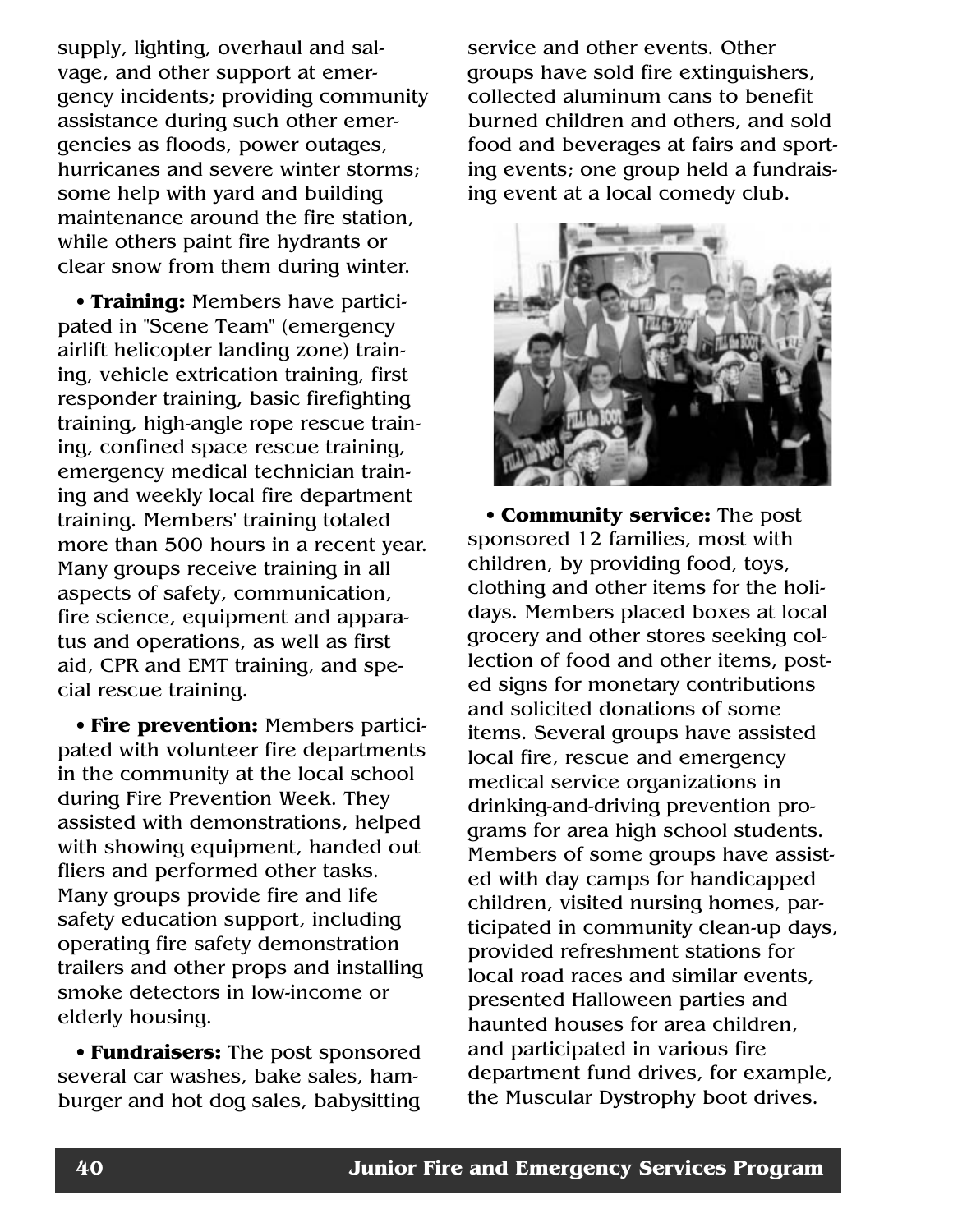**• Awards and recognition:** The post held a recognition dinner for all fire departments in its mutual aid area, as well as emergency medical and rescue squads. Members and their parents provided all supplies and then presented a variety show. Each represented agency was thanked for its teamwork and cooperation and was presented with a certificate acknowledging its contribution to the community and the program. In return, the post was awarded a service plaque. Members and advisors have initiated an annual award to a member who exemplifies the mission of the post.

**• Public relations:** The post sent holiday greeting cards to each family that is affiliated with the sponsoring fire department and other key figures in the county. Members prepare and distribute a quarterly newsletter to each member of the sponsoring fire department, all advisors, all post members, and other area fire and rescue organizations. The post developed a membership package that is given to all applicants, containing an application for membership, newspaper clippings, rules and regulations, bylaws and the history of the post.

**• Resource listing:** The post laid the foundation for a countywide resource listing which identifies specific individuals who can offer particular types of training, certifications or skills and provides information for contacting them in an emergency.

The key to a successful program,– a program that attracts the genuine interest of members and prospective members – is careful advance

planning to ensure a beneficial learning experience, an appropriate level of fun, and adequate safety precautions.\*

\*(from Fire and Emergency Services Program Helps, jointly published by Boy Scouts of America, U.S. Fire Administration and International Fire Service Training Association, 1993)

## **Organizational Structure and Administration**

A constitution and bylaws normally create a structure within which an organization will function. Because these documents form the foundation upon which everything else about the organization is constructed, they are extremely important to the success of the organization.

These formative documents will define as many details as possible about the group, including the official name, membership expectations and requirements, schedule for meetings and training sessions, assignment of duties and responsibilities, structure of officers and committees, disciplinary regulations and procedures, and other elements.

One important element, which warrants careful planning and should be spelled out clearly in the documents supporting the youth group, concerns the adult advisors who will support the youthful members. The majority of the youth fire department groups are organized and run by the youth themselves, but the adult advisors provide vital assistance. Several of the groups we researched call for a minimum of two adult advisors or one advisor for every 10 junior members or portion thereof over 10. Even for a smaller group, given the need to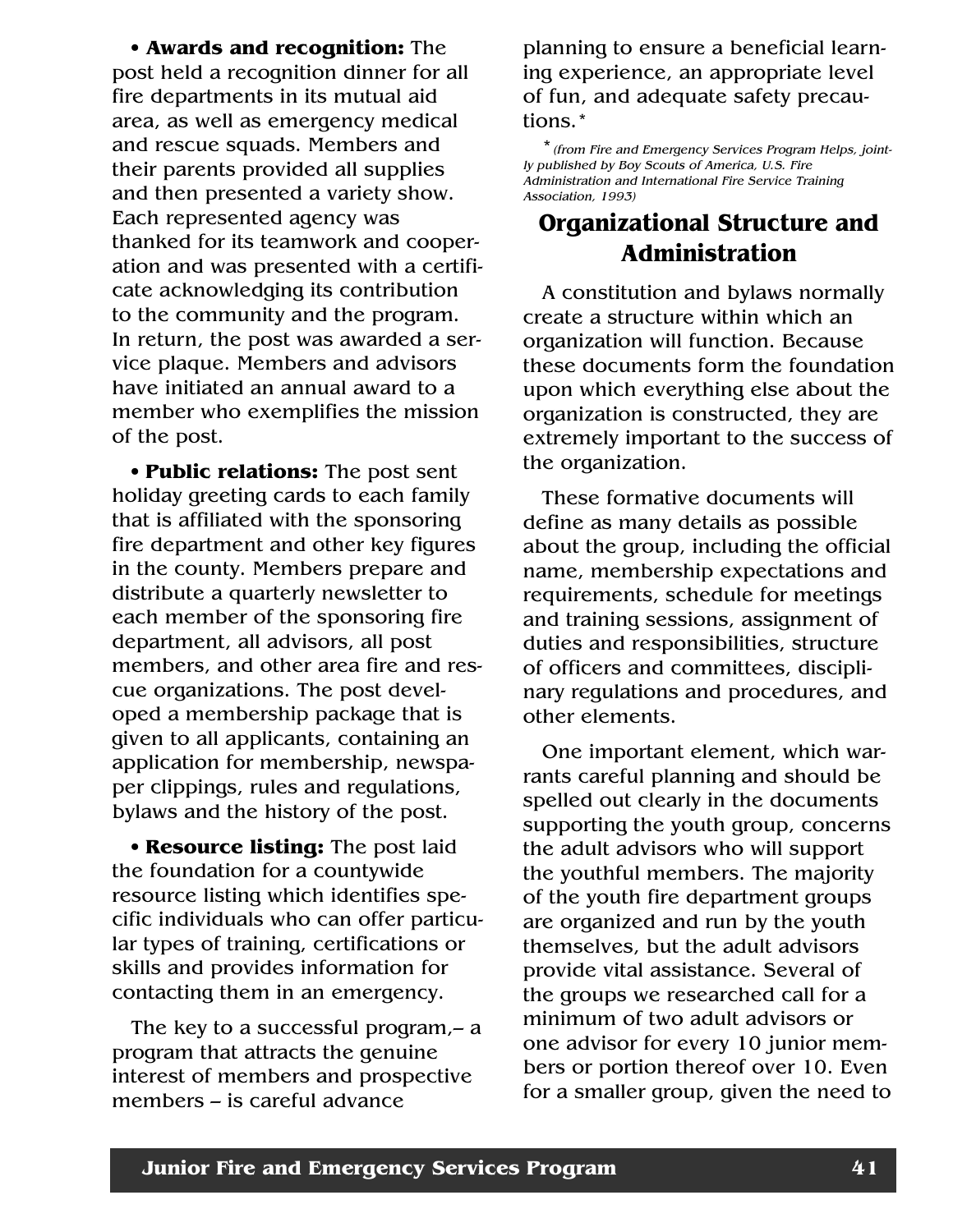protect both youth and advisors from the potential for abuse problems, it is probably best to ensure involvement of two advisors at all times.

Most groups require that adult advisors be active members of the sponsoring fire company, some adding that they should have at least two years active fire/rescue, emergency medical or auxiliary service; some state that they attempt to include female advisors. In most cases, advisors and assistant advisors must be over 21 years of age. Most groups require, and state in the bylaws or regulations, that advisors must attend all cadet functions. Some groups specify that each advisor will be responsible for an element of cadet activity: training, treasury, secretarial, maintenance and special activities. One group specifies that senior youth members can serve as advisory board members, enabling them to develop and refine leadership and administrative skills to prepare them to become adult advisors if they desire.

The structure of elected and appointed officials is defined clearly in the constitution, as well as the scheduling and conduct of elections, terms of office, and responsibilities of officers. As stated earlier, different organizations take different approaches to the officer ranks, with some applying civil titles (president, vice president, secretary, treasurer) while others apply fire department ranking (chief, assistant chiefs, captains, lieutenants) or a combination of the two types. In addition to these standards, we find some interesting twists: librarians, historians, safety officers,

training officers, public information officers, and post photographers. Some groups call for officers to serve three-month probations in their offices. One group's constitution states that it will create one captain and one lieutenant for every five Explorers; in some organizations, tactical positions are opened on an "asneeded" basis.

In most instances, all officers are elected directly by the youth membership, though in one case they are selected by the senior fire department leadership and the junior fire department advisor from names submitted by the youth members. In one case, the civil officers are elected by the group and, in turn, elect a chief and assistant chief; the two chiefs then appoint a captain and a lieutenant.

The outline of a sample constitution shown on the following pages is a representative sample. It illustrates the general framework of such a document, without providing excess detail. Those seeking to organize a local youth group will want to assess local needs carefully and develop a customized constitution and other supporting documentation accordingly.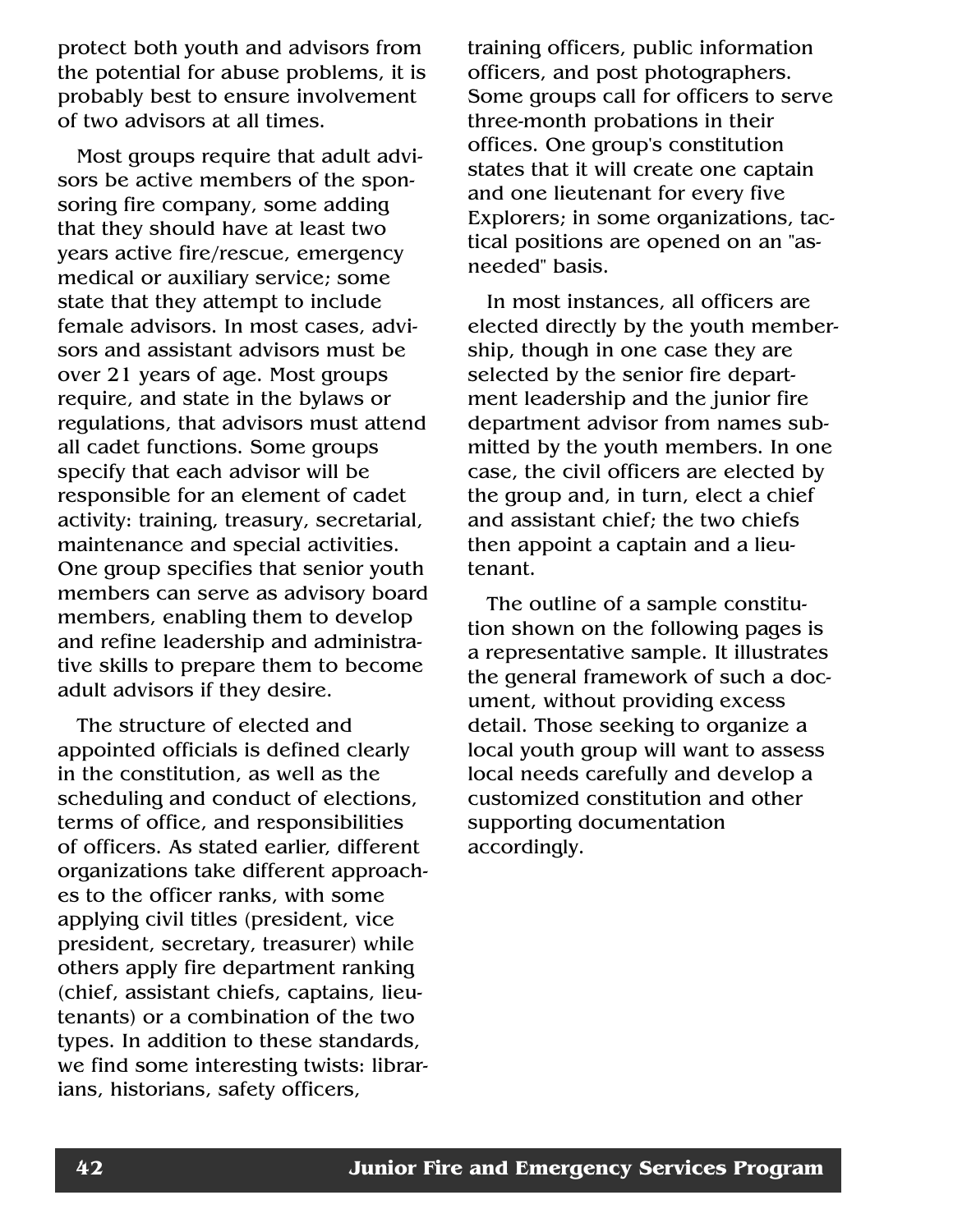## **Outline of Contents, Constitution & Bylaws**

## **Explorer Post #264, Anchorage Fire Department:**

| Article I.         | <b>Organization</b>                          |
|--------------------|----------------------------------------------|
| Section 1.         | <b>Name</b>                                  |
| Section 2.         | constituency                                 |
| Section 3.         | Headquarters                                 |
| Section 4.         | Government                                   |
| Section 5.         | Fiscal year                                  |
| Article II.        | <b>Membership</b>                            |
| Section 1.         | Active                                       |
| Section 2.         | Honorary                                     |
| Section 3.         | Maintenance in good standing                 |
| Section 4.         | Grades                                       |
| Article III.       | <b>Officers and elections</b>                |
| Section 1.         | Number and titles                            |
| Section 2.         | Eligibility to office                        |
| Section 3.         | Method of nomination and election            |
| Section 4.         | Installation and terms of office             |
| Section 5.         | Vacancies                                    |
| <b>Article IV.</b> | <b>Authority and duties of post officers</b> |
| Section 1.         | <b>Explorer president</b>                    |
| Section 2.         | Explorer vice president                      |
| Section 3.         | Explorer secretary-treasurer                 |
| Section 4.         | <b>Executive board</b>                       |
| <b>Article V.</b>  | <b>Revenue and funds</b>                     |
| Section 1.         | Sources of revenue                           |
| Section 2.         | Membership fees                              |
| Section 3.         | Remittance of revenues                       |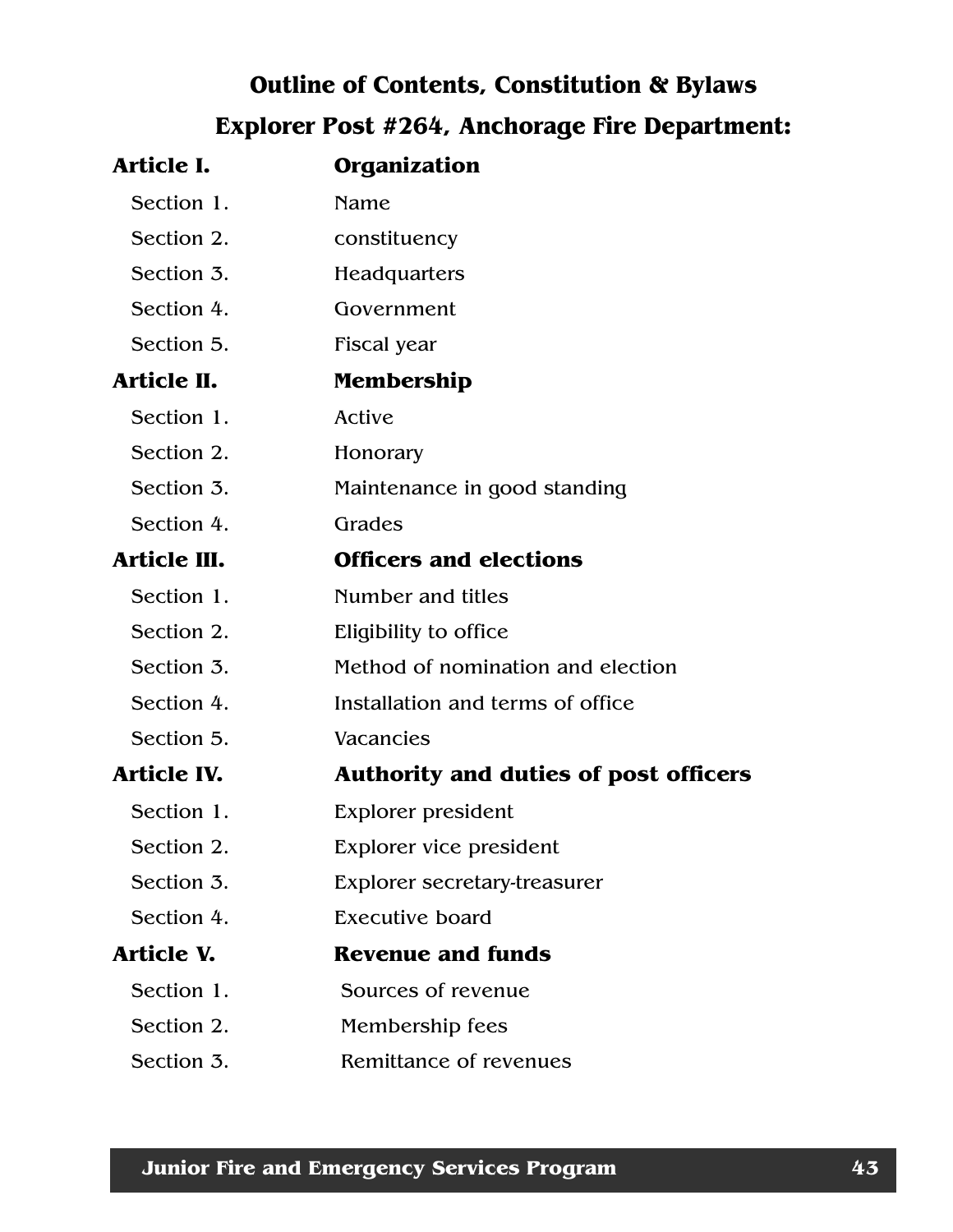| Article VI.              | <b>Misconduct and penalties</b>          |
|--------------------------|------------------------------------------|
| Section 1.               | Misconduct                               |
| Section 2.               | Misconduct procedures                    |
| <b>Article VII.</b>      | <b>Charges</b>                           |
| Section 1.               | Who may prefer charges                   |
| Section 2.               | Form of charges                          |
| Section 3.               | Notice of charges                        |
| <b>Article VIII.</b>     | <b>Trials</b>                            |
| Section 1.               | <b>Trials</b>                            |
| Section 2.               | Rules of conduct of the trial            |
| Section 3.               | Decisions of the Trial Board             |
| Section 4.               | Further proceedings                      |
| <b>Article IX.</b>       | <b>Amendments</b>                        |
| Section 1.               | Who may submit amendments                |
| Section 2.               | Adoption of amendments                   |
| <b>Article X.</b>        | Promotional positions and rank structure |
| Section 1.               | Promotional positions and advancement    |
| Section 2.               | Testing                                  |
|                          |                                          |
| Section 3.               | <b>Promotional Board</b>                 |
| Section 4.               | Chain of command                         |
| <b>Article XI.</b>       | <b>Uniforms</b>                          |
| Section 1.               | Responsibility                           |
| Section 2.               | Description of uniform                   |
| Section 3.               | Wear of the uniform                      |
| <b>Article XII.</b>      | <b>Ride-along requirements</b>           |
| <b>Article XIII.</b>     | <b>Ride regulations</b>                  |
| Section 1.               | Time limits                              |
| Section 2.               | Scheduling                               |
| Section 3.               | Suspension                               |
| Section 4.<br>Section 5. | Waivers<br>Recordkeeping                 |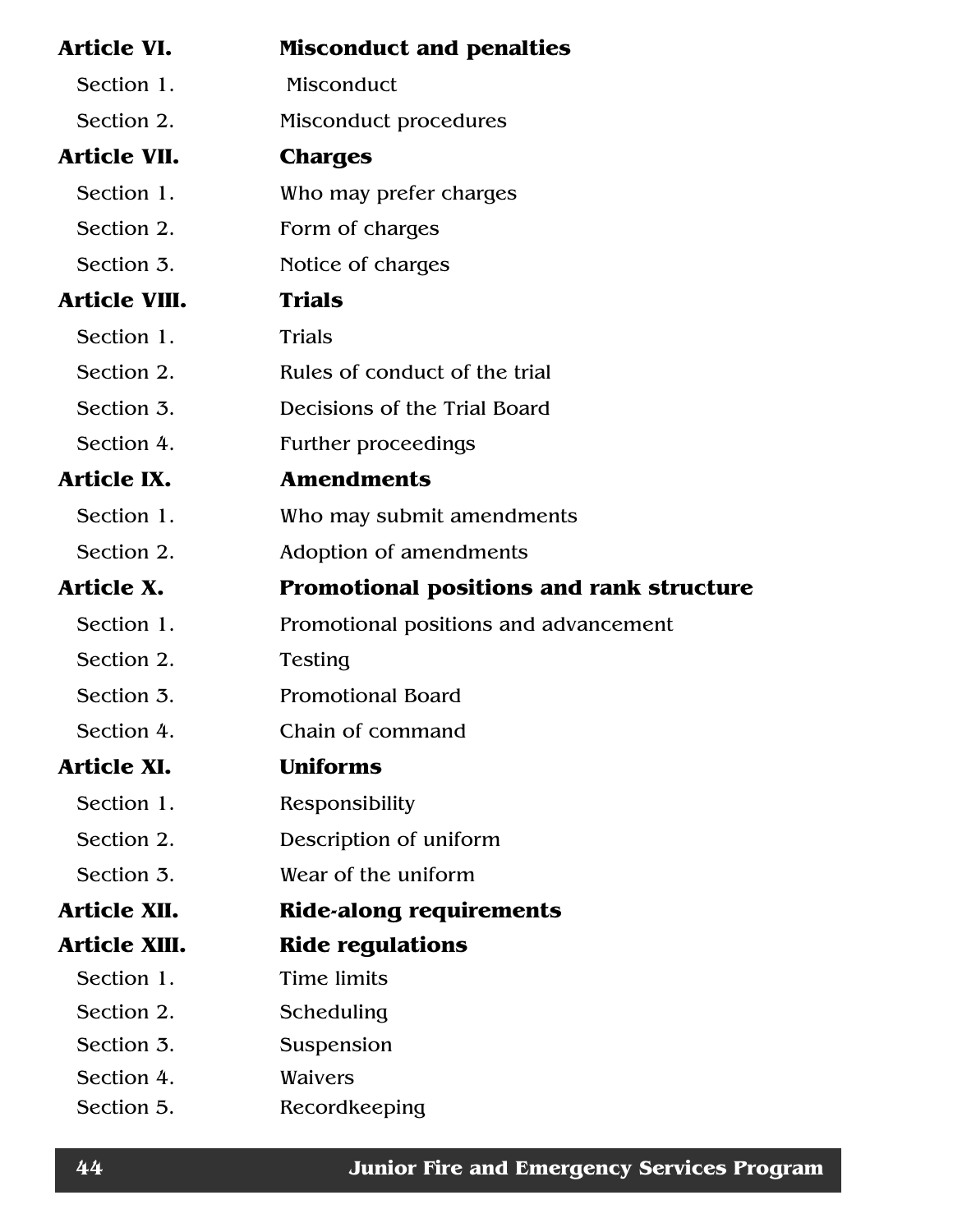| <b>Article XIV.</b>   | <b>Riding</b>                    |
|-----------------------|----------------------------------|
| Section 1.            | <b>Station duties</b>            |
| Section 2.            | Overnight shifts                 |
| Section 3.            | Responses                        |
| Section 4.            | Post functions                   |
| <b>Article XV.</b>    | <b>Safety</b>                    |
| <b>Article XVI.</b>   | <b>Recordkeeping</b>             |
| <b>Article XVII.</b>  | Drug use policy                  |
| <b>Article XVIII.</b> | <b>Discriminatory harassment</b> |
| Section 1.            | Policy                           |
| Section 2.            | References                       |
|                       |                                  |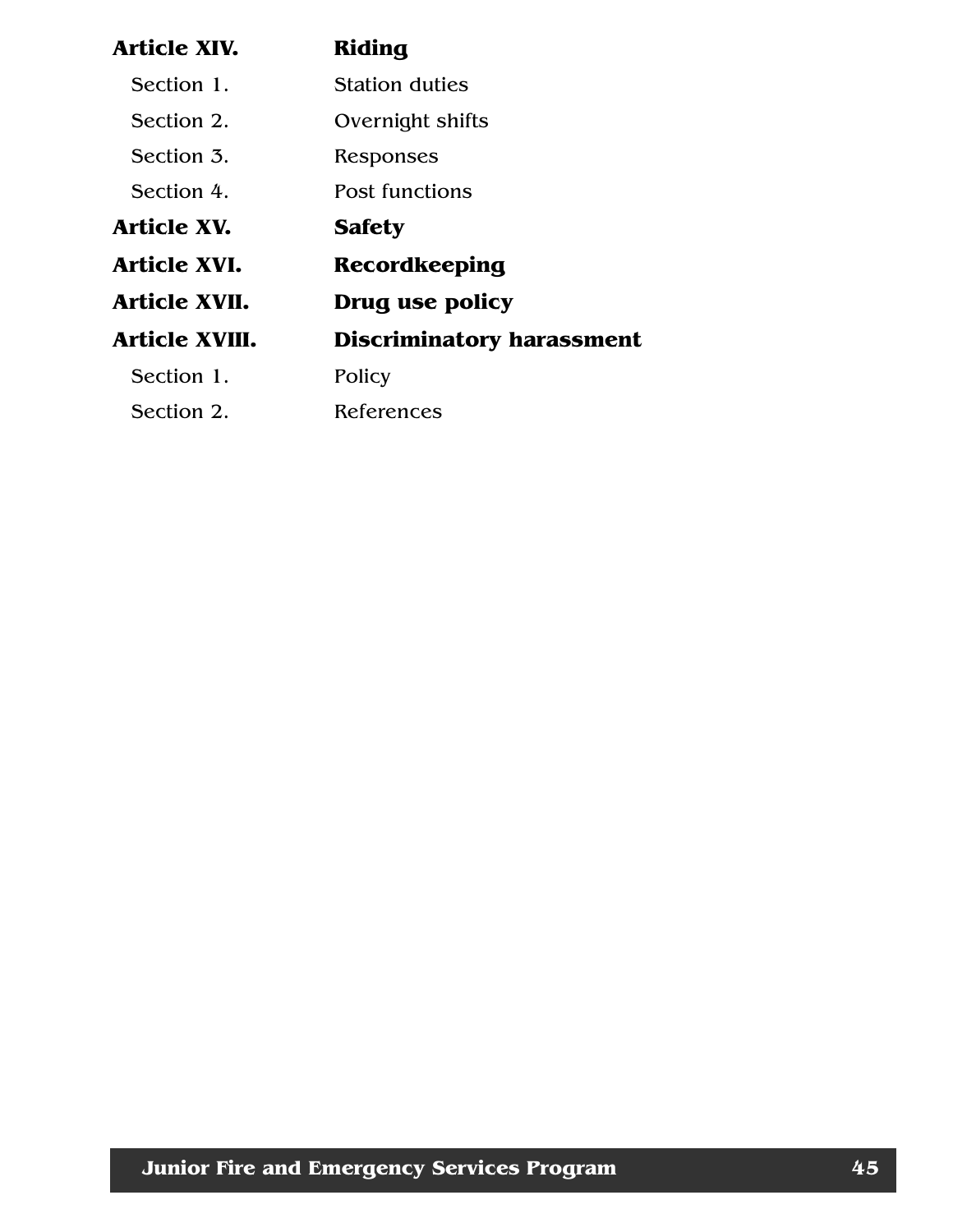## **Training**

Training provided for youth members, naturally, parallels the activities that the group will undertake. Those who become involved in emergency support activities receive a broad range of training in emergency services, while those who perform public education functions receive training that focuses more distinctly in that area.



In those groups that do become involved in emergency field activities, training generally covers every aspect of the fire service, ranging from what the fire service is and how fire departments operate, to the technical details of fire prevention, suppression, emergency medical, and such specialty areas as hazardous materials and technical rescue. Training tends to be extensive, sometimes as much as 10 hours per month. The most common schedule calls for biweekly training sessions during the school year (September through

June), each one to two hours long, and a series of weekly summertime training sessions (June to September).

Most groups call for an initial probationary period, often designated as one year, during which the new member must complete a specified level or a designated number of hours of training. Members usually must have completed an initial probationary period, and all specified training, and must have passed written and oral examinations in specified areas in order to be permitted to participate in ride-along programs or respond to fire calls. Attendance is normally mandatory at training sessions, with almost every group calling for disciplinary action against members who miss more than a few sessions.



Some youth organizations' members are permitted or even required to attend training drills with the sponsoring fire department. Some exceptions to this include exemptions during school hours or while school is in session; one group prohibits youth participation in training or drills during periods of school midterm and final exams. Certain kinds of training are also prohibited for most youth members, including involvement with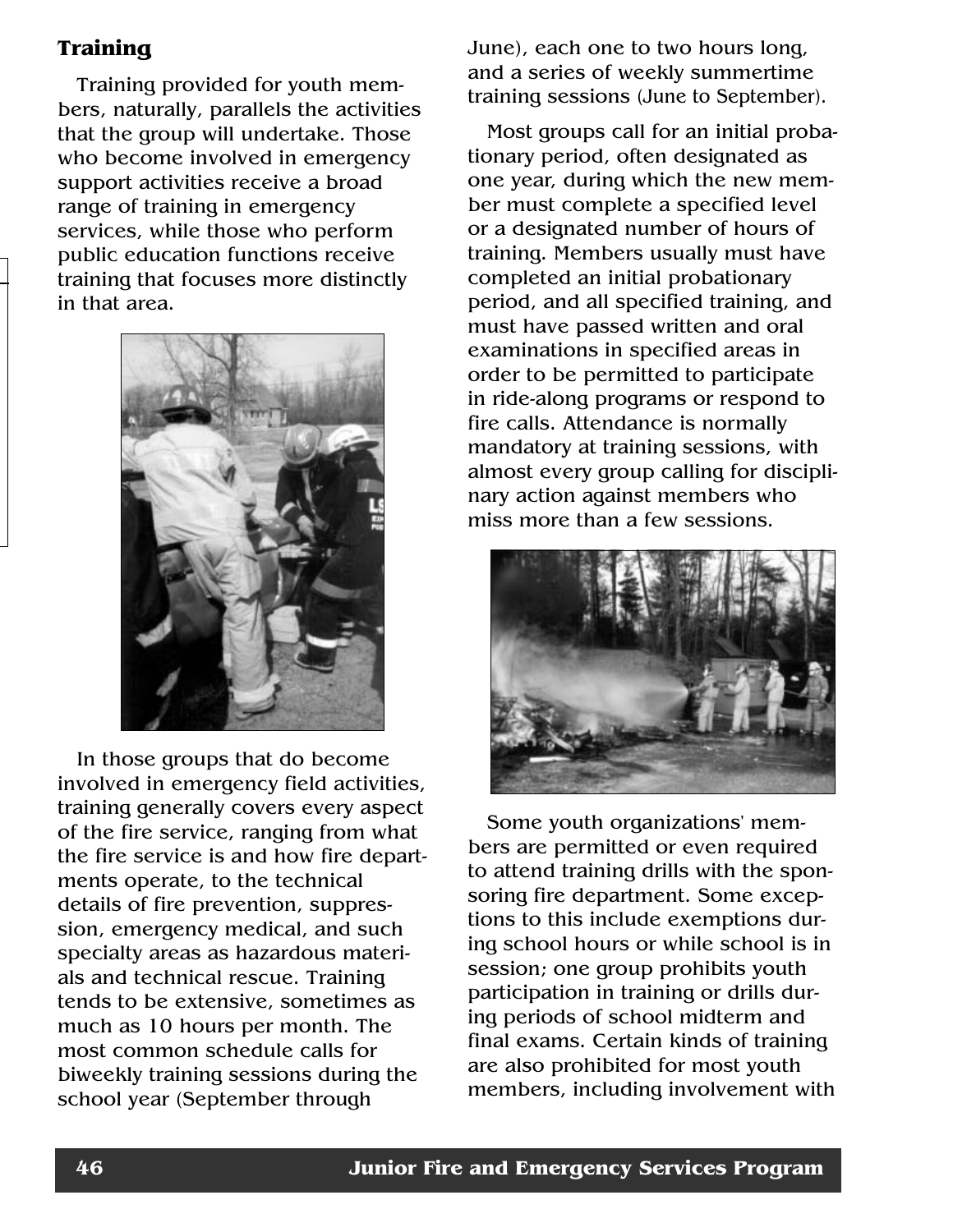large training fires, hazardous materials, large hoselines and high ladders. One youth organization states that it will grant credit for training to those members who are also on volunteer status with area volunteer fire departments.

The quality of training is held in high regard by the youth organizations. Most of the surveyed groups specify in their bylaws or regulations that all training for the youth be conducted by state-certified fire instructors, and that all youth training is aligned with NFPA Firefighter I, or is based on standardized manuals from the International Fire Service Training Association.

The range of training offered to junior fire department members extends from communication to hazardous materials and emergency medical training. One group's training is outlined at three levels:

1. orientation, safety, apparatus introduction, fire science, communications;

2. tools and equipment, hoselines and appliances, hoselays, ladders, ropes and knots, first aid and rescue, water supply; and

3. a practical exam on all training.

Additional training is often provided by, or held at, regional and state fire schools. Some groups offer such specialized training as preparation to assist the region's medical center flight service, search and rescue, high-angle rope rescue, river rescue, mass casualty rescue, trench rescue, heavy rescue and air crash rescue,

and dive and ice rescue, to name a few.

The training outline shown below illustrates a typical and moderately comprehensive approach to training for a fire department youth organization. Those who establish a junior firefighter program must direct serious attention to developing a sound training program that is supported thoroughly by carefully written, measurable objectives and is evaluated and assessed by fair and realistic testing.

**Training outline,** Adapted from Explorer Post #14, Pleasant Valley Volunteer Fire Department, Fort Mill, South Carolina

**Class I:** Introductory level, primarily concerned with acquainting the new Explorer with fire service operations. The training, testing and issuance of the Class I identification card is done at the station level by the Post Advisor.

## **l. Orientation and administration**

- Explorer bylaws, rules and regulations
- Basic duties of a junior firefighter
- The need for fire prevention
- Departmental organizational structure

## **2. Safety**

- General safety precautions
- The role of the safety officer
- The need for obedience
- The importance of training
- Defining responsibility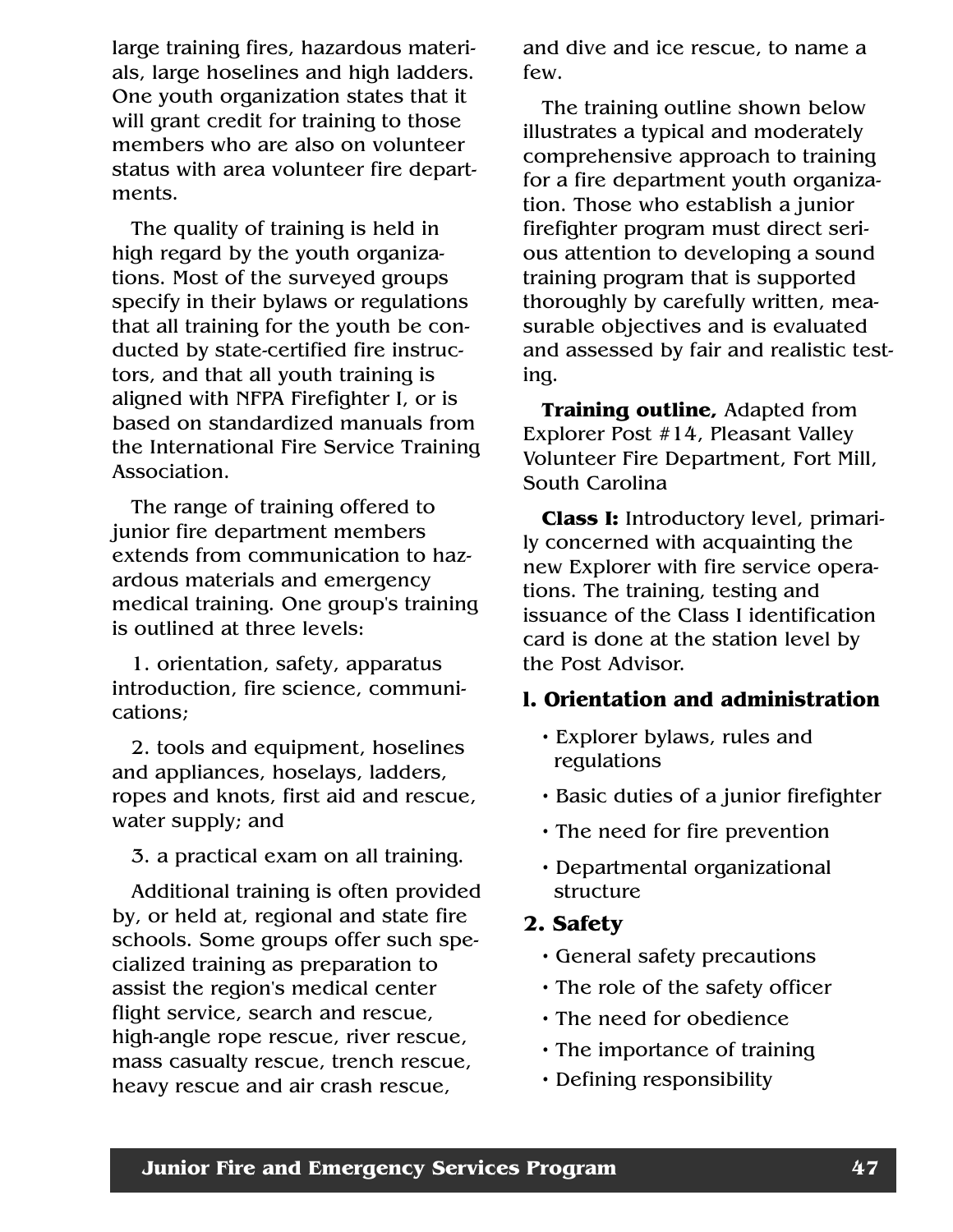## **3. Apparatus orientation**

## **4. Fire science**

- The fundamentals of combustion
- Methods of heat transfer
- Causes of fire
- Uses of fire extinguishers

## **5. Communications**

- Basic radio codes
- Basic fire department terminology

**Class II:** Relates primarily to the basic manipulative methods and techniques used by firefighters when performing emergency work. It also deals with basic fire department terminology. The training and testing will be performed by the company officer at the station level under the supervision of the training officer assigned to the Explorer program.

## **1. Tools and equipment**

- Basic fire department equipment
- Inspection of fire department equipment
- **2. Hoselines and appliances**
	- Types of hoses, nozzles and fittings
	- Connecting nozzles and hard suction
	- Operating nozzles and appliances
	- Rolling and unrolling hose
	- Pulling a hose load
	- Types of hose and how to load

## **3. Breathing apparatus**

• Types of breathing apparatus

- Inspecting and caring for breathing apparatus
- Using safety lines

## **4. Water systems**

- Operating hydrants
- Conducting flow tests
- Drafting ponds and drop tanks

## **5. First aid**

- Basic life support
- Standard first aid

## **6. Fire prevention**

- Inspection
- Public education

## **7. Natural disasters and severe weather**

- Tornados
- Hurricanes
- Floods and flash flooding
- Lightning
- Snow and ice

**Optional:** First responder and auto extrication training

**Class III:** This deals with advanced manipulative skills, techniques, and terminology a trained Explorer would need to know to be a member of an in-service engine company. The training is given at the local level and is supplemented with whatever special drills and classes the Explorer can attend. The testing for Class III is done by the training officer assigned to the Explorer program. It consists of a two-hour written examination.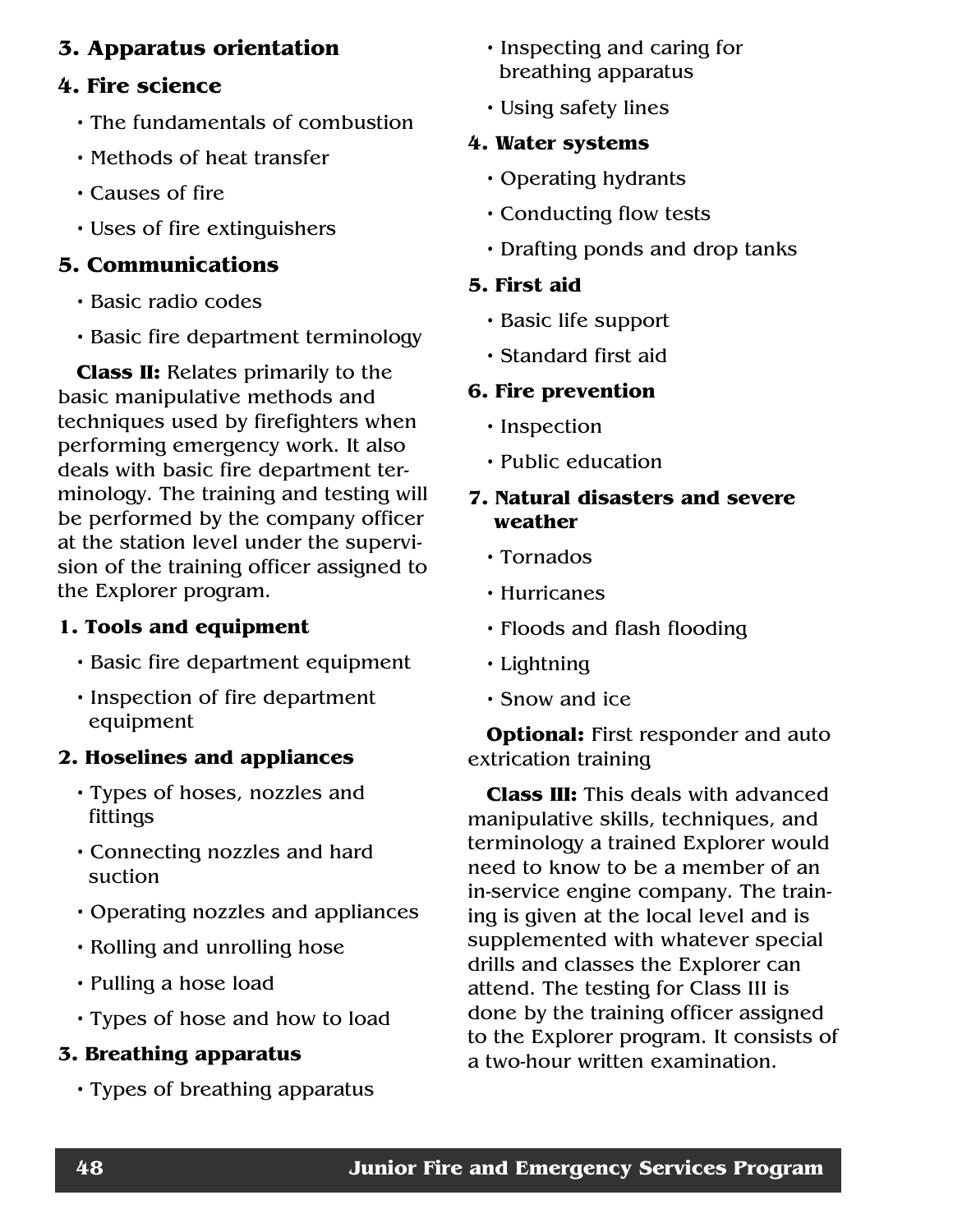Upon successfully completing the exam with a score of 70 percent or better, a Class III identification card and certificate are issued by the training officer, providing all other requirements have been met.

## **1. Handling charged lines and appliances**

- Operating nozzles
- Operating master streams
- Types of fire streams
- Pump operations

### **2. Fire department records and forms**

- Training records
- Maintenance records
- Hose, hydrant and water point records
- Self-contained breathing apparatus records
- Inspection and forms

## **3. Extinguishing techniques**

- Methods of attacking structure fires
- Wildland fires
- Vehicle fires
- Foam

## **Safety**

Safety is the key factor in all activities. Any fire department connected activity has the potential for danger, and involving young people in such activities requires extreme caution. In recognition of this reality, safety is a key part of virtually every program; a few groups even have separate youth safety officers.

Most groups' documentation states clearly that all safety equipment must meet fire department standards; several specifically reference compliance with NFPA Standard 1500. Virtually every group's regulations require that all safety equipment be kept clean and maintained properly by the youth members and be used and worn properly.



The Fire Explorer Safety Policy, shown below has been adopted verbatim by many youth organizations. It was developed initially by the Orange County [California] Fire, Forestry and Rescue Department and was endorsed subsequently by the International Association of Fire Chiefs and adopted as an official Explorer safety policy in 1976.

- Explorers must be supervised closely when involved in emergency work.
- Explorers must be equipped with safety gear that meets department standards and is appropriate to the job to be done.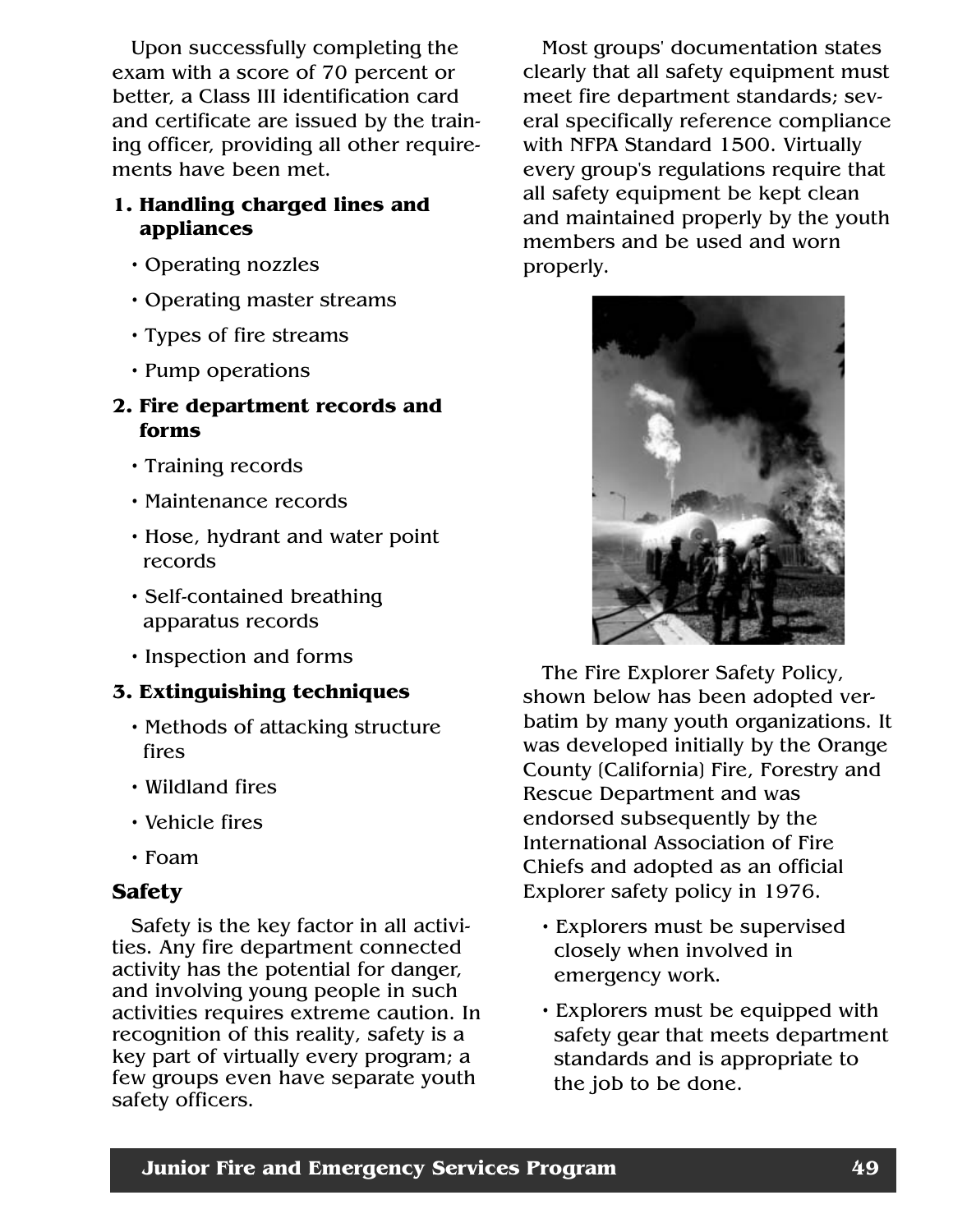- Explorers must not be used to make up personnel shortages.
- Explorers may be mobilized by the department when needed for emergencies. An Explorer who goes to an incident scene on his/her own does so as a citizen.
- Only qualified, trained (Class III) Explorers are allowed to respond to alarms in fire department vehicles. They must be seated and wear safety belts. NO riding on tailboards.
- Trained, qualified and supervised Explorers can be assigned to fire and rescue companies.
- Explorers may not drive fire apparatus.
- Explorers must conform to the rules and regulations of the sponsoring department.
- Explorers may train in above ground operations, provided there are two qualified instructors who are constantly in attendance, one on the ground and one above ground; Explorers may not use high ladders.
- Explorers may not work with hose lines more than 2 1/2 inches in diameter.
- Explorers may not go near large training fires in buildings or oil pits, metal fires, and dangerous chemicals.
- Any registered Explorer may ride with fire prevention officers and battalion chiefs with their approval. If emergency response must be made while the Explorer

is riding along, he/she may respond with the officer.

- Trained Explorers may be assigned to engine, truck, and rescue companies with the approval of the company officer and may respond on emergency calls.
- On fire alarms, the trained Explorer may make hydrant connections, accompany members in extinguishment operations as back up personnel, do salvage work, overhaul, ventilate buildings and perform other related work under supervision; at no time is an Explorer permitted to advance into a burning building.
- Explorers are not to be involved in the actual control of wildland fires,but may take hose to the water connection on hose lays where there is no hazard involved; they may be involved in constructing a line around a fire that has been extinguished; and they may be in fire camp to assist where needed.
- Qualified Explorers may assist emergency medical and rescue crews; however, an Explorer must not be exposed to any hazard, such as violent patients, traffic hazards, or explosions.

From Explorer Fire Service Safety Policy Fire Exploring Program Guide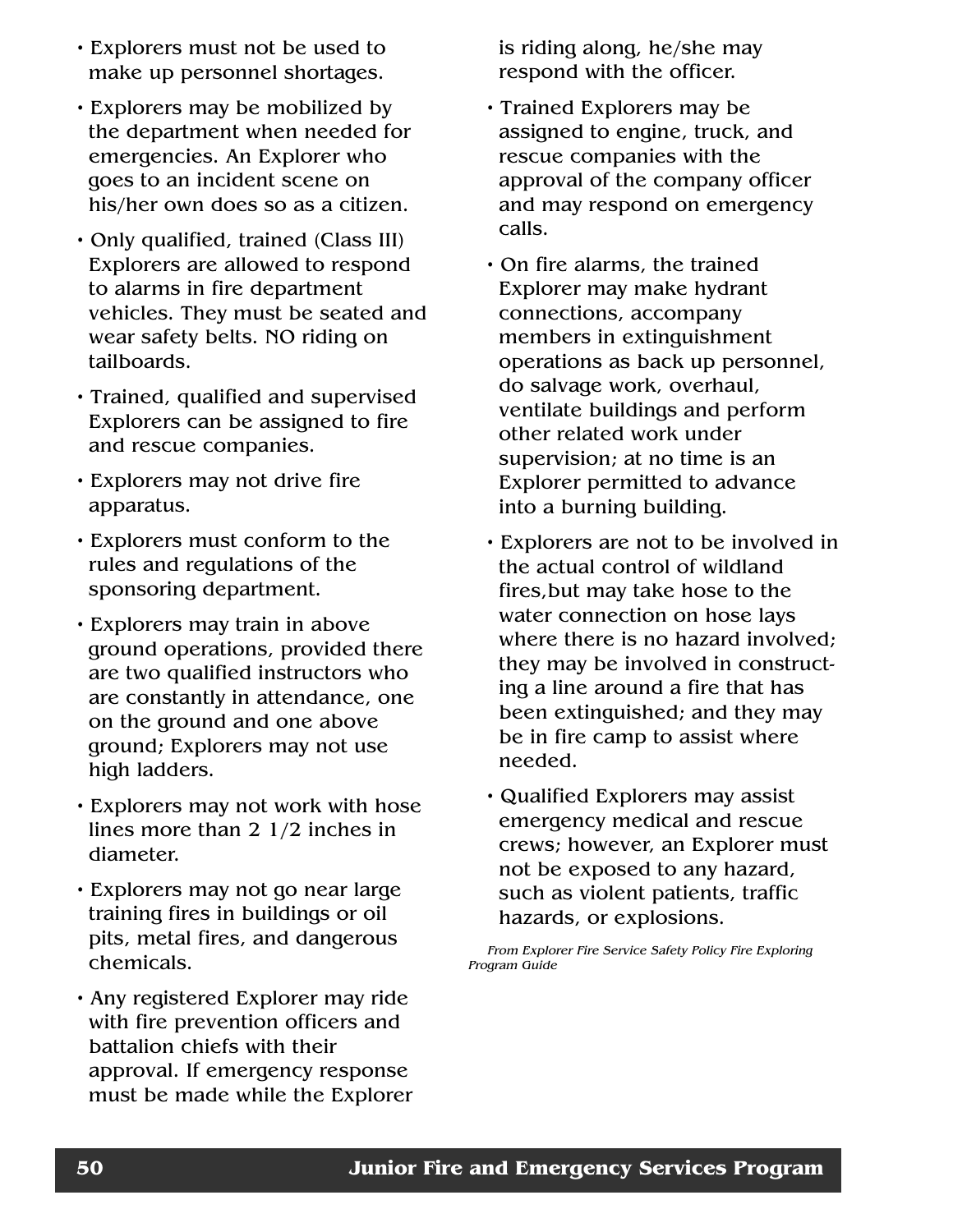

Another critical safety issue in this stressful age is the matter of keeping youth safe from unscrupulous or unbalanced adults who prey on young people. Many groups acknowledge the need to protect both youth and adult advisors from any possibility for abuse or accusations of abuse. Several include statements concerning this issue in the constitution or other group documents. The policy shown in the accompanying box is a sample that reflects the needs of both children and adults in maintaining a safe and worry-free environment for junior firefighter organizations.

## **Sample Youth Protection Policy**

Fern Creek Fire Department Explorer Post #710, Louisville, Kentucky

No form of child abuse will be tolerated in the program and all steps will be taken to remove any offenders from involvement with the program. This policy is intended to protect youth members from abuse and to protect adult leaders from becoming suspects. This policy will be followed to the letter.

- Whenever possible, two-deep leadership will be provided for all activities involving members of the youth program.
- There will be no secret organizations within the post. All aspects of the Exploring program are open to observation by parents and leaders.
- All discipline will be of a constructive nature. No corporal punishment will be administered or tolerated.
- Initiation rituals are strictly prohibited. Physical hazing and initiations cannot be included as part of any Exploring activity.
- Anyone suspecting any form of abuse within the Exploring program is required to inform the local Exploring executive.

## **Rules, regulations, and discipline**

The success of any organization depends on guidelines; without rules, regulations, and a code of discipline, anarchy rules. Young people need clear and consistent rules in all situations. In a potentially hazardous environment in which young people are seeking to learn about the adult world that awaits them, these guidelines are especially important. At a minimum, even the most informal junior firefighter organizations state clearly in their guidelines that all youth members must obey all orders of the sponsoring fire department or of firefighters and fire officers. Some groups simply reference rules and regulations of the senior fire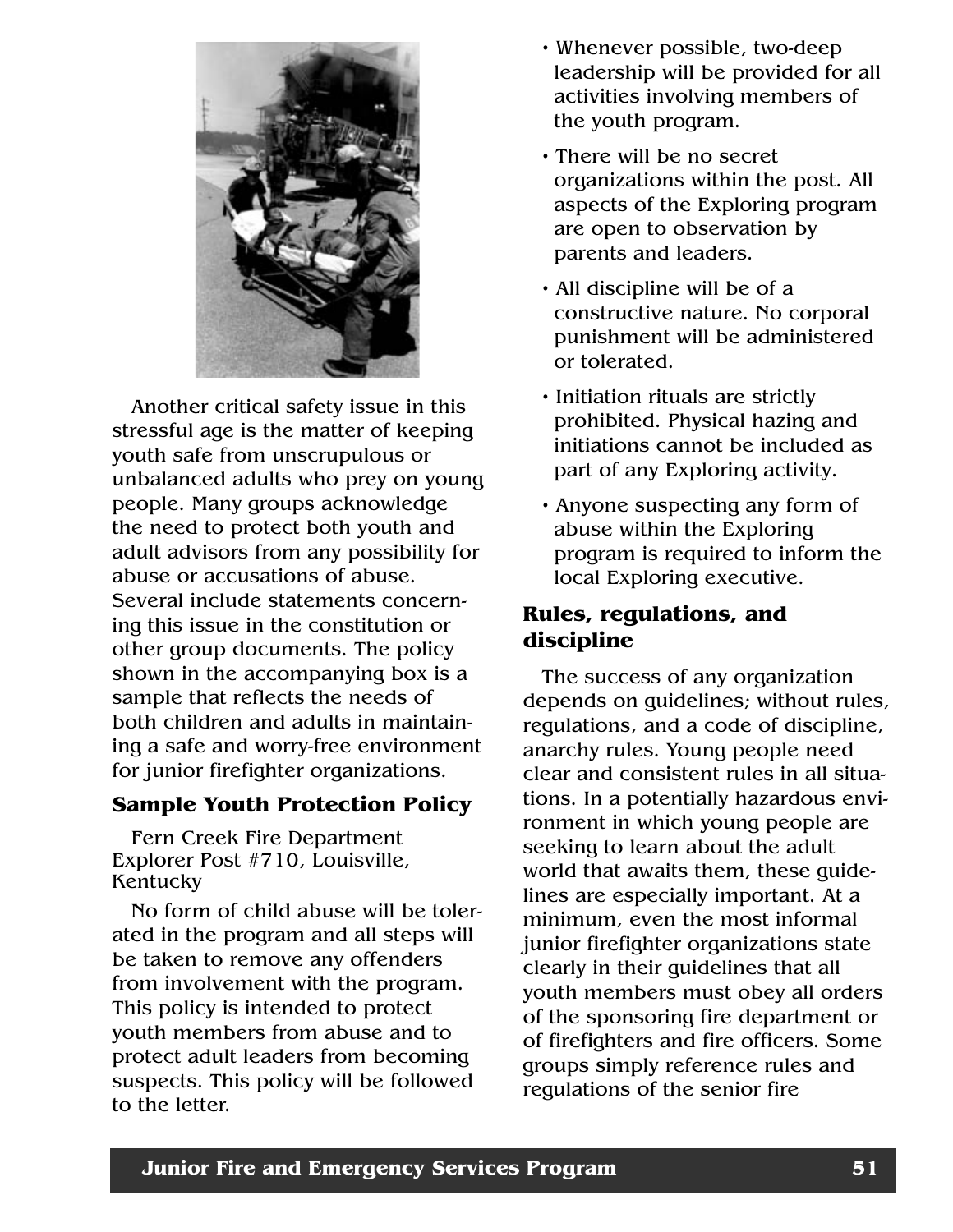department; others have established their own individual sets of guidelines.

In almost every organization, failure to abide by specified rules and regulations results in the loss of privileges, most notably, and probably most meaningfully, the prohibition of offenders from participating in ride-along and emergency response activities. Most commonly, youth members can be suspended for neglect of duty, for "conduct unbecoming," or for violations of the group's rules and regulations.

In addition to requirements that youth members obey all orders of the senior fire department command structure and demonstrate behavior appropriate to a paramilitary organization, other universal rules include prohibitions on the use of alcohol or other drugs when in uniform or on fire department premises, and entering the firehouse under the influence of same. Smoking by youth members on fire department property is generally forbidden as well.

For those groups permitted to participate in emergency responses, specific rules universally require that, when responding to fire calls, young members obey all traffic laws and use the most direct route. In most cases, the members are to report to the fire station, not directly to the emergency scene. One group states that members can go straight to calls only if the call is between the member's home and the fire station. Once on the fire scene, virtually every group's rules forbid junior members to enter

a burning structure, although one junior group actually performs as the small community's fire protection force when no other volunteers are available. Another common rule requires members to keep their own safety equipment cleaned and maintained regularly.

Another common category of rules and regulations pertains to young members' academic responsibilities. Many groups prohibit junior members from being present in the firehouse during school hours or after 9 p.m. on school nights. Several specify that members' school grades must remain at or above average. One states that members can request tutoring through the program in order to help them achieve and maintain adequate progress.

Several groups specify that young members are not permitted in the radio room or to use fire department radios or telephones. Others simply specify that junior members learn and use proper telephone and radio etiquette and terminology.

A few groups state clearly that no discrimination based on race, gender, national origin, religious creed, age, or physical handicap will not be tolerated.

The sample rules and regulations that follow provide an overview of the scope of such documents.

#### **Sample rules and regulations**

Reservoir Fire Department Junior Division, Explorer Post #721, Brandon, Mississippi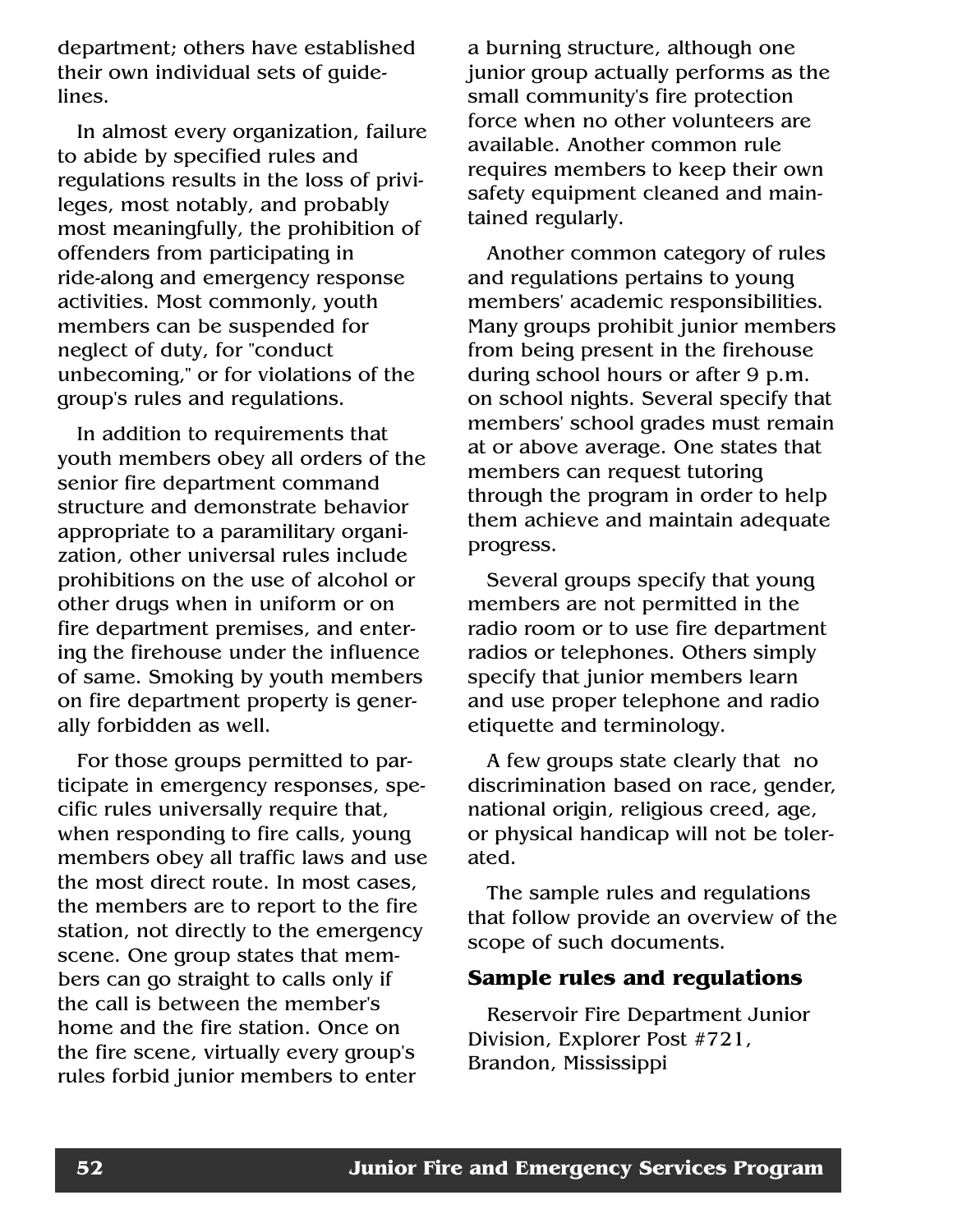## **I. Explorer's duties**

- Explorers shall be under the immediate supervision of their company commander.
- Explorers shall extinguish fires and take proper precautions to prevent rekindle thereof, if directed to do so.
- Explorers shall respond with the units to all alarms and emergency calls and perform all duties required.
- Explorers shall keep the station and premises clean, neat, and in good order.
- Explorers shall keep apparatus, equipment, tools, and their uniforms in a clean and serviceable condition.
- Explorers shall perform related work as their superior officers might direct.
- Explorers shall familiarize themselves with, and be obedient to, the laws, rules and regulations, manual of operation, and orders affecting the operation of the fire department.
- Explorers shall attend all fires, rescues or other emergencies to which they might be assigned, detailed or summoned, and exert their greatest energy and best ability to perform their full duty under all circumstances.
- Explorers shall keep themselves in readiness to perform their duties and not absent themselves from duty or place of assignment without specific permission from the superior officer.
- Explorers shall report to their immediate superior officer the loss or recovery of any departmental badge, identification card, book or equipment.
- Explorers shall exercise precautionary measures to avoid injury to themselves and others while in performance of their duties.
- Explorers shall exercise due caution to avoid unnecessary damage to, or loss of, department property and report to their superior officer such loss or damage as soon as possible.
- Explorers shall be responsible for the safekeeping and proper care of all department property in their charge.
- Explorers shall accord obedience, respect and courtesy to all superior officers and those performing the duties of a higher rank.
- Explorers shall be courteous and respectful in their dealings with the public.
- Explorers shall notify their immediate superior officer, through the post secretary, of any inability to perform duty at the time required.
- Explorers shall immediately report to their immediate superior officer any accident, illness, or injury occurring to themselves while on duty, no matter how trivial.
- Explorers shall keep their persons, uniforms, beds and lockers in a neat and clean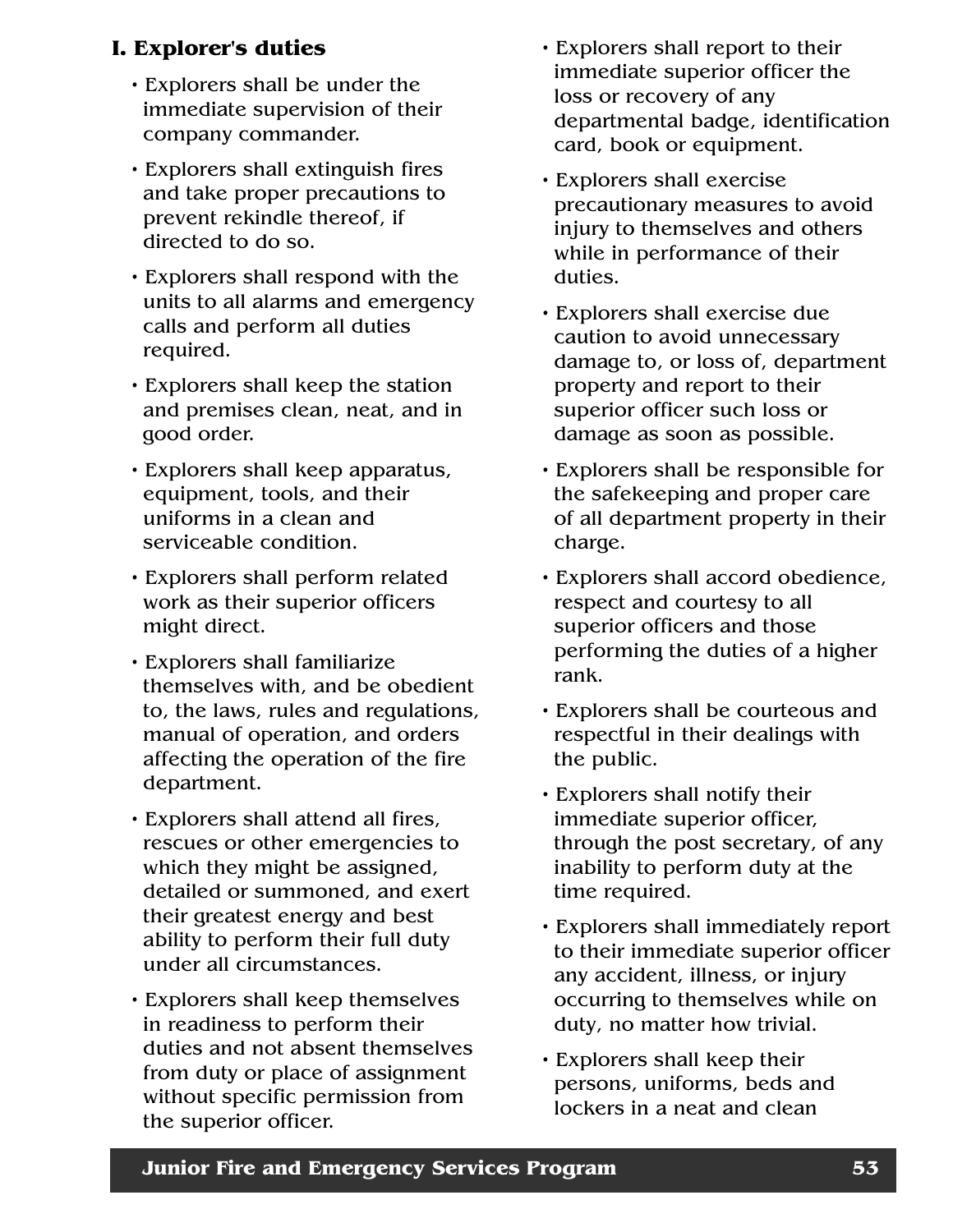condition. Persistence in uncleanliness or offensive habits will be just cause for disciplinary action.

- Explorers shall notify their immediate superior officer of all matters coming to their attention affecting the interests and welfare of the department.
- Explorers shall participate in drills and other department training activities as directed and shall perform related work as directed.
- Explorers shall drive in a safe manner when responding to an alarm in a private vehicle.

## **II. General conduct**

- In matters of general conduct, members shall be governed by the ordinary and reasonable rules of behavior observed by law-abiding and self-respecting citizens and shall commit no act either on- or off-duty to bring reproach or discredit upon the department or its members.
- Members shall refrain from conducting themselves in a manner or be a party to any act which would tend to impair the good order and discipline of the department.
- In matters affecting the policy and practices of the department, members shall not give utterance by public speech or publication or take any similar action either directly or indirectly without first obtaining approval of the chief of the department.
- No information relative to the business affairs or policies of the department shall be furnished to any person or persons not connected therewith, except as authorized by the fire chief or his/her representative.
- Members shall not, while on- or off-duty, use the badge, uniform, or prestige of the fire department for personal advantage or gain.
- Members shall not lend their names, as members of the department, to any commercial or business enterprise, nor shall they approve the use of the name or prestige of the department for any such purpose.
- Members shall not receive or accept a reward, fee, or gift from any person for service incident to the performance of duty.
- Members shall not report for or be on duty while under the influence of any intoxicating liquor, drug or compound, nor absent themselves from duty or render themselves unfit to fully perform their duties for reasons attributable to or produced by indulgence in intoxicants or drugs.
- Members shall not have in their possession or partake of any intoxicating liquor, drug, or compound while on duty or in uniform.
- Members shall not bring or cause to be brought into quarters any intoxicating liquor, drug, or compound.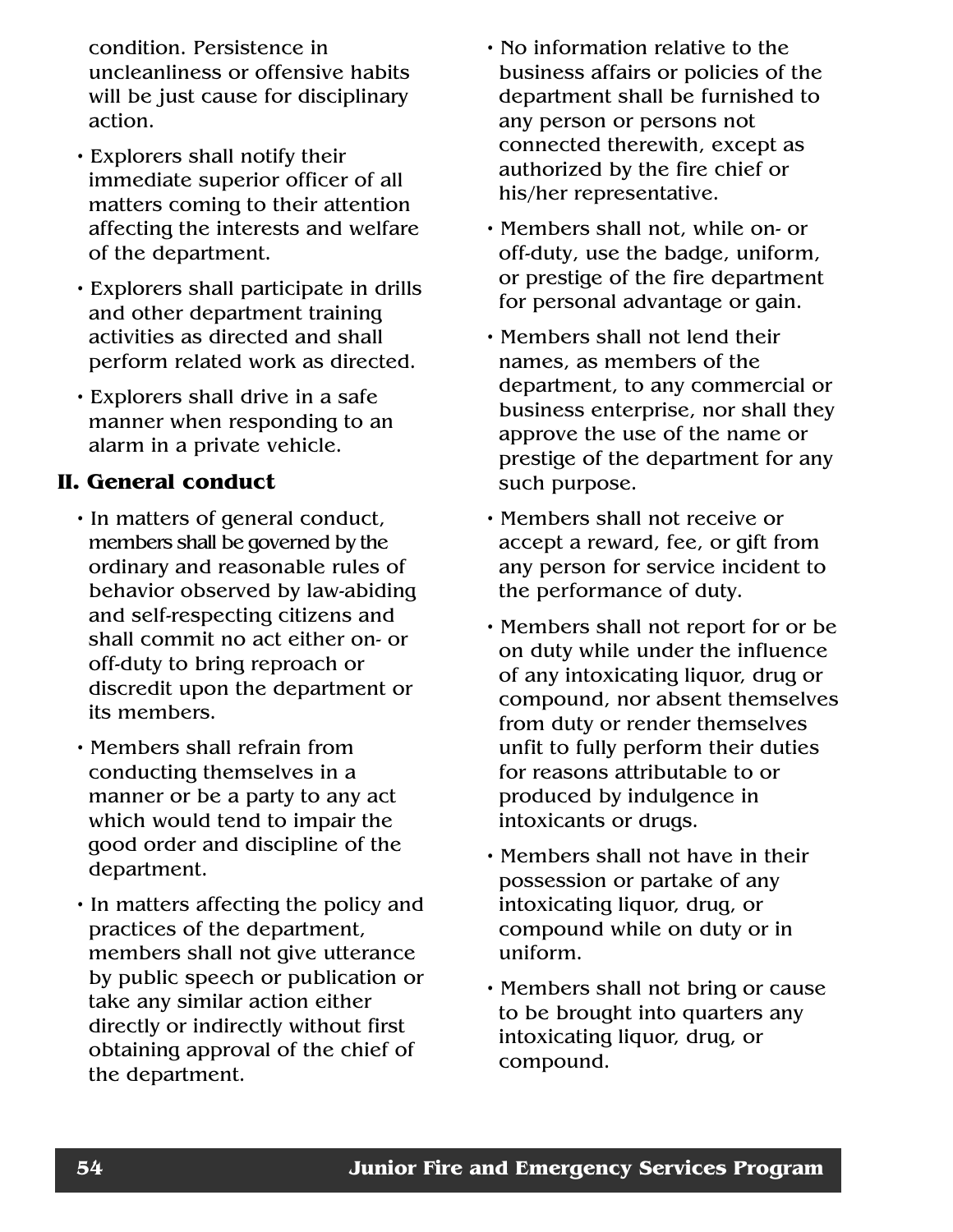- Members shall not be party to any malicious gossip, report or activity which would tend to disrupt departmental morale or bring discredit to the department or any member thereof.
- Members shall not use obscene, uncivil, or loud and boisterous language at fires, in quarters or while engaged in games in which the department is represented.
- The falsification of records, the making of misleading entries or statements with the intent to deceive, or the willful mutilation of any useful department record, book, paper or document will be considered a serious offense.
- Members shall not loan, sell, give away or appropriate for their own use any public property, nor shall they pilfer or be guilty of theft at fires or elsewhere.
- Members shall not go off-duty before a scheduled change of shift unless properly relieved.
- Members shall not gamble in quarters, on details, or while on duty.
- Punctuality is required of all members. Failure to report for duty or place of assignment at the time specified will be considered cause for disciplinary action.
- Inefficiency or indifference of members in performance of their duties shall be sufficient cause for disciplinary action.
- All injuries, regardless of how minor or seemingly trivial, shall be

entered in the log book at the station to which the member is assigned.

- All members, when speaking to an officer on duty, shall address the officer by title, such as "chief" or "captain." In the presence of the fire chief, all other chief officers shall be addressed using both title and surname, such as "chief Smith." The reference, "the chief," is reserved to mean only the chief of the fire department.
- All members shall take such care of their personal appearance to reflect credit upon the fire department, the fire service and themselves, and to engender the respect of the public. Clothing and hair shall be neat and clean, avoiding extremes in style. Hair shall be kept reasonably short and neatly dressed. Attitude, manner, and bearing should demonstrate courtesy and cooperation.
- Members shall not willfully disobey any lawful order issued by a superior officer, nor shall they speak disrespectfully of or to any superior officer.
- Members shall not discuss medical or fire calls with persons other than members of the department.
- Any violation of the provisions of the rules and regulations or orders of the department, or neglect or evasion of the duties prescribed, shall be subject to disciplinary action.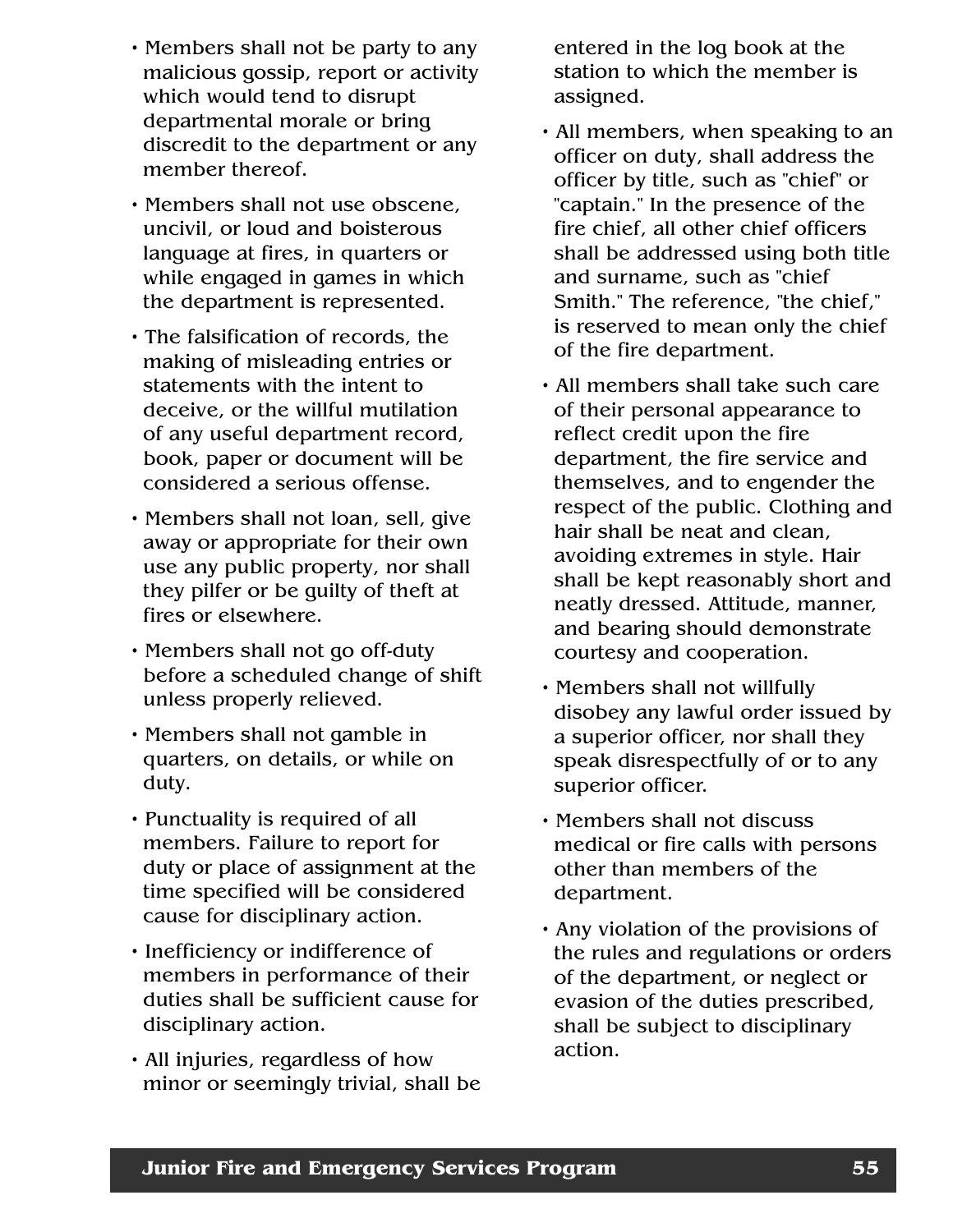Disciplinary procedures for youth organizations tend to mirror those of the sponsoring fire department. Designated procedures usually are spelled out in the bylaws or regulations, detailing the proper methods for lodging complaints, handling infractions and meting out punishment when appropriate. Lower-level offenses typically are handled by verbal correction or reprimand. Some groups specify that serious cases involving expulsion or suspension must be based on a written charge, signed by the member making the charge, read in open meeting, and referred to senior advisors. A few state that a two-thirds vote of the membership is required for expulsion, except on a third offense. Some groups have established a youth board of inquiry that considers all disciplinary actions and operations; in these cases, the board can suspend, dismiss, or vindicate. An adult advisor sometimes serves as an active or non-voting member of such a committee.

The following sample disciplinary policy represents a moderate approach that would be solidly workable, although a more extensive policy has been developed by some organizations.

## **Sample SOP for disciplinary action**

Fern Creek Fire Department Explorer Post #710, Louisville, Kentucky

The purpose of this SOP is to outline the disciplinary action that this post will take in certain situations

warranting a disciplinary action. The disciplinary actions are as follows:

#### **Verbal warning**

- Definition: An advisor will talk to you about the complaint.
- Offenses: Any violation of the "Explorer Rules and Regulations" or failure to obey SOPs or verbal orders.
- Punishment: None.

## **Written warning**

- Definition: You will be given a copy of the complaint and a work task or service hours.
- Offenses: Same as above, but for subsequent or more serious situations.
- Punishment: Any task or service hours the advisor deems worthy for the offense. If the offender is an officer, he or she may be removed from office.

## **Suspension**

- Definition: You will be removed from duty and all post activities.
- Offenses: Same as above, but for subsequent or increasingly serious situations.
- Punishment: You will not be permitted on fire department property for the period of one month.

## **Termination**

• Definition: You will be asked to resign as an Explorer and return all equipment.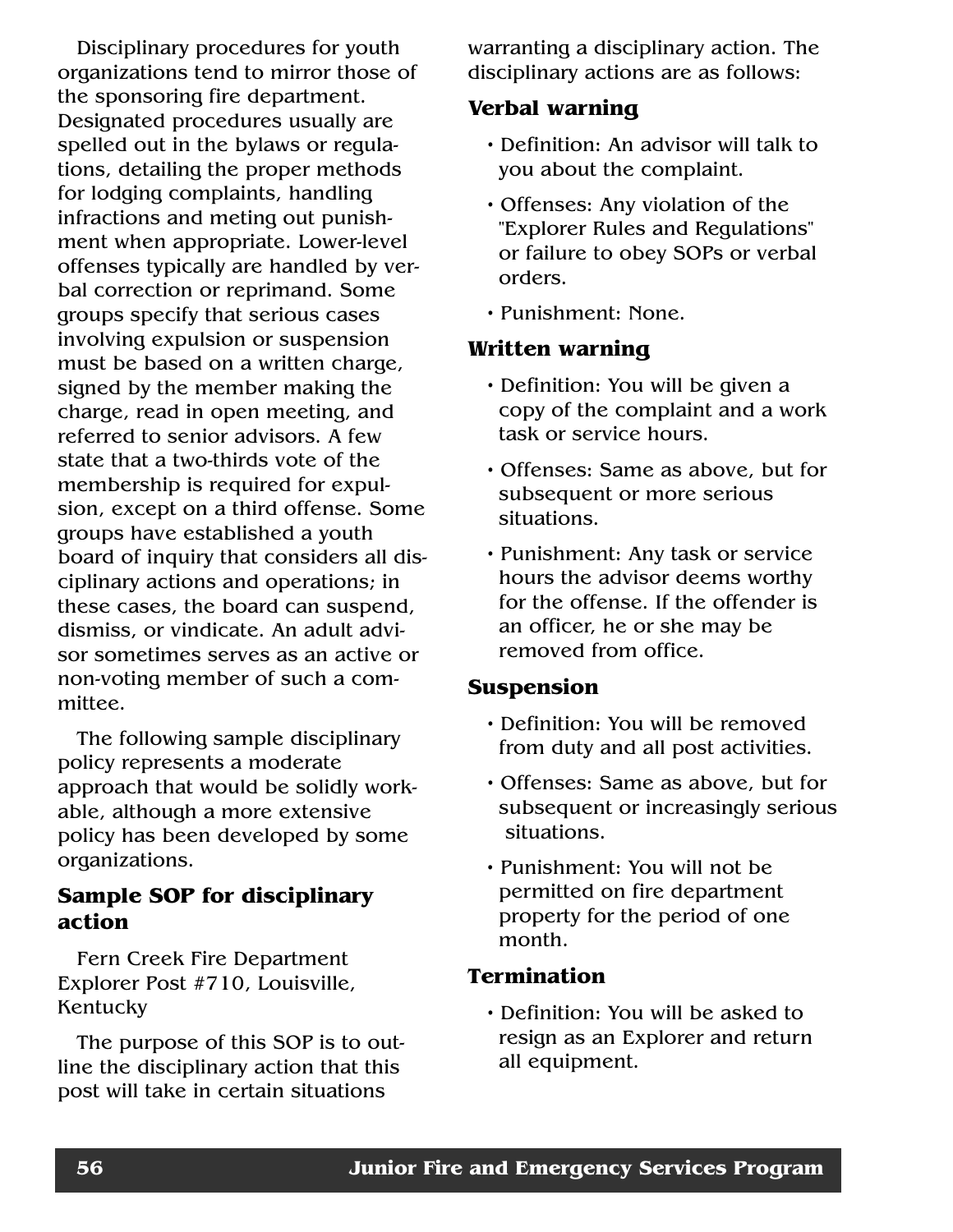- Offenses: Same as above, but for subsequent or increasingly serious situations.
- Punishment: None.

If the member's record remains clear for one year after disciplinary action, his or her record will be cleared. Terminated members can apply for reconsideration after nine months of absence.

## **Summary**

The key to establishing and organizing a structure for a fire department youth program is to think in a methodical way about what elements are required in order to provide an appropriate framework for the organization. The elements described in this section are relatively comprehensive, though not necessarily exhaustive. Consider what kind of organization you hope to create and begin breaking down the concept in your mind into the parts it will encompass.

It is also wise to establish contacts with those who are involved with similar programs in other communities, to discuss with them what they might do differently if they were starting over again, and to learn what pitfalls or problems they have encountered, how they handled them and, even more importantly, how they could have been avoided.

While it is feasible to revise and expand the organizational structure and guidelines after the group is established and functioning, the more you can have in place at the outset, the more smoothly the group will

operate. While it is detailed and timeconsuming work, planning is still far easier than fixing.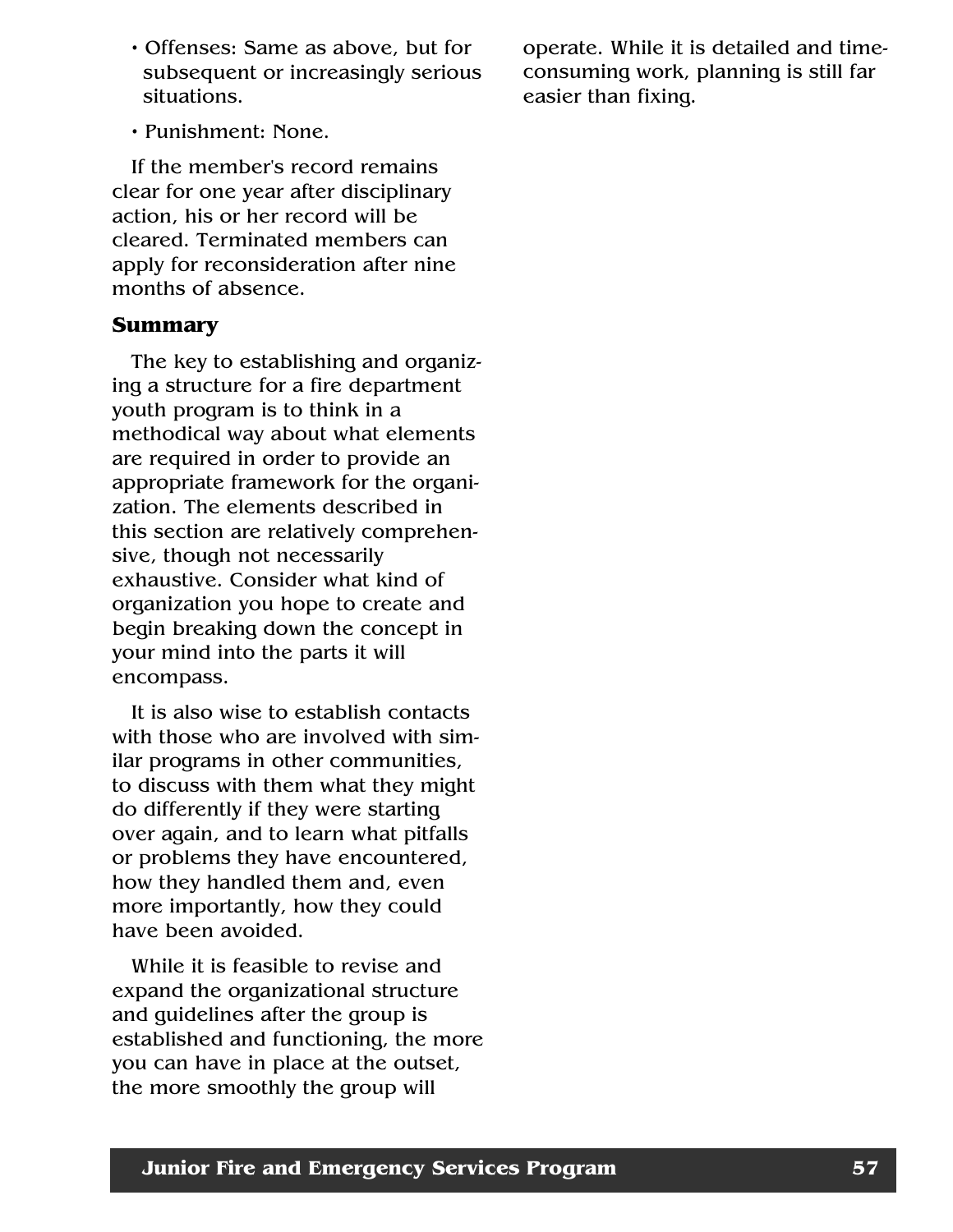**58 Junior Fire and Emergency Services Program**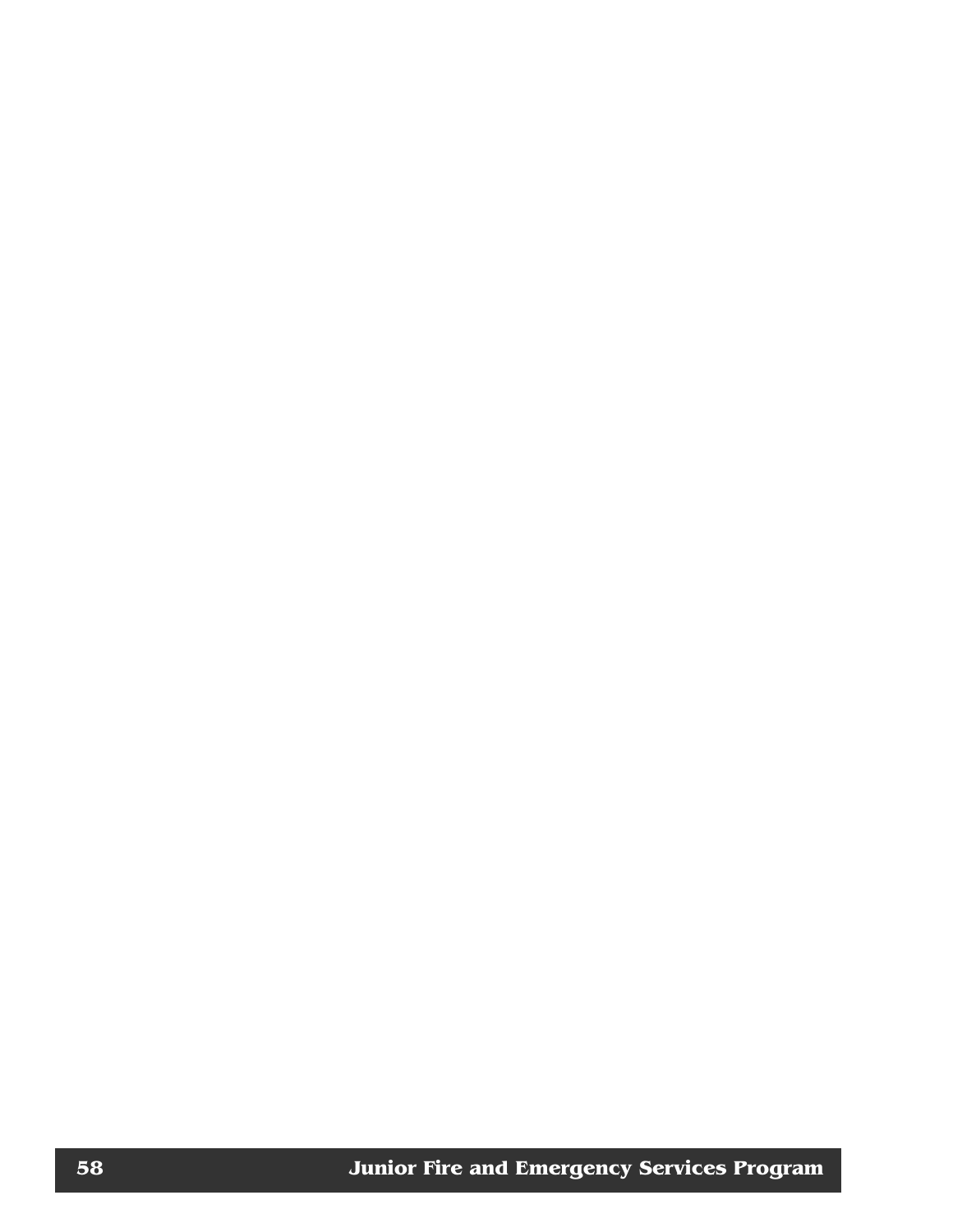## **Conclusions**

**Junior Fire and Emergency Services Program 59**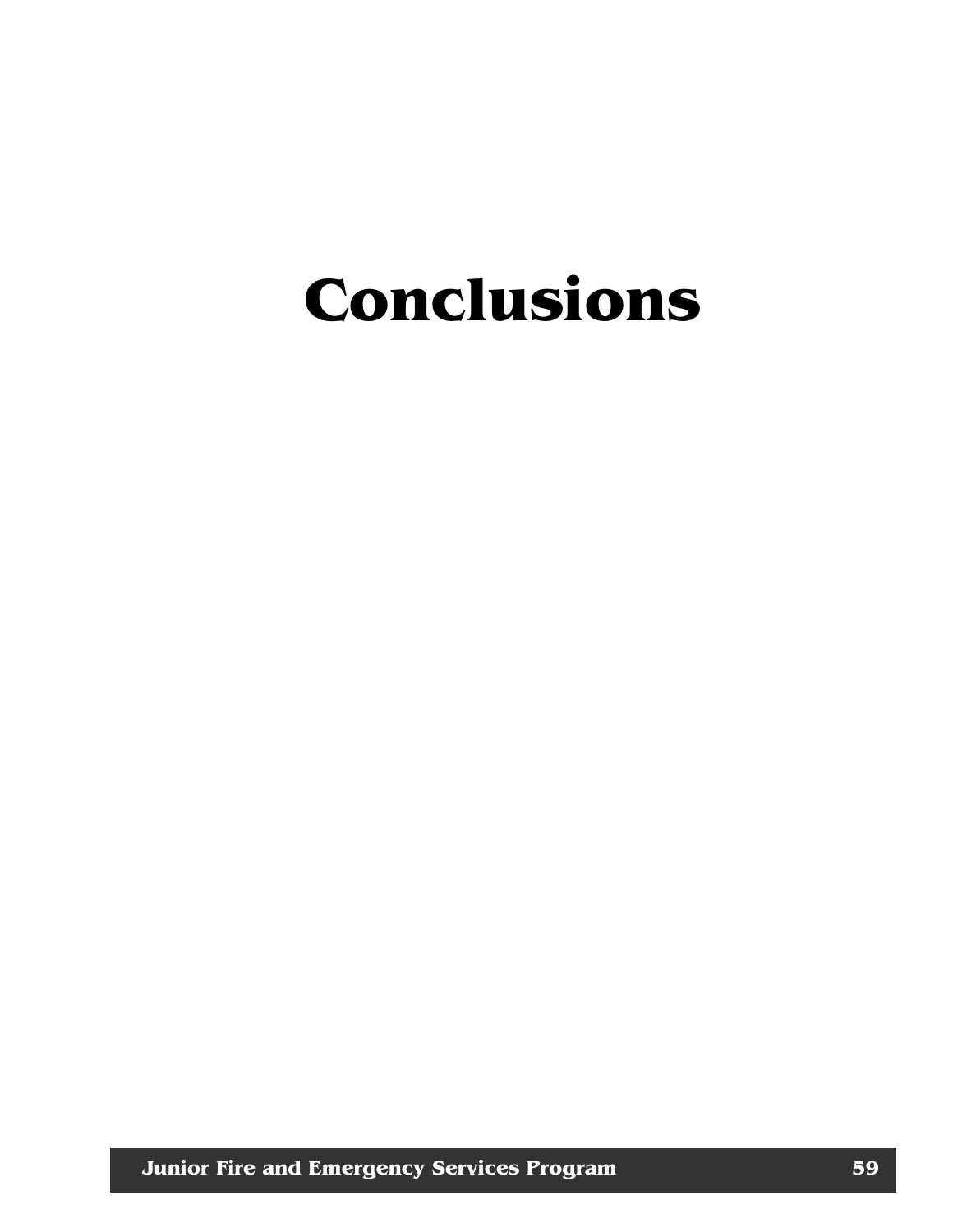## **Conclusions**

Explorers can provide a wide range of concrete and personal benefits to fire departments. They can help with routine duties, including public fire/life safety education and other prevention activities, ancillary functions on the emergency scene and other department activities. The program provides opportunities for community and public relations, as well as outlets for personal satisfaction for those adult members who choose to work with the groups.

Last, but by no means least, a junior group affiliated with a fire department can provide highly motivated and knowledgeable recruits for regular firefighter openings. Given the increasingly challenging task of recruiting and retaining devoted volunteer firefighters in today's communities, this benefit might be seen as the driving consideration.

Among the junior fire department programs researched for this book, the number of youth members who have gone on to become adult firefighters ranged from one to 150. Two programs, only one year old, already had converted at least one former member to adult/active firefighter status; two others, established more than 25 years ago, have converted as many as 100 members. One organization has produced 46 volunteer and 22 career firefighters within its county since the program's establishment in the mid-1970s; another reports a 70 percent rate of conversion, while yet another averages four conversions per year.

In one sponsoring fire department, half of all current fire officers and one-third of all current firefighters came from the department's youth program. Another junior program has produced two fire chiefs for its sponsoring department.

Several youth organizations reported having "many" members go on to become firefighters, though the exact numbers were not known. Almost every program, no matter how new or how small, has resulted in at least some, from a few to a dozen, members becoming firefighters.

The quality of these youth-to-adult conversion firefighters is high. The motivation that developed among the youngsters appears to have translated into deep motivation in an adult affiliation with the fire department. Every youth program advisor who commented on this matter praised the dedication of the firefighters who came into the department from the youth programs. Several members of youth programs later won valor or lifesaving awards as adult firefighters.

While it will take time and energy to create and supervise a youth program sponsored by a fire department, hundreds of fire departments across North America appear to consider the payoff to be worth the investment. A carefully planned, well thought out and effectively managed junior fire/emergency service program can have big benefits for a fire department. It can contribute to community support, to a sense of personal reward among adult members and to one of the most important "bottom lines" in the volunteer fire service today ... membership numbers.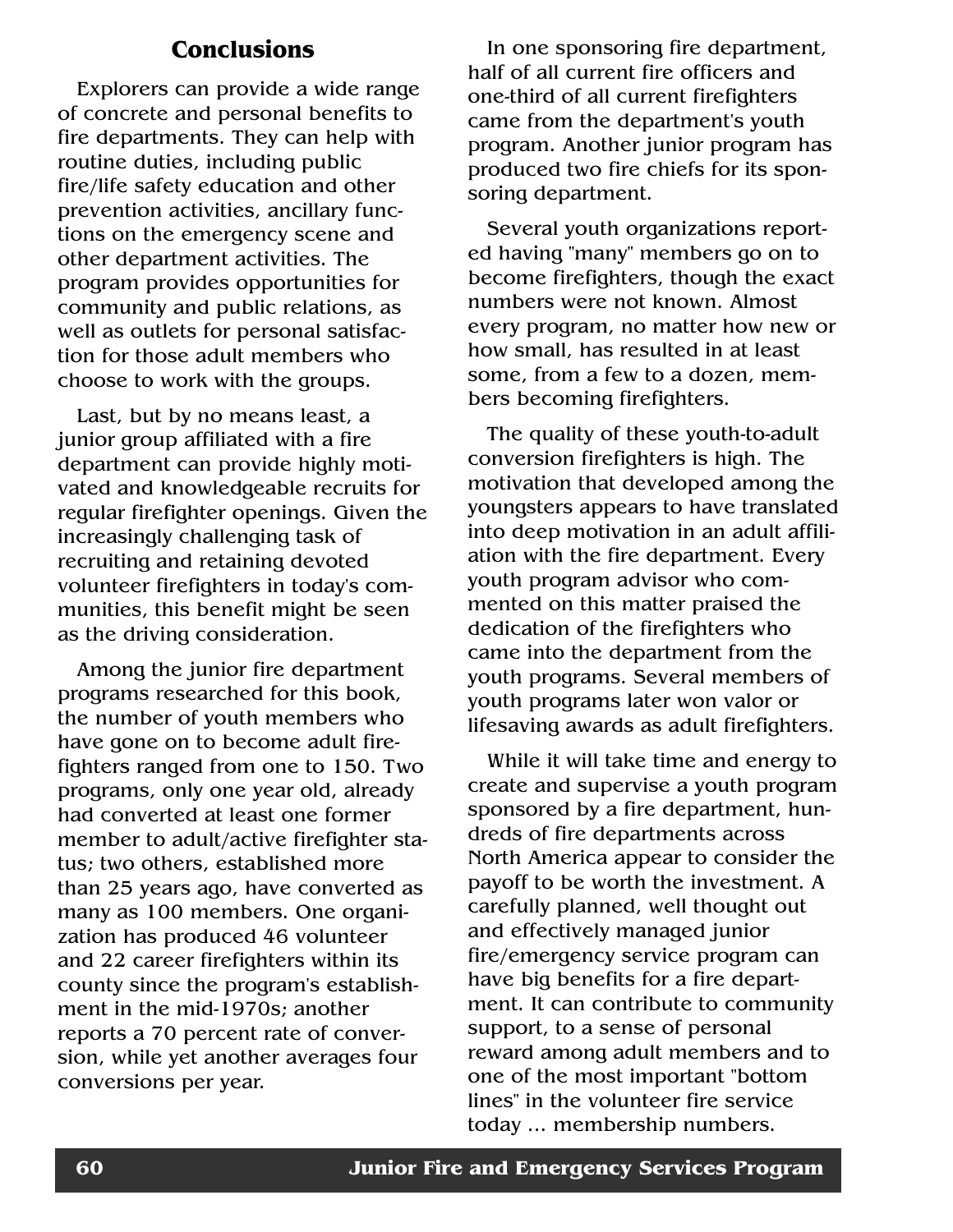## **Appendices**

**Junior Fire and Emergency Services Program 61**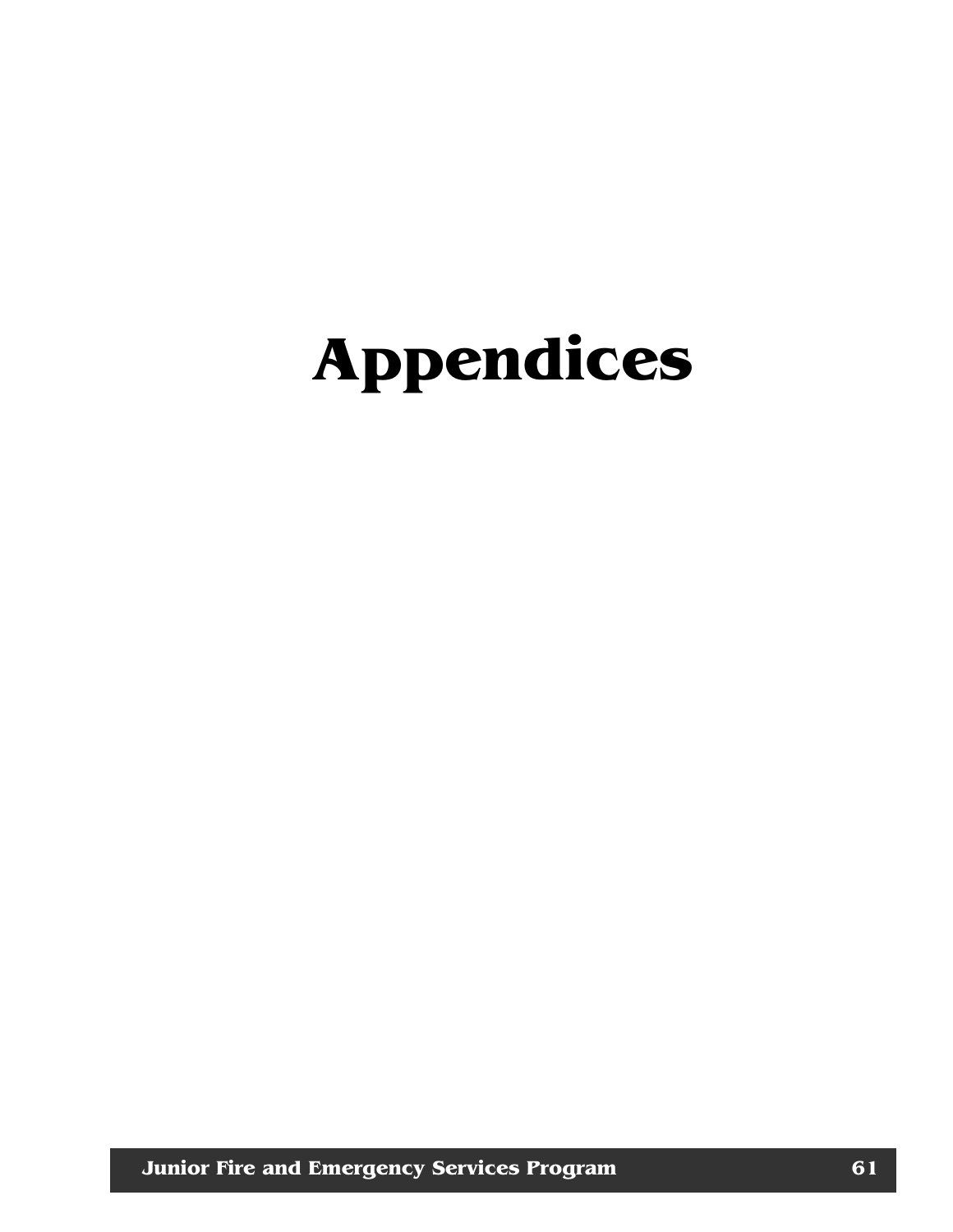## **Appendix I A State-by-State Analysis of Child Labor Laws**

## **Introduction**

The most important considerations for any organization in planning, initiating, and conducting a junior firefighter or cadet program are the legal restrictions. Bringing youth into an environment which we, ourselves, acknowledge is hazardous (whether or not those youth become involved directly in emergency operations) invites questions. It is vital that all possible protections be afforded to young people involved in the program. It is equally vital that the organization protect itself from liability and culpability regarding the activities of the youth members.

One critical first step in planning for such a program must be a thorough investigation of local and state laws and regulations guiding youth protection. While this investigation must be done during the process of establishing a program and reviewed regularly later to ensure compliance with any changes, the following state-by-state summary of child labor laws will provide a basis from which to begin, a basic awareness of the kinds of issues to expect and an introduction to the concerns to be addressed. However, once again, we stress that any fire or emergency service organization considering a youth program must obtain local legal counsel, including a thorough and up-to-date review of current applicable laws, regulations and guidelines.

## **Alabama**

The Alabama Attorney General's office stated that Alabama does not have any specific laws regarding junior volunteer firefighters. However, under a recent Alabama law, nobody less than 18 years of age can be a firefighter (career or volunteer). The Alabama Child Labor Agency will not authorize a work permit to anyone less than the age of 18 to participate as a volunteer firefighter under any circumstances. Interestingly, Alabama provides for non-mandatory certification of its volunteer firefighters. In order to participate in the certification process, the firefighter must be at least 19 years of age.

Suggested contacts:

Forestry Commission, 513 Madison Avenue, Montgomery, Alabama 36130-3631

Fire College & Personnel Commission 2015 McFarland Boulevard East Tuscaloosa, Alabama 35405

Attorney General 11 South Union Street Montgomery, Alabama 36130

#### **Alaska**

Alaska does not specifically prohibit junior volunteer firefighting. However, the statutes preclude anyone under 14 from working and any individual under 18 from engaging in a dangerous occupation. Nonetheless, these prohibitions alone seemingly do not preclude a junior volunteer firefighting squad from being organized as long as the junior firefighters do not engage in such hazardous activities as "active1" firefighting.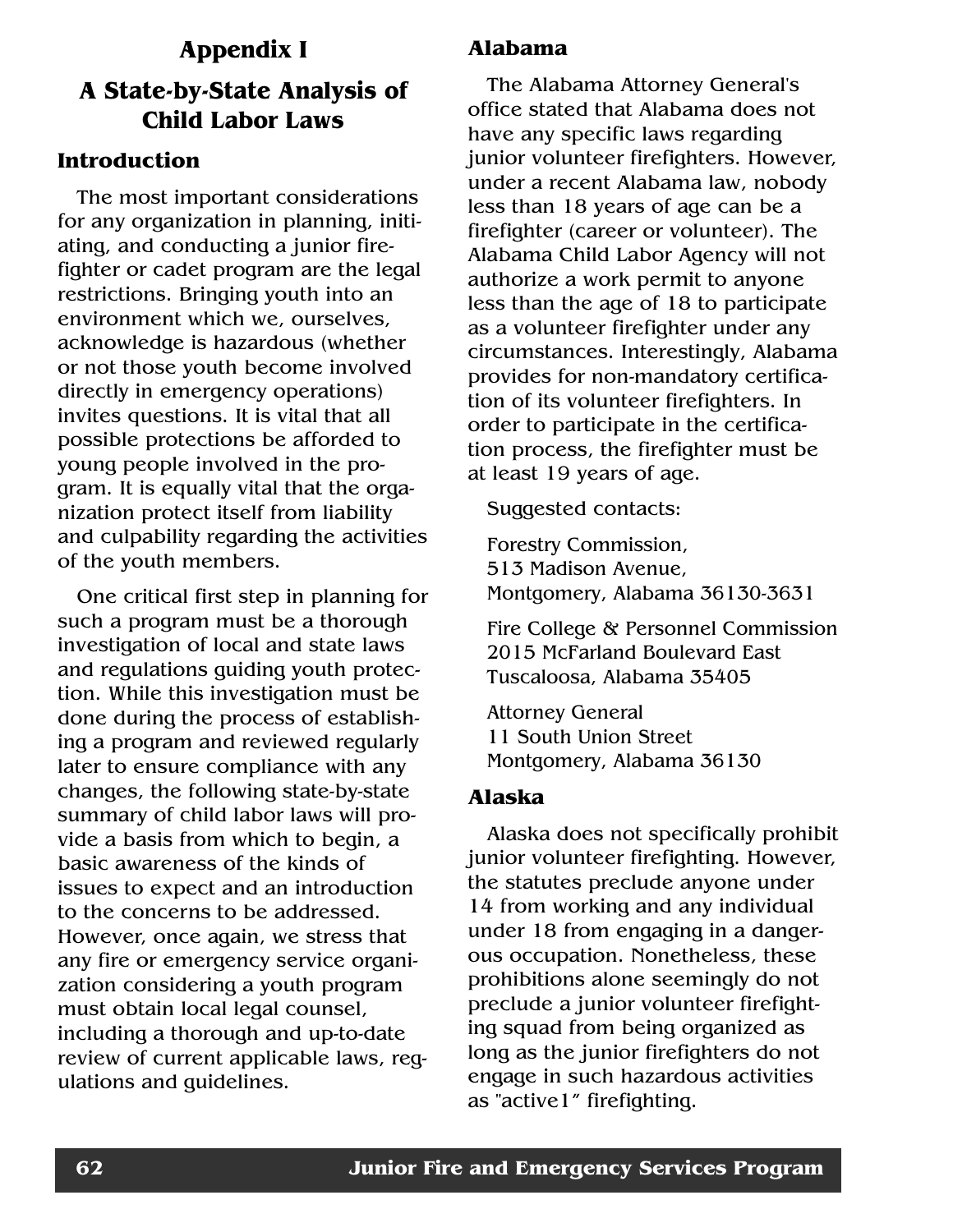A fire department must obtain and keep on file proof of the junior firefighter's age. Acceptable proof includes a birth certificate, Bureau of Indian Affairs census record, passport, driver's license, authenticated school record, federal age certificate, baptismal certificate, military dependent identification, family court record or an affidavit of age from a physician. Moreover, minors under 17 must obtain written authorization from the Commission of Labor prior to engaging in volunteer firefighting activities.

Junior firefighters under the age of 16 can participate in fire department activities for no more than nine hours of combined school attendance and work per day. Additionally, these juniors can engage in such activities only between the hours of 5 a.m. and 9 p.m. and cannot exceed 23 hours per week. Moreover, all junior firefighters are limited to no more than six days of fire department activities per week.

Suggested contacts:

Lt. Governor P.O. Box 110015 Juneau, Alaska 99811-0015

Commission of Labor Department of Labor Juneau, Alaska 99811

#### **Arizona**

Arizona does not preclude minors from engaging in junior volunteer firefighting activities. However, fire departments should be aware of the time restrictions placed on individuals under the age of 16. To comply with Arizona's child labor law, fire

departments should limit their junior firefighters under the age of 16 to 40 hours of firefighting activity per week when school is not in session and 18 hours per week when school is in session. Moreover, juniors are limited seven days per week of participation when school is not in session and three days per week when school is in session. Finally, these individuals cannot engage in such activities between the hours of 9:30 p.m. and 6 a.m. on school nights and between 11 p.m. and 6 a.m. on nights preceding a day when school is not in session.

Additionally, although there are no direct prohibitions against junior volunteer firefighting, all minors are precluded from driving apparatus, engaging in dangerous activities, operating power-driven metal shearing machines and saws, and working on roofs and in confined spaces.

Suggested contact:

Industrial Commission 1601 West Jefferson Phoenix, Arizona 85005

#### **Arkansas**

The Arkansas Attorney General's office states that active firefighting is dangerous, and minors under the age of 16 cannot be permitted to work in any such activity. However, it is possible for minors under the age of 16 to be used in non-dangerous positions within a volunteer fire department. The office comments that these factual questions are issues that must be resolved on a case-by-case basis. Therefore, each fire department must make a judgment as to what activities are dangerous.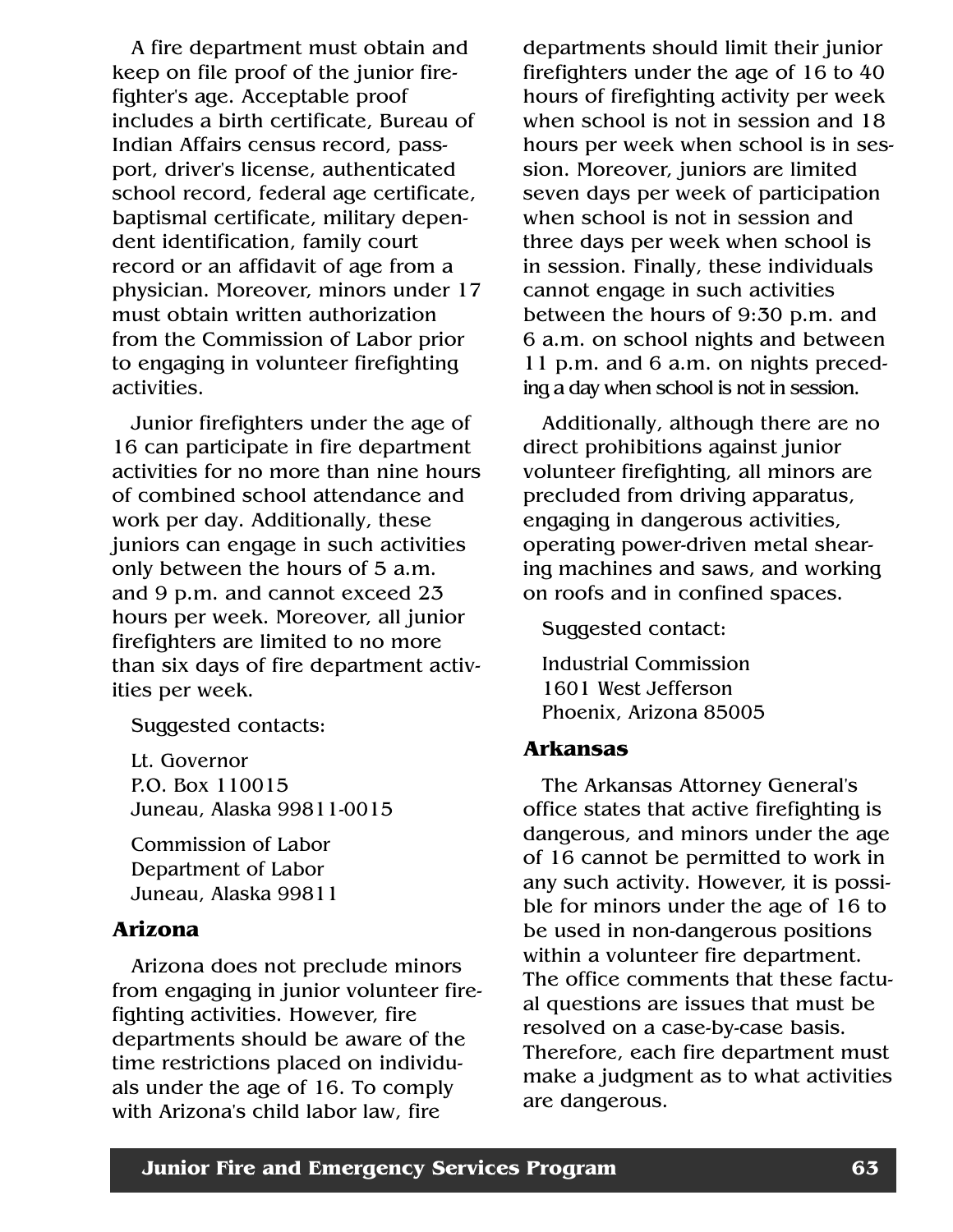As for time restrictions, children under the age of 16 may engage in department activities for no more than six days per week, 48 hours per week and eight hours per day. Moreover, they cannot participate before 6 a.m. or after 7 p.m. (except on nights preceding non-school days, during which the time limitation is extended until 9 p.m.). With respect to minors between 16 and 18, although the prohibition against danger to life and limb does not apply to them, there is a separate child labor provision which sets the hours that they may work. Accordingly, those junior firefighters can engage in fire department activities for no more than six days per week, 54 hours per week and 10 hours per day and not before 6 a.m. or after 11 p.m. (except that the limitation of 11 p.m. shall not apply to children under the age of 18 on nights preceding nonschool days). Thus, with respect to minors between 16 and 18, there appears to be no prohibitions concerning the activities in which they can participate, but the maximum lawful work hours for these minors must be respected.

The attorney general's office suggests that fire departments desiring the protection of a release require the minor's guardian to sign a release and indemnification agreement. An agreement signed by a guardian, as a general matter, should be admissible in any ensuing litigation. However, the substantive impact will be a determination for the court.

There is one criminal statute which might have general applicability to a

fire department having junior firefighters. Arkansas Code, Annotated, S 5-27-204 defines the offense of Endangering the Welfare of a Minor, Second Degree, as follows:

(a) A person commits the offense of endangering the welfare of a minor in the second degree if he knowingly engaged in conduct creating a substantial risk of serious harm to the physical or mental welfare of one known by the actor to be a minor.

Criminal prosecution under the statute would be against an individual, for example, the department's chief, rather than the fire department. Also noteworthy, the criminal sanctions imposed by the Arkansas child labor prohibitions would not, as a general matter, be applicable to a training program as opposed to the actual employment of the minors.

Suggested contact:

Attorney General 200 Tower Building 323 Center Street Little Rock, Arkansas 72201-2610

#### **California**

The California Attorney General's office indicated that the use of minors as volunteer firefighters is at the discretion of the individual volunteer fire department and is not expressly regulated by statute. In fact, in a formal opinion, the attorney general opined that employment by a county fire warden of a 15-year-old boy for fighting forest and brush fires as a fire suppression crewman did not constitute a violation of child labor law.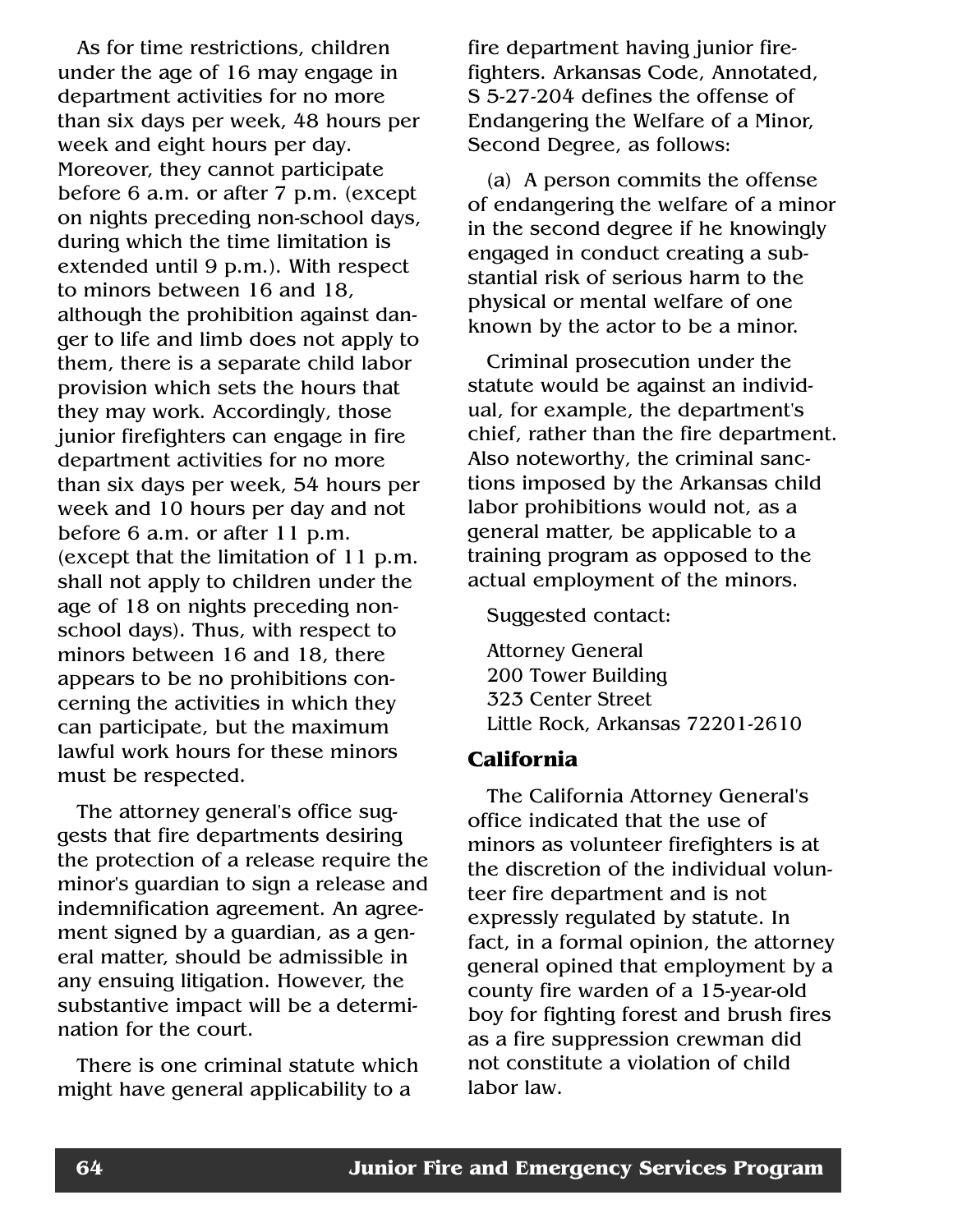Time limitations expressed under the law are eight hours per day and 48 hours per week. Junior firefighters also are precluded from engaging in department activities between the hours of 10 p.m. and 5 a.m. (unless school is not in session, during which the nighttime deadline is extended to 12:30 a.m.).

Age certificates also should be obtained; they are available through the school district superintendent with written permission from a guardian. The minimum requirement to obtain such a certificate is completion of the 7th grade, which allows minors between 14 and 15 to work outside of school hours up to three hours per day. Minors 16 and over can engage in department activities up to eight hours per day on nonschool days, but never during school hours, unless in a career exploration program. Fourteen- and 15-year-olds can participate no more than 18 hours per week, unless they too are in a career exploration program which allows them to participate up to 23 hours per week. However, in general, minors cannot engage in junior firefighting activities for more than four hours per day while school is in session.

Suggested contact:

Attorney General 110 West A Street, Suite 1100 San Diego, California 92101.

#### **Colorado**

Colorado does not statutorily prohibit minors from becoming junior volunteer firefighters. Furthermore, because a junior volunteer firefighter

does not receive compensation for participating in department activities, the state's child labor law does not apply, although a general prohibition exists on minors under 14 from engaging in any such activity.

Nevertheless, fire departments should require each junior firefighter to obtain an age certificate from his/her school district superintendent. These permits can be obtained by providing the superintendent with the following proof of age: a birth certificate, baptismal certificate, passport or, if none of these are available, then the child's guardian can appear with him or her and take an oath declaring the child to be of a certain age.

Although the child labor law does not apply to junior volunteer firefighting programs, fire departments should, in the best interest of the child, be aware of the statutory time limitations. As such, on school days, junior firefighters should not engage in firefighting activities during the school day. However, after school hours, any junior under 16 may participate for six hours per day between the hours of  $5$  a.m. and  $9:30$  p.m., except on nights prior to non-school days. In no case should a minor engage in departmental activities for more than 40 hours per week or eight hours per day.

Suggested contact:

Fire Safety Advisory Board 700 Kipling Street, Suite 1000 Denver, Colorado 80215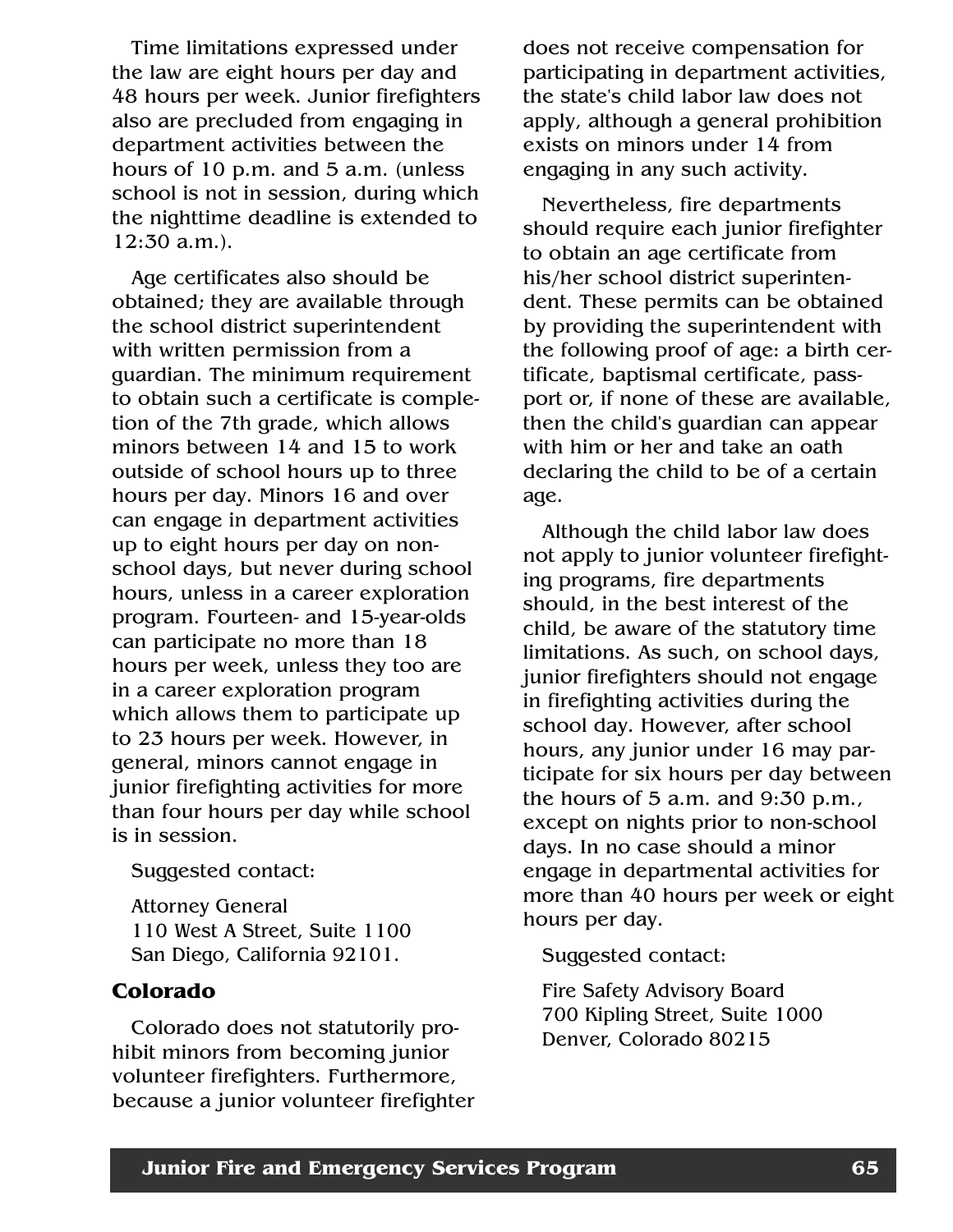## **Connecticut**

Despite statutory restrictions prohibiting individuals under 18 years of age from engaging in hazardous occupations, Connecticut has chosen not to regulate the activities of junior volunteer firefighters. As such, state regulations do not contain provisions concerning minors. To the extent that municipal volunteer fire departments have such members, their duties and responsibilities may be determined locally.

Suggested contact:

Attorney General MacKenzie Hall 110 Sherman Street Hartford, Connecticut 06105-2294

#### **Delaware**

Delaware's child labor law does not apply to hazardous work performed by volunteers, in a volunteer fire department, who have completed, or are taking, a course of study relating to firefighting and who are at least 14 years of age. Volunteer fire departments are, however, required to obtain and keep on file proofs of age for all of its junior volunteer firefighters. These valid proofs include a certified copy of a birth certificate, baptismal certificate showing the minor's birth date, school record, passport, valid driver's license or any other official government document attesting to the minor's age.

The general time limits placed on minors under the age of 16 are: (1) no more than four hours of work per day while school is in session or eight hours per day on non-school days,

(2) no more than 18 hours per week while school is in session or 40 hours per week during school breaks, and (3) no work between the hours of 7 p.m. and 7 a.m. (except from June 1 through Labor Day, when the nighttime deadline is extended to 9 p.m.).

Moreover, individuals under 18 cannot engage in more than 12 hours of combined school activities and work per day. Furthermore, those individuals must be given at least eight consecutive hours of non-work, nonschool time each 24 hours and, during work-related activities, must be provided with a one-half-hour break every five hours.

Suggested contact:

State Fire Prevention Commission 1461 Chestnut Grove Road Dover, Delaware 19904

#### **Florida**

Florida's child labor law specifically precludes a minor under 18 years of age from being a volunteer firefighter. However, the attorney general's office, as well as the state fire marshal, indicated that Florida's statutes do not specifically preclude volunteer fire departments from using the services of junior volunteer firefighters. The fire marshal stated that Florida has no regulatory authority over its estimated 350 volunteer fire departments and that some of those departments do have junior units that are limited in their scope of duties by the individual departments. As such, Florida does permit the formation of junior volunteer firefighting programs, but juniors are not permitted to engage in "active" firefighting.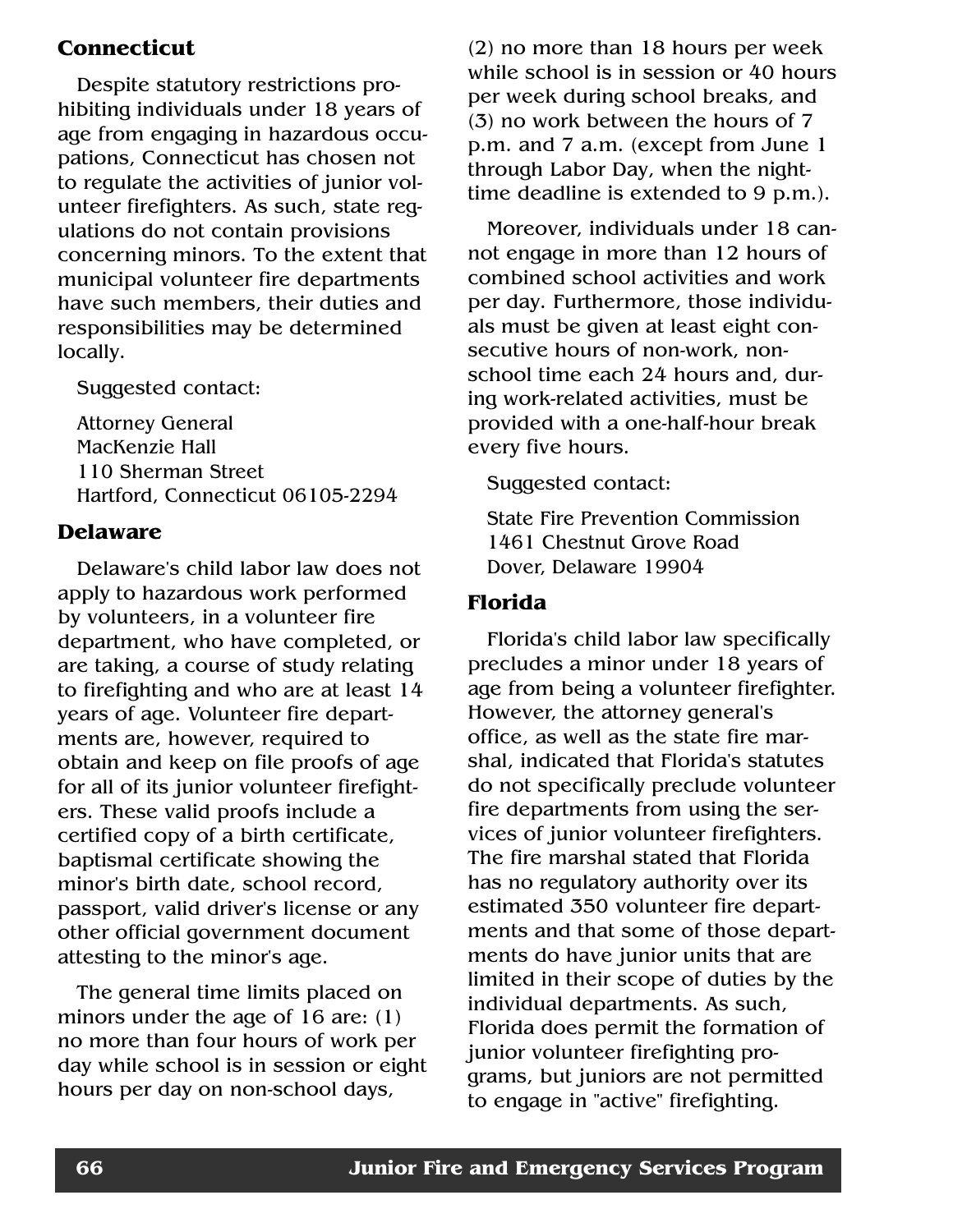For departments maintaining these programs, proof of age should be kept on file at the station in the form of a copy of the minor's birth certificate, driver's license, age certificate from the school district, passport or visa. Moreover, the department should post, in a conspicuous place, a copy of applicable extracts of the child labor law, including time restrictions. Those restrictions are as follows: Individuals 15 and under can participate in work-related activities between the hours of 7 a.m. and 7 p.m. for no more than three hours per day on school days (although during days preceding non-school days, the nighttime and hourly restrictions are relaxed to 9 p.m. and eight hours per day or 40 hours per week).

• Sixteen- and 17-year-olds can participate in fire department activities between the hours of 6:30 a.m. and 11 p.m. for no more than eight hours per day on school days and 30 hours per week. Minors cannot attend activities during school hours or for more than six consecutive days per week. Moreover, every four hours, they must be provided with a 30-minute rest/meal break.

Suggested contact:

State Fire Marshal 200 East Gaines Street Tallahassee, Florida 32399-0340

## **Georgia**

Georgia law establishes minimum requirements for all volunteer fire departments operating in the state. Under that law, firefighters must be at least 18 years of age. This preclusion coincides with the state's child labor

law provision that no minor under 16 can be permitted to work in any dangerous position.

For departments that maintain a junior firefighter squad for activities not related to active firefighting, the following time restrictions should be observed. Minors under 16 should not participate in activities between the hours of 9 p.m. and 6 a.m. and during school hours. After school hours, however, they should be limited to four hours of activities per day on school days and eight hours per day on days preceding non-school days, with a limit of 40 hours per week. Employment certificates also should be obtained to ensure proper compliance with the child labor law. These certificates are available through the school district superintendent when the minor presents to the superintendent a certified copy of a birth certificate and a statement from the fire department indicating its intent to permit the minor to participate in a junior firefighter program.

Suggested contact:

Attorney General 40 Capitol Square SW Atlanta, Georgia 30334-1300

## **Hawaii**

The county fire chief has full authority and control over all volunteer firefighters within a particular county. Therefore, a volunteer fire department should contact its respective county fire chief prior to commencing a junior volunteer firefighter program or engaging the services of such firefighters.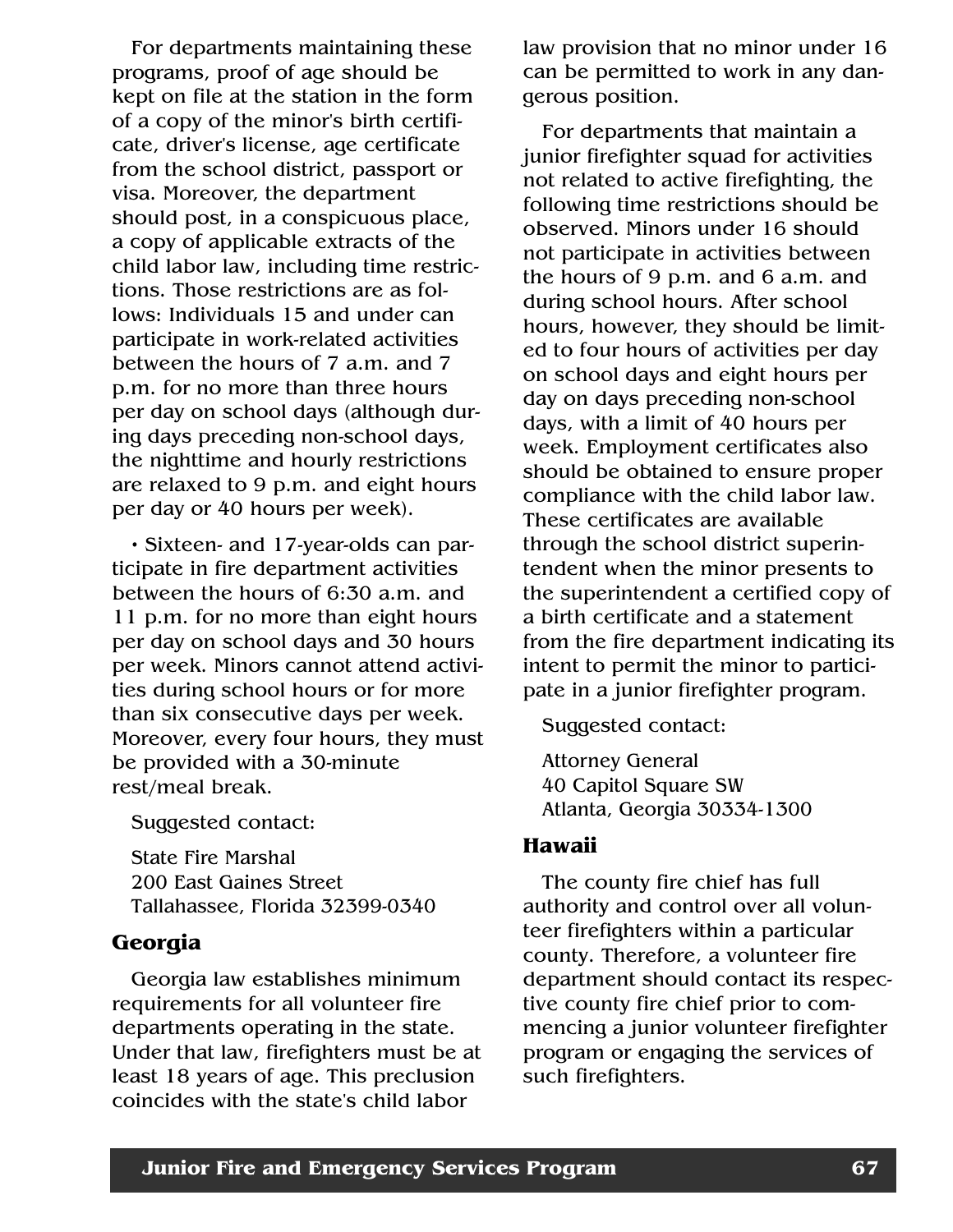Hawaii's child labor law does exclude from its enforcement any minor employed by a nonprofit organization. Nevertheless, the child labor law time restrictions are listed below for the general knowledge of fire department officials.

Sixteen- and 17-year-olds cannot engage in activities during school hours. Fourteen-, 15- and 16-yearolds cannot engage in activities when legally required to attend school. They are limited to no more than six consecutive days of work, 40 hours per week and eight hours per day. They cannot participate in activities before 7 a.m. or after 7 p.m. (except between June 1 and Labor Day, when the time limits are extended to 6 a.m. and 9 p.m.). Most importantly, when school is in session, a minor's combined hours of work and school attendance cannot exceed 10 per day. Also, every five hours the minor must be given a 30-minute rest period. Generally, an age certificate is required to be on file with the employer to verify the child's age.

Suggested contact:

Director of Labor and Industry Honolulu, Hawaii 96822

#### **Idaho**

The state does not regulate junior firefighters. However, local governments do promulgate certain regulations pertaining to their respective fire departments. As such, a fire department should contact its board of commissioners or municipal solicitor prior to engaging the services of a junior volunteer firefighter.

The Boise City Fire Department, in

conjunction with the Boy Scouts of America, has developed a junior firefighter program. In that Explorer program, junior firefighters cannot drive apparatus, operate hydraulic equipment, climb ladders, engage in structural firefighting or work near hazards. The department, however, does attempt to provide junior firefighters with as much practical experience as possible within certain safety limits. As such, juniors can assist in clean-up following an emergency call, ride on an apparatus after receiving a rider's permit and hold pressurized hoses. Juniors are required to attend 50% of the fire department's meetings, receive a rider's permit, ride for 12 hours per month and maintain a C average in school. They are not required to obtain work permits.

Notwithstanding this Explorer program, generally no one under 14 can engage in any type of work activity. Individuals between 14 and 16 can work up to 54 hours per week and nine hours per day and only between the hours of 9 p.m. and 6 a.m. Sixteen- and 17-year-olds cannot engage in work-related activities during school hours. The fire department should maintain a record of the names, ages and places of residence for each minor.

Suggested contacts:

Attorney General State House-Room 210 P.O. Box 83720 Boise, Idaho 83720-0010

Boise City Fire Department 3705 Kinswood Drive Boise, Idaho 83704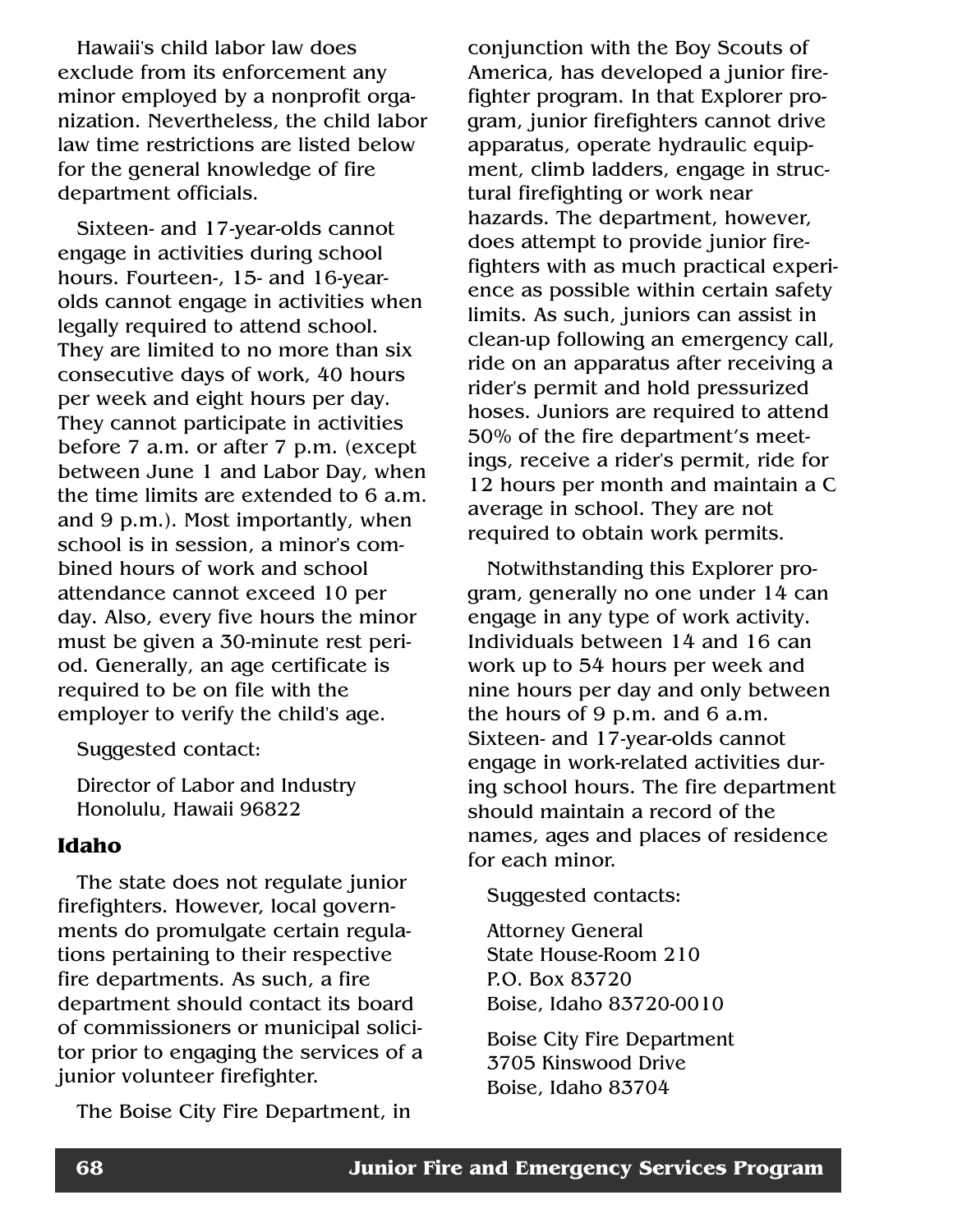## **Illinois**

This state's child labor law generally restricts children under the age of 16 from engaging in any work activity. However, the law does not specifically prohibit junior volunteer firefighting. A municipality that maintains a fulltime fire department under the direction of a board of fire commissioners is authorized to conduct a firefighter training program for persons at least 16 years of age. The program must be conducted pursuant to the rules provided by the board of fire commissioners and in conjunction with the diversified occupational program of the local high school and within the Illinois state vocational educational system. Further examination of the statutes, however, has not revealed similar requirements for volunteer fire departments. Therefore, the decision to institute a junior firefighter training program in a volunteer fire department, and the extent to which a junior volunteer firefighter would be allowed to engage in certain activities, lies with the discretion of the officers and members of the volunteer fire department and the department's insurance carrier.

The attorney general's office indicated that a number of the child labor law's provisions must be satisfied when minors under 16 years of age are permitted to engage in nonhazardous fire department activities. As such, time limitations and work permits might be required for junior volunteer firefighters.

Time restrictions for individuals under 16 are eight hours of activity per day for no more than six consecutive days per week and 48 hours per week when school is not in session or 24 hours per week when school is in session. Also, those children cannot engage in activities from 7 p.m. until 7 a.m. (except between June 1 and Labor Day, when the time is extended to 9 p.m. and 7 a.m.). Most importantly, however, they cannot engage in activities for more than three hours on school days and a combined total of eight hours per day of work and school attendance. Furthermore, every five hours, the minor must be given a 30-minute rest period.

A volunteer fire department should post an abstract of the child labor law that includes a list of prohibited activities and hours that the minor is permitted to engage in non-hazardous work-related activities. These abstracts are available through the Illinois Department of Labor. Moreover, the volunteer fire department should keep a register of all 14 to 16-year-old junior firefighters that includes each junior's name, age and residential address.

Employment or age certificates also should be kept on file at the fire station. Applications for these certificates are available through the school district superintendent's office and must be signed by the minor's guardian, with a statement from the fire department attached setting forth the nature of the work and permissible hours of participation. Along with the application, the minor must produce proof of age, e.g., a birth certificate, certificate of baptism or confirmation, family Bible record, immigration certificate of arrival, life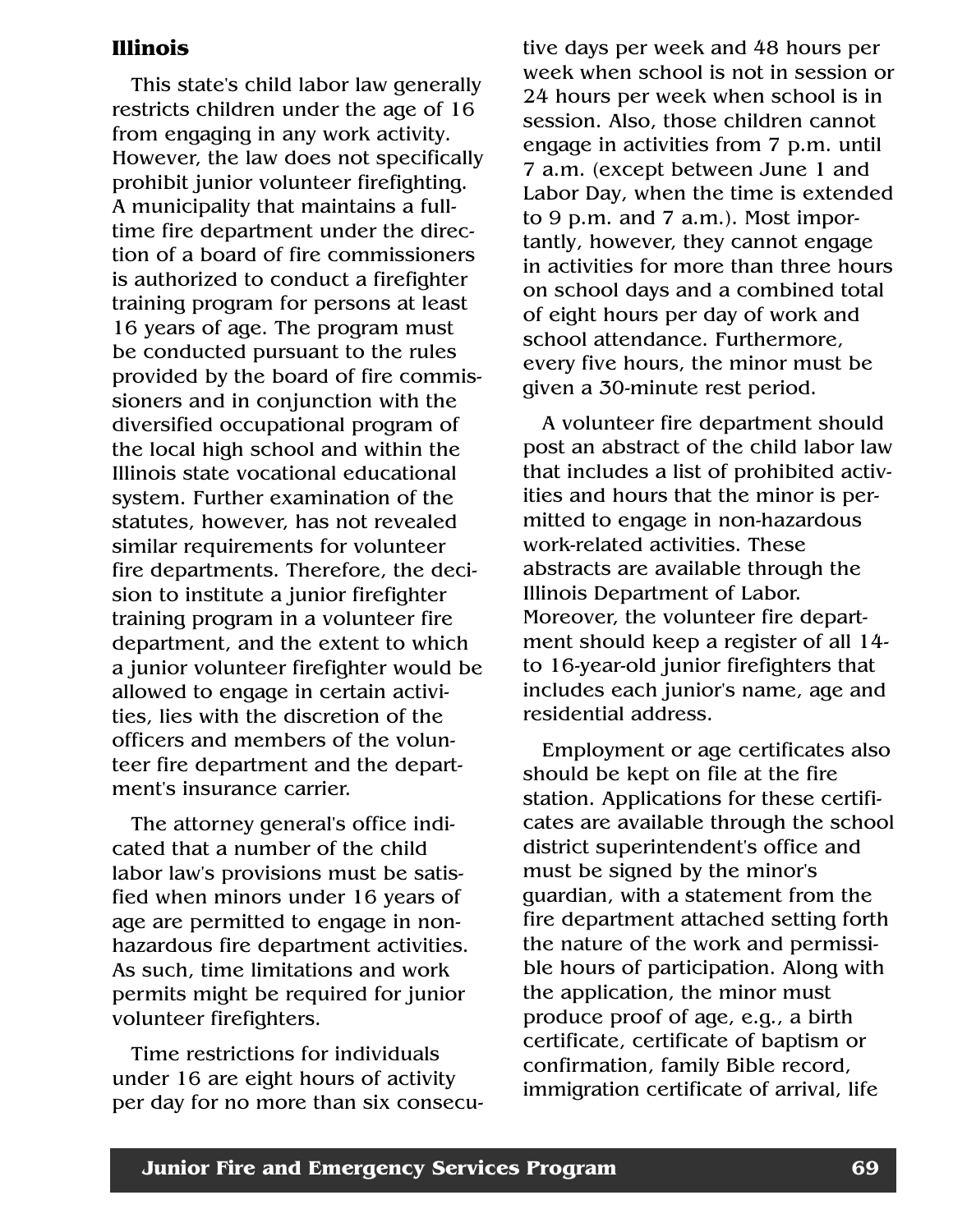insurance policy, or a signed statement from the child's physician stating that the child has been examined and appears to be of the required age to participate in junior volunteer firefighting activities.

Suggested contact:

Attorney General 500 South Second Street Springfield, Illinois 62706

### **Indiana**

Minors may become volunteer firefighters. Indiana has a mandatory training curriculum that all firefighters must undergo as a minimum for the fire service. Thus, before being appointed or elected to membership in a volunteer fire department, any volunteer firefighter must successfully complete those basic training requirements. Although there is no minimum age requirement, before a firefighter may be certified at the next level of training, the student must be at least 18 years of age. There are no specific laws regulating junior volunteer firefighters. However, the volunteer fire department's insurance carrier might place age and activity restrictions on a junior firefighting program. Such a program is delegated locally to the authority having jurisdiction over the department. As such, a volunteer fire department needs to contact its insurance company and municipal officers prior to engaging the services of a junior firefighter to determine permissible junior activities.

Although there are no direct restrictions placed on junior firefighters under the child labor law, the following time limitations are provided in the best interests of the children. Minors between 14 and 16 can engage in activities for only three hours per school day and 18 hours per school week. When school is not in session, they may participate in work activities for eight hours per day and 40 hours per week. Moreover, they can work only between the hours of 7 a.m. and 7 p.m. (except between June 1 and Labor Day, when the nighttime restriction is extended to 9 p.m.). Generally, 16- and 17 year-olds can work up to eight hours per day, 40 hours per week and six days per week. They cannot work before 6 a.m.; however, they can work until 10 p.m. on nights that are followed by a school day or until midnight on other days if written permission is given by the minor's guardian to the fire department. With such permission, a 16- or 17-year-old can work up to nine hours per day and 48 hours per week during school vacations. Furthermore, a 17-year-old can work until 11:30 p.m. on a school night or later, if permission is given by the guardian, but he or she can never work for two consecutive days past 11:30 p.m.

Suggested contacts:

Public Safety Training Institute Indiana Government Center South 402 West Washington Street Room 241 Indianapolis, Indiana 46204-3402

Attorney General Indiana Government Center South Fifth Floor 402 West Washington Street Indianapolis, Indiana 46204-2770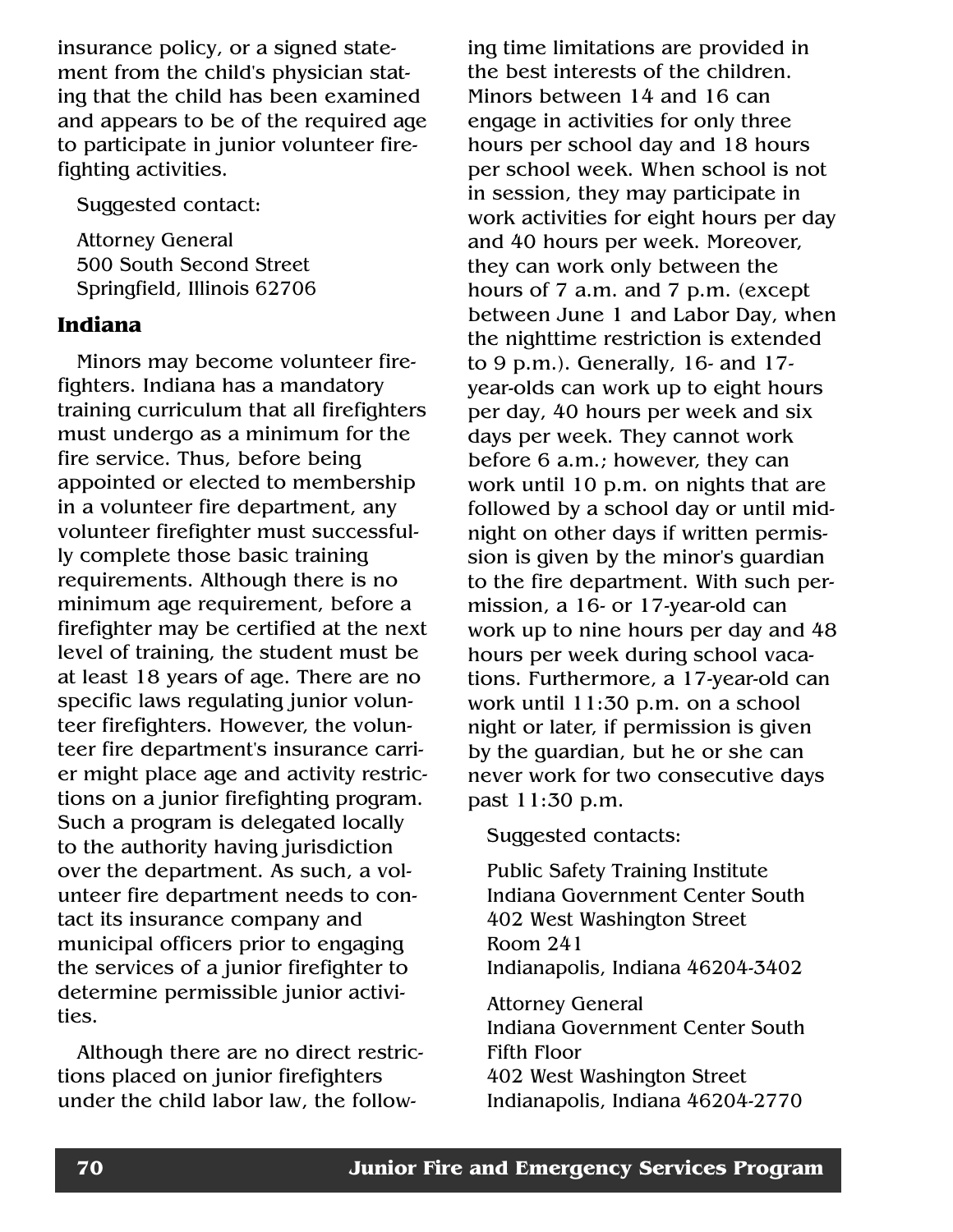### **Iowa**

Iowa does not regulate volunteer firefighting based upon age. In fact, the child labor law specifically states that the law does not prohibit any volunteer work for nonprofit organizations, for example, fire departments. Generally, however, nobody less than 14 can engage in any such activity. As for hours of participation, children less than 16 cannot engage in workrelated activities with or without compensation before 7 a.m. or after 7 p.m. (except between June 1 and Labor Day, when that time period is extended to 9 p.m.). Moreover, they are precluded from participating for more than eight hours per day and 40 hours per week during school vacations or more than four hours per day and 28 hours per week when school is in session. Furthermore, no person under the age of 16 is permitted to engage in department activities unless the volunteer fire department receives and keeps on file a work permit and a list of names and ages of all junior firefighters under 16. (Age certificates also can be obtained for 16- and 17-year-olds upon request of the volunteer fire department.)

Work permits and age certificates are available through the school district superintendent's office with (1) a written notice from the volunteer fire department that describes the work to be performed and (2) evidence of age. Such evidence includes a certified copy of a birth certificate, passport, certified copy of a baptismal certificate showing the date and place of birth and the place of baptism, or a certificate signed by a physician certifying that, in his or her opinion, the minor is at least 14 years of age.

Suggested contacts:

Attorney General, Hoover Building, Des Moines, Iowa 50319;

Employment Services, Division of Labor, 1000 East Grand Avenue, Des Moines, Iowa 50319

#### **Kansas**

Two primary laws are applicable to Kansas' junior firefighters.

First, the child labor law precludes anyone under the age of 18 from engaging in any trade which is dangerous to the welfare of that minor. Second, under the criminal code, the crime of endangering a child arises when an individual places a minor in an endangering situation. In Kansas, no cases have arisen dealing with these statutory sections as they relate to junior firefighting programs. However, the state fire marshal's department has opined that these sections only limit what minors are able to do at a fire scene. As such, junior volunteer firefighters cannot actually assist in fighting fires. However, the statutes do permit a program that would allow these young people to roll hoses after a fire, clean equipment and participate in other activities that are not directly associated with the inherently dangerous fire suppression.

Junior volunteer firefighting activities are not specifically exempted from the time restrictions created under the child labor law. Under that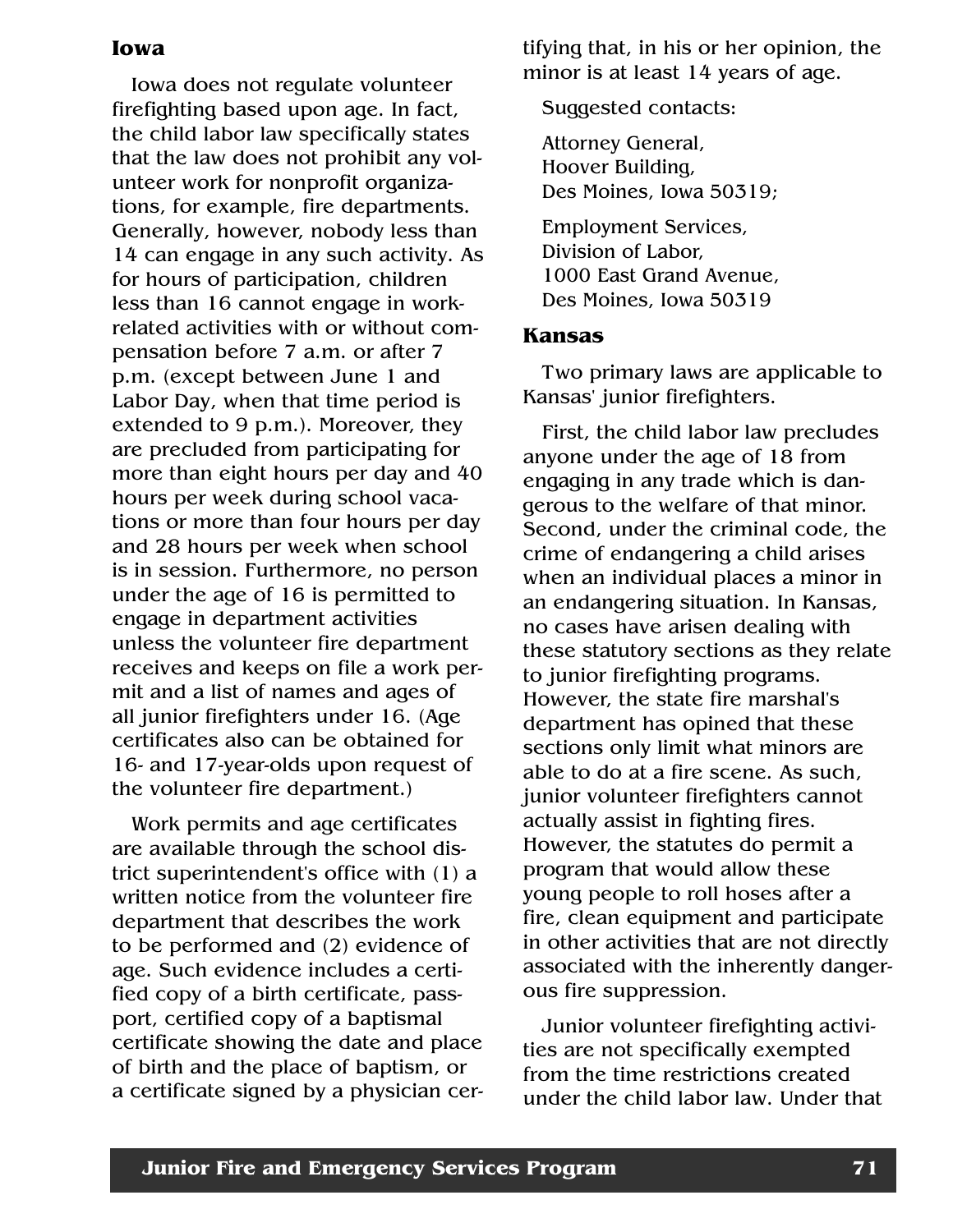law, an individual under the age of 16 can work between 7 a.m. and 10 p.m. (except on evenings that do not precede a school day). They also are precluded from working more than eight hours per day and 40 hours per week. Moreover, each junior firefighter must obtain a work permit that is kept on file with the volunteer fire department. Work permits are available through the school district superintendent with a written statement signed by the volunteer fire department's fire chief stating the intended work activities, a school record signed by the school principal and evidence of age. Finally, the volunteer fire department must post the maximum number of hours that its junior firefighters can engage in workrelated activities.

Suggested contact:

State Fire Marshal's Department 700 Jackson, Suite 600 Topeka, Kansas 66603-3714

# **Kentucky**

No child under the age of 18 can work in any hazardous environment. However, Kentucky's statutes do not specifically prohibit junior volunteer firefighting. Therefore, if a fire department maintains a junior firefighter program, then the fire department must delegate those individuals to non-hazardous activities. Moreover, no child less than 14 can work except in connection with an employment program supervised and sponsored by the school district and approved by the Department of Education.

Junior volunteer firefighters are precluded from working during school hours. Additionally, the volunteer fire department can request that the junior firefighters obtain age certificates from their school district superintendent. Moreover, the department must keep a register of the names, ages, addresses and hours of participation for each junior firefighter and post an abstract of child labor law provisions, including a list of prohibited work activities.

Suggested contact:

Attorney General P.O. Box 2000 Frankfort, Kentucky 40602-2000

### **Louisiana**

Under Louisiana's child labor law, no minor can work in a hazardous or injurious position. However, the statute does not go so far as to preclude participation in a junior firefighting program that does not include active hazardous firefighting. Nevertheless, the law seemingly restricts any child under the age of 14 from being engaged in any such program.

Children ages 14 to 15 can participate only in work-related activities after school hours and during nonschool days. They are restricted further by limiting their work activities to eight hours per day and 40 hours per week and to no more than six consecutive days per week. Furthermore, when school is in session, those children can work for only three hours per day and 18 hours per week. They cannot work from 7 p.m. until 7 a.m. (except from June 1 through Labor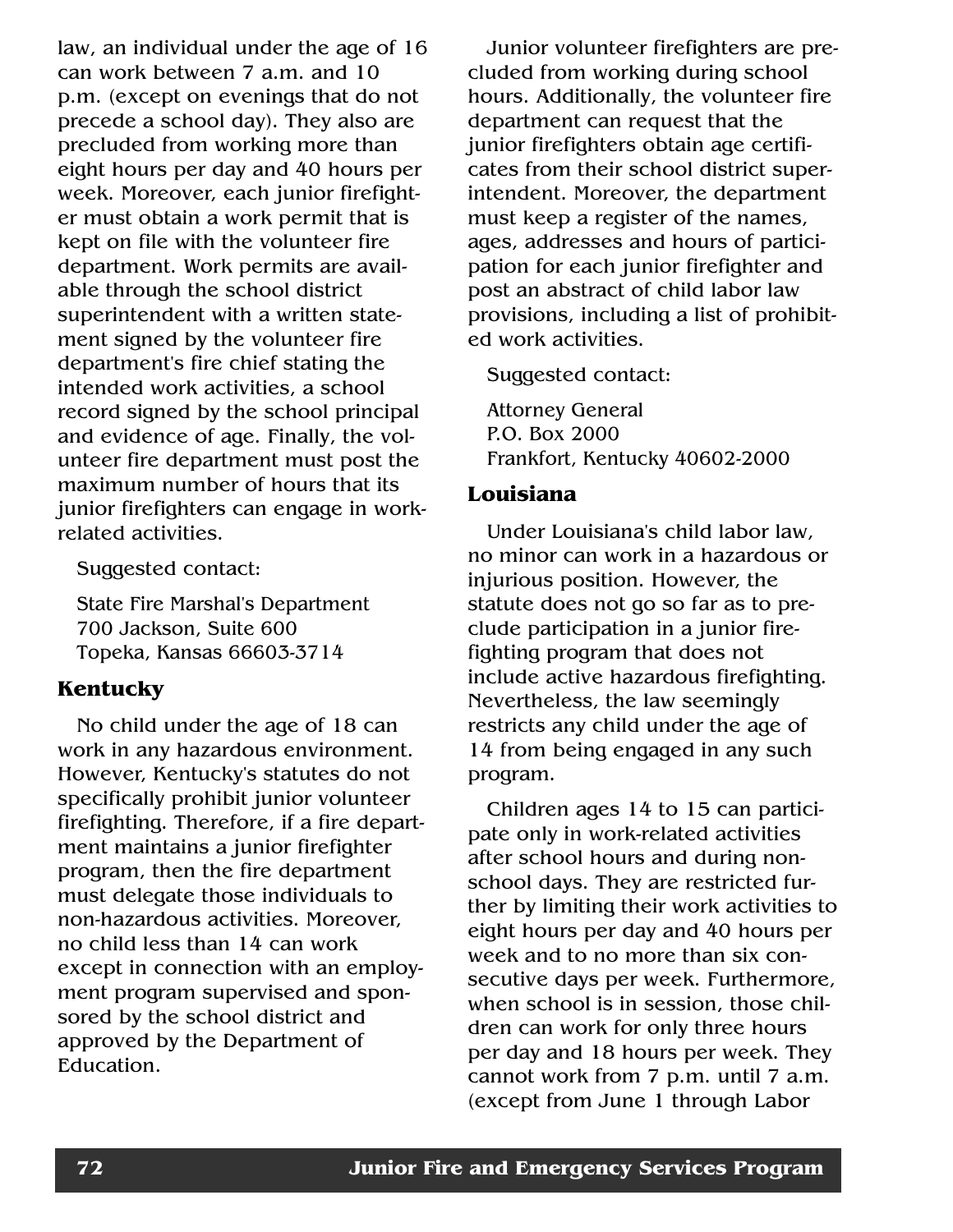Day, when the nighttime limit is extended to 9 p.m.).

Employment certificates might also be necessary and should be kept on file. A certificate is available through the school district superintendent when the minor presents to the superintendent (1) a statement from the volunteer fire department regarding the nature of the work activities and number of hours per week and days the child will be permitted to engage in those activities and (2) proof of age. Such proof includes a birth certificate, baptismal certificate indicating the date of birth and place of baptism, contemporaneous Bible record of birth, passport, life insurance policy that has been in effect for at least two years, school record, current Louisiana driver's license or, if no other proof is available, an affidavit signed by the minor's guardian showing the name, date and place of birth of the minor.

Suggested contacts:

Secretary of Labor P.O. Box 94094 Baton Rouge, Louisiana 70804

Attorney General P.O. Box 94005 Baton Rouge, Louisiana 70804-9005

#### **Maine**

Although Maine does not directly preclude junior volunteer firefighting, no minor under 18 can engage in a dangerous work-related activity. Therefore, a junior firefighting program must include only non-hazardous duties.

A fire department must maintain a record of the names of each junior firefighter and the hours each firefighter may engage in department activities. The department must post a printed abstract, available from the Bureau of Labor Standards, of applicable child labor law provisions. The fire department should require junior firefighters less than 16 to obtain work permits from their school district superintendents and keep the permits on file at the fire station. Permits are issued when the minor offers proof of age, e.g., a birth certificate, to the superintendent, and the minor has achieved satisfactory academic performance in school. (If the junior volunteer firefighter program receives funding from the Department of Labor, the fire department might be exempt from requiring permits if it has submitted a master permit to the Department of Labor.)

Hours of permissible participation for junior firefighters under 16 are eight hours per day and 40 hours per week when school is not in session and three hours per day and 18 hours per week when school is in session. They can engage in activities only between the hours of 7 a.m. and 7 p.m. (except during the summer vacation, when the nighttime limit is extended to 9 p.m.). Juniors 16 and 17 can work up to 10 hours per day and 50 hours per week during school vacations and four hours per day and 20 hours per week when school is in session (except for days preceding a school holiday, during which the 16 or 17-year-old can work for eight hours per day, up to 28 hours per week). All juniors, however, are pre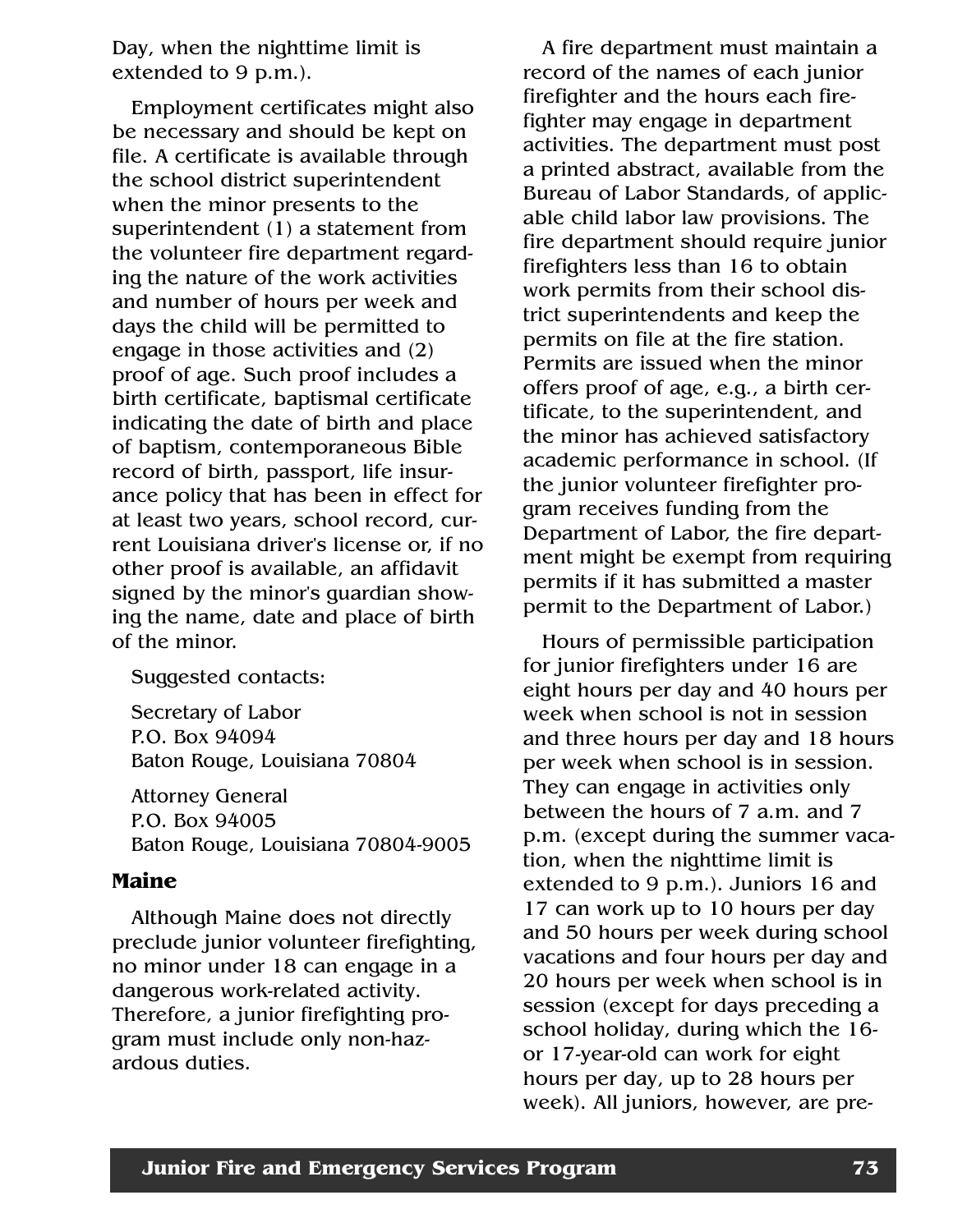cluded from participating in such activity during school hours unless they have received permission from school officials.

Suggested contacts:

Attorney General State House Station 6 Augusta, Maine 04333

Department of Labor 20 Union Street Augusta, Maine 04330

# **Maryland**

Maryland's child labor law does not apply to unpaid volunteer work in a nonprofit organization, for example, a volunteer fire department, if the minor's guardian consents in writing and the minor is at least 16 years old and has completed, or is taking, a course of study in firefighting. The state fire marshal indicated that some fire departments with junior volunteer firefighter programs include youngsters under the age of 16 who perform routine non-hazardous chores at fire scenes. For instance, in Ocean City, the junior volunteer fire fighters may stay overnight at the fire station and are driven to the scene if there is a fire. They do not ride on fire apparatus and do not perform firefighting functions. They may engage in such duties as carrying equipment from the apparatus to the firefighters or picking up hose after the fire is extinguished.

The Maryland Fire and Rescue Institute (MFRI), which is part of the University of Maryland at College Park, provides education and training for volunteer fire fighters throughout the state. The minimum age for those undergoing training at MFRI is 16 years old. Moreover, the Maryland State Firemen's Association, which is the umbrella organization to which all volunteer fire companies in Maryland belong, has established 16 as the minimum age for volunteer fire fighters in the state.

Because those under the age of 16 may not be volunteer fire fighters, they are precluded from active fire fighting and driving emergency vehicles. Additionally, as a practical matter and to avoid possible general liability, fire departments should preclude their junior fire fighters from responding on emergency vehicles to fires.

Work permits are not required, and hours of participation are not regulated. However, fire fighting activities must occur outside of school hours. Each fire department is given discretion as to permissible hours of participation.

Suggested contact:

State Fire Marshal at (410) 764-4324 Division of Labor and Industry (410) 333-4180

Attorney General 200 Saint Paul Place Baltimore, MD 21202-2021

### **Massachusetts**

Massachusetts' child labor laws do not prohibit volunteer work for a volunteer fire department. However, minors under 16 in a junior firefighter program cannot operate or assist in operating any of the following machinery: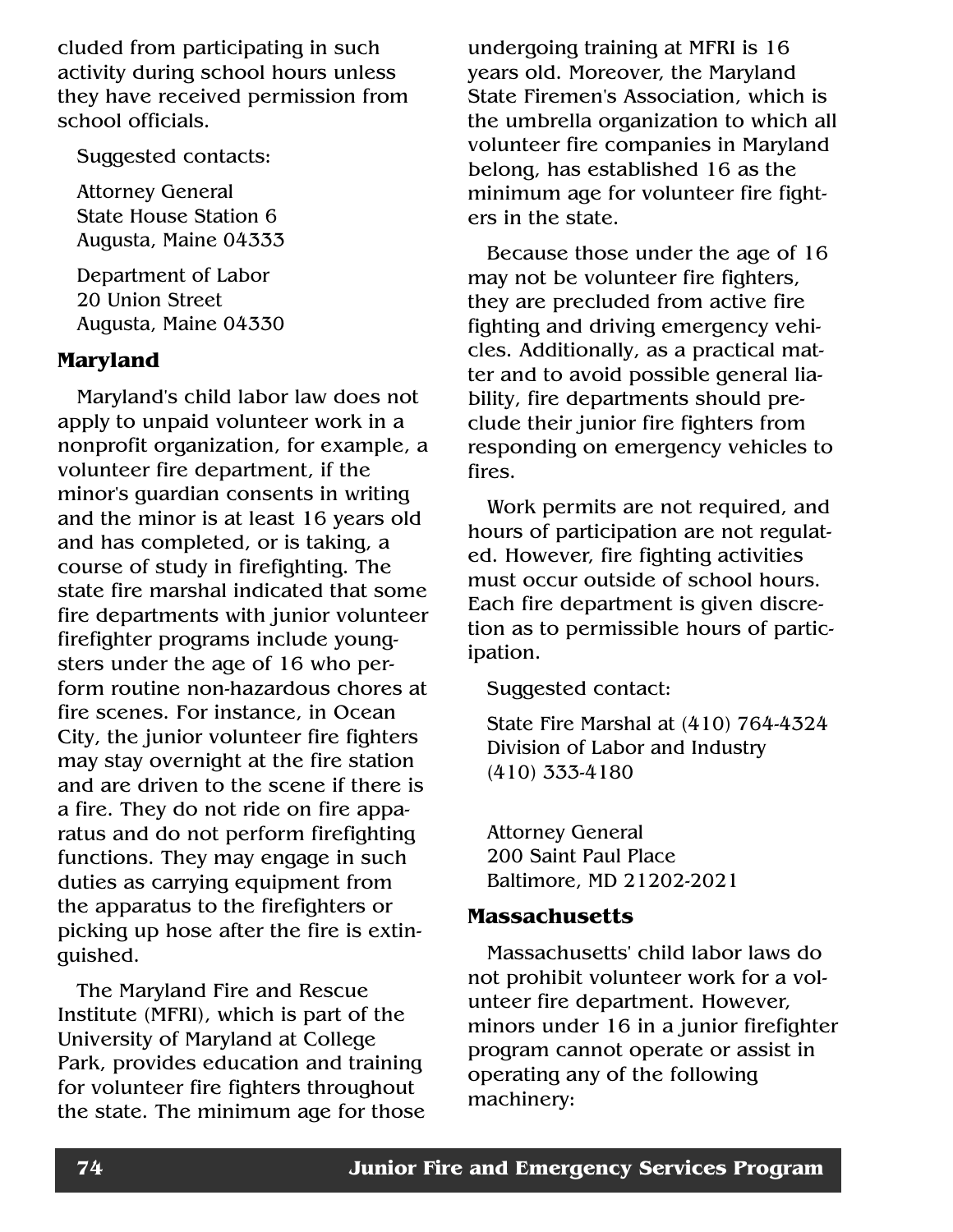- 1. band saws;
- 2. metal or paper cutting machines;
- 3. power punches or shears; and
- 4. dangerous electrical machinery.

Furthermore, they cannot work on scaffolding or in a confined space. Any minor under 18 cannot oil or clean hazardous machinery in motion, perform truck repairs or operate an apparatus.

Hourly restrictions for individuals 16 and 17 are nine hours of work per day, 48 hours per week and six days per week. Those under 16 cannot work more than six days per week, 48 hours per week and eight hours per day. They are further restricted from working before 6:30 a.m. or after 7 p.m. (except from July 1 through Labor Day, when the nighttime restriction is extended to 9 p.m.). Most importantly, however, no minor under the age of 16 can work, whether for wage or other compensation, during school hours.

A fire department should post a printed notice stating the hours that each minor can engage in departmental activities and maintain a list of names of each junior firefighter, along with the hours each individual has participated in department activities or emergency responses. A fire department should require each junior firefighter to obtain a work permit from the school district superintendent. A permit can be obtained when the minor presents the following documentation to the superintendent: (1) a pledge signed by the fire department setting forth the charac-

ter of the work to be performed, number of permissible hours of participation, name and address of the fire department, and a promise from the department to return the permit when the junior firefighter leaves its service; (2) a school record obtained from the school principal; (3) a certificate from the minor's physician stating that the minor is physically fit to engage in junior firefighting activities; and (4) evidence of age.

Evidence of age may include a birth certificate, baptismal certificate with the minor's age and date of baptism, passport or immigration record, religious record of age, record of age given on the register of the school if the record is at least two years old, or a signed statement from an examining physician stating that the physician believes the minor to be at least the age required for the issuance of the permit. This physician's statement must be accompanied by a statement from the minor's guardian containing the minor's name, date and place of birth and residence, and that the guardian cannot produce any other proof of age.

Suggested contact:

Department of Labor and Industry 100 Cambridge Street Room 1107 Boston, Massachusetts 02207

# **Michigan**

Under Michigan's Youth Employment Standards Act, no minor may engage or be permitted to work in, about or in connection with an occupation which is hazardous or injurious to the minor's health or per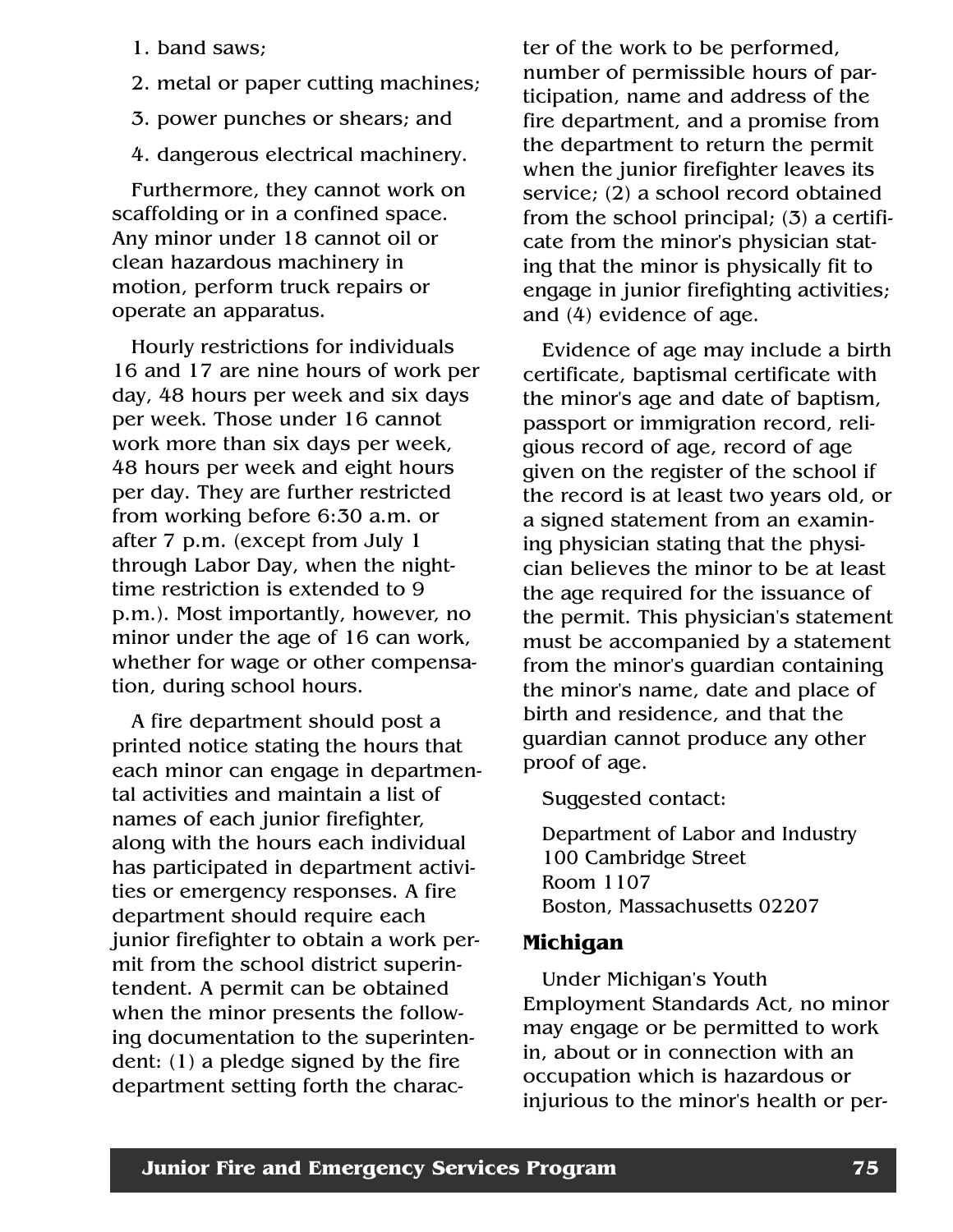sonal well-being. However, although the act seems to preclude active firefighting, it does not specifically prohibit the establishment of junior volunteer firefighting programs. In fact, the act does not apply to services performed as members of a recognized youth-oriented organization that is engaged in citizenship and character building. A junior volunteer firefighting program might fall under these parameters and should contact the attorney general's office to see if this exemption applies to its junior program.

General requirements for all employment include posting an abstract of the Youth Employment Standards Act, which is available through the Michigan Department of Labor, and maintaining a time record for all minors.

Following the act's limitations, a minor under 16 may engage in workrelated activities no more than six days per week, a weekly average of eight hours per day (but never more than 10 hours per day) and 48 hours per week. When school is in session, the child may not engage in more than 48 hours per week of work-related activities and school attendance. Furthermore, he or she may not work between 9 p.m. and 7 a.m. Sixteenand 17-year-olds are similarly limited in total hours of participation; however, they may engage in activities starting at 6 a.m. and continuing until 10:30 p.m. (or until 11:30 p.m. during school vacations). Moreover, all work activities must be performed after school hours.

Suggested contact:

Department of Labor, Wage and Hour Division P.O. Box 30015 Lansing, Michigan 48909.

# **Minnesota**

Under Minnesota's statutes, a municipality or independent nonprofit firefighting corporation cannot employ a minor as a volunteer firefighter or permit a minor to serve in any capacity performing any firefighting duties with a volunteer fire department. The attorney general's office stated that it was aware of one program allowing youth the opportunity to learn about the work of firefighters through direct observation and training. In Minnesota, Fire Explorers are not permitted to fight fires or go to fire calls. They do participate in some clean-up activities and train with selected equipment. Each participant is charged a nominal fee in order to help cover the liability insurance needed for such a program.

There are issues specific to a Fire Explorer program as a result of the program's affiliation with a volunteer fire department and the inherent hazards of firefighting. Before engaging in any fire training or direct operational activity with the fire department, the explorer director and fire department officials should investigate the legalities of the explorers' participation in such activities. The child labor laws need to be addressed and, perhaps, voluntarily implemented to protect the child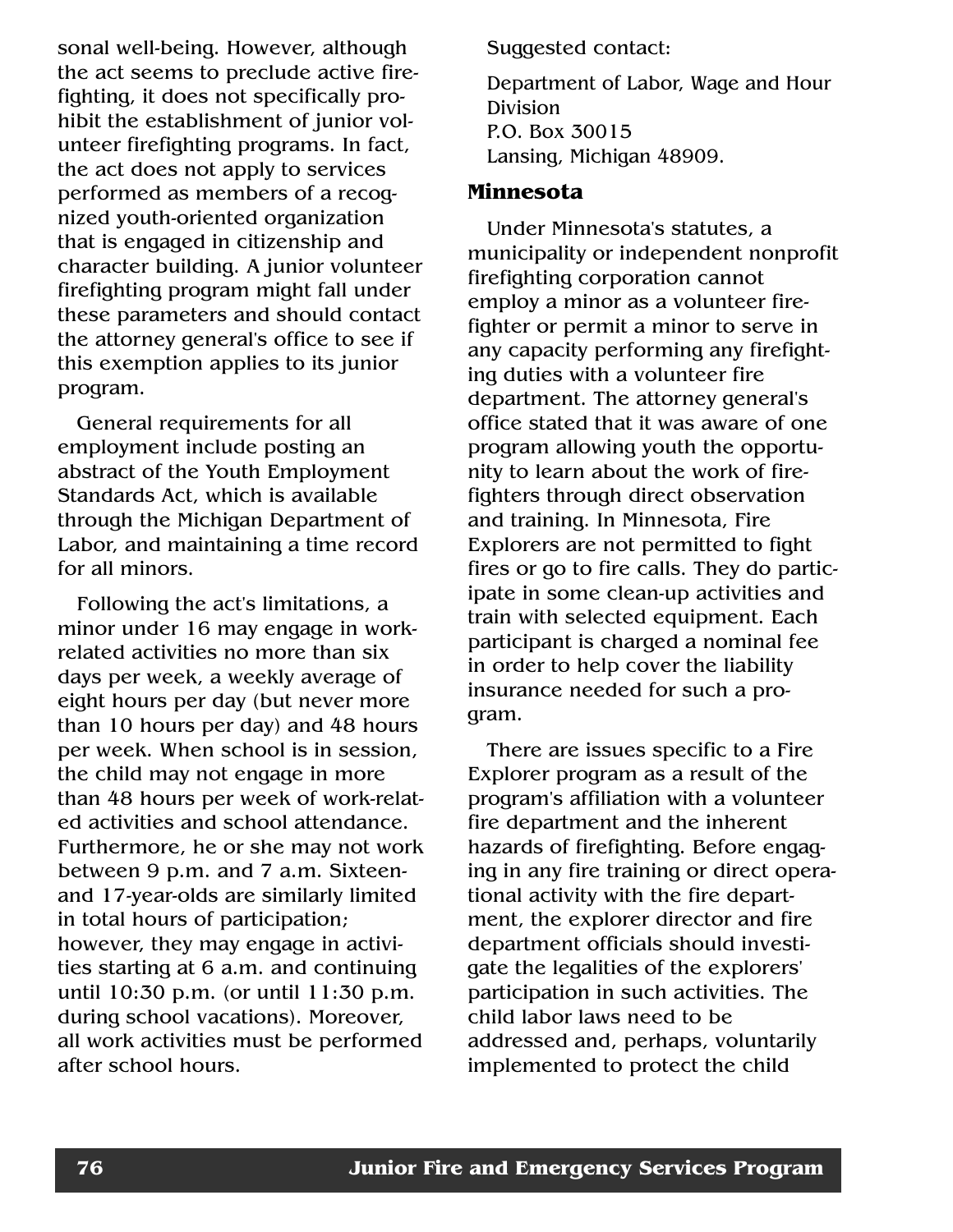from any harm. The following is a generic list of safety guidelines that the explorer program in Minnesota follows:

• Explorers must be equipped with personal protective equipment that is appropriate for the activity being performed.

- Explorers may not substitute for trained firefighters.
- Explorers may be mobilized only as a post with required leadership.
- Explorers are not on call as individuals to fight fires at a fire scene.
- Explorers who ride on apparatus or other fire department vehicles must be seated and must wear safety belts.
- Explorers may not drive fire apparatus.
- Explorers may not climb aerial ladders.
- Explorers may not climb ground ladders that exceed 35 feet in length.
- Explorers may not enter, or perform ventilation procedures on, a burning structure.
- Explorers may not use di-electric tools or gloves on energized electrical equipment.
- Explorers may not operate hydraulic rescue tools or equipment.
- Explorers may not operate acetylene cutting torches.
- Explorers may not handle life nets.

Suggested contact:

Attorney General 102 State Capitol St. Paul, Minnesota 55155-1002

Mr. John Heil, Boy Scouts of America, at (612) 224-1892, ext. 132

# **Mississippi**

The attorney general's office is aware of no statutes or regulations concerning junior volunteer firefighters for Mississippi. However, the child labor law provides that for individuals 14 through 16 years of age, the employer must obtain an affidavit from the child's guardian and a certificate from the school district superintendent stating the minor's place and date of birth, the last school attended by the child, his or her grade of study, name of the school he or she is attending presently and the name of a teacher in charge of supervising the minor's school work.

Generally, a child between the ages of 14 and 16 can engage in workrelated activities up to eight hours per day and 44 hours per week, but not between the hours of 7 p.m. and 6 p.m.

Suggested contact:

Attorney General 450 High Street P.O. Box 220 Jackson, Mississippi 39205-0220

# **Missouri**

Missouri's child labor law does not specifically prohibit junior volunteer firefighting. However, fire departments should be aware of the general limitations placed upon minors.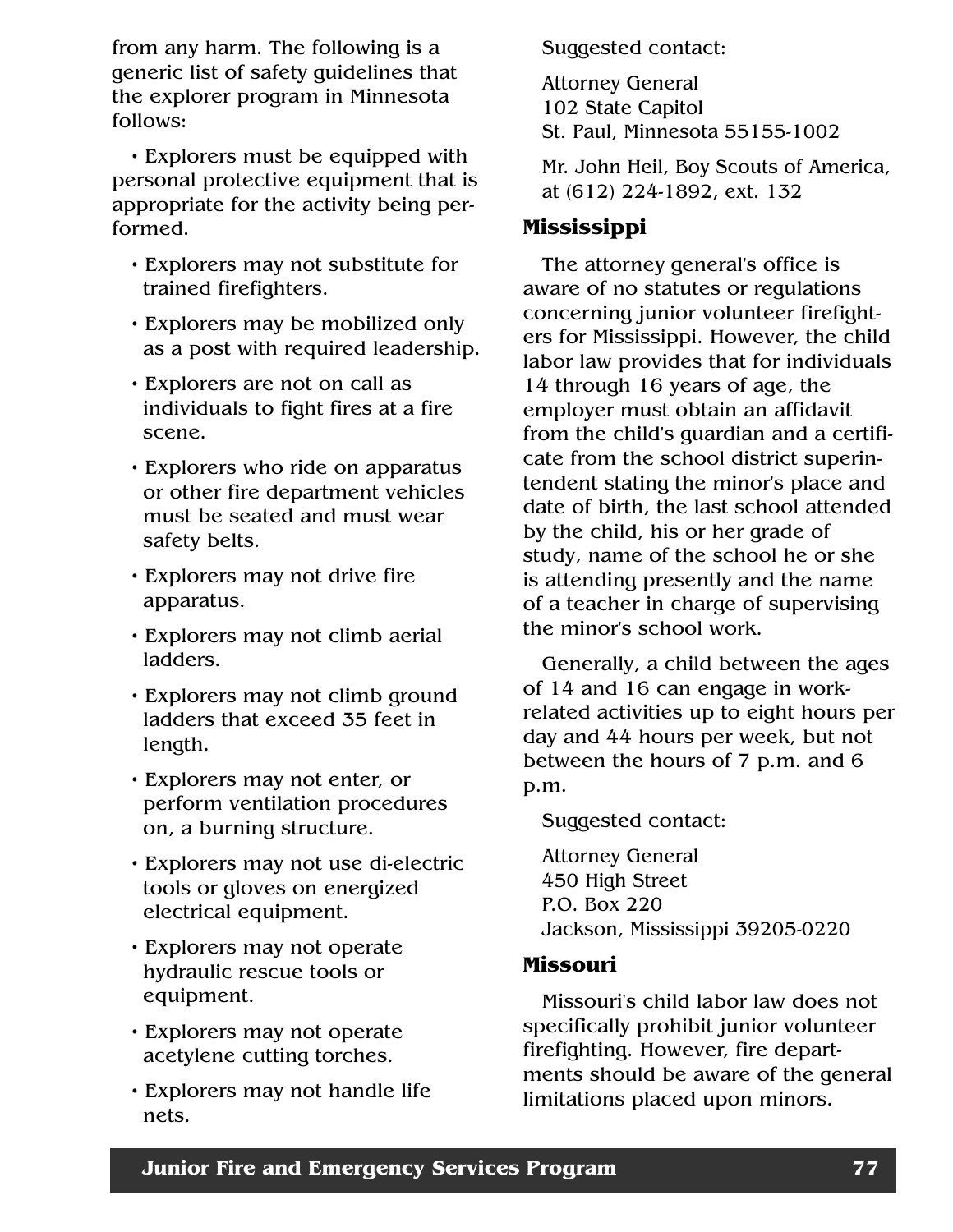The law precludes any minor under the age of 14 from working at any time. For individuals 14 through 16 years of age, a work permit is required and must be kept on file with the employer during the school term. Permits can be obtained through the school district superintendent with (1) written consent from the minor's guardian, (2) a statement from the employer regarding its intent to employ the minor, the hours of work allowed and the nature of the employment, (3) proof of age, e.g., a birth certificate, (4) a physician's certificate that the minor is physically fit to engage in the employment without harming himself, and (5) a certificate from the school principal showing the minor's academic grades.

The hours of permissible participation under the child labor law for minors under 16 are no more than eight hours of work per day and 40 hours per week. The minor cannot engage in activities prior to 7 a.m. or after 10 p.m. (except during the school term, when the nighttime restriction is shortened to 7 p.m. on days immediately preceding days when school is in session).

The law precludes individuals under the age of 16 from engaging in the following activities: operating power driven machinery; oiling, cleaning, maintaining and washing machinery; climbing ladders and scaffolding; using flares; and operating motor vehicles.

Suggested contact:

Attorney General P.O. Box 899 Jefferson City, Missouri 65102

#### **Montana**

The Montana Child Labor Standards Act does not specifically preclude the formation of a junior volunteer firefighting program. In fact, if the program is approved by the Department of Labor or Office of Public Instruction as a "career exploration program," or is considered a community service, then the fire department is not required to follow the act's prohibitions regarding hours of work.

There is, however, a blanket protection against using the services of any minor under the age of 14. Furthermore, 14- and 15-year-old children are not permitted on ladders or scaffolding and minors from 14 through 17 cannot operate power-driven, metal-forming, punching and shearing machines or operate circular/band saws.

Fourteen- and 15-year-old minors are limited to working between the hours of 7 a.m. and 7 p.m. (except during the period between June 1 and Labor Day, when the nighttime restriction is extended to 9 p.m.). Those children are also limited to no more than three hours of work per school day and 18 hours per school week. When school is not in session, however, they may participate in work-related activities up to eight hours a day and 40 hours a week. As mentioned above, if the junior volunteer firefighting program is considered a "career exploration program," then the junior firefighters may participate in fire department activities up to 23 hours per week.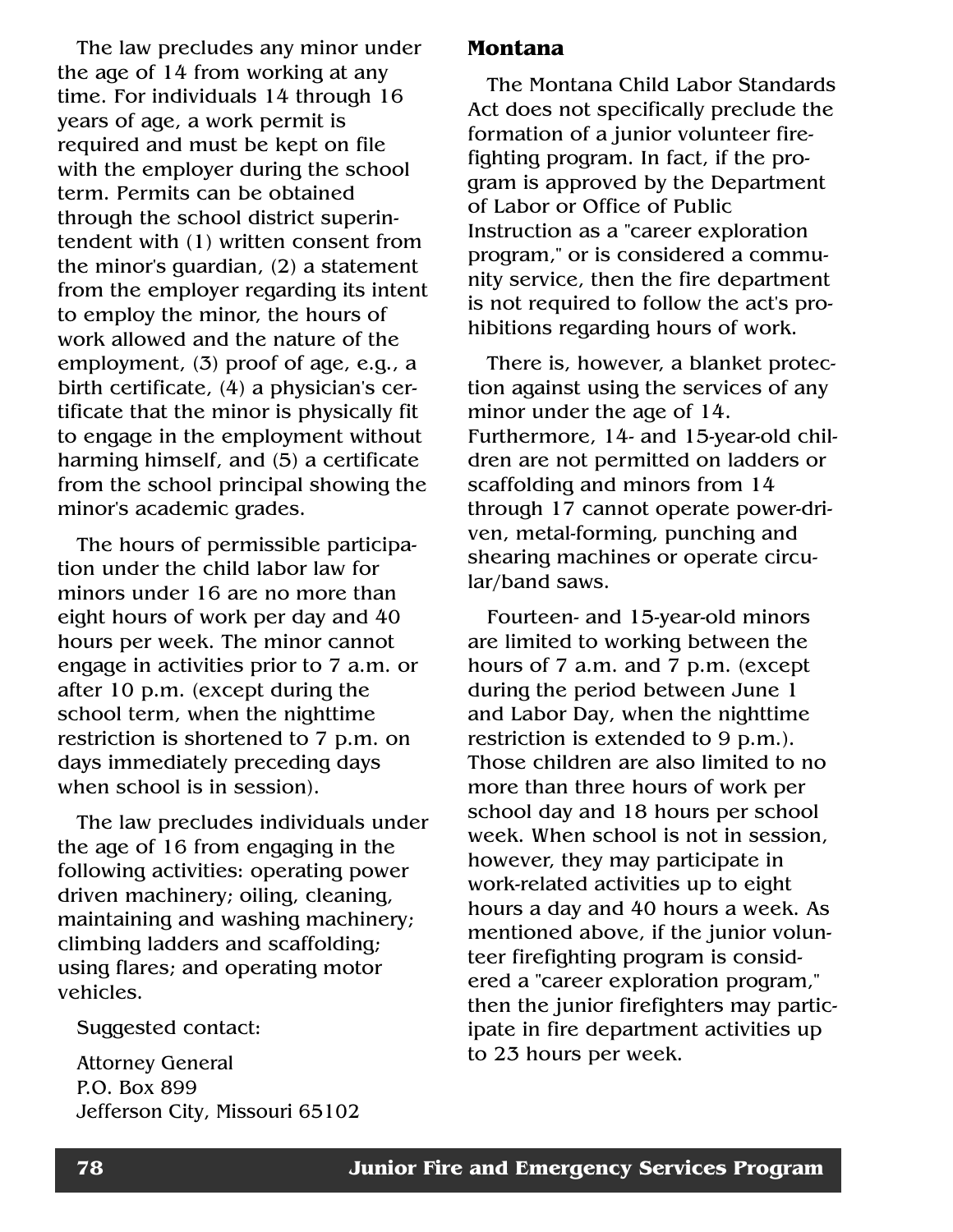### Suggested contacts:

Fire Services Training School 2100 16th Avenue South Great Falls, Montana 59405

Montana Volunteer Firefighters Association 424 King's Way Kalispell, Montana 59901

Attorney General 215 North Sanders P.O. Box 201401 Helena, Montana 59620-1401

### **Nebraska**

Although the state's child labor law does not specifically prohibit junior volunteer firefighting activities, children under the age of 16 are prohibited from engaging in any activity that is dangerous to life or limb, or in which the minor's health might be injured. Moreover, because the child labor law would not be enforced against volunteer fire departments using minors 16 and over, a fire department does not need to obtain an employment certificate for its junior firefighters. In addition, the fire department does not need to follow the mandated time restrictions. However, for the general awareness of fire department officials, the minors are limited generally to working 48 hours per week and eight hours per day and only between the hours of 6 a.m. and 10 p.m.

Suggested contacts:

Attorney General 2115 State Capitol Building Lincoln, Nebraska 68509-8920 Secretary of State Suite 2300, Capitol Building Lincoln, Nebraska 68509-4608

Department of Labor Division of Child Labor at (402) 595-3997

### **Nevada**

In Nevada, a minor cannot work in connection with activities declared by the labor commissioner to be dangerous to the minor's life. However, under a conscription law regarding the assistance of individuals in extinguishing brush or forest fires, any individual called upon must be at least 16 years of age. Moreover, to become certified as a first responder or attendant, the firefighter must be at least 18 years old. Furthermore, there is a general prohibition against working for any individual under the age of 14. Therefore, it appears that active firefighting can be performed only by individuals 16 and over. However, 14- and 15-year-olds may participate in non-hazardous firehouse activities up to 18 hours per week and eight hours per day.

Nevada might demand proof of age from the minors working in the firehouse. As such, a fire department should require each junior firefighter to submit proof of age, e.g., a birth certificate, and keep a copy of that record on file at the fire station.

Suggested contacts:

Attorney General Capitol Complex Carson City, Nevada 89710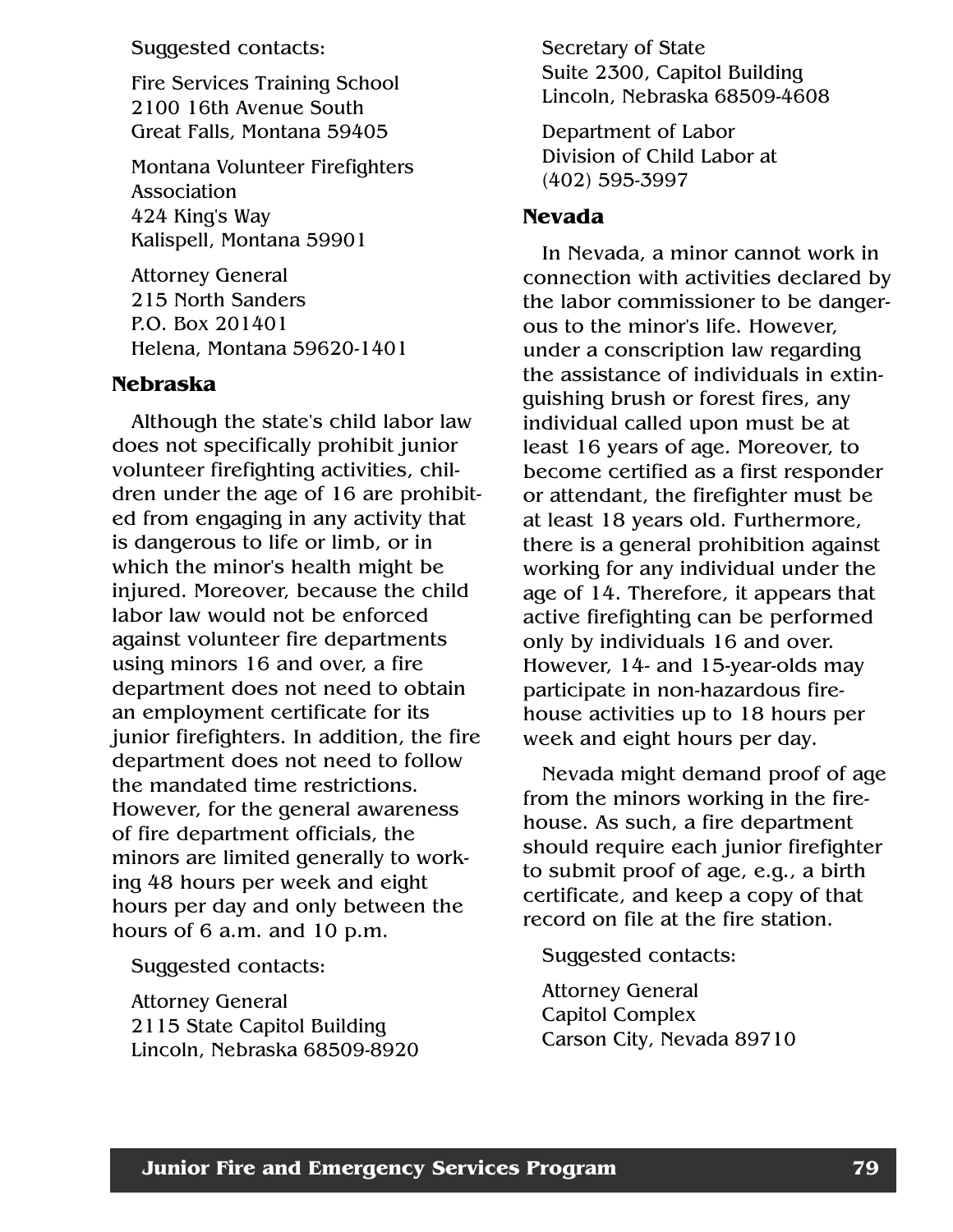Labor Commissioner Capitol Complex Carson City, Nevada 89710

Department of Education 700 East 5th Street Carson City, Nevada 89710

# **New Hampshire**

New Hampshire's Department of Labor has enacted regulations specifically relating to junior volunteer firefighting. Under those regulations, no youth under the age of 16 can participate in firefighting activities. Fire departments are required to follow all federal orders promulgated under the Fair Labor Standards Act and Federal Order No. 2, which limits youth employment in motor vehicle operations. (These directives are available through the New Hampshire Department of Labor.)

Junior firefighters must be supervised at all times by a person trained in firefighting, both during training activities and at the scene of a fire. The supervisor can be either the department chief or his authorized designee. Most importantly, the junior firefighters cannot engage in any fire department activities prior to completing a firefighting training course.

At a minimum, the initial course must entail six hours of instruction in safety and fire training, including:

(1) objectives of fire control; (2) personal protection and safety; (3) fire behavior and classification of fire; (4) methods of extinguishment; (5) proper use of hand tools and knowledge of fire streams; (6) use of communications equipment; and (7) proper use of fire extinguishers.

Initial training qualifies a junior firefighter to perform non-hazardous firefighting duties, for example, scouting on the ground, fire line fighting, mopping up and using such non-motorized equipment as back pumps, hand tools, hoses and radio equipment. This training, however, does not qualify a youth to perform hazardous duties, for example, the operation of motorized equipment, including motor vehicles, bulldozers, tractors and pumps, or to serve as a traffic director.

For as long as a youth remains by age, subject to these rules, advanced training shall be the Firefighters Level I training program as promulgated by the New Hampshire Fire Standards and Training Commission. Youths who have completed this course with a 70 percent in practical and academic testing shall be "certified" as junior firefighters.

A junior firefighter engaged in support of firefighting shall carry an identification card signifying completion of training with a 70 percent in practical and academic testing and signed by the volunteer fire department's chief.

All fire departments must comply with the Youth Employment Law regarding work permits and hours of participation. Model releases and agreements pertaining to the child labor law and the Department of Labor regulations can be obtained through the labor department. Permissible hours of participation are no more than six consecutive days, 30 hours per school week and 48 hours per week during the period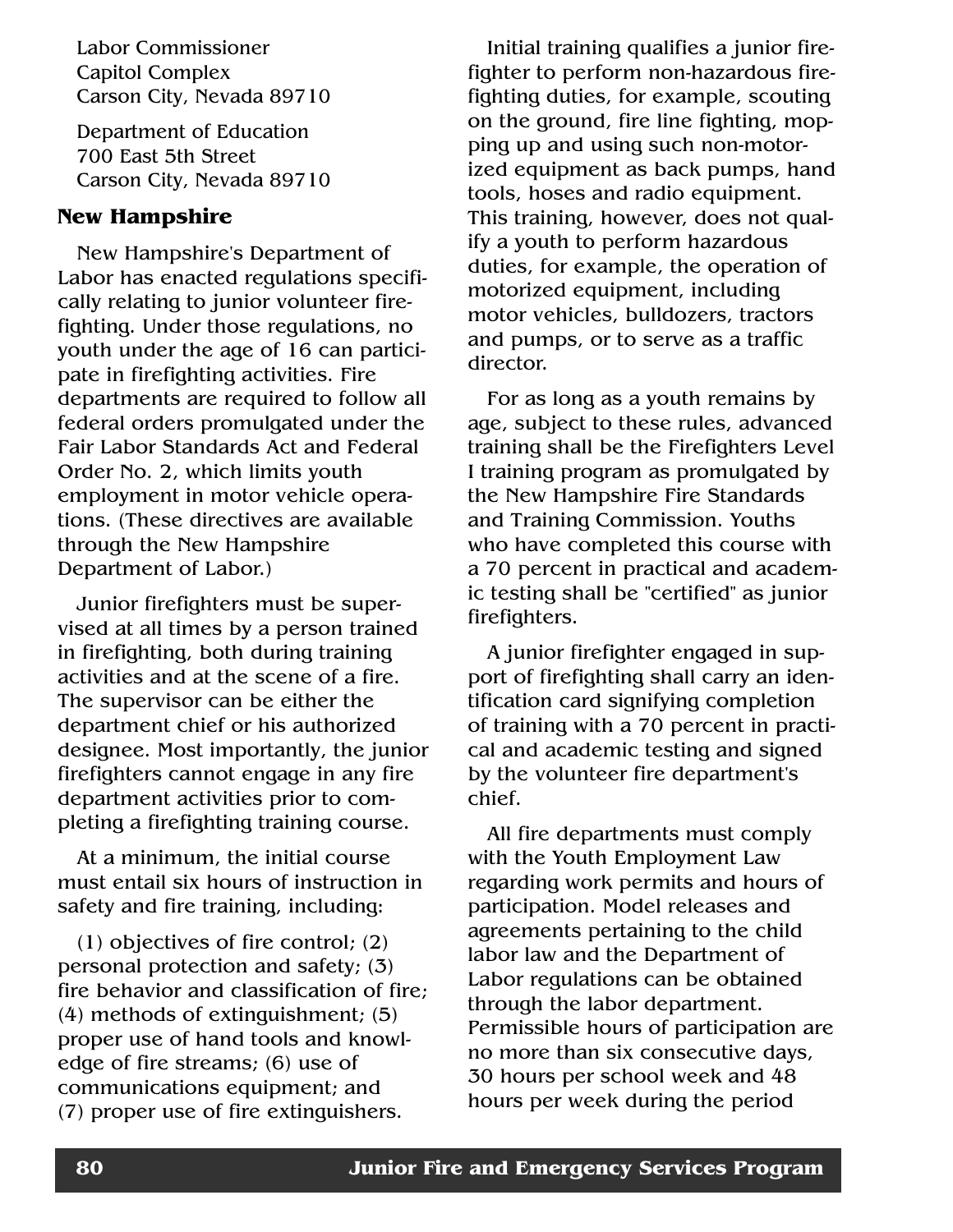between June 1 and Labor Day. The junior firefighters are limited to night activities (between the hours of 8 p.m. and 6 a.m.) no more than eight hours in any 24-hour period or more than 48 hours per week. This nighttime restriction, however, may be relaxed upon approval of the labor commissioner. Finally, an employment certificate can be obtained from the school principal with proof of age and must be kept on file at the fire station. This certificate can be revoked by the principal if the minor's academic performance falls below average.

Suggested contacts:

Department of Labor 95 Pleasant Street Concord, New Hampshire 03301

Attorney General 33 Capitol Street Concord, New Hampshire 03301-6397

### **New Jersey**

The attorney general opined in 1943 that the nature of work in firefighting auxiliary units is of such a hazardous character that it definitely comes within the prohibition of the child labor law. However, the New Jersey child labor law does not prohibit minors who are at least 14 years of age from being volunteers. More importantly, however, New Jersey has provided statutorily for the establishment of a "Junior Firemen's Auxiliary" in a volunteer fire department. Such an auxiliary is created by resolution of the local board of commissioners. Members of the auxiliary must be at least 16 years of age and no older than 21 years of age. The auxiliary

members also must obtain permission from their guardians in order to join. Such permission must be in writing and acknowledged in the manner provided by law for deeds to real estate.

Prior to authorizing the establishment of any Junior Firemen's Auxiliary, however, the municipality's board of commissioners must formulate rules and regulations to govern the activities of the auxiliary. The rules and regulations must provide for the training of the auxiliary for eventual membership in a volunteer fire department. However, the rules also must preclude the junior firefighters from duties which would expose them to the same degree of hazard as a regular member of the volunteer fire department.

The law prohibits junior firefighters from engaging in certain activities regardless of their volunteer status. Among the prohibitions which apply are the following:

1. No minor under 16 years of age can work in, about or in connection with power-driven machinery, including fire trucks and ambulances.

2. No minor under 18 years of age can work in, about or in connection with:

a. injurious quantities of toxic or non-toxic dust, gases, vapors or fumes (meaning that minors cannot fight fires);

b. oiling, wiping or cleaning machinery in motion or assisting therein;

c. grinding, abrasive, polishing or buffing machines;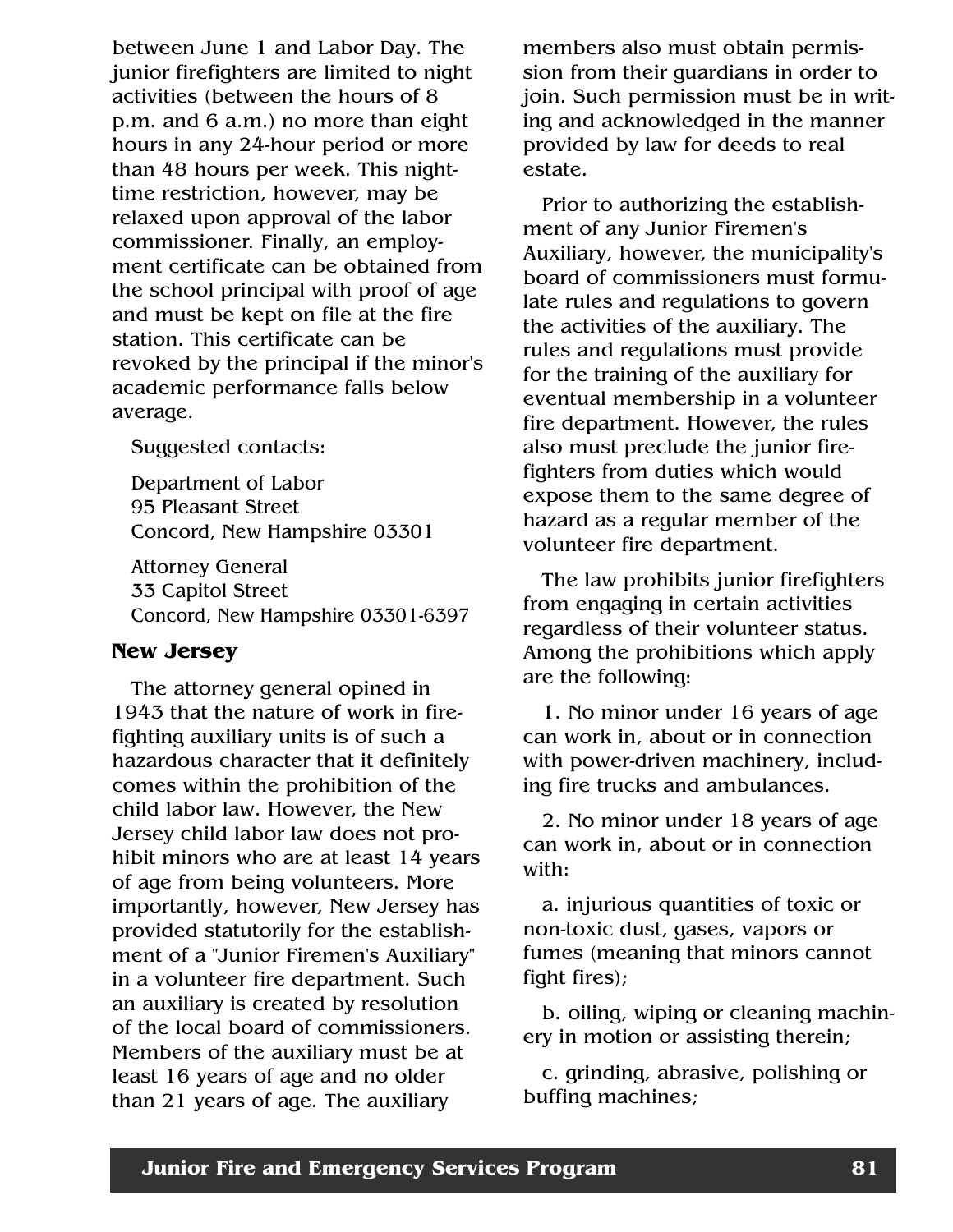d. operation or repair of elevators or other hoisting apparatus; and

e. any place where the heating, melting or heat treatment of metals is carried on, including places where welding and cutting torches are being used.

In addition, for general reference, the list below contains the age requirements for various types of equipment commonly used by fire departments:

1. Oxygen: must be 16 to ride in an apparatus where an oxygen cylinder is present;

2. Suction Unit: must be 16 to either train on or operate;

3. Porta Power: must be 16 to either train on or operate;

4. Seat Belt Cutter: if the device is not power-driven, may be 14 to train on; if the device is power-driven, minor must be 16 to train on and operate;

5. Axe: may train on at 14;

6. Air Chisel: may train on and operate at 16;

7. Crow Bar: may train on at 14;

8. "Jaws of Life": must be 18;

9. "Come Along": must be 18;

10. Fire Extinguisher: because a fire extinguisher is used to fight fires and minors under 18 are not permitted to fight a fire, the minimum age would be 18;

11. Flares: may train on at 14 and be at least 16 to use at the scene of an emergency; and

12. Direct Traffic: must be 16.

The Office of Wage and Hour Compliance, New Jersey Department of Labor, Division of Work Place Standards, will provide a list of the prohibited occupations upon request. Ask for Form MW 129:

Child Labor Law Abstract.

Because of the volunteer aspect of junior firefighting, the junior firefighters are not required to obtain employment certificates, nor are they limited in the amount of time they spend in such activities.

Suggested contacts:

Department of Community Affairs Division of Fire Safety-CN 809 Trenton, New Jersey 08625-0809

Office of Wage and Hour Compliance Department of Labor Division of Work Place Standards N 389 Trenton, New Jersey 08625-0389

Attorney General Hughes Justice Complex-CN 080 Trenton, New Jersey 08625-0080

### **New Mexico**

Some fire departments in New Mexico have junior volunteer firefighter programs for individuals between the ages of 16 and 18. The age of 16 is used because this is the minimum age where an individual is eligible to participate in a volunteer firefighting program under New Mexico's child labor laws. Because all juniors must be at least 16 years of age, labor permits are not required, and there are no statutory time restrictions placed on their junior firefighting activities. The final authority, however, on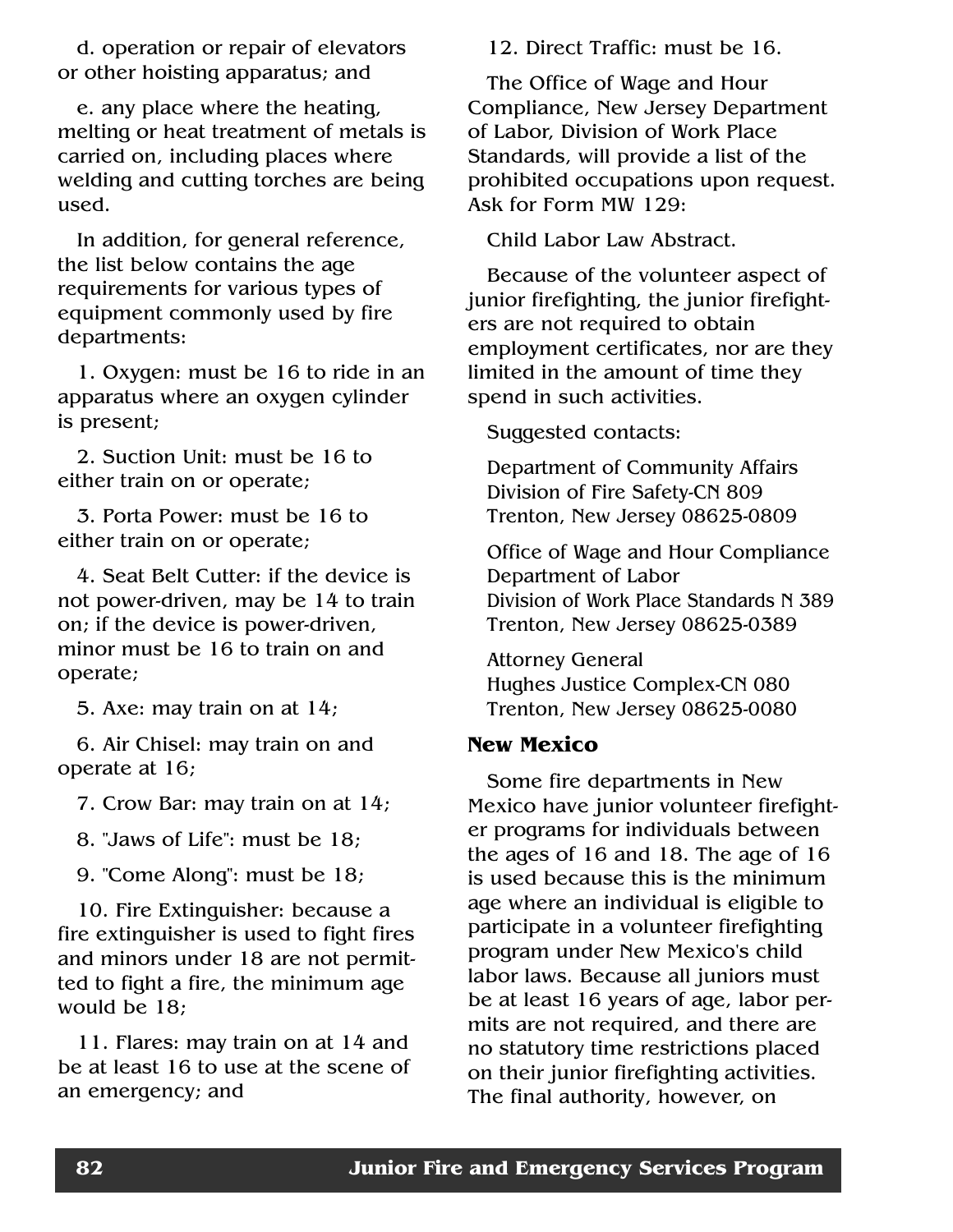whether a volunteer fire department can form a junior program rests on the local governing body, e.g., the city council or county commission. Therefore, a volunteer fire department must contact its municipal officials prior to engaging the services of a junior firefighter. The actual permissible activities that these individuals may participate in then are formulated through a joint effort between the volunteer fire department and municipal authority.

The state fire marshal indicated that he has seen fire departments permit junior firefighters to engage in the following activities:

1. all department activities, including driving apparatus. (There is currently a case in litigation because of this practice where a firefighter was killed in a fire apparatus wreck when a junior volunteer firefighter was driving the truck. As such, the state fire marshal strongly discourages this practice.);

2. following training and certification as a firefighter, actual firefighting under the direction of a senior firefighter or department officer;

3. assistance at non-emergency situations; and

4. assistance at an emergency with limited fireground activities.

Suggested contacts:

State Fire Marshal P.O. Drawer 1269 Santa Fe, New Mexico 87504-1269 Attorney General P.O. Drawer 1508 Santa Fe, New Mexico 87504-1508

#### **New York**

Minors may become active volunteer firefighters in New York. No law specifically sets an age limit. However, the Department of State is unaware of any fire department that admits members below the age of 16. In fact, New York's General Municipal Law authorizes fire departments to establish youth programs to provide participants with the opportunity to become familiar with the programs and operations of a fire department. On occasion, younger teenagers are members of these programs, but they are not full-fledged, active volunteer firefighters. As such, working papers are not required, and there are no statutory time limits placed on activities.

Under the General Municipal Law, a junior volunteer firefighting program may be established only when authorized by the board of fire commissioners, village board of trustees or similar authorized town board. Each volunteer fire department establishes its own rules governing the youth program. However, those rules must include provisions regarding the minimum and maximum ages for participation, the procedure for participation, removal or expulsion, residence and the adequate supervision of program activities. All activities must be approved in advance by the fire department's chief or his designee. No activities may include emergency duties in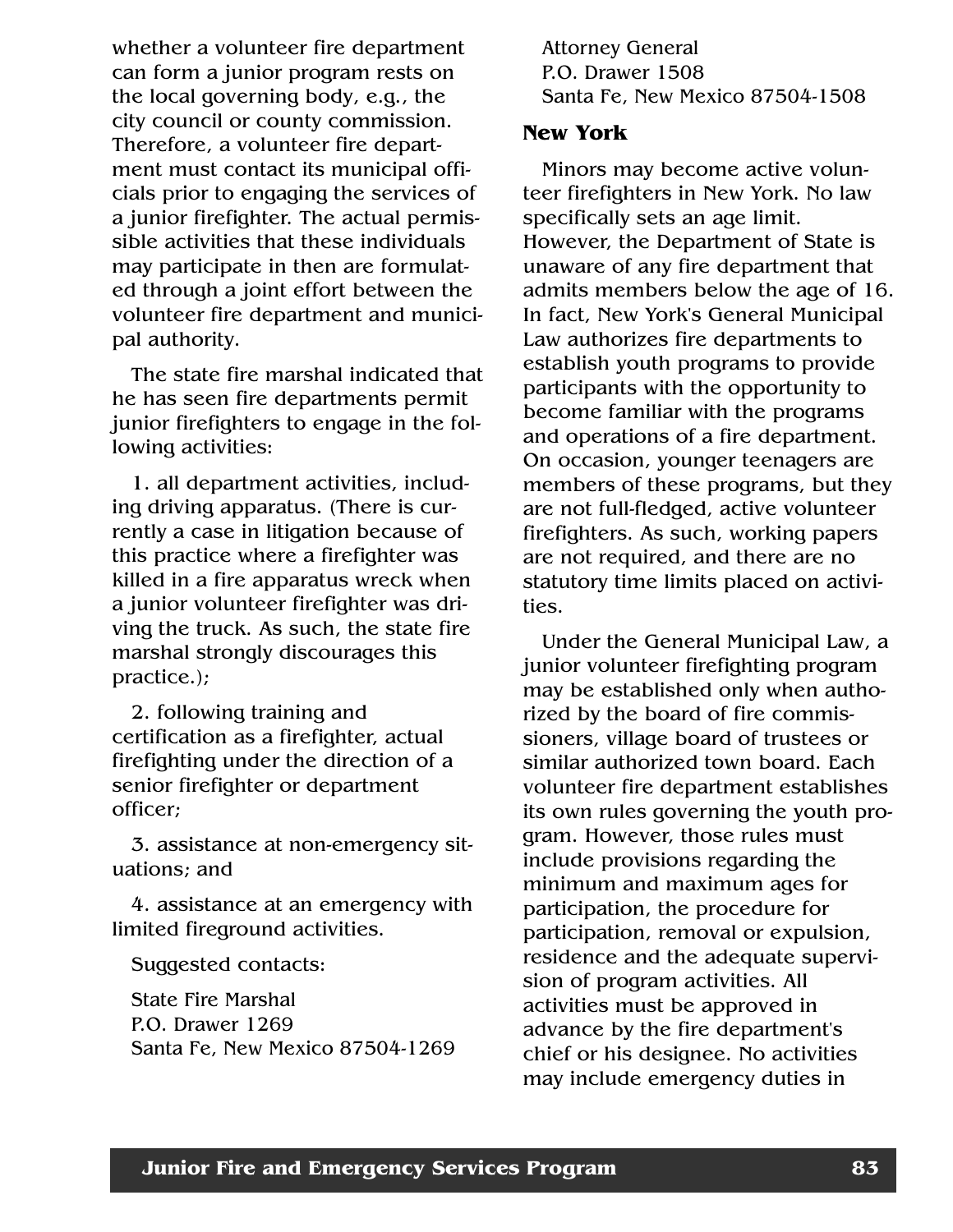connection with fire department operations or any other hazardous activity. The New York Department of State recommends that volunteer fire departments:

(1) obtain parental consent for each junior firefighter, (2) offer a probationary term to membership that extends to the child's 18th birthday, and (3) prohibit responding to alarms during school hours, driving apparatus, interior structural firefighting and entering areas of the fire station where alcohol is present. Moreover, the attorney general has opined that minors to whom the compulsory attendance provision of the Education Law is applicable may not be excused from such attendance to answer fire alarms.

Junior volunteer firefighters are not eligible for any benefits provided by the Volunteer Firefighters' Benefit Law, but the individual volunteer fire departments may purchase accident insurance to insure the juniors against injury and death resulting from bodily injuries sustained in performance of approved activities. In addition, the department may purchase insurance to protect against liability arising from approved activities. The insurance purchased may include medical and hospital coverage.

Suggested contact:

Office of Fire Prevention and Control 41 State Street Albany, New York 12231-0001

# **North Carolina**

North Carolina's general statutes do not specifically regulate junior volunteer firefighting activities.

However, a general prohibition exists as to any work-related activities for children under 14. Some North Carolina fire departments do maintain junior firefighting programs. Those departments generally require a youth employment certificate for all of their juniors. Some of the departments also follow the mandated time restrictions promulgated under the state's child labor act.

During the school term, no workrelated activities are allowed between the hours of  $11$  p.m. and  $5$  a.m. when there is school for the youths the next day. This provision, however, does not apply to 16- and 17-yearolds if the fire department receives written approval for a time extension from both the junior firefighter's guardian and school principal. Fourteen- and 15-year-old juniors may participate no more than three hours per day when school is in session (up to 18 hours per week) and no more than eight hours at other times (up to 40 hours per week). During the school term, they are precluded from working between the hours of 7 p.m. and 7 a.m. During the summer vacation, the nighttime restriction is relaxed to 9 p.m. These time restrictions, however, do not apply if the junior firefighting program is part of a career exploration program. Participation in such a program is permitted for up to 23 hours per week, whether school is in session or not.

Suggested contacts:

Department of Insurance Fire Rescue Division 430 North Salisbury Street P.O. Box 26387 Raleigh, North Carolina 27611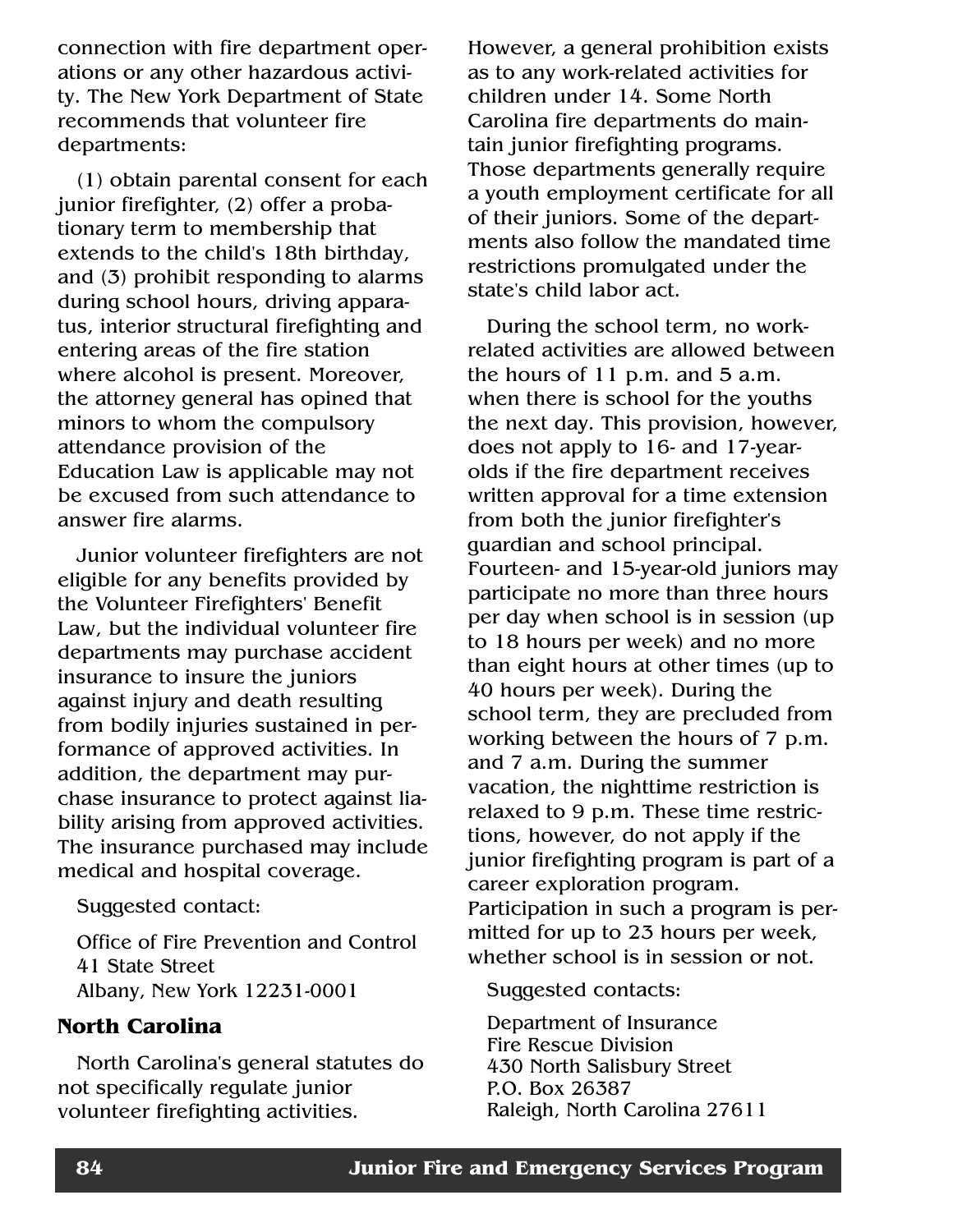Attorney General P.O. Box 629 Raleigh, North Carolina 27602-0629

# **North Dakota**

North Dakota has no statutes specifically relating to junior volunteer firefighting. Whether a volunteer fire department in the state will allow a person under the age of 18 years to become a member of that department is dependent upon the policies adopted by that department.

The child labor law (which only applies to individuals under the age of 16) generally prohibits a minor under 14 years of age from working in any occupation except farm labor, domestic service or in the employment of the minor's guardian. In addition, North Dakota law restricts minors 14 and 15 years of age from working in certain occupations involving the use of power-driven machinery, certain businesses involving a risk of injury, and employment considered dangerous to life or limb or in which health might be injured or morals deprived.

The attorney general's office stated that because junior volunteer firefighters do not receive payment for their services, the child labor law might not apply. However, the office is unaware of any 14- or 15-year-olds who are members of volunteer fire departments.

Suggested contacts:

Attorney General Capitol Tower-State Capitol 600 East Boulevard Avenue Bismarck, North Dakota 58505-0040 Fire Marshal Northbrook Mall 1929 North Washington Bismarck, North Dakota 58501-1616

# **Ohio**

The state's Department of Industrial Relations opined that in adherence to the federal laws prohibiting the employment of minors in occupations that are hazardous or detrimental to their health, firefighting activities could not be permissible under those laws. Nevertheless, junior volunteer firefighting programs under which minors provide more than incidental assistance to firefighters in such tasks as cleaning fire equipment and rolling up hoses might not be considered hazardous activities and, as such, appear to constitute programs for the provision of services. Thus, those programs come under the Ohio Child Labor Law. However, a program that is recreational or educational in nature does not come under the law if it does not involve an arrangement under which minors work or provide services.

Moreover, a junior firefighting program that involves the provision of services might be excluded from child labor law provisions if the program is a vocational program approved by the Ohio Department of Education. Finally, if a junior firefighting program is established by a governmental entity or other nonprofit organization and the junior firefighters receive no compensation for their services, the junior firefighters are not required to have work permits, but are, nonetheless, subject to the other provisions of the child labor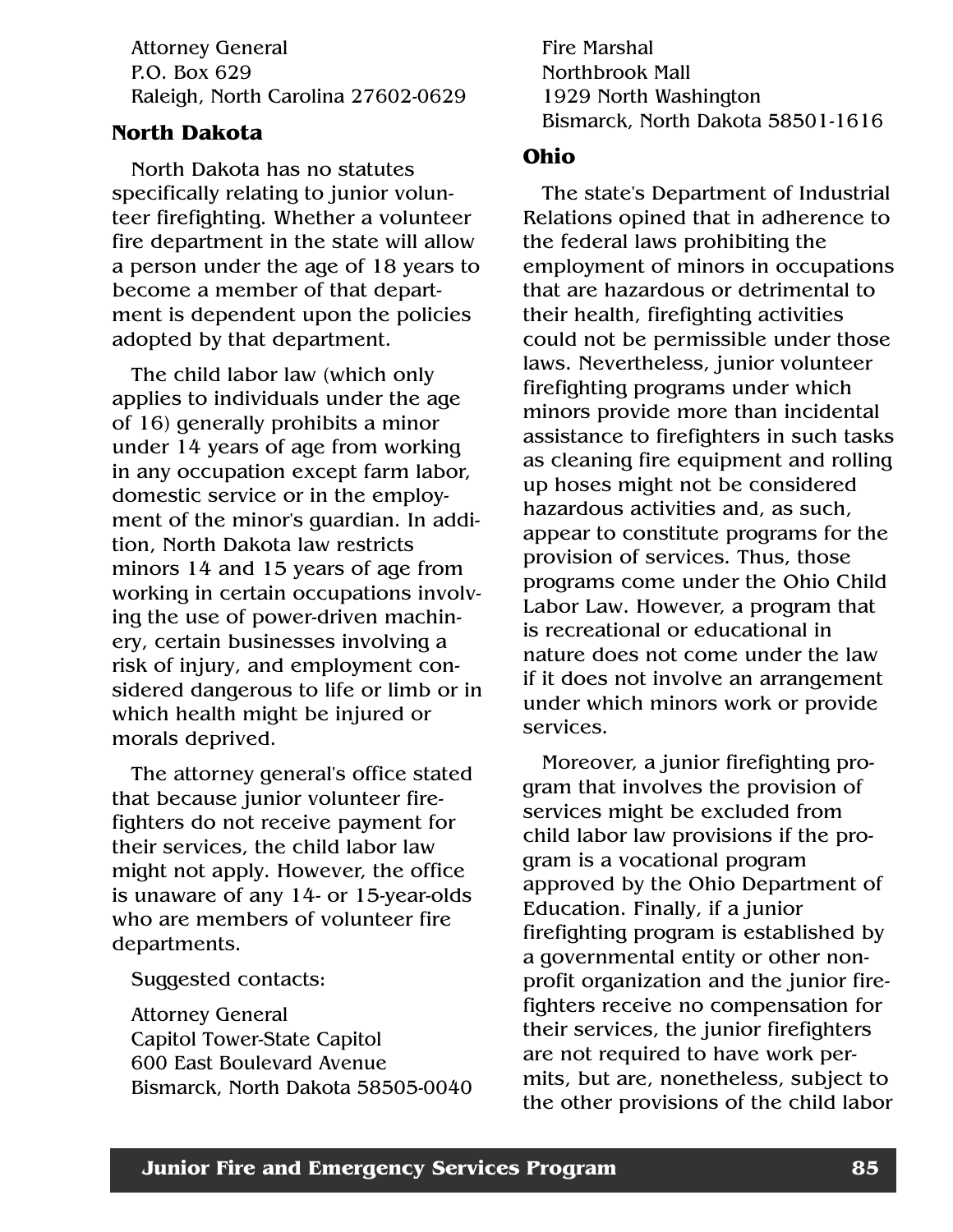law, including prohibitions against engaging in hazardous activities. Therefore, volunteer fire departments must discuss with the municipal solicitor their positions regarding the possible exempt status of their junior firefighter programs. They also must create rules that protect those juniors from the hazards of active firefighting and, if applicable, coincide with the general provisions of the child labor law.

For programs falling under the scope of the child labor law, each junior firefighter under the age of 16 must obtain a proper age and schooling certificate, which must be kept on file at the fire station. Juniors 16 and older are required to provide the fire department with the following: (1) evidence of proof of age, and (2) a statement signed by the minor's guardian consenting to the proposed employment. The proof of age and signed statement must be kept on file at the fire station. In addition, the fire department must keep on the premises a complete list of all junior firefighters and a printed abstract, to be furnished by the Department of Industrial Relations, summarizing the provisions of the child labor law.

A junior firefighter under 16 cannot participate in work-related activities:

- during school hours;
- before 7 a.m.;

• after 9 p.m. from the first day of June to the first day of September or during any school holiday of five school days or more duration, or after 7 p.m. at any other time;

• for more than three hours a day in any school day;

• for more than 18 hours in any week while school is in session;

• for more than eight hours in any day which is not a school day; or

• for more than 40 hours in any week that school is not in session.

Moreover, no minor less than 16 years of age may engage in workrelated activities for more than 40 hours in any one week or during school hours unless the activities are incidental to a bona fide program of vocational cooperative training, work study or other work-oriented programs with the purposes of educating students.

The program must meet standards established by the state Board of Education.

Sixteen- and 17-year-olds are not permitted to engage in such work activities:

(1) before 7 a.m. on any day that school is in session, except such person may be employed after 6 a.m. if the person was not employed after 8 p.m. the previous night, or

(2) after 11 p.m. on any night preceding a day that school is in session.

Suggested contacts:

Department of Industrial Relations 2323 West Fifth Avenue P.O. Box 825 Columbus, Ohio 43216

Attorney General State Office Tower 30 East Broad Street Columbus, Ohio 43215-3428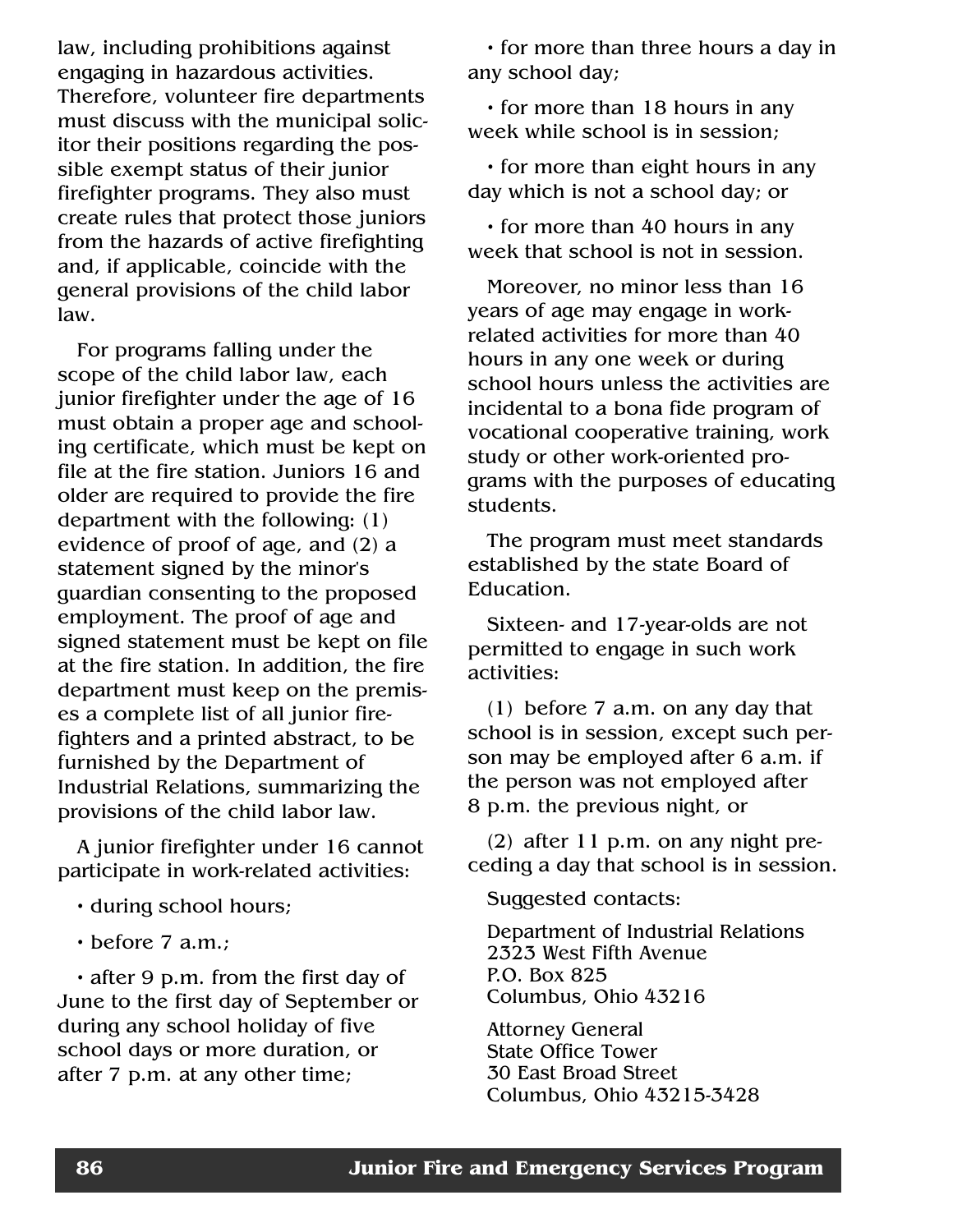### **Oklahoma**

Oklahoma does not have any statutory authority relating to junior volunteer firefighting programs. However, no individual under 16 is permitted to work as a firefighter. Because the child labor law does not apply to individuals 16 and over, there are no restrictions on the hours of participation and work certification.

Suggested contacts:

State Fire Marshal 4545 North Lincoln Boulevard Suite 280 Oklahoma City, Oklahoma 73105

Department of Labor 4001 North Lincoln Boulevard Oklahoma City, Oklahoma 73105

### **Oregon**

Emergency services are not deemed employment in violation of any laws of Oregon relating to labor by minors. This includes training as necessary and proper to engage in such activities. However, if minors under the age of 18 are used on a regular basis, then the junior firefighters should procure an employment certificate which should be kept on file with the respective volunteer fire departments. The volunteer fire departments should maintain a listing of all junior firefighters in the department and post a printed notice stating the maximum hours required in one week and each day for all of its junior volunteers.

The general hours of permissible participation in work-related activities for individuals between 14 and 16 years of age are 10 hours of activity

per day up to six days per week. Those individuals are precluded from working between the hours of 6 p.m. and 7 a.m.

Suggested contact:

State Fire Marshal 4760 Portland Road NE Salem, Oregon 97305-1760

### **Pennsylvania**

Pennsylvania has approximately 81,000 firefighters, of which 67,000 are volunteers. Of the commonwealth's 2,535 fire companies, 2,498 are volunteer departments. Pennsylvania's General Assembly and Department of Labor have enacted laws and regulations limiting a volunteer fire department's use of junior firefighters. Volunteer fire departments must abide by Pennsylvania's Child Labor Law and Public School Code when using junior firefighters either in firefighting and rescue activities or solely in training and work details.

All junior firefighters must be at least 14 years of age. A fire department should make certain that the individual is at least 14 by requesting that the junior firefighter provide the fire department with a certified copy of his or her birth certificate. If a fire department mistakenly accepts and uses the service of a child under the age of 14, then the department has committed a negligent per se violation of the law and might suffer penalties accordingly.

Additionally, a volunteer fire department must obtain an employment certificate for each junior firefighter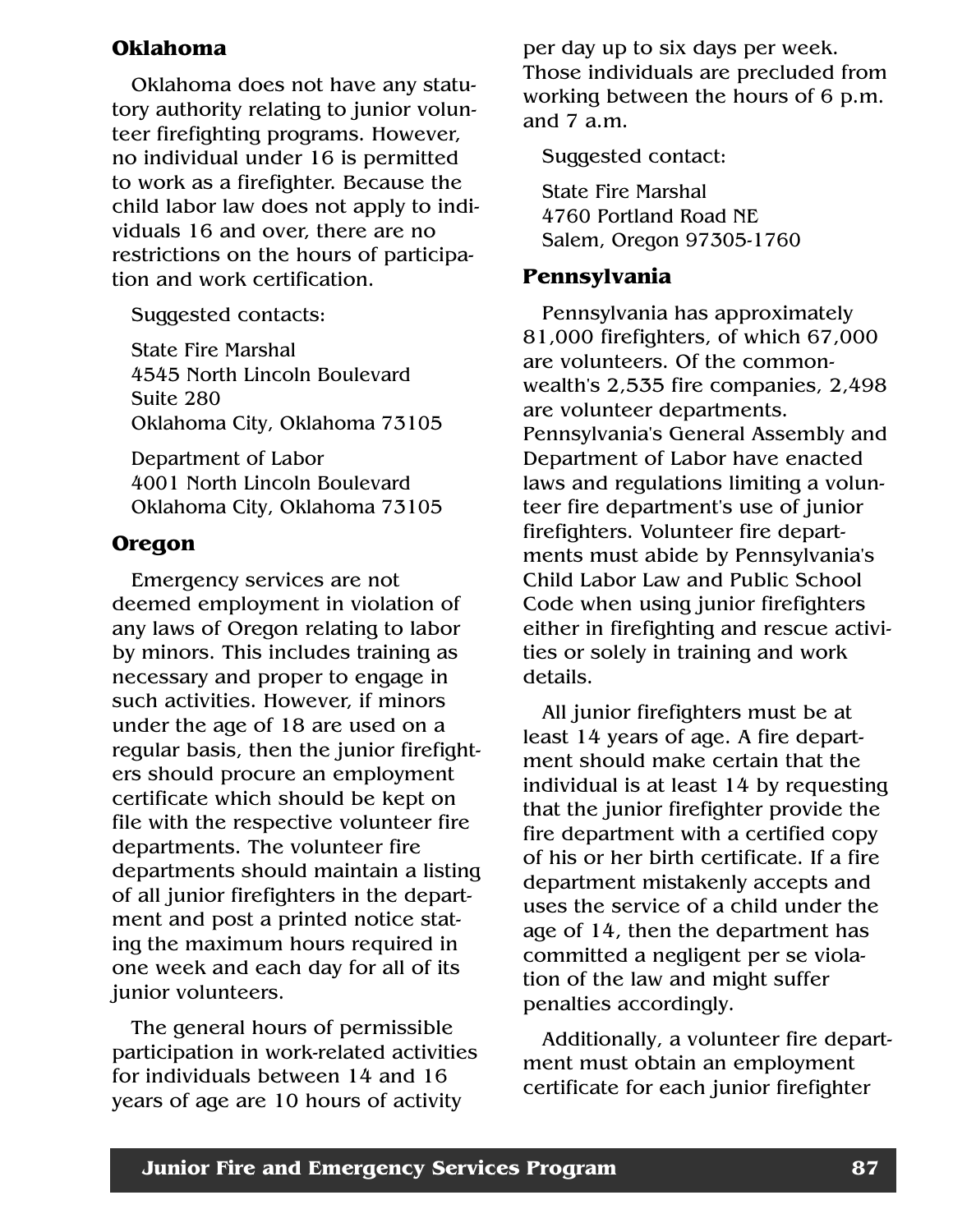prior to his or her participation in department activities. These certificates are available through the administrative offices of the local school district. To procure a certificate, the fire department must submit a statement to the school official in charge of issuing the employment certificate, stating that the department expects to accept the minor as a junior firefighter and explaining the duties that the junior firefighter will perform, including the number of hours per day and per week the junior firefighter will be permitted to engage in those activities.

The junior firefighter must provide the issuing agent with such proof of age as a certified copy of their birth certificate. If a birth certificate cannot be obtained, the child labor law provides for the following alternative forms of proof of age:

- a notarized baptismal certificate showing the child's birth date;
- a passport showing the child's birth date;
- if a baptismal certificate or passport is unobtainable, then any other duly certified documentary record of age (other than a school record or an affidavit of age); or
- if any other documentary record cannot be obtained, then a signed statement of an examining physician, approved by the local school board, stating that the physician has physically examined the child and subsequently believes that the child has attained the age required by law for becoming a junior volunteer

firefighter. The statement must be accompanied by an affidavit, signed by the junior firefighter's legal guardian, certifying the child's name, birth date and place of birth, and that the guardian is unable to produce any other proof of age.

Within five days after receiving the employment certificate, the fire department must acknowledge, in writing, to the school official issuing the certificate, that the department received the certificate. The fire department must keep the certificate on file and accessible to any authorized officer charged with enforcing the child labor law. In fact, in addition to maintaining a file of employment certificates, the fire department is required, under the Public School Code, to publicly post within the fire station a list of the department's junior firefighters, their ages, home addresses, legal guardians' names, the dates that the certificates were issued, names of the persons issuing the certificates and the hours a junior firefighter will participate in department activities.

If a junior firefighter quits or is discharged by the fire department, the fire department must mail the appropriate employment certificate to the school official who issued the certificate within five days of the junior firefighter's leaving from the department. Additionally, if a junior firefighter is absent from scheduled training or other department activities for a period of five days, then the fire department must immediately notify, in writing, the school official who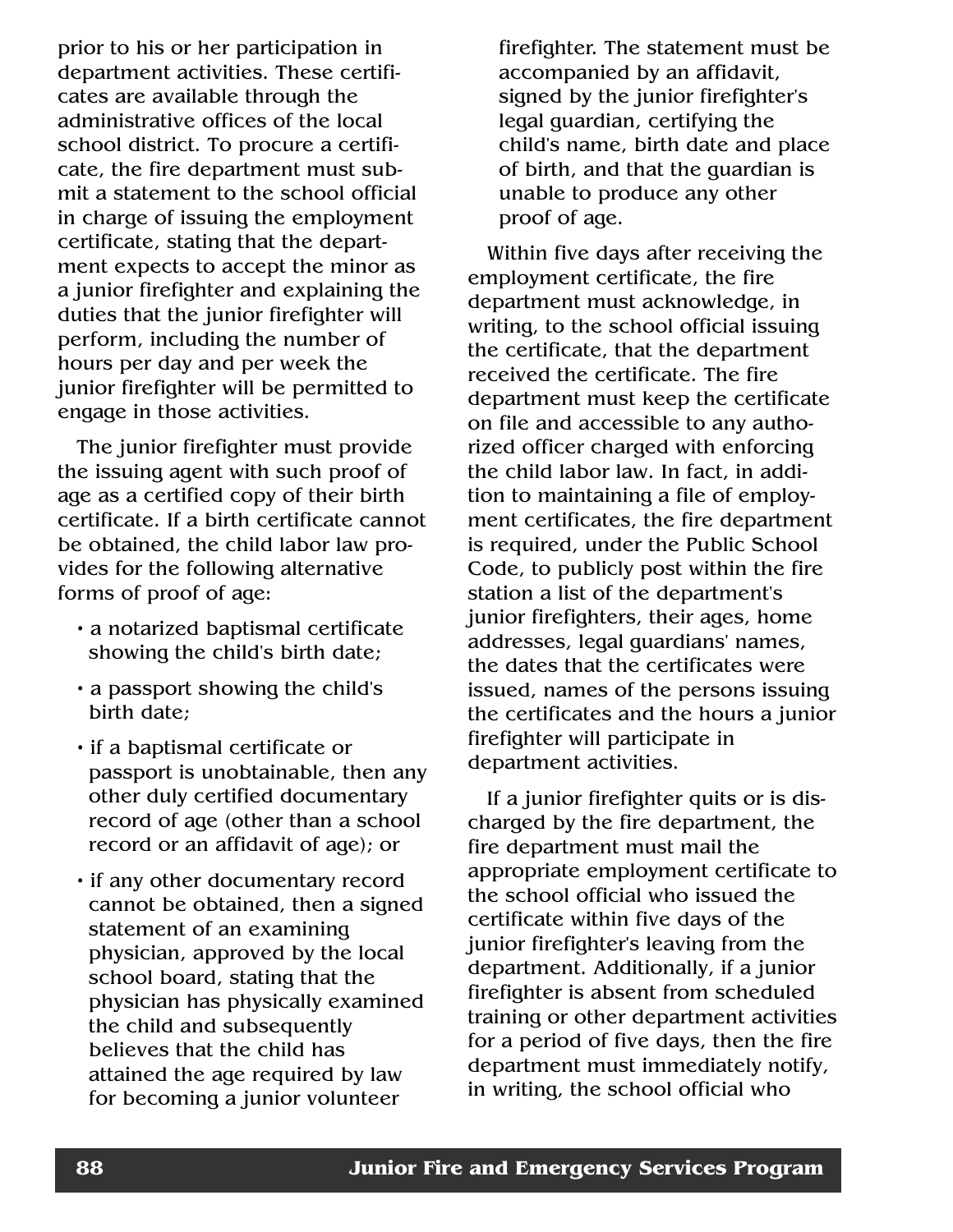issued the employment certificate of that fact.

A fire department having junior volunteer firefighters as members must, twice a year, on January 1 and July 1, furnish the junior firefighter's school district superintendent with the name, age, home address and name of the legal guardian of the junior firefighter. This report must be made on forms issued by the Secretary of Education available through the school district or Department of Education.

Finally, the fire department must post in a conspicuous place within the fire station: (1) a list of the junior firefighters' names; (2) a schedule of the maximum daily hours each individual junior firefighter may participate in department operations, including a weekly total and, when appropriate, meal times; and, (3) a printed abstract of the sections of the child labor law relating to the maximum allowable hours for participation in department activities.

Junior firefighters may begin activities after the scheduled starting time and stop before the scheduled quitting time, but they cannot engage in any department operation outside of the times expressed in the schedule. Fire departments can obtain copies of the abstracts of the child labor law and forms for complying with the law from the Department of Labor and Industry.

A fire department might be liable for criminal penalties if it fails to: (1) obtain and file an employment certifi-

cate; (2) furnish the appropriate district superintendent with the information required by law; (3) publicly post the statutorily mandated information; or (4) notify the proper school official when a junior firefighter quits or is dismissed from the fire department or is absent from departmental activities for five days. A fire department violating the public school code is guilty of a misdemeanor and, upon conviction, might be fined between \$10 and \$25 for the first offense.

A department that violates provisions of the child labor law might be sentenced to pay a fine of \$100 to \$400 for the first offense. Furthermore, a department officer, who acts as the direct supervisor and, therefore, agent of the fire department over the activities of the junior firefighters, might be personally liable for such violations and can undergo 10 days of imprisonment in addition to the payment of fines. Moreover, if a fire department's violation of the child labor law results in an injury to a junior firefighter, the fire department must pay a 50 percent penalty in addition to standard workers' compensation benefits and counsel fees to the junior firefighter.

After observing these preliminary procedures, fire departments may accept the certificated junior firefighters as members. However, the child labor law and Department of Labor and Industry regulations limit junior firefighters' activities. Seventeen-yearolds who have completed a fire training course (such as one provided by a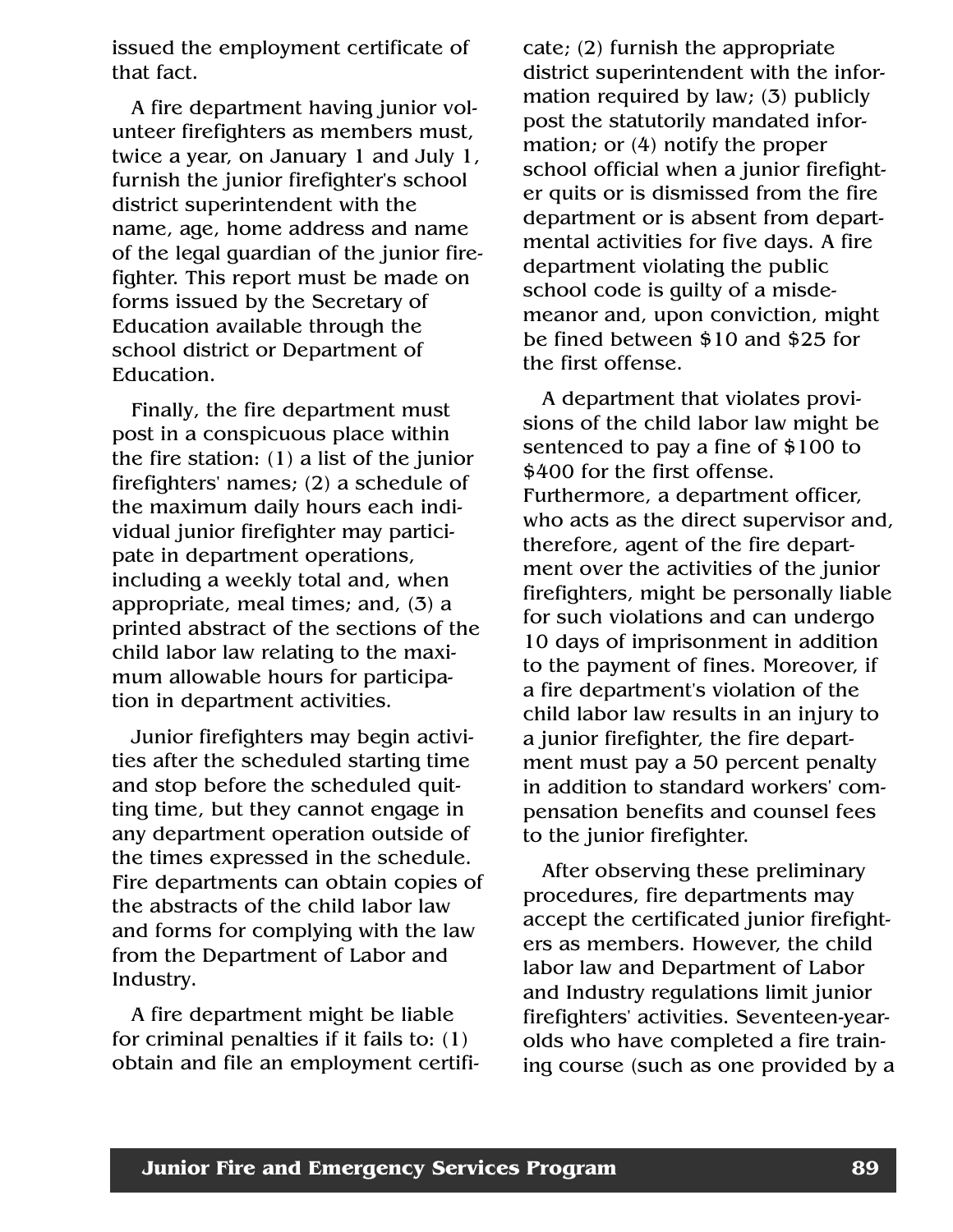county fire school) may participate in firefighting activities while under the direct supervision and control of the fire chief or an experienced line officer over 21 years of age. Despite this allowance, these junior volunteer firefighters are precluded from engaging in the following activities:

1. operating an aerial ladder, platform, hydraulic jack or high-pressure hose;

2. using rubber electrical gloves, insulated wire gloves, insulated wire cutters, life nets or acetylene cutting torches;

3. operating the pumps of any fire apparatus at the scene of a fire;

4. driving a fire apparatus or rescue vehicle;

5. entering a burning structure; and

6. oiling and cleaning machinery in motion.

The juniors, however, may operate a high-pressure hose line and ascend ladders during training activities.

Moreover, 17-year-old junior firefighters cannot participate in department activities, including emergency responses, on school days between the hours of midnight and 6 a.m. However, on Friday and Saturday nights and during school term vacations, junior firefighters can respond to calls until 1 a.m. During summer vacations, there are no night restrictions, and these junior firefighters can respond at any time, unless precluded by the fire department's labor schedule or the child labor law's time limitations. A junior firefighter responding to a call before the nighttime deadline may continue to participate in that call past that deadline, but the junior firefighter may not respond to any new calls after the deadline expires.

Additionally, 17-year-old junior firefighters can engage in firefighting activities for no longer than eight hours a day. Every five hours, the junior firefighter must take a 30 minute break. Finally, during the school year, a 17-year-old junior firefighter is limited to 28 hours a week of firefighting and department-related activities. However, when school is not in session, the junior firefighter may participate for a maximum of 44 hours a week.

A 16-year-old junior volunteer firefighter who has successfully completed a course in basic firefighting may participate in department activities while under the direct supervision and control of the fire chief or an experienced line officer over the age of 21. A 16-year-old's activities are, however, limited to training and, at the scene of a fire, to first aid, coffee wagon and food services, and cleanup efforts outside of the structure after the fire has been declared by the fire official in charge to be under control. Laws dealing with times of day and hours of response apply equally to 16-year-old junior firefighters as they do to 17-year-olds.

Activities of junior firefighters 14 and 15 years of age are limited to training and the cleaning and storing of equipment. These firefighters may never ride an official vehicle to the scene of a fire or participate in any firefighting activities. Because a 14 or 15-year-old junior firefighter can-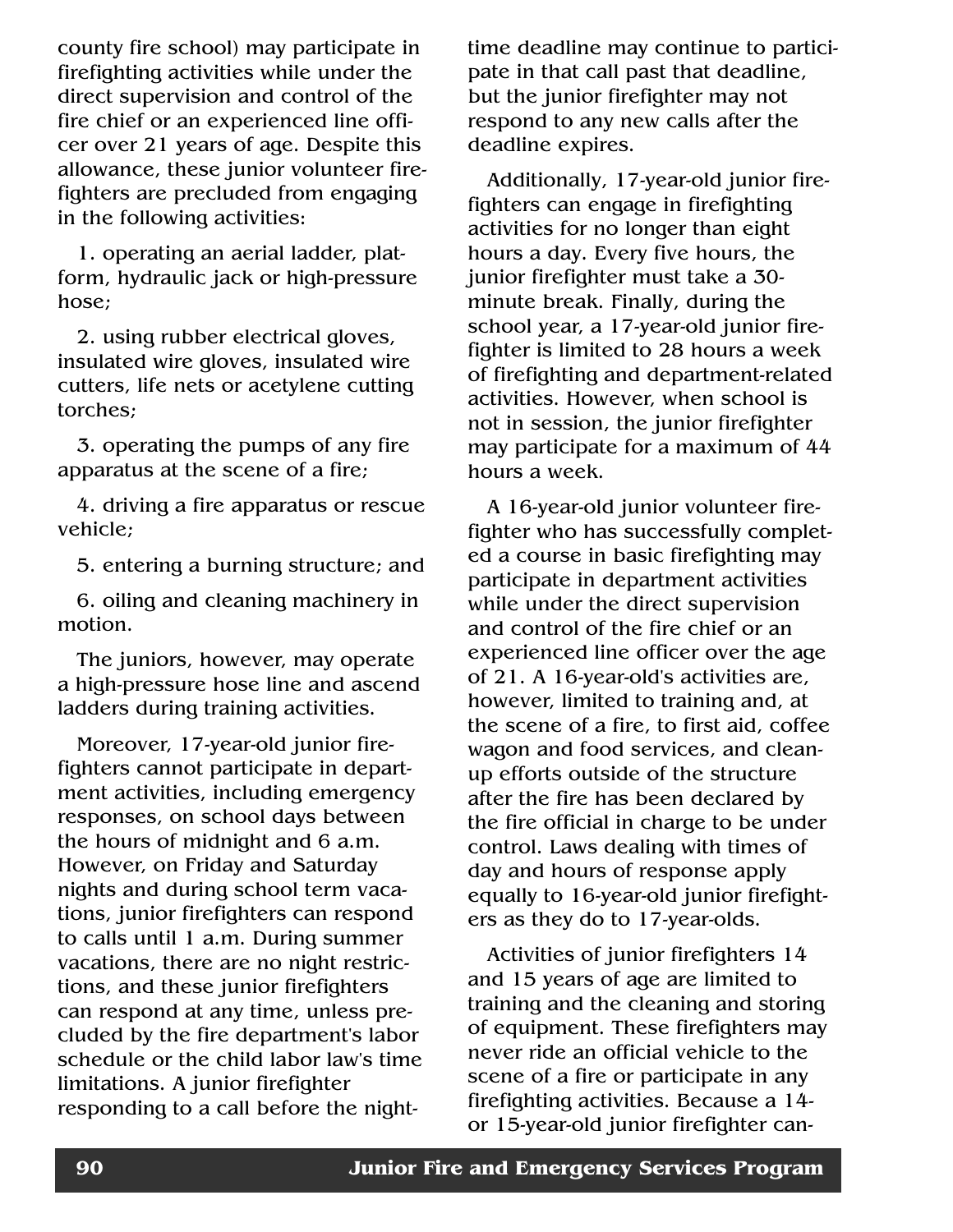not attend fire calls, time limitations are not as important to remember as they are for 17- and 16-year-old junior firefighters. However, during training activities and cleaning and storing duties after an emergency operation, department officers must be cognizant of certain time restrictions. First, during the school year 14- and 15-year-old junior firefighters can engage in approved activities between the hours of 7 a.m. and 7 p.m. They can participate for only four hours a day on a school day and eight hours on other days during the school year. However, they can participate no more than 18 hours during a school week. During summer vacations, permissible participation extends from 7 a.m. through 10 p.m. As with all other junior firefighters, every five hours, 14- and 15-year-old junior firefighters must take a 30 minute break.

Inevitably, some junior firefighters will incur injuries during fire department activities. A junior firefighter is entitled to workers' compensation if injured, and his family may collect death benefits if the junior firefighter dies while actively participating in department operations or while going to or returning from a fire which the fire department has attended. Furthermore, if a junior firefighter's injury is attributable to a child labor law violation committed by the volunteer fire department, then the junior firefighter is entitled to 150 percent of the amount of benefits that would be payable by the fire department if the junior firefighter was employed legally. The fire department, not the insurance carrier, is obligated to pay

that 50 percent penalty. Moreover, the fire department might be required to pay the junior firefighter's attorney's fees, up to 20 percent of the recovery.

Departments should require a junior firefighter to submit a consent form acknowledging: (1) the junior firefighter's awareness of the inherent dangers of fire and rescue operations; (2) the junior firefighter's entitlement to workers' compensation benefits if injured during firefighting activities; and (3) the department's provision to the junior firefighter of information concerning applicable laws that limit a junior firefighter's participation. The consent form should contain a clause releasing the fire department from all claims for injuries and damages sustained by the junior firefighter during department activities.

Although not barring a claim for workers' compensation benefits, the release informs the junior firefighter of the potential danger of fire department activities, which might result in injuries that he or she cannot claim against the fire department. The junior firefighter, the firefighter's legal guardian and an authorized representative of the department should sign the form. Consent forms familiarize all parties with the risk involved in fire department activities and discern the method of receiving compensation for injuries.

Suggested contacts:

Department of Education 333 Market Street-Harristown 2 Harrisburg, Pennsylvania 17126-0333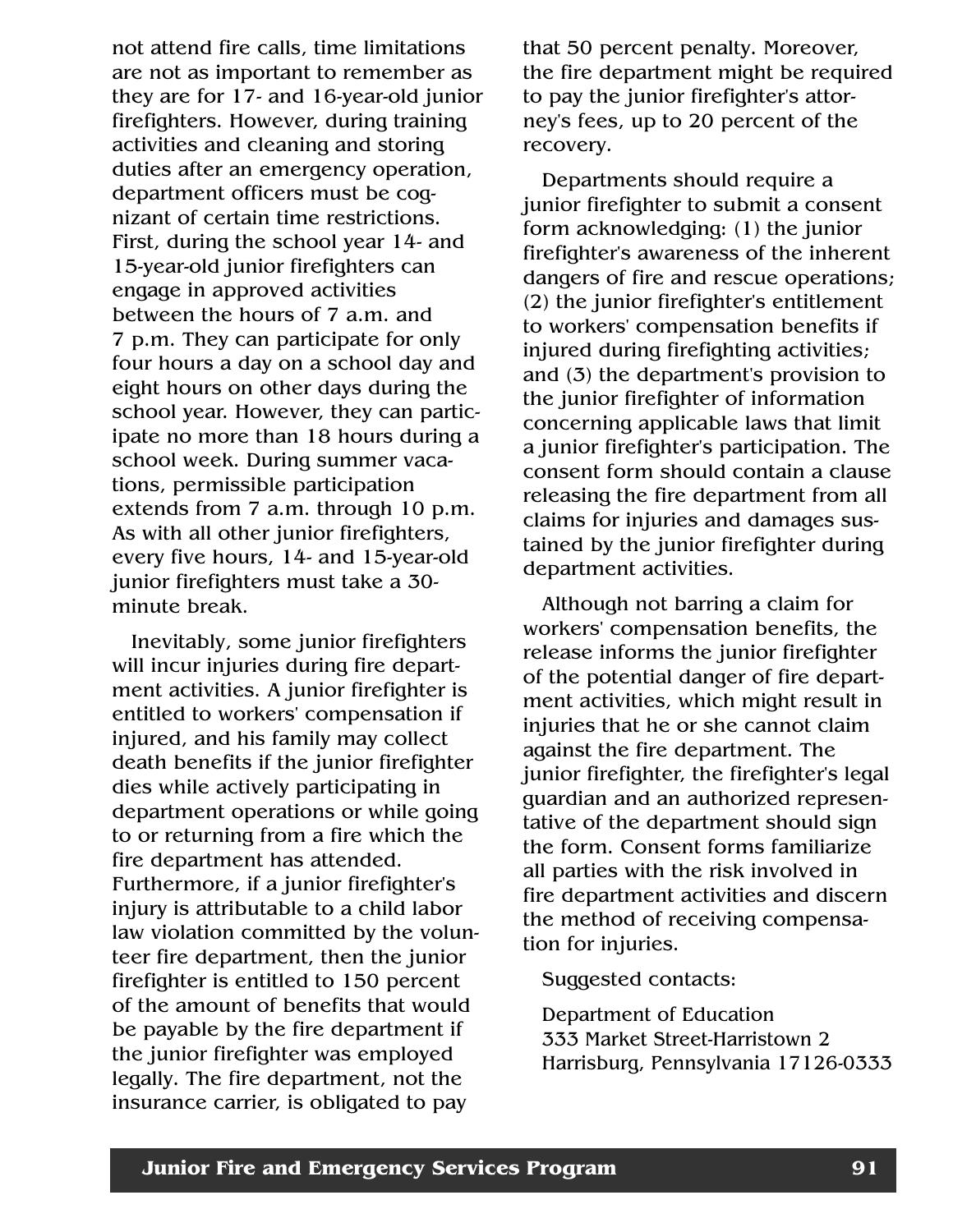Department of Labor and Industry 1700 Labor and Industry Building Harrisburg, Pennsylvania 17120

# **Rhode Island**

Rhode Island's child labor law generally prohibits individuals under the age of 16 from engaging in hazardous work, but individuals 14 and over may participate in a junior firefighting program that is administered as a work experience and career exploration program. Those individuals might be required to obtain a special limited work permit from the local school district.

The activities of junior firefighters are not regulated by statutes. However, all juniors are prohibited from operating or assisting in operating a circular saw or band saw and from adjusting, oiling or cleaning machinery in motion.

Time restrictions under the child labor law are as follows:

Children between the ages of 14 and 16 can work only between the hours of 6 a.m. and 7 p.m. (except during school vacations, when the nighttime limit is extended to 9 p.m.). They are also limited to 40 hours of work per week and eight hours per day. Sixteen- and 17-year-olds are limited to 48 hours per week and nine hours per day. They are also limited to working between the hours of 6 a.m. and 11:30 p.m. on days preceding a school day or 1:30 a.m. on non-school days. During school vacations, 16- and 17-year- olds may work without limitation as to total hours in a given week or day.

Suggested contact:

Attorney General 72 Pine Street Providence, Rhode Island 02903

# **South Carolina**

The state fire marshal indicated that he was unaware of any state laws regarding junior volunteer firefighting. He stated that many fire departments have these junior programs, and the activities vary with the individual departments. As for minimum ages for participation, a volunteer firefighter must be at least 16 to enter the fire academy program. Moreover, a volunteer fire department must follow the applicable child labor laws. Therefore, each junior firefighter must obtain an age certificate from the Department of Labor.

Interestingly, South Carolina's Education Code permits junior volunteer firefighters to possess emergency beepers while in school, indicating that students may respond to

emergencies during school hours. Volunteer fire departments, however, should get the permission of the individual school prior to permitting their junior fire fighters to attend such calls.

Suggested contact:

Attorney General Rembert C. Dennis Building P.O. Box 11549 Columbia, South Carolina 29211-1549

# **South Dakota**

Children under the age of 16 cannot engage in any dangerous work-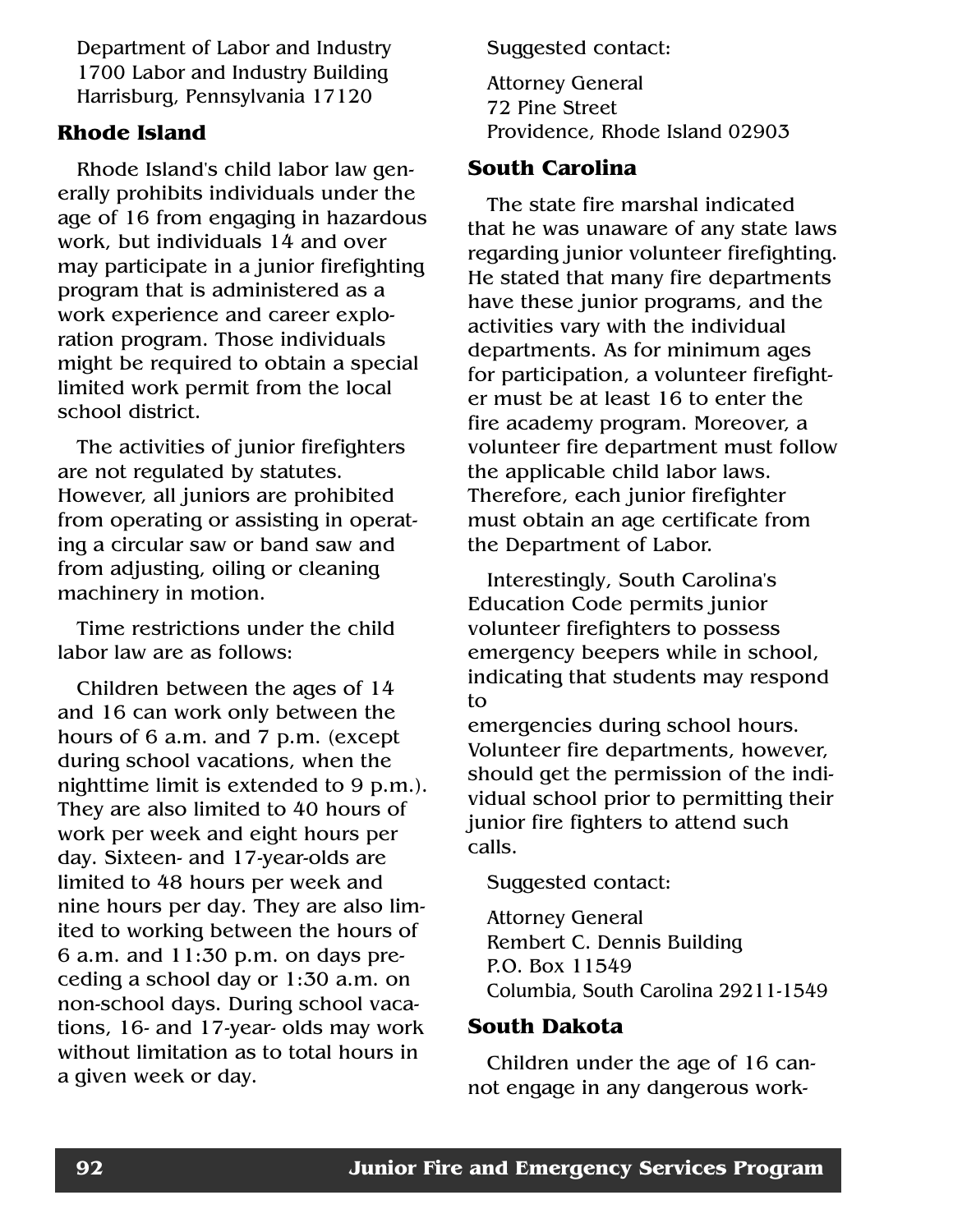related activity. However, the state statutes do not specifically preclude participation in a junior volunteer firefighting program that entails non-hazardous duties. A fire department must maintain a list of all minors participating in such a program and require that all participants obtain required work permits. Hours of permissible participation for junior firefighters under 16 are four hours per school day, up to 20 hours per school week or eight hours per day when school is not in session, up to 40 hours per week.

Suggested contact:

Attorney General's Office at (605) 773-3215.

### **Tennessee**

When asked, the attorney general's office replied that it was unaware of any junior volunteer firefighting programs within the state. The State Commission on Fire Fighting, however, replied that any use of minors would put a fire department at great risk for liability concerning minors' actions and for their safety in any emergency situation. Nevertheless, some fire departments in Tennessee use "fire cadets" (junior firefighters) who perform various functions, typically only non-emergency-related duties.

Tennessee's statutes do not directly preclude junior volunteer firefighting, and the state's child labor law might not apply because of the volunteer nature of the work. However, participants in such a program cannot drive an apparatus, operate a band saw or circular saw, or engage in hazardous activities.

Although no specific law places age limitations on volunteer firefighting, generally no individual less than 14 can participate in any work-related activities. (Interestingly, conscription for fighting forest fires is limited to males at least 18 years of age.) Moreover, the work performed by 14 and 15-year-olds cannot interfere with a minor's schooling, health or wellbeing.

The volunteer fire department maintaining a junior firefighter program should keep time records for each junior and post a printed notice, furnished by the Department of Labor, stating the regulations governing the hours of permissible participation and prohibited activities. Fire departments should also require proof of age from all junior firefighters, for example, a copy of a birth certificate, baptismal certificate, passport or an oath taken by the minor's guardian regarding the minor's age.

Fourteen- and 15-year-olds can participate in such activities only after school and between the hours of 7 a.m. and 7 p.m. (except if school is not in session the following day, during which the minor may participate in activities between the hours of 6 a.m. and 9 p.m.). They also are precluded from working more than three hours per day and 18 hours per week when school is in session or eight hours per day and 40 hours per week when school is not in session.

For 16- and 17-year-olds, time restrictions might not apply if performing work related to a public employment program funded by the federal government. (As such, the fire department should contact the attor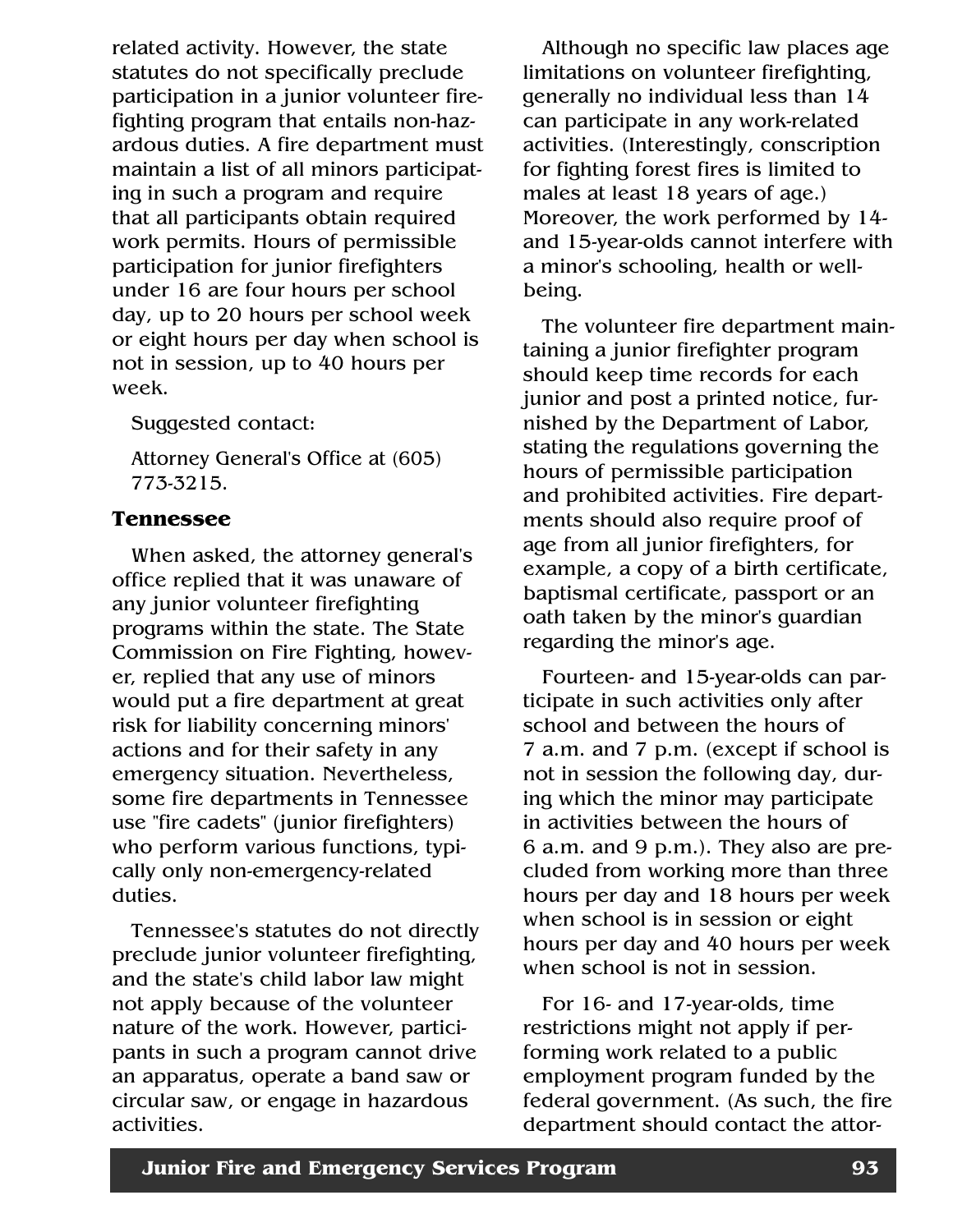ney general's office to see if this exemption applies.) However, generally, they cannot participate in activities during school hours and between the hours of 10 p.m. and 6 a.m., Sunday through Thursday evenings preceding a school day. If the child's guardian submits a notarized statement of consent to the fire department's chief, then the 16- and 17-year-old juniors can participate between 10 p.m. and midnight for up to three times per week.

Suggested contacts:

Tennessee Professional Association of Firefighters at (615) 889-7250.

Fire Fighters Commission Department of Commerce & Insurance 500 James Robertson Parkway Nashville, Tennessee 37243

Attorney General 450 James Robertson Parkway Nashville, Tennessee 37243-0485

# **Texas**

The Texas Commission on Fire Protection is given statutory authority to regulate the voluntary certification of firefighters, including establishing qualifications relating to age and standards. Texas regulations place a minimum age of 18 on this voluntary certification. Generally, however, no individual under 14 can engage in fire department activities, and all minors are precluded from engaging in hazardous activities. Children 14 and 15 years of age must obtain an age certificate to prove their age. Certificates are available through the Labor Commission.

Those minors are limited to working no more than eight hours per day or 48 hours per week. They can participate in department work activities between the hours of 5 a.m. and 10 p.m. (except on days not followed by a school day, during which the time limitations are extended from 5 a.m. to midnight).

Suggested contacts:

Fireman's and Fire Marshal's Association of Texas 807 Stark Street Austin, Texas 78756

Attorney General P.O. Box 12548 Austin, Texas 78711-2548.

# **Utah**

Utah's statutes do not specifically prohibit junior volunteer firefighting. However, minors are not permitted to engage in hazardous work except as authorized by the labor commission, in writing, and only when the minor is under careful supervision in connection with a vocational training program.

Minors under 16 must obtain age certificates from their school districts. Moreover, they cannot work during school hours and are limited to four hours of work-related activities per day and only between the hours of 5 a.m. and 9:30 p.m. (unless the next day is not a school day).

Suggested contact:

State Fire Marshal's Office at (801) 284-6350.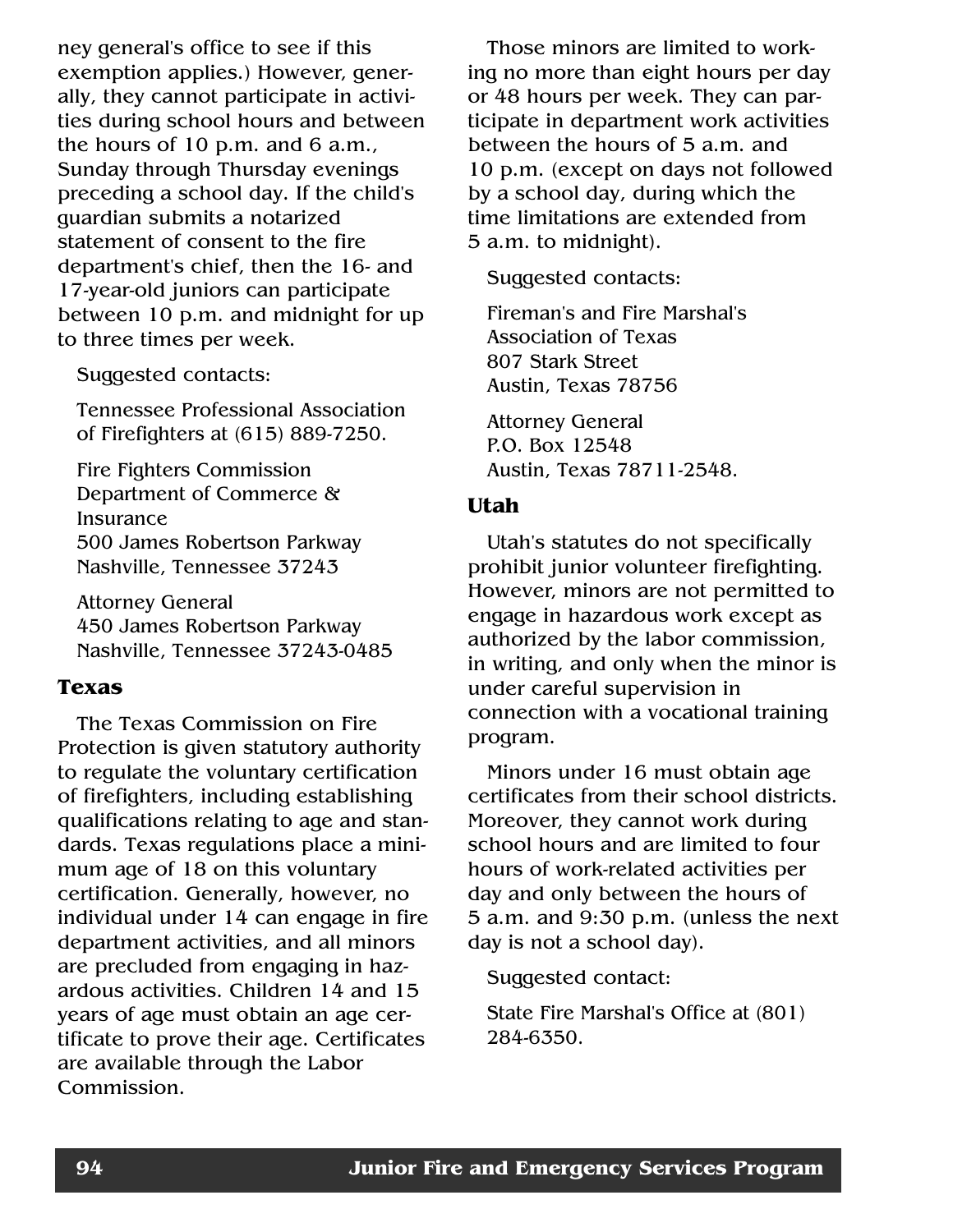# **Vermont**

Vermont has no labor laws regulating firefighters who are 16 and 17 years of age, but there are regulations regarding children under 16. Nevertheless, all junior firefighters are prohibited from driving an apparatus, riding on the outside of an apparatus, or operating a ladder or any hydraulic lifting equipment. Sixteenand 17-year-old junior firefighters may ride as a passenger inside the apparatus, climb up and down a ladder, and fight a fire. However, a 14 and 15-year-old junior firefighter cannot perform any of the above unless he or she is enrolled in a vocational course duly approved by the Department of Education. If he or she is enrolled in such a course, he or she can perform the same activities as a 16- and 17-year-old junior firefighter while under the supervision of a department line officer.

Employment certificates are not required, and Vermont does not have hour restrictions for ages 16 and older, with the exception of manufacturing and mechanical establishments. Junior firefighters less than 16 are limited generally to three hours per school day or eight hours per non-school day, 18 hours per school week or 40 hours per non-school week, and six days per week of workrelated activities between the hours of 7 a.m. and 7 p.m. Vermont does recommend that fire departments obtain a record of each minor's date of birth, for example, a certified copy of a birth certificate.

Suggested contacts:

Post-Secondary Education Services Department of Education 120 State Street Montpelier, Vermont 05620-2501

Vermont Fire Service Training P.O. Box 53 Pittsford, Vermont 05763

Director, Fire Prevention Department of Labor and Industry Montpelier, Vermont 05602

Attorney General 109 State Street Montpelier, Vermont 05609

# **Virginia**

Volunteer fire departments in Virginia may maintain a junior volunteer firefighting program. Ordinances must be enacted by the municipality in order to establish a junior program for its fire departments. However, the state limits the participation of juniors based on age. Minors 16 and 17 years of age cannot enter a burning structure unless they are training in a non-combustible structure (burn building). They can respond to emergencies and participate in support functions. Minors 14 and 15 years of age cannot participate in firefighting or support activities on the fire scene or emergency situation. They cannot enter any burning structures (even burn buildings), although they can participate in classroom training and support activities at a training site. Minors under 14 are precluded from participating in any firefighting activity, including training.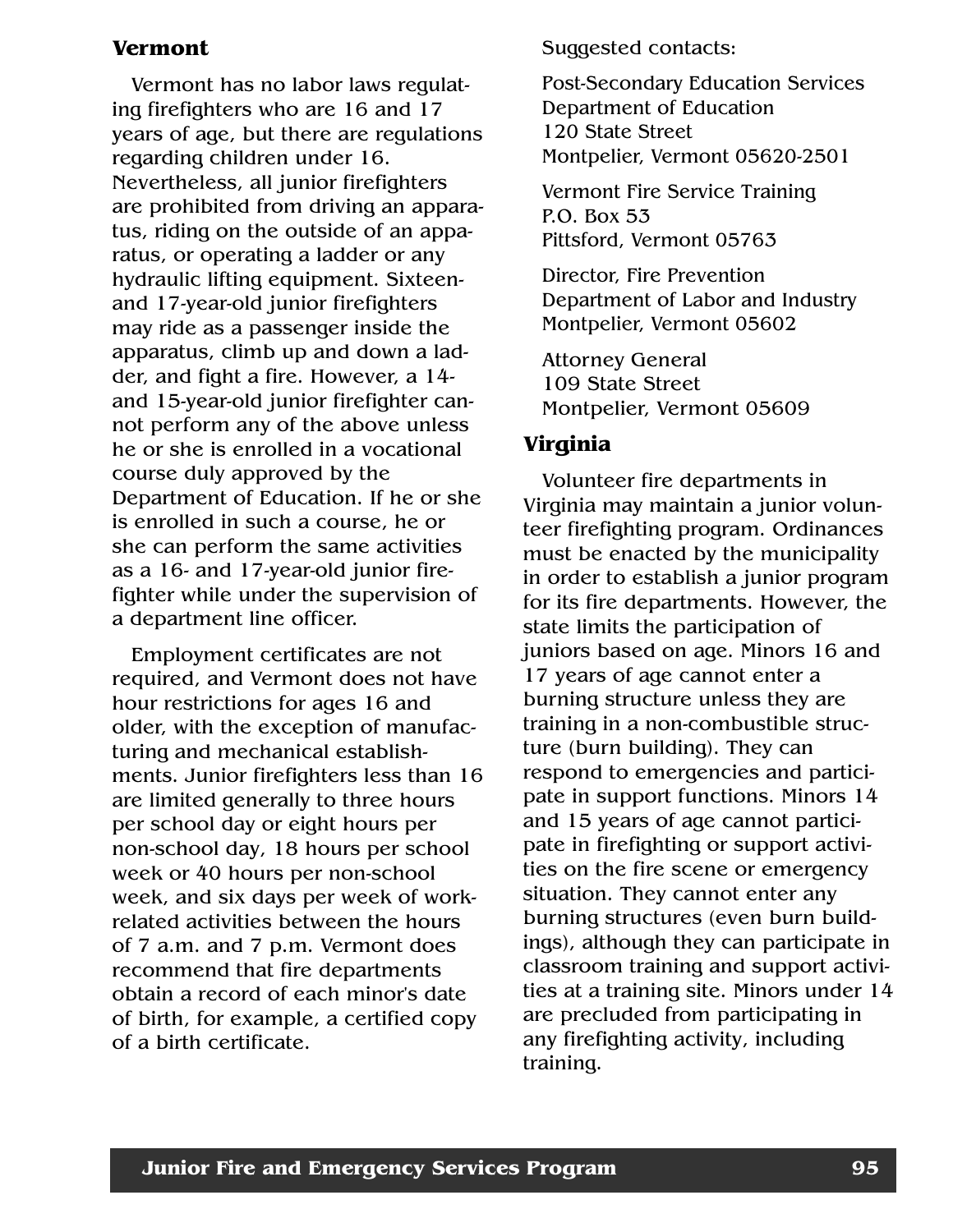In most Virginia localities, junior firefighters cannot drive apparatus as a result of insurance coverage requirements and liability concerns. However, many departments allow 16- and 17-year-old junior firefighters to ride on the apparatus in response to emergency calls if they have completed the Virginia Firefighter Level One training course as administered by the Virginia Department of Fire Programs. Although those juniors cannot engage in active firefighting, they can act in a support and cleanup role after the fire.

There are no laws addressing the number of hours a minor may stay or work around a fire station. Furthermore, because there is no payment involved, work permits are not required. Moreover, it is understood fully that belonging to a volunteer fire department does not excuse the minor from his or her attendance in school. Some fire departments take the process one step further. They monitor the grades of the juniors and, if any junior falls below an acceptable level (usually a "C"), the junior is barred from coming to the station until the grades have been improved.

The junior firefighter's guardian must give his/her consent prior to the minor being involved with the department. Volunteer fire departments should request written permission and keep that permission slip on file at the fire station.

Suggested contacts:

Department of Fire Programs Investigations and Inspections 2807 Parham Road Richmond, Virginia 23294

Attorney General 900 East Main Street Richmond, Virginia 23219

### **Washington**

In Washington, minors cannot engage in firefighting and fire suppression duties. However, minors can participate in a non-hazardous junior volunteer firefighter program. The attorney general opined that the general regulations dealing with the employment of minors in other areas would apply to minors engaging in such a program. Therefore, under the child labor law and Department of Labor regulations, no individual under 14 can be a junior firefighter, and all junior firefighters need an employment permit, which must be kept on file at the fire station, and written parental permission on a parent/school authorization form available through the school district.

Fourteen- and 15-year-old junior firefighters cannot participate in junior activities during school hours. In addition, they are limited to three hours of work-related duties per school day up to six days per week between the hours of 7 a.m. and 7 p.m. (except on Fridays, Saturdays and days preceding a school vacation, provided that the minor is supervised by a responsible adult at all times, during which the nighttime restriction is extended to 9 p.m.). When school is not in session, they can work for 10 hours per week.

Sixteen- and 17-year-olds can participate up to four hours a day during the school term for six days per week, between the hours of 7 a.m. and 10 p.m. (except on Fridays,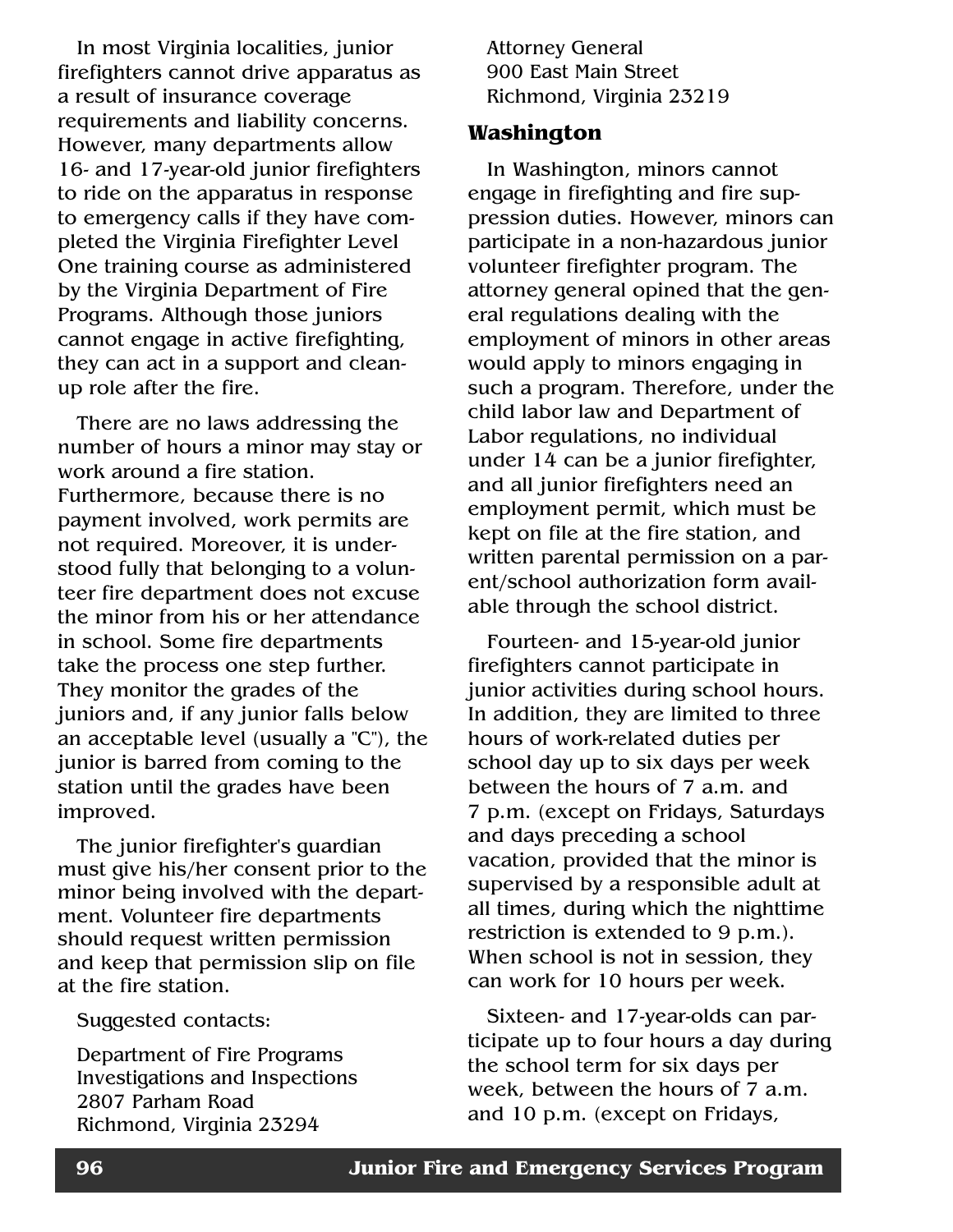Saturdays and days preceding a school vacation, provided they are supervised by a responsible adult at all times, during which the nighttime restriction is extended to midnight). During the school vacation, they can participate up to eight hours per day, six days per week and 40 hours per week. Additionally, all junior firefighters must be given a 30-minute break every four hours.

Suggested contact:

Attorney General 905 Plum Street Building 3, P.O. Box 40100 Olympia, Washington 98504-0100

# **West Virginia**

West Virginia allows minors between the ages of 16 and 18 to become junior volunteer firefighters provided that they have completed the minimum training requirements of the West Virginia University's Fire Service Extension Firefighter Training Section One or its equivalent. Written permission of the minor's guardian is required, and this written permission must be kept on file at the fire station, as long as the minor's name appears on the volunteer fire department's roster as a junior volunteer.

Juniors are precluded from engaging in the following activities:

1. driving a firefighting apparatus or operating emergency lights and siren while responding to an emergency;

2. operating an aerial ladder, aerial platform or hydraulic jack at a fire scene;

3. using rubber electrical gloves, insulated wire gloves, insulated wire cutters, life nets, acetylene cutting units, K-12 power saws, air chisels, portapowers, hurst tools, or other equipment related to rescue and fire operations at a fire scene;

4. operating the pumps of any fire apparatus while at the scene of a fire;

5. entering a burning structure, except at designated training sessions at specified training schools conducted by the West Virginia Fire Service Training Program of West Virginia University or the West Virginia State Fire Marshal's Office;

6. operating high-pressure hose lines, except during training; and

7. ascending ladders, except during training activities.

The activities of junior volunteer firefighters are limited to:

1. training;

2. first aid;

3. clean-up service at the scene of a fire, outside the structure, after the fire has been declared by the official in charge to be under control; and

4. coffee wagon and food service.

Under no circumstances can minors under the age of 16 participate in any fire department activities. Moreover, minors attending school cannot respond to a fire during school hours unless a request is made by the fire department's chief to the school's principal. If a fire department permits junior volunteer firefighters to participate in prohibited activities, the fire department is subjecting itself to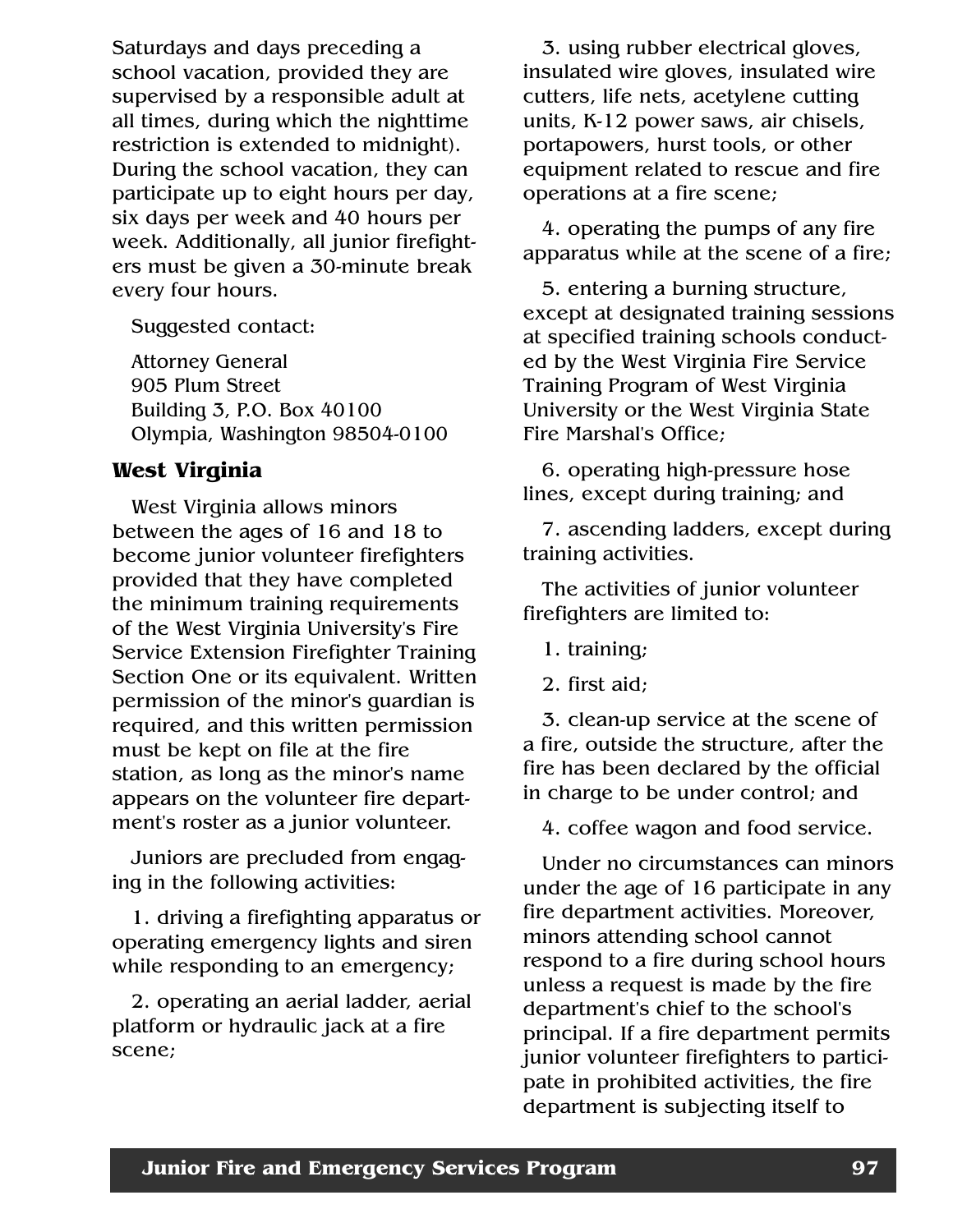potential lawsuits for injuries, with the possibility that insurance coverage would not apply because the action was a violation of the law.

Each junior volunteer firefighter must be provided with minimal personal protective equipment (boots, bunker coats, helmets, gloves, etc.) as they relate to his/her work in the fire department and at training activities.

All provisions of the West Virginia child labor law and regulations promulgated thereunder affecting the employment of minors are applicable to junior volunteer firefighters. As such, all juniors are required to obtain an age certificate by giving proof of age to the school district superintendent. Satisfactory proof includes a birth certificate, record of baptism, bona fide contemporary record of the date and place of birth in a family Bible, passport or a life insurance policy that has been in effect for at least one year.

Suggested contact:

State Fire Marshal 2100 Washington Street, East Charleston, West Virginia 25305

# **Wisconsin**

Wisconsin statutes do not define a specific class of volunteer firefighter under the age of 18. The statutes do provide that a person in charge of a volunteer fire company "shall have authority ... to command from the inhabitants of the city or town all needful assistance for the suppression of fires and in the preservation of property exposed to fire," which

implies that minors conceivably could be pressed into service. In addition, the concept of "volunteer" takes young members of volunteer fire departments out of the coverage of Wisconsin's child labor law, which refers to the "gainful" employment of minors. However, generally, minors are precluded from working during school hours and are limited to eight hours per day, 40 hours per week and six days per week of work-related activities.

Suggested contact:

Attorney General 123 West Washington Avenue P.O. Box 7857 Madison, Wisconsin 53707-7857

# **Wyoming**

Minors between 14 and 16 years of age are precluded from engaging in dangerous activities. However, Wyoming's child labor law does not directly prohibit junior volunteer firefighting. As such, prior to becoming junior firefighters, 14- and 15 year-olds must obtain work permits from their school district administrative offices. Such permits are available with (1) a written statement from the fire department stating the nature of the work intended and its intent to use the services of the minor as a junior volunteer firefighter, and (2) proof of age in the form of a birth certificate, certificate of baptism indicating the date of birth and place of baptism, passport or certificate of arrival in the United States, bona fide contemporary Bible or other family record, or a statement from a public school official indicating that the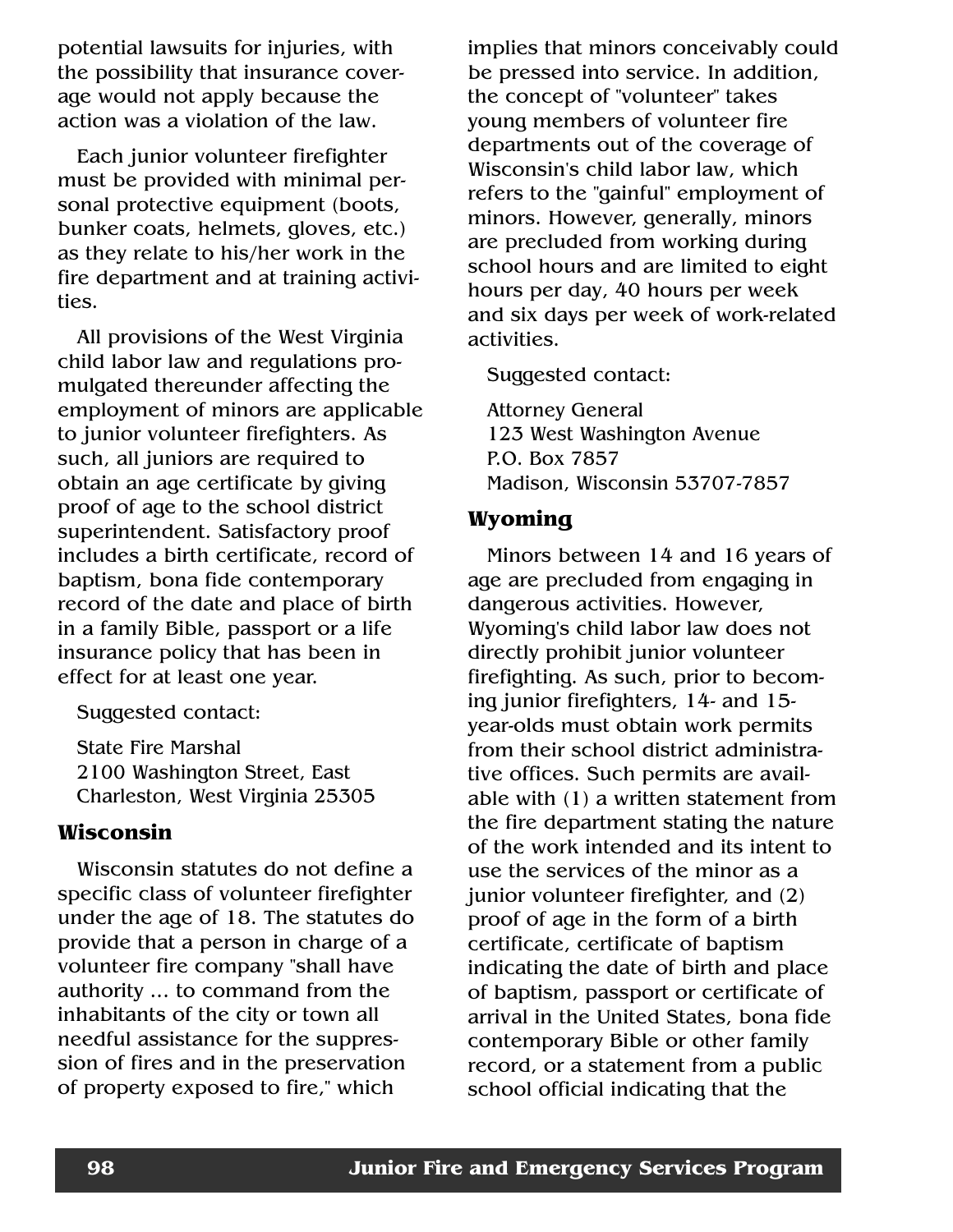child is at least 14 and accompanied by an affidavit from the child's guardian stating the child's age. The fire department must keep these permits on file at the fire station.

Fourteen- and 15-year-old junior fire fighters are limited to work-related activities for eight hours per any 12 hour period between 5 a.m. and 10 p.m. (except for nights preceding a non-school day, during which the nighttime deadline is extended to midnight). Moreover, they are not permitted to engage in such activities during school hours.

Suggested contact:

Department of Labor 6101 Yellow Stone Road North Building-Room 259C Cheyenne, Wyoming 82007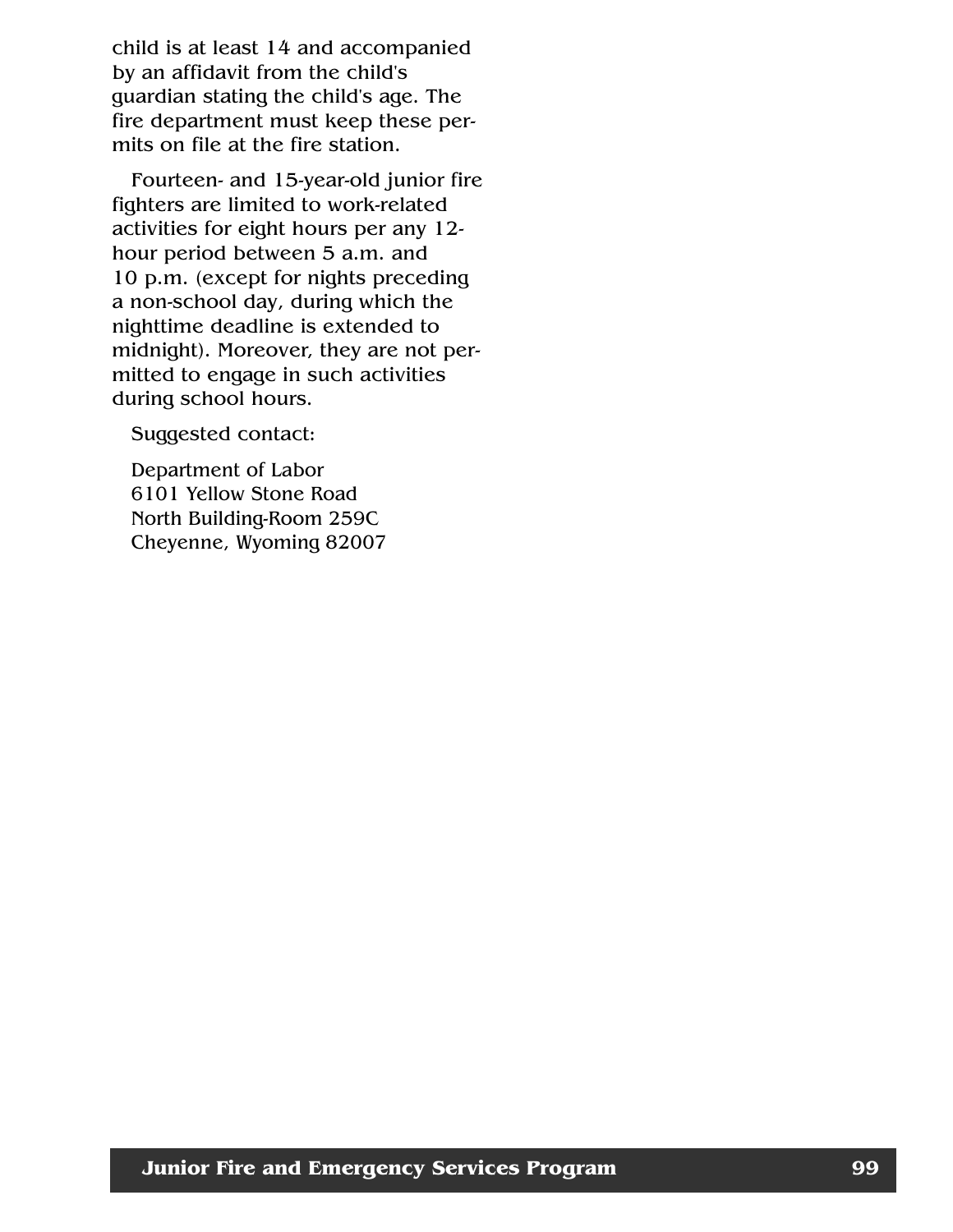# **Appendix II**

### **Legal Sources on State Child Labor Laws**

Alabama Code 55 25-8-2(18), 25-8- 13-16, 36-32-8 (1991) Alabama Administrative Code 55 360-x-l- .01, 360-x-2- .01 (1991)

Letter from Ray Mott, Alabama Forestry Commission, to Michael Vennum (Sept. 27, 1995) (included copy of House Bill 60); Letter from Lynda Oswald, Alabama Assistant Attorney General, to Michael Vennum (June 21, 1995).

Alaska Statutes 55 23.10.325-330, 23.10.332, 23.10.335, 23.10.340 (1990); Alaska Administrative Code titles 8, 55 05.010-.020, 05.030, 05.040, 05.280 (1990).

Arizona Revised Statutes, Annotated, 55 23-230-242 (1995); Arizona Opinion of Attorney General 68-5-L.

Arkansas Code, Annotated, 55 5-27- 204, 11-6-105, 11-6-108, 11-6-110, 14-51-301 (Michie 1994); Robinson v. Beaumont, 725 S.W. 2d 839 (1987); St. Louis, I.M. & S. Ry. v. Higgins, 44 Arkansas 293 (1884); Lamb v. Midwest Mutual Insurance Co., 296 F. Supp. 131 (W.D. Arkansas 1969), Affirmed, 421 F.2d 179 (8th Cir. 1970); Arkansas Opinion of Attorney General 90-296 (December 10, 1990); Arkansas Opinion of Attorney General 89-057 (June 15, 1989).

California Education Code SS 49110, 49112, 49116 (West 1988); California Labor Code S 1290-1296 (West 1988); California Code Regulations, titles 8, 5 11701 (1994); Letter from Rodney Lilyquist, Senior Assistant Attorney General, to Michael Vennum (June 23, 1995).

Colorado Revised Statutes, Annotated, 55 8-12-110-117 (West 1989).

Connecticut General Statutes Annotated, SS 10-193, 31-12 & 13, 31-23 & 24 (West 1987 and Supp. 1995); Letter from Stephen Sarnoski, Assistant Attorney General, to Michael Vennum (June 20, 1995).

Delaware Code, Annotated, titles 19 SS 502(2)(h), 504, 506 & 507 (1985 and Supp. 1994).

Florida Statutes, Annotated, SS 450.061, 450.081 (Supp. 1995); Letter from David Roberts, Division of State Fire Marshal, to Michael Vennum (September 11, 1995); Letter from Joslyn Wilson, Assistant Attorney General, to Michael Vennum (June 26, 1995).

Georgia Code, Annotated, 55 25-3-1, 25-3-20 & 21, 25-4-1, 39-2-1-4, 39-2- 1-9, 39-2-11 (1982 and Supp. 1995); Georgia Opinion of Attorney General 86-8 (1986); Letter from Matthew Stone, Assistant Attorney General, to Michael Vennum (July 10, 1995).

Hawaii Revised Statutes 55 46-13.1; 390-1-7 (1989).

Idaho Code SS 44-1301-1308, 67- 2334-2336 (1995); Letter from Chad Cook, Assistant Attorney General, to Michael Vennum (June 28, 1995).

Illinois Revised Statutes ch. 65, para. 5/10-2.15, ch. 820, para. 205/1-22 (1993); Ill. Administrative Code titles 250, 5 100-860 (1994); Letter from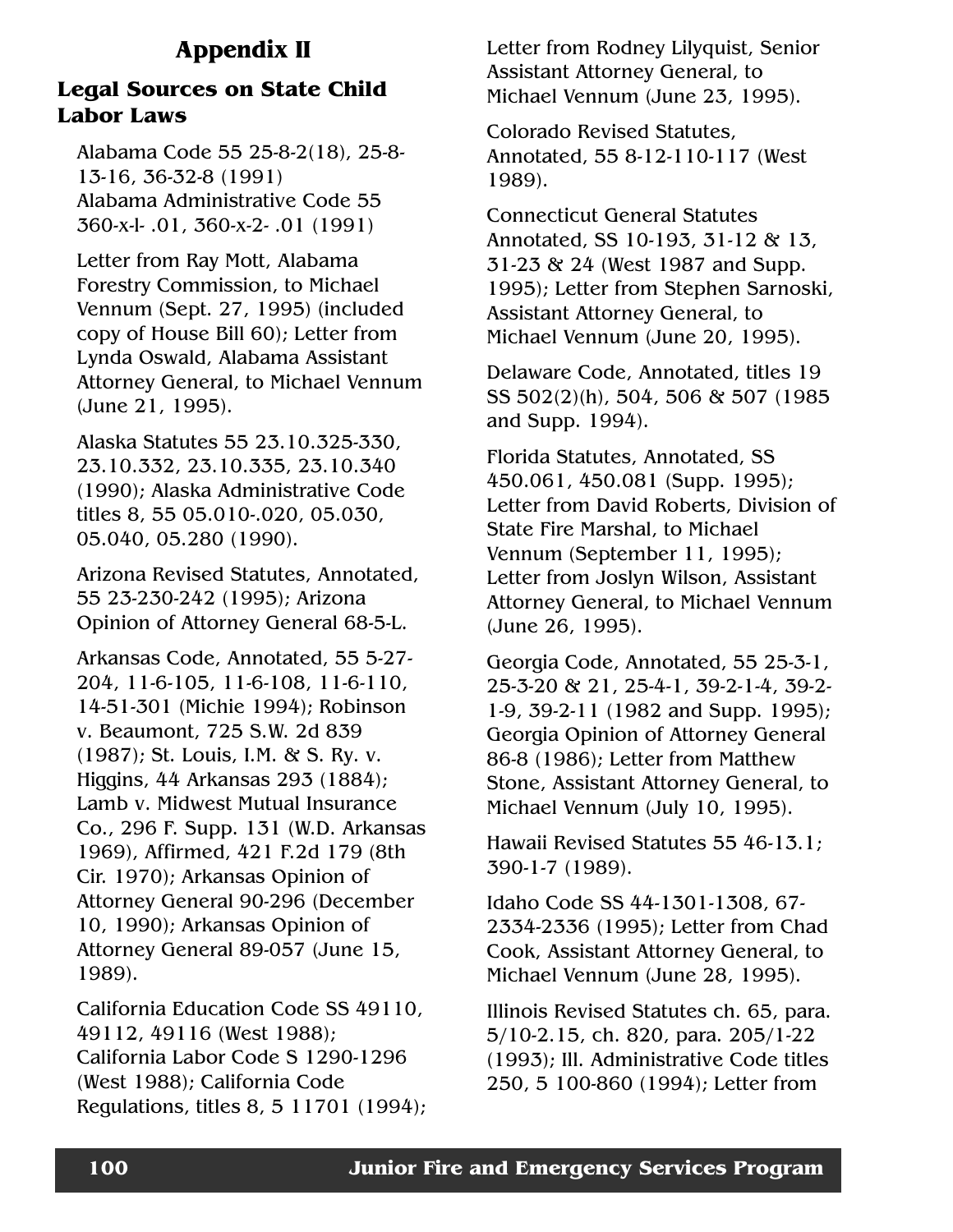Lynn Patton, Assistant Attorney General, to Michael Vennum (July 3, 1995).

Indiana Code SS 20-8.1-3-1-37, 20- 8.1-4-1-32, 36-8-10.5-1-9, 36-8-12-1- 12 (Michie 1989 and Supp. 1995); Indiana Administrative Code titles 610, r. 4-1-1-4-5-15 (1994); Letter from Anne Mullin, Deputy Attorney General, to Michael Vennum (July 12, 1995); Letter from Ivan Nevil, State Fire Academy, to Michael Vennum (September 25, 1995).

Iowa Code, Annotated, 55 82.1-23 (1984 and Supp. 1995); Letter from Lynn Walding, Assistant Attorney General, to Michael Vennum (June 29, 1995).

Kansas Statutes, Annotated, SS 21- 3608, 38-601l4, 75-6101; Letter from James Coder, Assistant Attorney General, State Fire Marshal Department, to Michael Vennum (July 5, 1995).

Kentucky Revised Statutes, Annotated, SS 95A.0l0-.990, 339.010-.990 (1994).

Louisiana Revised Statutes, Annotated, SS 23.151-372, 33.1941, 33.1998, 40.1543 (West 1985 and Supp. 1995).

Maine Revised Statutes, Annotated, titles 30-A, 55 3151-3152, titles 20-A, SS 9000-9003, titles 26, 5 701 (West 1994).

Maryland Code, Annotated, Labor & Employment SS 3-201-216 (1994); Letter from Jack Schwartz, Chief Counsel Opinions & Advice, to Michael Vennum (Nov. 14, 1995).

Massachusetts General Laws, Annotated, ch. 31, 5 58, ch. 149, 55 56-99 (West 1982 and Supp. 1995).

Michigan Compensation Laws, Annotated, 55 409.l01-.124 (West 1995).

Minnesota Statutes, Annotated, 55 181A.01-.12, 424A.01 (West 1994); Letter from Hubert Humphrey, Attorney General, to Michael Vennum (September 14, 1995).

Mississippi Code, Annotated, SS 71-1- 17-31 (1990); Letter from David Scott, Attorney General's Office, to Michael Vennum (June 30, 1995).

Missouri Revised Statutes SS 294.005-294.140 (1992 and Supp.1995).

Montana Code, Annotated, SS 7-33- 2110, 2202, 2316; 19-17-105; 39-71- 118; 41-2-101-121 (1993).

Nebraska Revised Statutes SS 35- 101-108; 48-301-313 (1990 and Supp. 1993).

Nevada Revised Statutes SS 475.110; 609.185-.270 (1994); Nevada Administrative Code ch. 15GB, 5 310 (1994).

New Hampshire Revised Statutes, Annotated, 55 154:1-1-154:17 (1990 and Supp. 1993), 276-A: l-l0 (1987 and Supp. 1994); New Hampshire Code Administrative Rules on Labor 1000.01-1004.04 (1994).

New Jersey Statutes, Annotated, 55 34:2-21.17, 40A:14-95-98 (West 1993); Letter from William Cane, Department of Community Affairs, to Michael Vennum (July 7, 1995).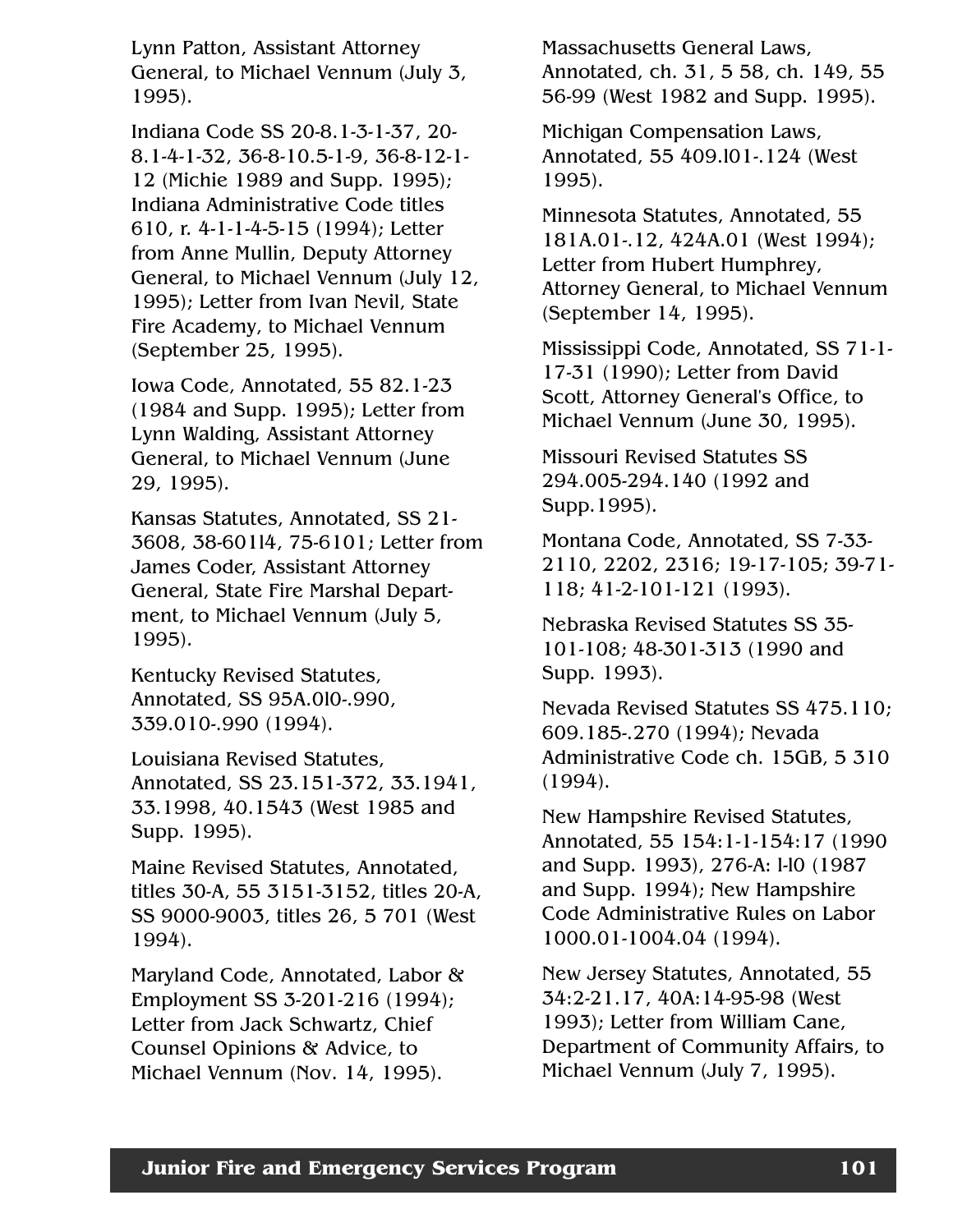Office of Wage and Hour Compliance, New Jersey Department of Labor, Division of Work Place Standards, Bulletin No 2, Volunteer Fire Companies, Rescue Squads, First Aid Squads and the New Jersey Child Labor Law (1984).

New Mexico Statutes, Annotated, 55 50-6-1-16 (1993); Letter from George Chavez, State Fire Marshal, to Michael Vennum (July 14, 1995).

New York General Municipal Law S 204-b (McKinney 1986); 1977 New York Attorney General Opinion 149 (April 11, 1977); Letter from Phillip Sparkes, Associate Attorney, Department of State, to Michael Vennum (September 25, 1995).

North Carolina General Statutes SS 58-80-l0, 95-25.5 (1994).

North Dakota Central Code SS 34-07- 01-20 (1987 and Supp.); Letter from Robert Bennett, Assistant Attorney General, to Michael Vennum (June 20, 1995).

Ohio Revised Code, Annotated, 55 4109.02, 4109.07, 4109.08, 4109.11 (Anderson 1994); Ohio Administrative Code SS 4101:9-2 (1994); Ohio Opinion of Attorney General 87-104 (Dec. 29, 1987); Letter from Abbe Allen, Administrative Assistant, Department of Industrial Relations, to Michael Vennum (October 11, 1995); Department of Industrial Relations, Chapter 4109 Employment of Minors & Chapter 4101:0-2 Ohio Administrative Rules and Regulations (1991).

Oklahoma Statutes titles 11, SS 29- 101-205, titles 40, SS 71-88 (986 and Supp. 1995).

Oregon Revised Statutes SS 401.0l5- .990, 476.005-.925, 653.305-445 (Supp. 1994); Oregon Administrative Rules 838-10.000-10.060 (1994).

Pennsylvania Statutes, Annotated, titles 24, SS 1-101-27-2702, titles 43, SS 41-71, titles 53, 5 891, titles 77, SS 672(b), 946, 998, 1031, 6724 (1994); Pennsylvania Code SS 11.67 (1994); Letter from Timothy Dunkle, State Fire Academy, to Michael Vennum (October 18, 1994); Letter from Richard Lengler, Assistant Counsel, Department of Labor & Industry, to Michael Vennum (October 13, 1994); Letter from Helen Friedman, Bureau of Labor Standards, to Michael Vennum (October 19, 1994); Fairfield Township Volunteer Fire Co. No. 1 v. Pennsylvania Human Relations Commission, 609 A.2d 804 (Pa. 1992); Commonwealth v. Morakis, 220

A.2d 900 (Pa. Super. Ct. 1966); Walsh v. Camelot Bristol Co., 517

A.2d 577 (Pa. Commw. Ct. 1986); Temple v. Milmont Fire Co., 525

A.2d 848 (Pa. Commw. Ct. 1987), appeal dismissed, 533 A.2d 95

(Pa. 1987); Pennsylvania Bureau of Labor Standards, Leaflet No. LILS-l, Employment of Minors as Ambulance Attendants and Junior Firefighters 1-2 (Sept. 1986).

Rhode Island General Laws 55 28-3- 1-32 (1986 and Supp. 1994).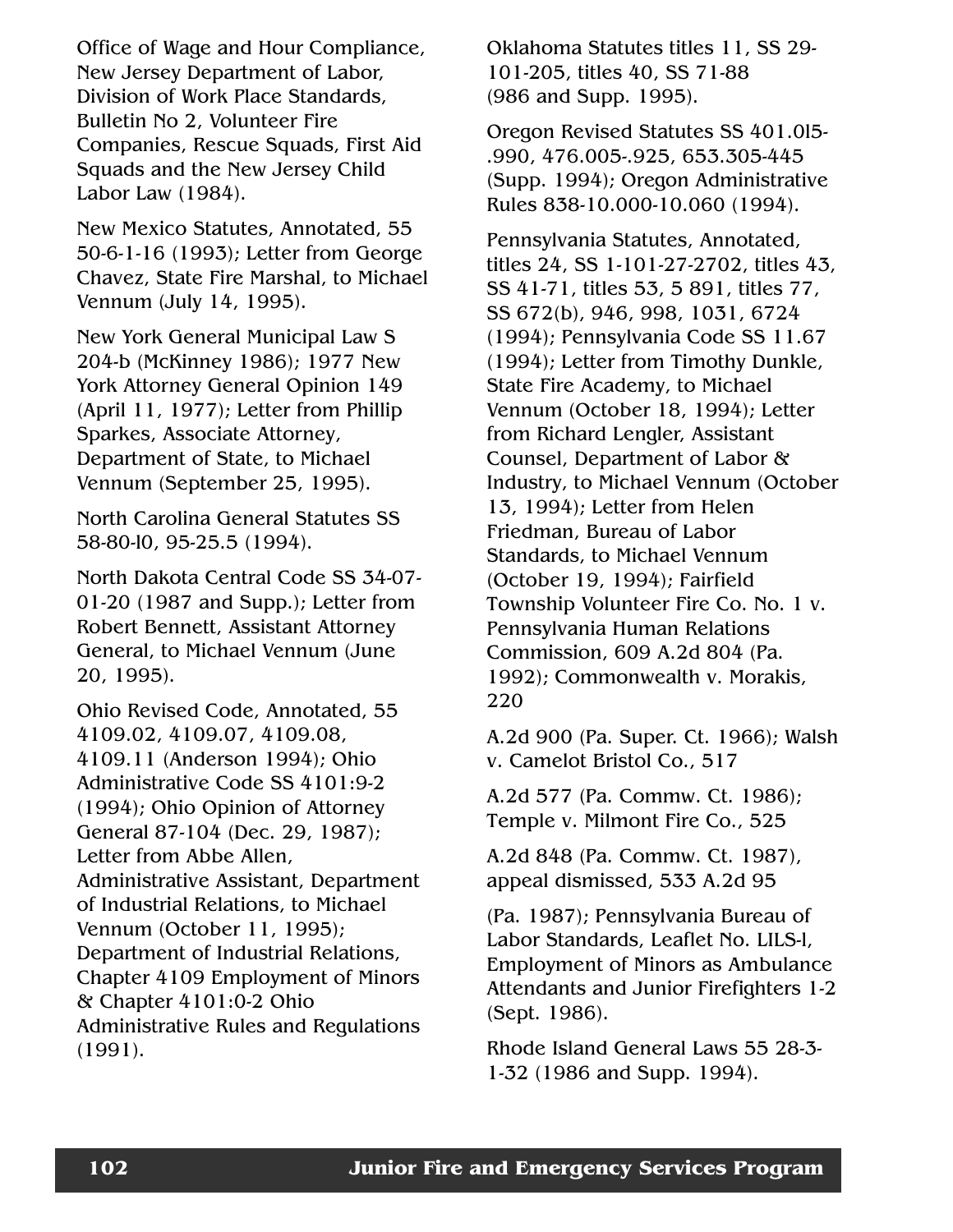South Carolina Code, Annotated, SS 41-13-50, 59-63-280 (1986 and Supp. 1994); S.C. Code Regs. SS 71- 3100-3110 (1992).

South Dakota Codified Laws, Annotated, 55 60-12-1-21 (1993 and Supp. 1995).

Tennessee Code, Annotated, SS 4-24- 101-206, 50-5-101-114, 68-102-145 (1991 and Supp. 1995); Tennessee Comprehensive Rules & Regulations SS 0360-1-1-11-1 (February 1995); Letter from E. Ross White, Fire Fighting Commission, to Michael Vennum (October 5, 1995); Letter from Sheri Tigue, Administrative Assistant, Attorney General, to Michael Vennum (July 5, 1995).

Texas Government Code, Annotated, S 419.071 (Supp. 1995), Texas Labor Code, Annotated, 55 51.001-51.032 (1995); Texas Administrative Code titles 37, SS 421.1-421.9, 471.1- 471.7, 473.1-473.5 (1995).

Utah Code, Annotated, SS 572-2-1-15 (1994).

Vermont Statutes, Annotated, titles 20, 5 3155, titles 21, 55 431-449 (1988 and Supp. 1995); Letter from Robert Lorenz, Post-Secondary Education Services, to Michael Vennum (July 24, 1995); Letter from Robert Howe, Assistant Fire Marshal, to Michael Vennum (October 4, 1995); Letter from Robert Howe, Director, Fire Prevention, to George Gibby, Assistant Supervisor, Vermont State Firefighters' Association (June 8, 1987); Vermont Department of Labor & Industry, Important Information for Employers of Minors in the State of Vermont on Federal

and State Child Labor Laws (1991).

Virginia Code Annotated, 55 40.1-78- 116 (Michie 1994 and Supp. 1995); Section 7, No. 17 of the Department of Labor & Industry, Department of Fire Programs Regulations; 1980-1981 Virginia Opinion of Attorney General 247 (Sept. 12, 1980); Letter from Russell Chandler, Department of Fire programs, to Thomas Daniel, Attorney General. Office (June 26, 1995).

Washington Revised Code Annotated, SS 26.28.060, 26.28.070, 28A.27.090 (1986); Washington Administrative Code 55 296-125-01070 (1995); Letter from James Pharris, Senior Assistant Attorney General, to Michael Vennum (June 27, 1995).

West Virginia Code 55 21-6-1-11, 42- 9-6 (1994); West Virginia Attorney General Opinion of (Jan. 17, 1990).

Wisconsin Statutes, Annotated, S 213.095 (West 1994); Letter from Bruce Olsen, Assistant Attorney General, to Michael Vennum (June 27, 1995).

Wyoming Statutes 55 27-6-107-116 (1994).